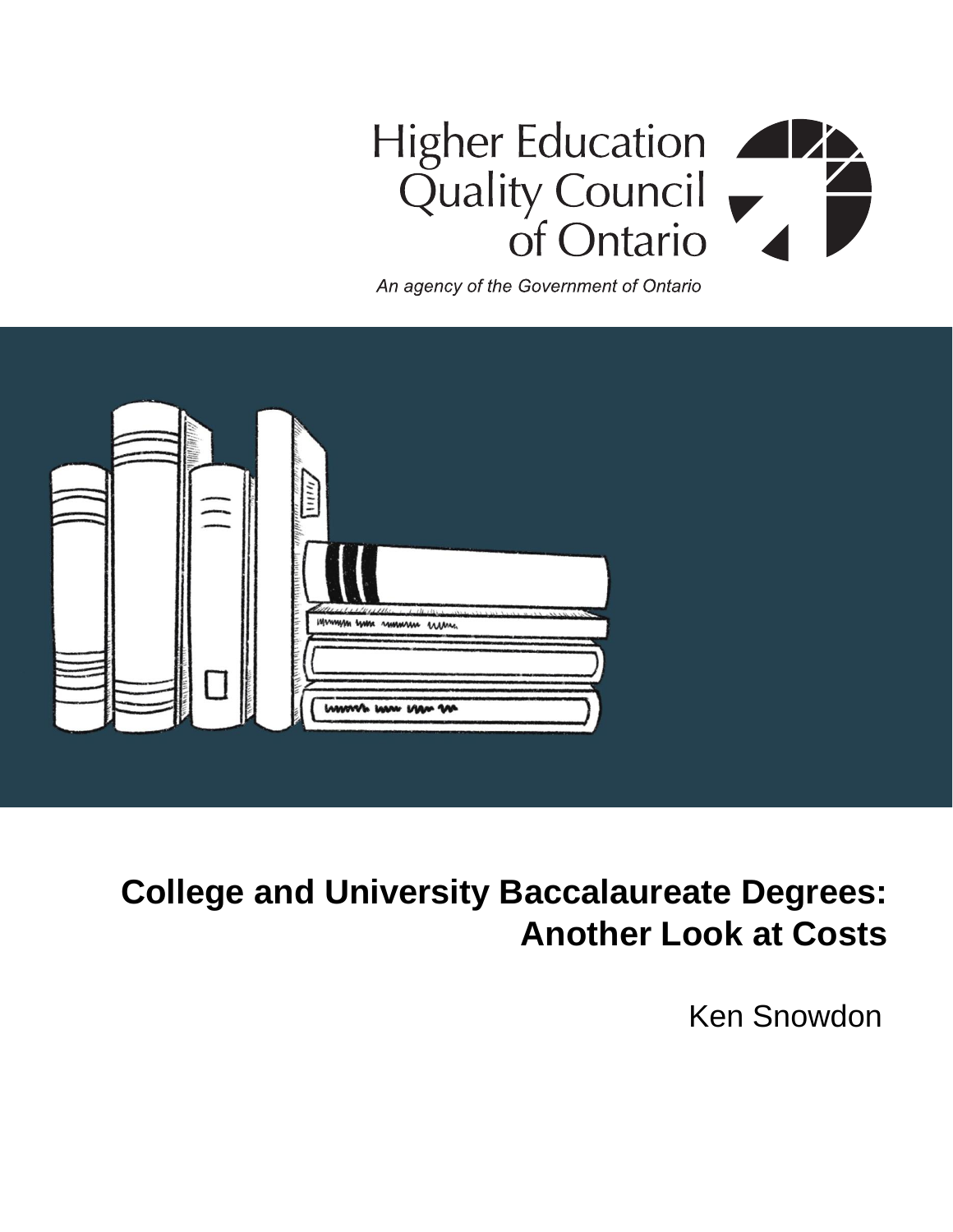**Published by:**

### **The Higher Education Quality Council of Ontario**

**88 Queens Quay West, Suite 2500 Toronto, ON Canada, M5J 0B8**

**Phone: (416) 212-3893 Fax: (416) 212-3899 Web: [www.heqco.ca](http://www.heqco.ca/)**

**E-mail: [info@heqco.ca](mailto:info@heqco.ca)**

#### **Cite this publication in the following format:**

Snowdon, K. (2022) *College and University Baccalaureate Degrees: Another Look at Costs.*  Toronto: Higher Education Quality Council of Ontario



An agency of the Government of Ontario

The opinions expressed in this research document are those of the authors and do not necessarily represent the views or official policies of the Higher Education Quality Council of Ontario or other agencies or organizations that may have provided support, financial or otherwise, for this project. © Queens Printer for Ontario, 2022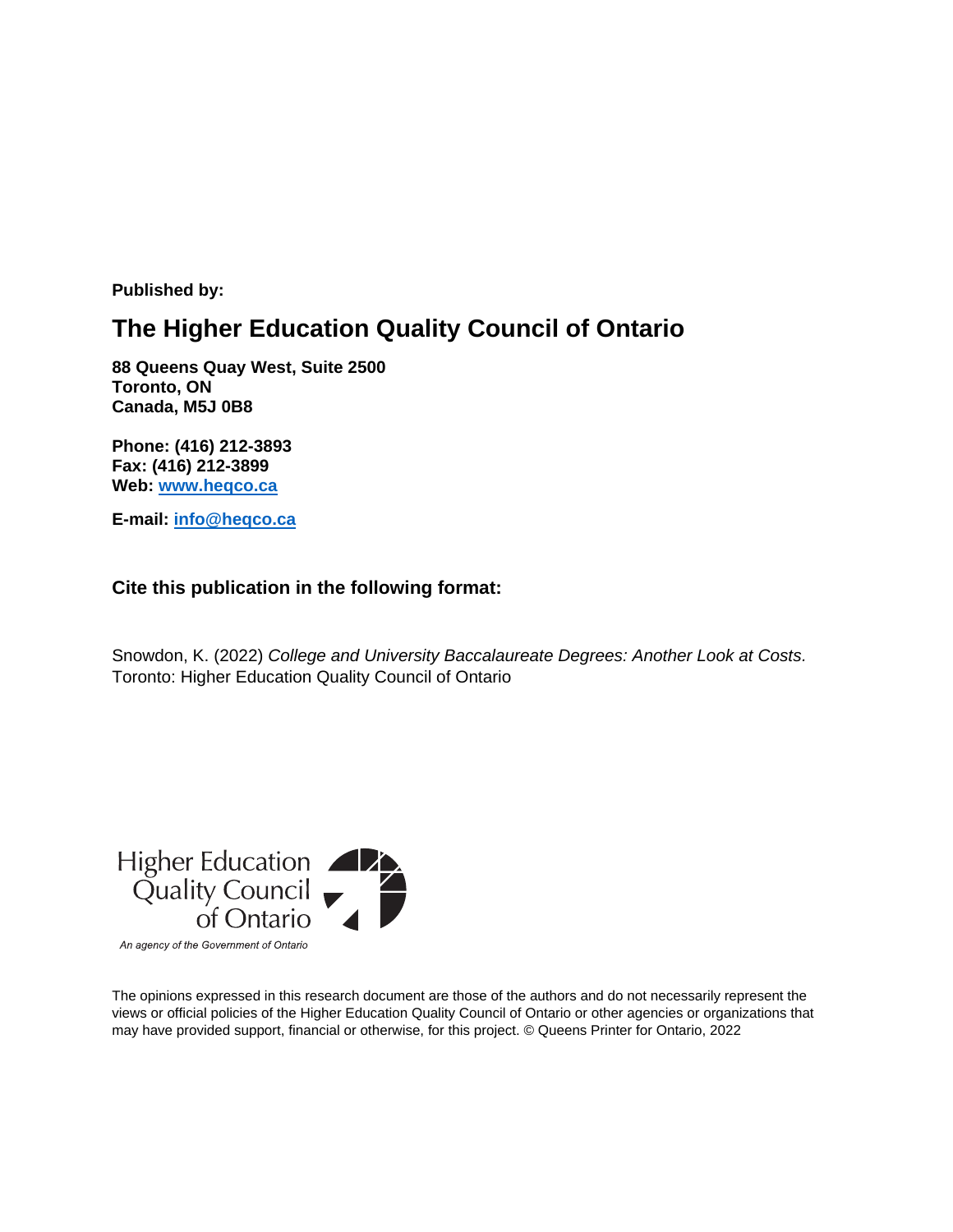### Acknowledgements

This report has benefitted from the contributions of many individuals and the work of various organizations. HEQCO staff were instrumental in pulling together information from various sources, reviewing earlier drafts and seeing the report through to publication. Sean Madden and his colleagues in the Colleges Finance Unit at the Ministry of Colleges and Universities were very helpful in providing interpretation of college finances and helping to unravel many of the details associated with the college program weights and the enrolment counting methodologies that are an integral part of the college funding formula. A special note of thanks to Teresa Alm, Queen's University, for guidance in navigating the complexities of student assistance funding and the interaction with tuition policies. Finally, a note of thanks to a number of individuals in the college and university sectors who gave generously of their time to discuss the inputs and relevant factors associated with institutional program costs.

The preceding assistance, insight, contributions and guidance have helped enormously with the research and development of this report, but responsibility for the final product with its interpretations, conclusions, flaws and foibles, rests squarely on my shoulders.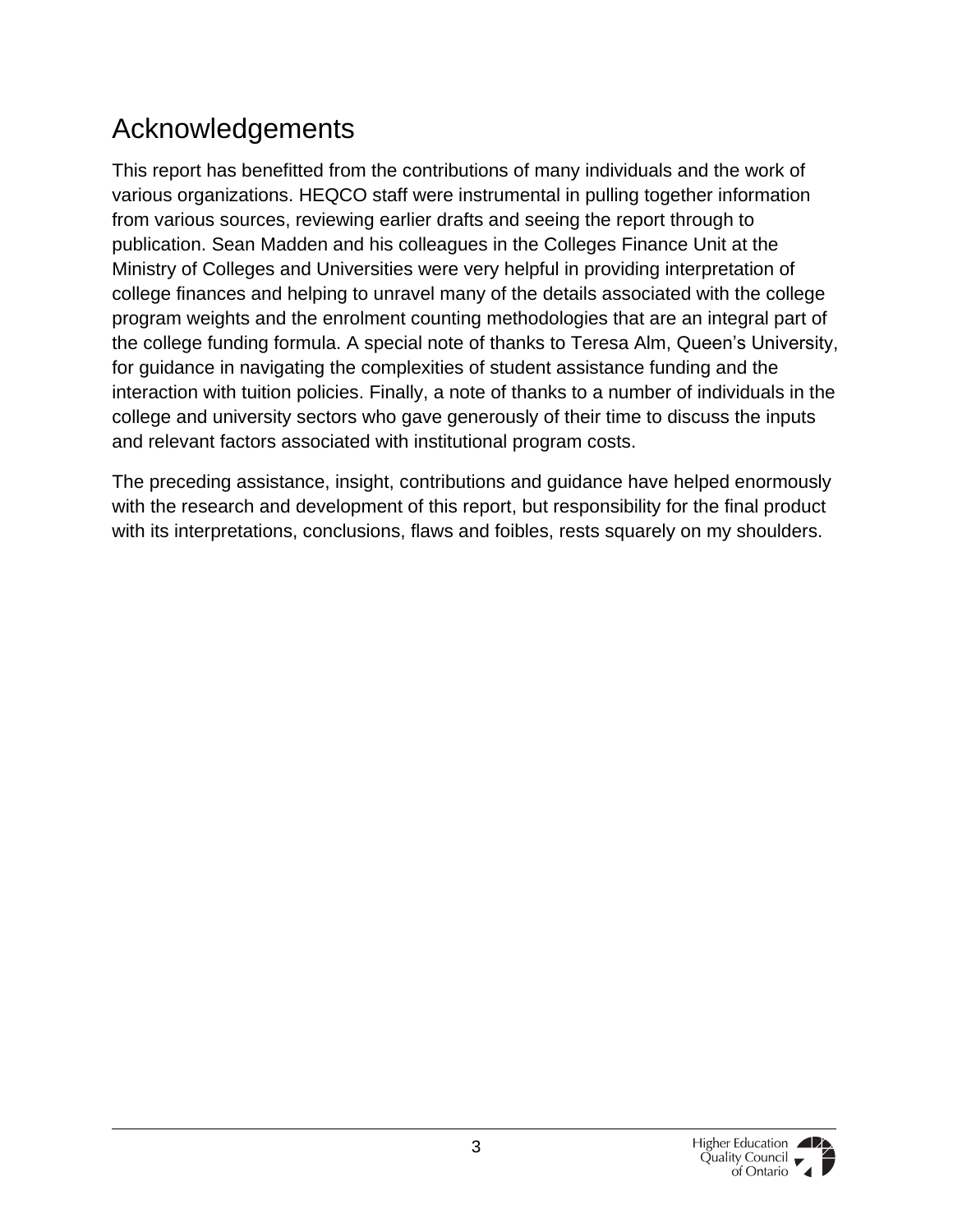### **Table of Contents**

| Examining the Available Information - Labour Costs and Class Size 36 |  |
|----------------------------------------------------------------------|--|
|                                                                      |  |
|                                                                      |  |
|                                                                      |  |
|                                                                      |  |
|                                                                      |  |
|                                                                      |  |
|                                                                      |  |
|                                                                      |  |
|                                                                      |  |
|                                                                      |  |
|                                                                      |  |
|                                                                      |  |
|                                                                      |  |
|                                                                      |  |
|                                                                      |  |
|                                                                      |  |

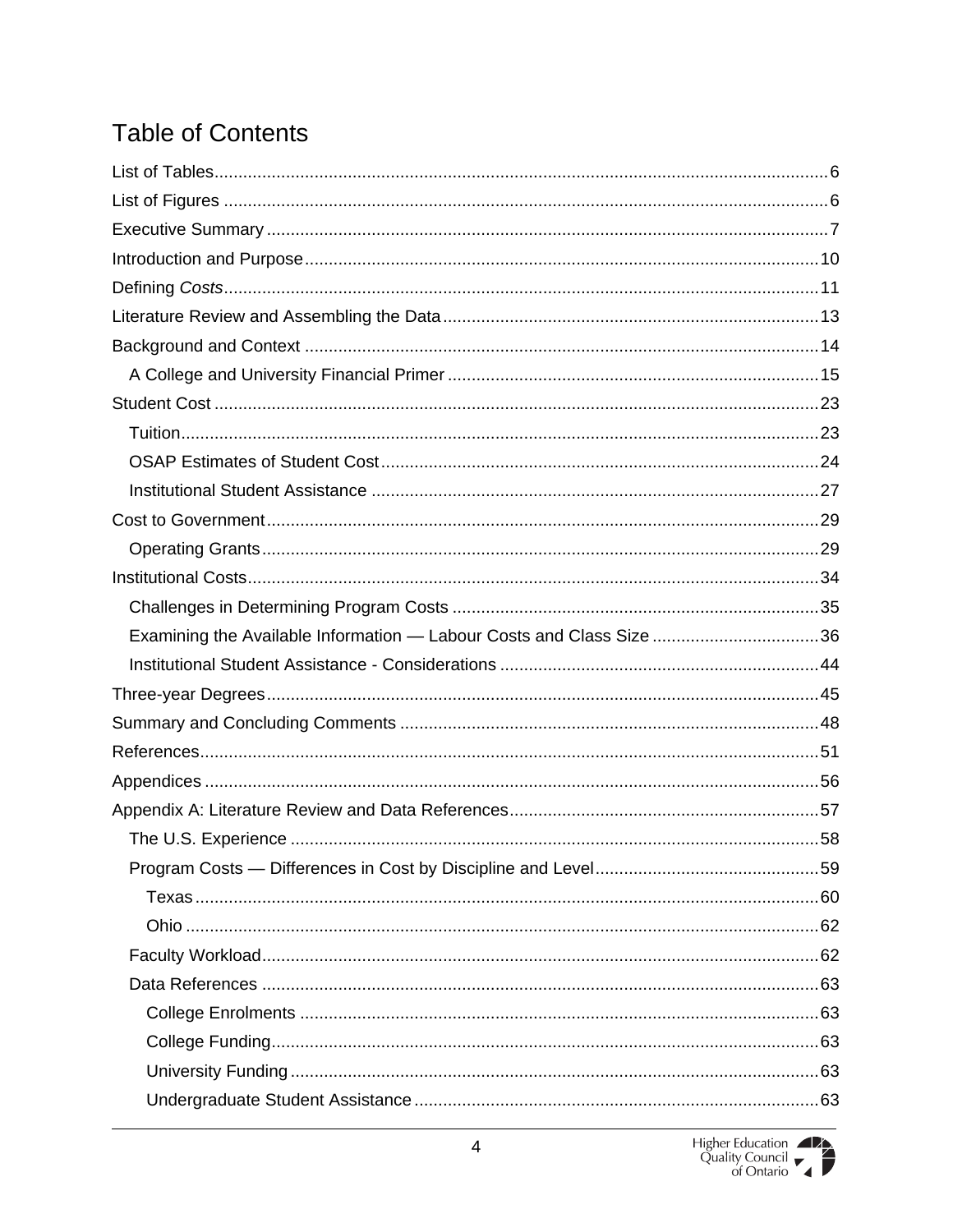| Appendix B: Tuition and Student Assistance: A Brief Chronological Review  65 |  |
|------------------------------------------------------------------------------|--|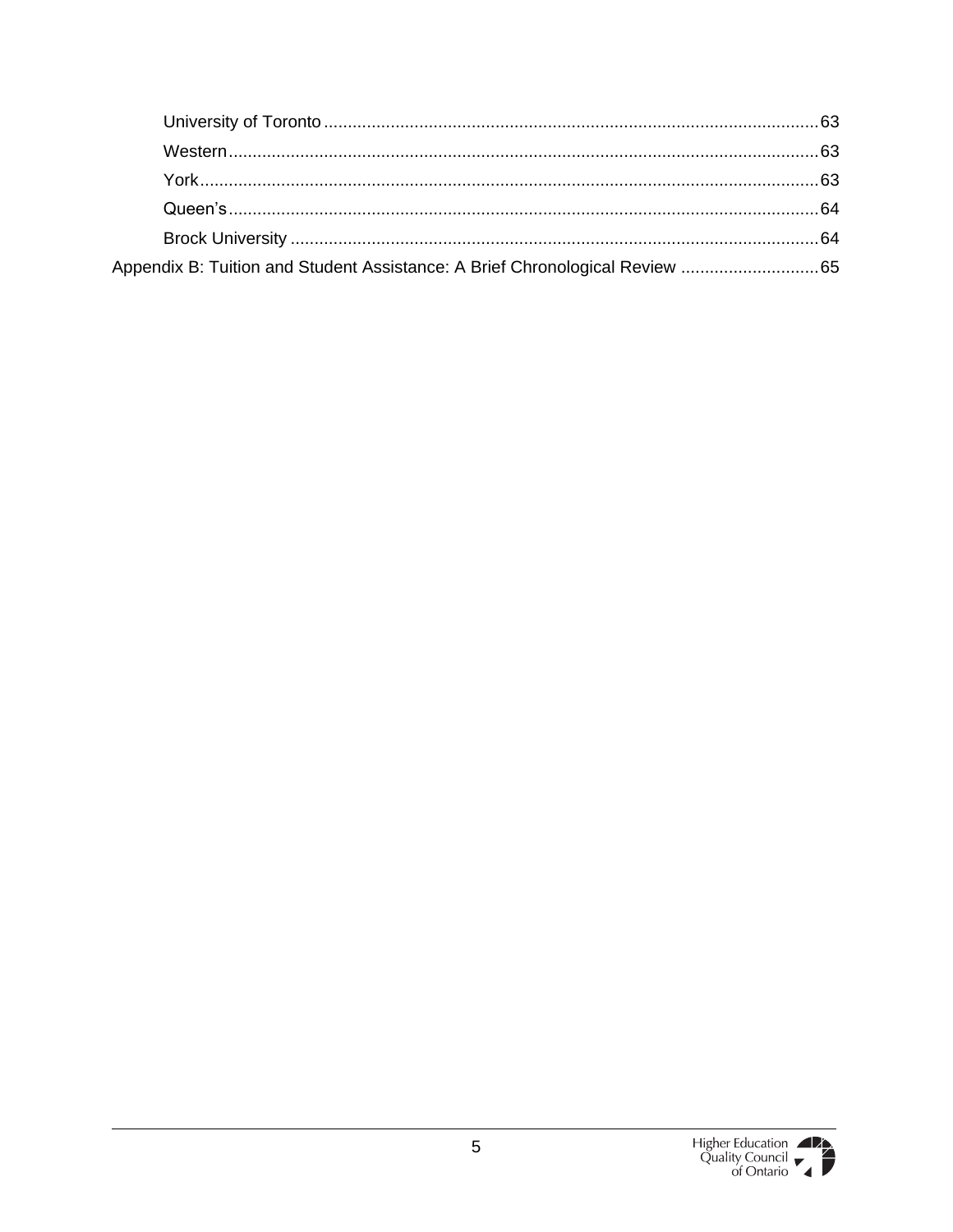### <span id="page-5-0"></span>List of Tables

| Table 2: 2019/20 Colleges and Universities Operating & Restricted Income* (\$000s)20      |  |
|-------------------------------------------------------------------------------------------|--|
|                                                                                           |  |
|                                                                                           |  |
|                                                                                           |  |
|                                                                                           |  |
|                                                                                           |  |
| Table 8: Average Salary of Full-time Full, Associate and Assistant Professors Compared to |  |
|                                                                                           |  |
| Table 9: Illustration of Government Operating Support for CAAT Advanced Diplomas compared |  |
|                                                                                           |  |

### <span id="page-5-1"></span>List of Figures

| Figure 1: % Distribution of Classes/Sections by Size and Year Level - 2018 43 |
|-------------------------------------------------------------------------------|
|-------------------------------------------------------------------------------|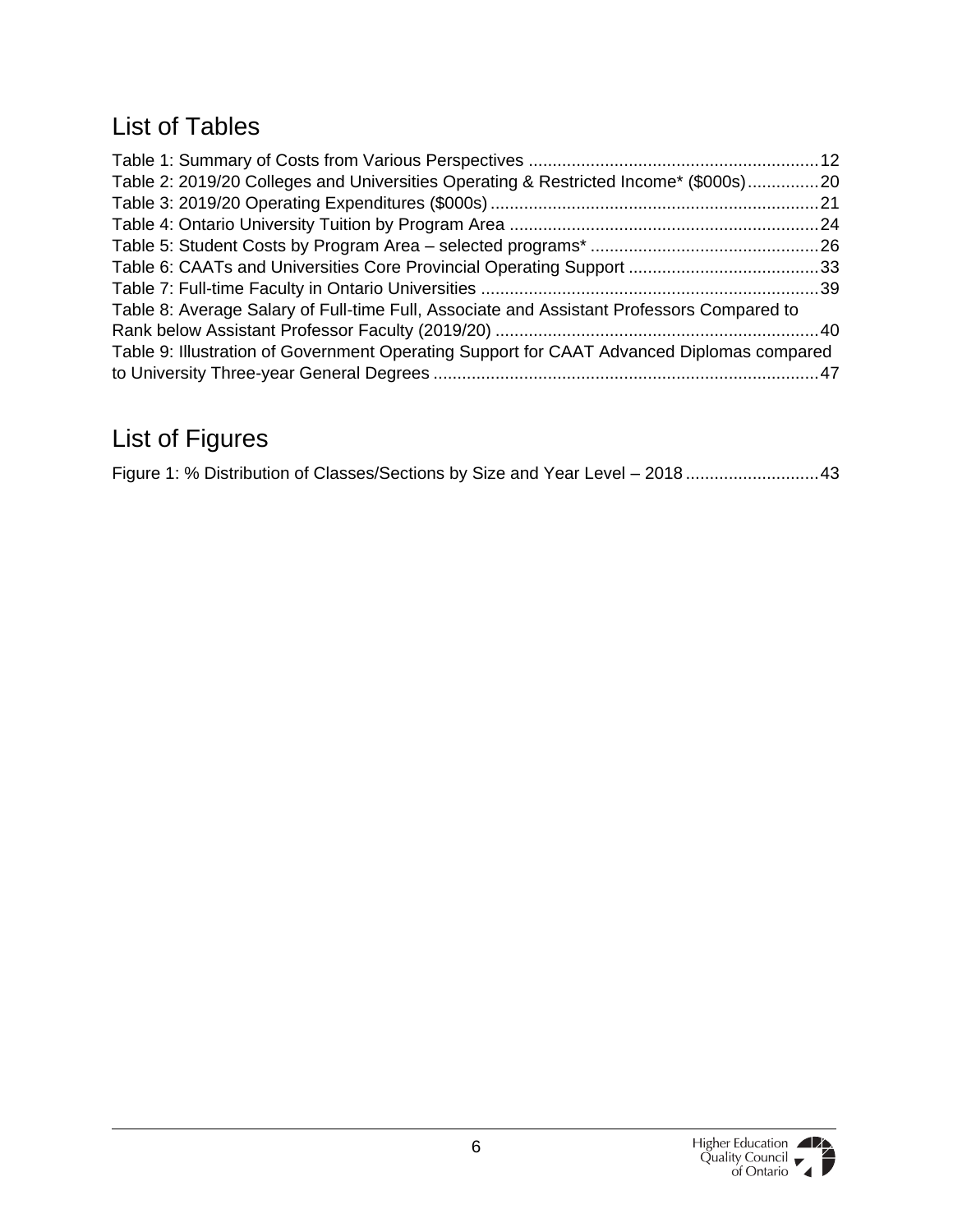### <span id="page-6-0"></span>Executive Summary

The primary purpose of this paper is to compare the cost of Ontario undergraduate degree programs in the college sector with four-year direct-entry undergraduate degree programs in the university sector. The findings and analysis from that assessment are then used to inform an exploration of costs associated with suggestions to expand degree granting in Ontario's Colleges of Applied Arts and Technology (CAATs) to include three-year degrees. With respect to the primary undertaking, the bottom line is that while college programs are often regarded as more economical, a more detailed examination suggests that view should be modified to recognize the host of factors and different perspectives that need to be considered when comparing costs between Ontario's college and university sectors. With respect to three-year degrees there are many unknowns. Nevertheless, it is clear that the level of government support for the three-year college Ontario Advanced Diploma (OAD) is currently higher than the support provided for three-year university degrees. Further, it is also reasonably clear that an expansion of three-year degrees to the community college sector would almost certainly result in additional cost — cost to students, cost to government and cost to the institutions.

To set the context, the paper begins with a brief section on methodology and an overview of the college and university objects as defined by legislation and then provides a brief primer on postsecondary finance in Ontario — the financial wherewithal to meet the objects. Subsequent sections explore the topic of cost from the perspective of students, government and institutions with the focus on four-year direct-entry baccalaureate degrees. That analysis helps inform the penultimate section on three-year degrees. The final section provides a summary of the findings and some concluding commentary. Appendix A offers a brief literature review and includes more information about specific data issues/references in the main part of the paper. Appendix B provides a brief chronicle of the evolution of government tuition policy, an important part of developing a better understanding of the interaction between tuition, government student assistance and institutional student assistance.

In terms of student costs, the paper concludes there is little difference in pursuing a four-year degree through the CAATs or through Ontario's universities. Tuition sticker prices are actually very similar for most four-year direct-entry programs in the CAATs and universities. A more detailed examination and comparison of tuition and other costs, coupled with the impact of student assistance, challenges the conventional focus on sticker price, in any case, and provides a more realistic assessment of student cost. That comparison affirms the basic conclusion and demonstrates that where there are differences in 'sticker price,' government and institutional student assistance policies/practices mitigate or eliminate the difference.

In terms of costs to government, the contribution of the Ontario government to program funding per student for four-year degree programs is lower in the CAATs for most programs, but there are important caveats that give pause to that finding. The paper delves into the details of the components that drive the funding formula operation in each sector and notes the significant differences that, when combined, translate into an "apples to oranges" comparison. While both sectors acknowledge differences in program cost by adopting the notion of "weighted enrolments," the benchmarks are different, the methodology for counting students is different, the objects or activities intended to be funded are different, the origins and intent of the program weights used to ascribe relative differences in program cost are different, the dollar value of the government funding unit is different, and basic nomenclature differs as well: **W**eighted **F**unding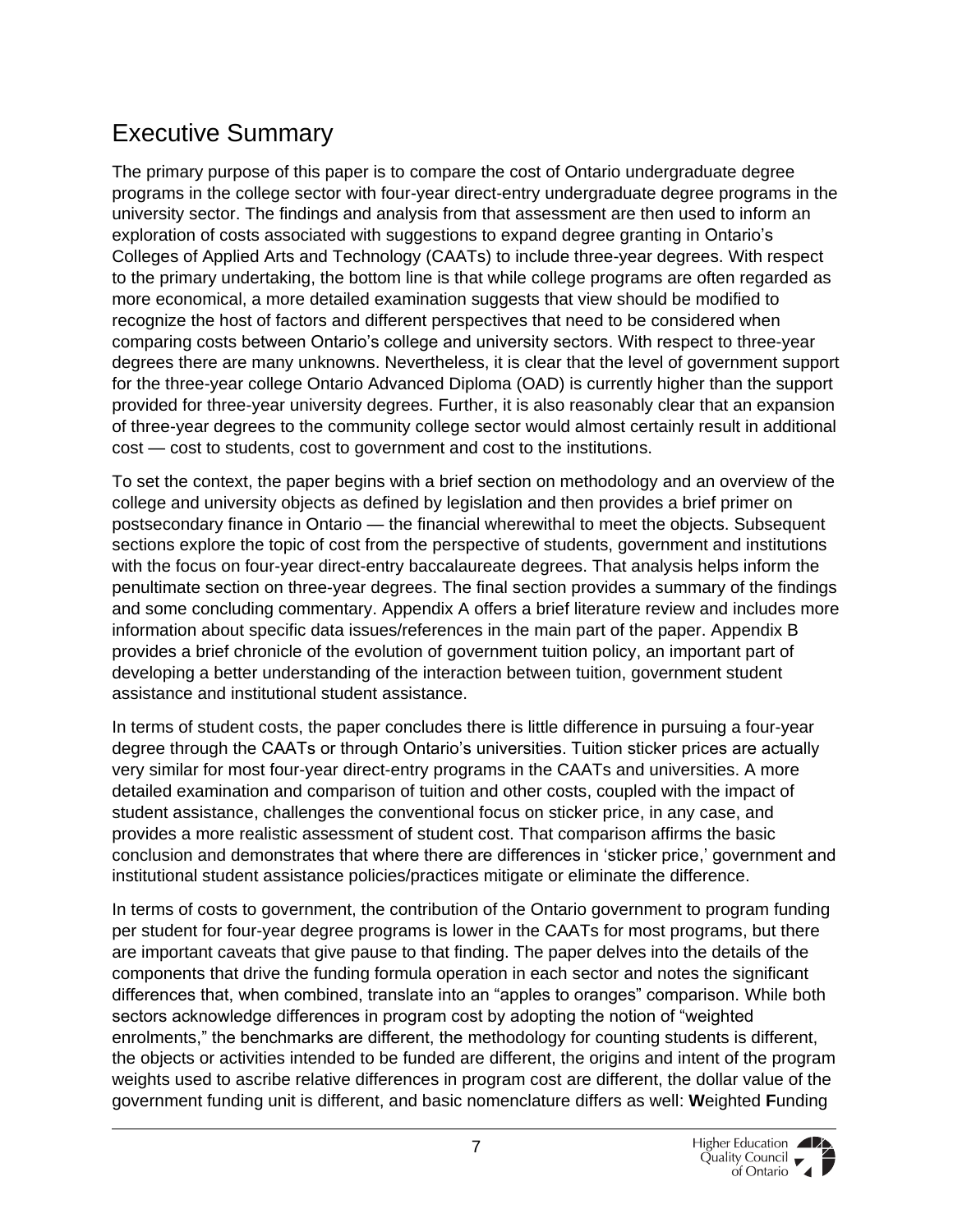**U**nit (WFU) in the college sector, and **W**eighted **G**rant **U**nit (WGU) in the university sector. The importance of those differences should not be discounted. Fundamental differences in student counting methodologies, for example, translate into an understatement of the reported cost to government of program funding per student in the CAATs relative to the universities. If the methodologies were the same it is estimated that the absolute government contribution per student would, in fact, be very similar in some programs. The difference in objects or activities the government program grant is intended to support in the two sectors (i.e., university research) makes the comparison somewhat moot, in any case, as does the difference in the origins and intent of the underlying program weights in each sector. The focus on the government's contribution to program funding does not do justice to the total cost to government of basic operating support, which also includes a set of special purpose grants. Those special purpose grants deserve further review to determine the impact on per student funding at the baccalaureate level in the colleges and universities.

For a variety of reasons, including the absence of public data at the program level, determining institutional cost poses its own set of challenges. The paper explores the major inputs of institutional cost — salaries, enrolments, workloads and class size — in both sectors and then cautiously applies the findings to arrive at a conclusion that per-student instruction cost for direct-entry baccalaureate programs is likely more similar than different. In essence, the university undergraduate model of relatively large class sizes in the foundational years and smaller classes in upper years, coupled with the increased use of teaching-stream and part-time academic staff, offset the cost advantages often attributed to the college sector. The major caveat concerning the lack of data at the program level means the results need to be seen for what they are — an estimate based on an assessment of major cost drivers, not a detailed cost analysis at the program level.

Based on the findings from the financial comparison of four-year baccalaureates in the CAATs and the universities, the paper then offers some commentary about the cost implications of expanding degree granting to include three-year degrees in the CAATs. If annual tuition for the three-year degrees was set at the same rate as CAAT four-year baccalaureate programs, for example, student cost would be similar to the university sector and considerably higher than current tuition for three-year Ontario Advanced Diploma (OAD) programs. That in turn would result in an increase in government and institutional student assistance costs. With respect to government program costs, the government's contribution to existing OAD programs is currently higher relative to its contribution to university three-year degree programs. If government applied the program-funding degree premium afforded to college four-year degrees, the cost to government would increase further. Institutional costs would increase in the CAATs to meet degree requirements, such as the hiring of more faculty with PhDs and expenditure on curriculum changes. Likely changes in admission standards would affect enrolment levels, which in turn could negatively impact income (and cost) and might also pose questions about college access policies. Other matters worthy of consideration are the implications of such a change on the current corridor funding environment and the financial sustainability implications for some institutions, particularly regional universities and colleges. The potential longer-term impact of having more CAAT faculty with research inclinations and aspirations is also an issue that has institutional cost implications and provincial funding implications.

Cost considerations are important in contemplating major changes in postsecondary education. Of course, they should not be the only considerations, nor, necessarily the most important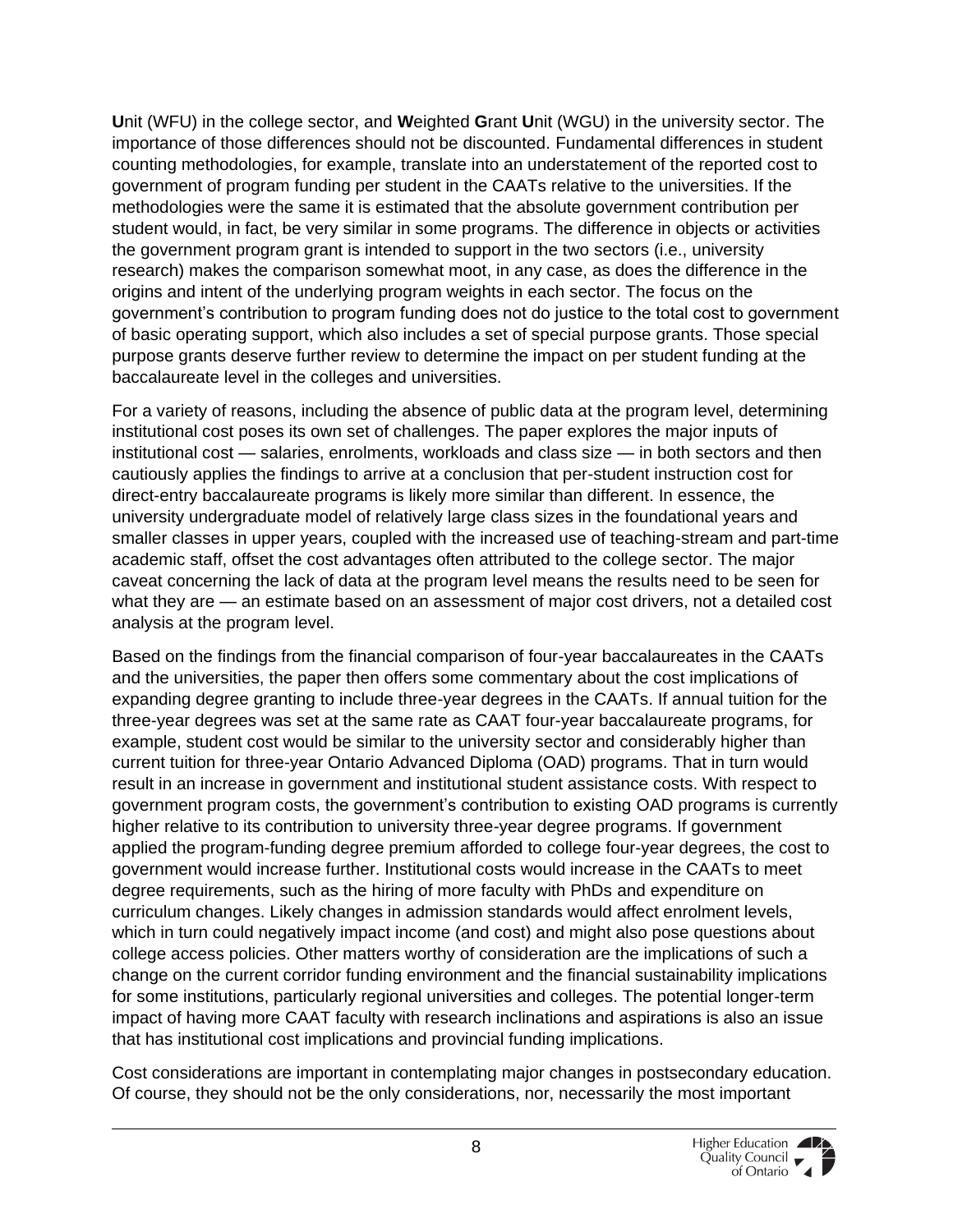considerations. But this paper makes clear that the general topic of cost in higher education has layers of complexity with a number of moving parts that, when altered, can (and do) impact costs very quickly. Moreover, various parts of the paper, from the review of objects to the discussion of research and faculty appointment types, also emphasize the fact that trying to compare the two sectors, or specific parts of the two sectors, is extraordinarily difficult given some fundamental differences in objects and the absence of data at the program level.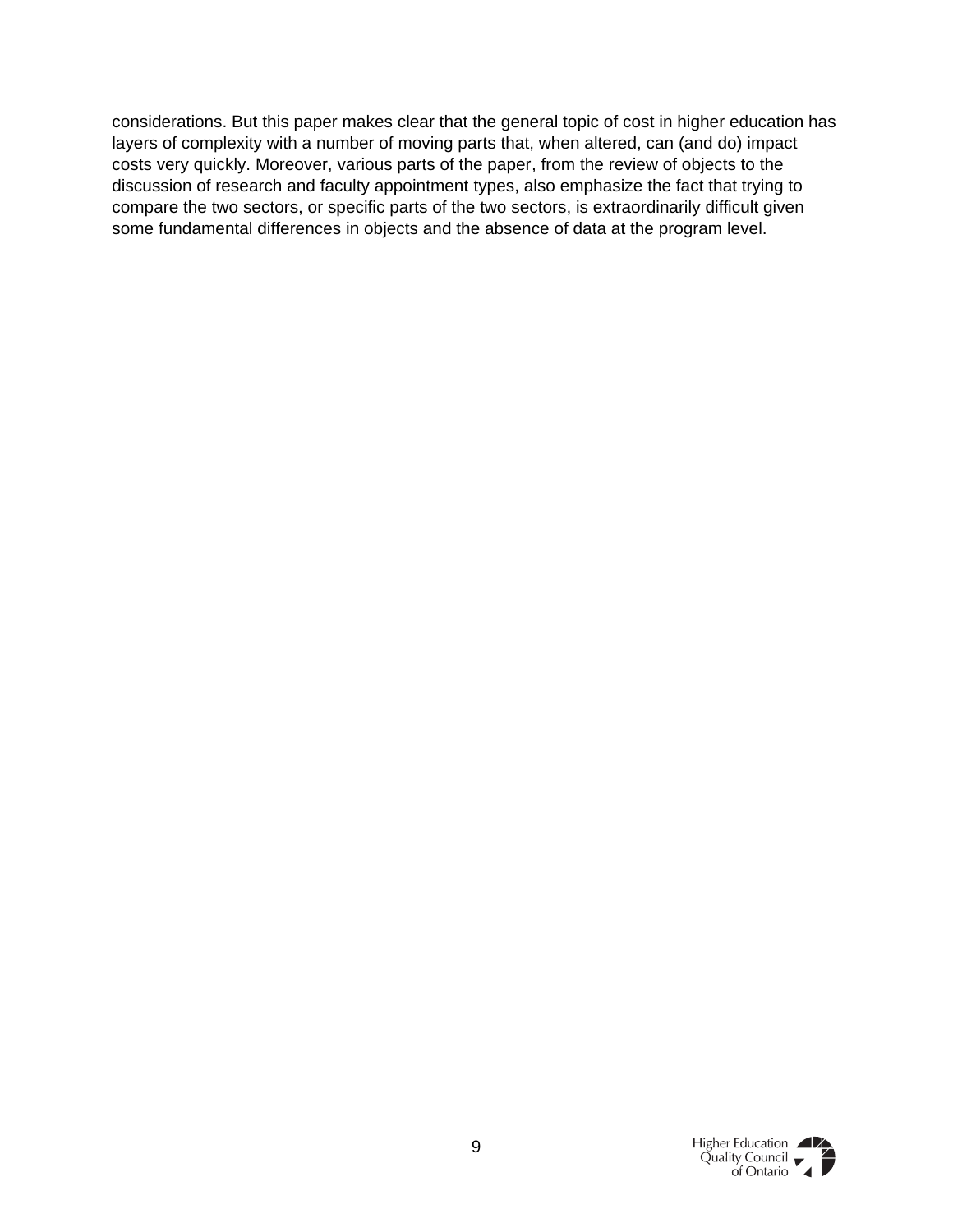### <span id="page-9-0"></span>Introduction and Purpose

Over the past ten years, HEQCO has produced a [number](https://heqco.ca/pub/the-differentiation-of-the-ontario-university-system-where-are-we-now-and-where-should-we-go/) of [reports](https://heqco.ca/pub/differentiation-within-the-ontario-college-system-options-and-opportunities/) on the topic of [differentiation](https://heqco.ca/wp-content/uploads/2020/03/DifferentiationENG.pdf) in postsecondary education as part of its mandate regarding system design and sustainability. For the most part, those reports focused on examining differentiation *within* the college sector and *within* the university sector rather than *between* the sectors although it was recognized early on that "a fundamental decision the government must make regarding differentiation is the degree to which it is prepared to expand the mandate of the college sector to more degree granting" (Higher Education Quality Council of Ontario, 2013, p. 12).

In recent years, Colleges Ontario has advocated for further expansion of degree-granting authority, including three-year degrees (Colleges Ontario, 2012; Davidson & Ruparell, 2020). There are a variety of considerations that should be part of any evaluation framework to determine differentiated roles and, more specifically, suggestions for expanding degree offerings in the Colleges of Applied Arts and Technology (CAATs) (Hicks et al., 2013). The focus of this paper is on financial considerations: examining the cost of college advanced diploma and baccalaureate degree programs compared to university three-year and four-year baccalaureate programs and providing some insight into the financial consequences of expanding degree offerings.

In the research literature, Ontario community college degree programs are generally referred to as "more economical" (Skolnik, 2012, p. 2). The basic arguments are reflected in the following quote: "Government funding for college degrees is similar to that for diplomas which means they are cheaper to fund than university degrees (a cause of much concern for institutional leaders in colleges), and fees are mostly lower than in universities." (Wheelahan et al., 2017)

Implicit in the "more economical" reference is an assumption that program delivery costs in the community colleges are also less than in the university sector. This paper relies on available data and examines costs from a number of perspectives to test the preceding arguments and assumptions and shed further light on postsecondary finance in Ontario.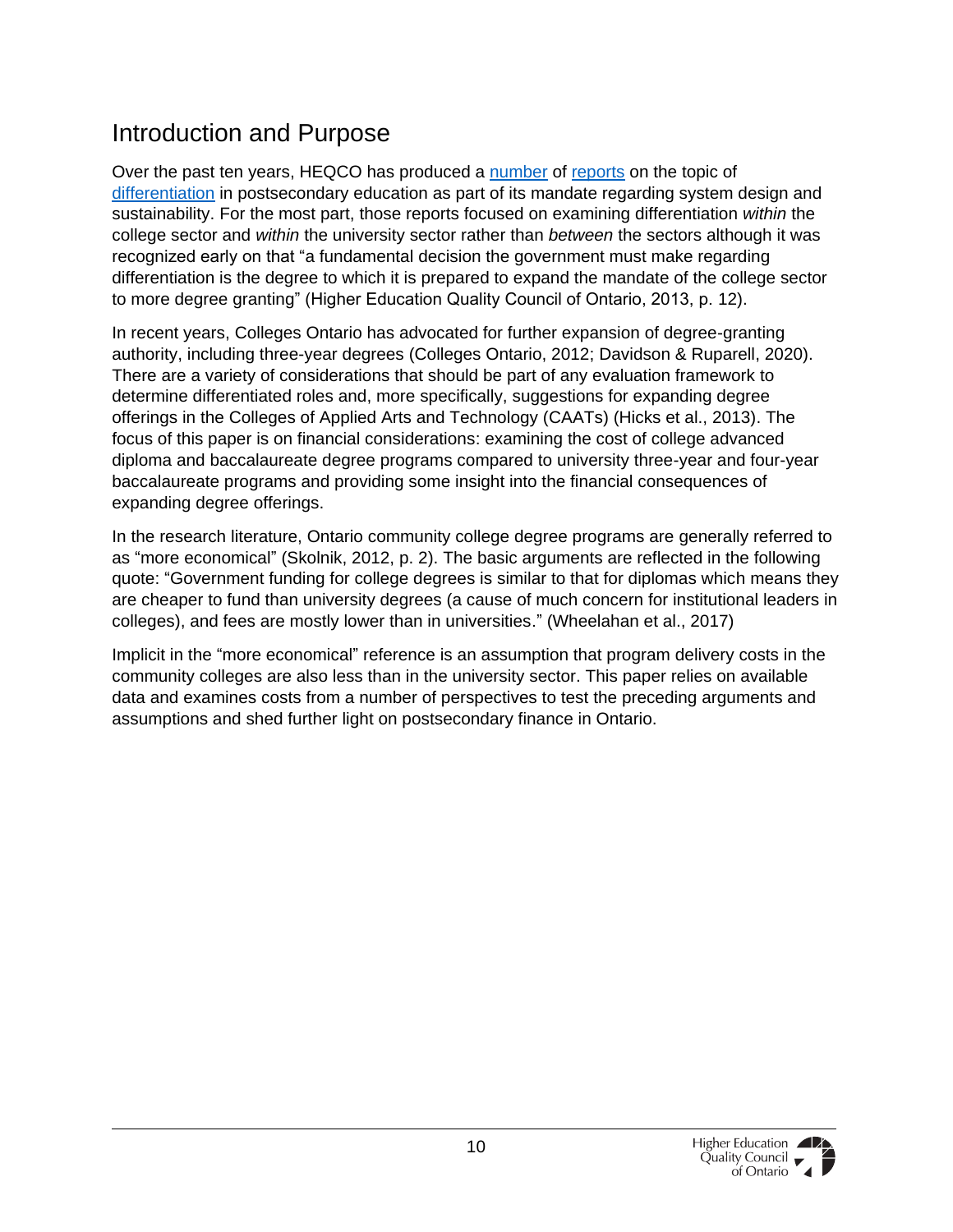### <span id="page-10-0"></span>Defining *Costs*

The methodology for examining the issue of costs has two basic components: defining what is meant by the term cost and compiling the necessary data for comparison. While it may be more accurate and enlightening to think of the cost of postsecondary education as an investment, both from a personal and societal perspective, the term is used here to align with the notion of "more economical."

There are a number of ways to view the cost of postsecondary education. To students, cost is essentially the price of attending college or university and includes the direct costs (tuition, books/equipment and living expenses). The opportunity cost of attending college or university is, in fact, a major 'cost' (foregone income), but tends to be largely ignored in public discussions of student costs. Opportunity cost is not part of this analysis because the time-to-completion is assumed to be the same — a four-year degree in either university or college is assumed to take the same amount of time, on average. Significant amounts of student assistance are available to reduce the net student cost of college or university and are examined as part of this analysis.

To governments, cost focuses on the operating, capital and research grants provided to institutions, student assistance grants provided to institutions, and the grants and loans provided to students to help them pursue their studies. In Canada, those costs are the purview of the federal and provincial governments and are subject to various arrangements regarding the levels of contribution. Operating grants are the responsibility of the provinces. The federal government is a major contributor to sponsored research although provinces also support research directly through their own research programs and/or through cost-sharing arrangements with the federal government. Capital costs are often funded by a mix of provincial, federal and institutional funds — the latter often sourced from donations or specific fees but also, in some cases, sourced from operating revenues. Government student assistance in Ontario, primarily delivered through the Ontario Student Assistance Program (OSAP), involves a general cost-sharing approach between the federal and provincial governments. While there is an opportunity cost associated with all government subsidies/investments, that aspect of cost is seldom noted — nor is it intended to be explored in detail here. Rather, the focus will be on operating grants that contribute to the funding of core operations and student assistance provided by the province and the federal governments.<sup>1</sup>

To institutions, cost reflects the financial resources required to deliver the program to the student, including all the associated support service costs such as library, physical plant, information technology, student services and administration. While capital costs are real, the focus of this analysis is on core operations. Institutions also incur student assistance costs for merit-based and needs-based awards.

Table 1 summarizes the major costs as seen through the lens of the student, government (provincial and federal) and the institution.

<sup>1</sup> The federal government also contributes to the costs of higher education via the Canada Social Transfer although the transfer is not earmarked specifically for postsecondary education.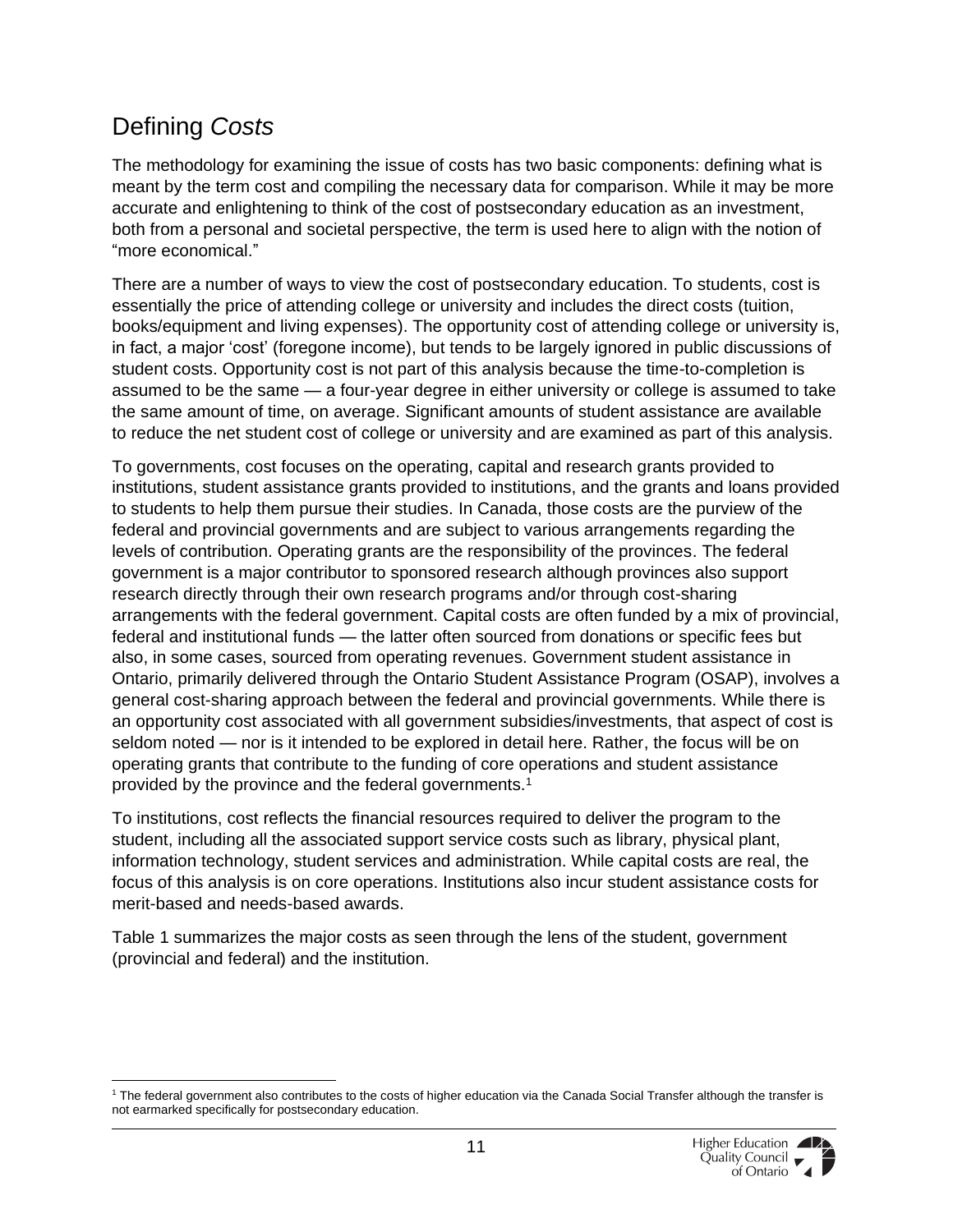<span id="page-11-0"></span>

| Table 1: Summary of Costs from Various Perspectives |
|-----------------------------------------------------|
|-----------------------------------------------------|

|                                 | <b>Student Cost</b>    | <b>Provincial Cost</b>           | <b>Federal Cost</b>                    | <b>Institutional Cost</b>           |
|---------------------------------|------------------------|----------------------------------|----------------------------------------|-------------------------------------|
| Direct cost                     | Tuition and fees       | Grants to                        | Grants to                              | Operating                           |
| associated                      |                        | institutions                     | institutions                           | expenditures<br>associated with all |
| with delivery<br>of the service | Books and<br>equipment | • Operating                      | • Research                             | aspects of program                  |
| or good                         |                        | Capital<br>$\bullet$<br>Research | Capital<br>$\bullet$<br>Indirect costs | delivery                            |
|                                 | Living expenses        | $\bullet$                        | $\bullet$                              |                                     |
|                                 |                        | Grants                           | Grants                                 | Central service                     |
|                                 |                        | administration and               | administration,                        | costs - library,                    |
|                                 |                        | provincial                       | regulatory and                         | academic support,                   |
|                                 |                        | postsecondary                    | policy                                 | student services,                   |
|                                 |                        | education                        | administration                         | physical plant and                  |
|                                 |                        | regulatory and                   |                                        | administration                      |
|                                 |                        | policy                           |                                        | Capital                             |
|                                 |                        | administration                   |                                        | expenditures                        |
| <b>Student</b>                  | Debt servicing         | Scholarships                     | Scholarships                           | Scholarships                        |
| assistance                      | after completion       |                                  |                                        |                                     |
|                                 |                        | Grants/bursaries                 | Grants/bursaries                       | Grants/bursaries                    |
|                                 | Loan financing for     |                                  |                                        |                                     |
|                                 | non-government         | Interest relief                  | Interest relief                        |                                     |
|                                 | loans                  | Tax credits                      | <b>Tax credits</b>                     |                                     |
|                                 |                        |                                  |                                        |                                     |
|                                 |                        | Bad debt cost                    | <b>Bad debt</b>                        |                                     |
|                                 |                        |                                  |                                        |                                     |
|                                 |                        | Financing loans                  | Financing loans                        |                                     |
| Other                           | Opportunity cost       | Tax exemptions                   | Tax exemptions                         | Foregone revenue                    |
| subsidies/                      |                        |                                  |                                        |                                     |
| costs                           |                        | Opportunity cost                 | Opportunity cost                       |                                     |
| Measures or                     | Direct out-of-pocket   | Operating grants                 |                                        | Instructional                       |
| indicators                      | gross/net after        | • Per student                    |                                        | expenditure per                     |
|                                 | student aid            | Per credential<br>$\bullet$      |                                        | student by program                  |
|                                 |                        |                                  |                                        |                                     |
|                                 | Opportunity cost       | Operating grants                 |                                        |                                     |
|                                 |                        | and awards and                   |                                        |                                     |
|                                 | <b>Total cost</b>      | assistance per                   |                                        |                                     |
|                                 |                        | student/credential               |                                        |                                     |

The preceding brief categorization of costs is not intended to be exhaustive, nor will each component in Table 1 be examined as part of this exercise. It does, however, begin to capture some of the complexity associated with the topic of costs in academe. The paper is also premised on the assumption of 100% student success — that is, students successfully complete their programs and the various investments (costs) end up in the realization of personal and societal benefit. The reality is that not all students will complete their programs. While time at a college or university will likely be advantageous for a variety of reasons, leaving an institution without a credential can have noticeable impacts on career earnings and other life aspects. That cost to the individual, to society, and to institutions is only mentioned here but should be a consideration in future research.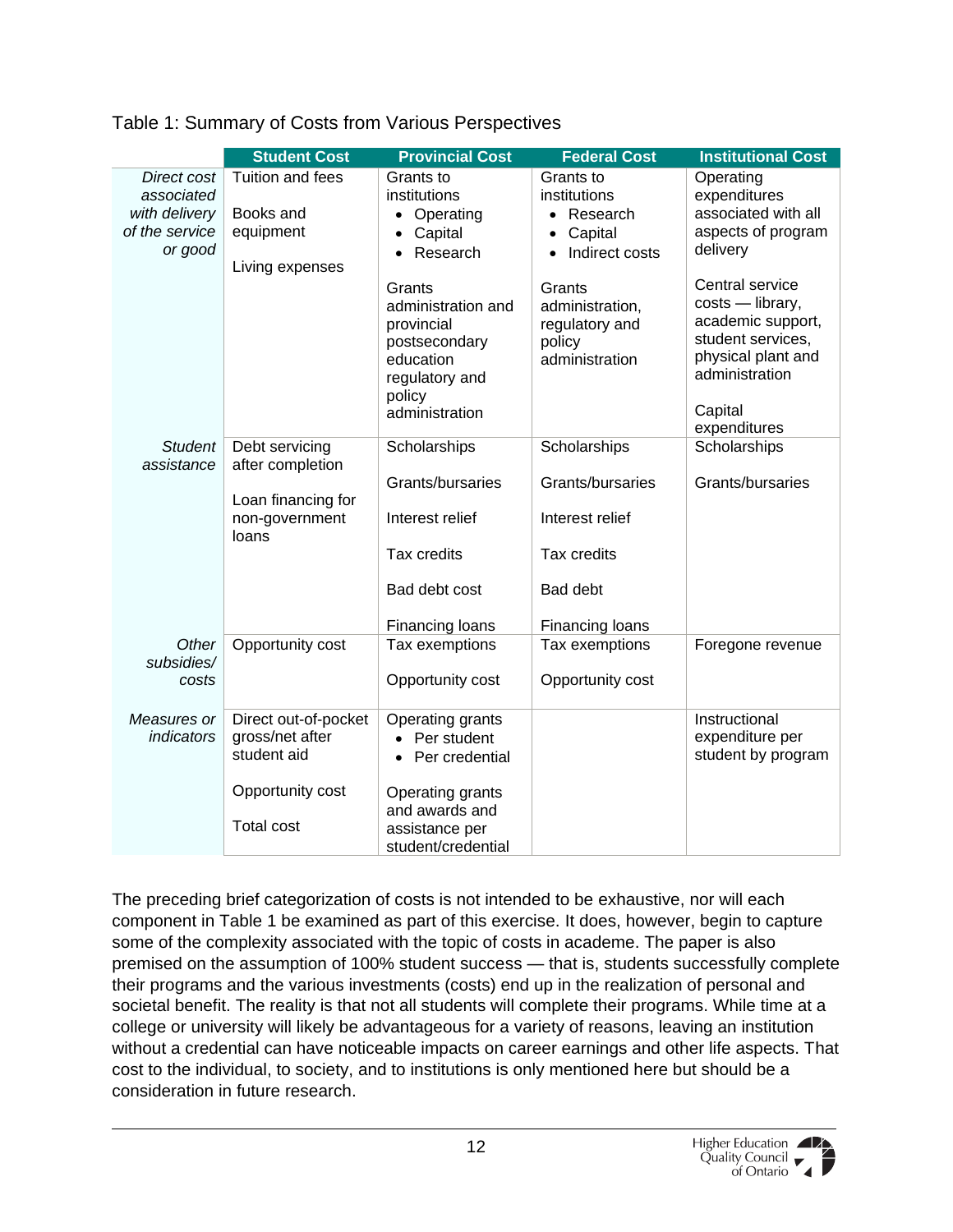### <span id="page-12-0"></span>Literature Review and Assembling the Data

Research on postsecondary costs in Canada at the program level is sparse. The brief literature review included (Appendix A) focuses on providing some references that provide background and perspectives on the many issues related to community college baccalaureate degrees, examples of college baccalaureate reviews in the United States, information about differences in program cost more generally and data references. Much of the information for this paper comes from secondary sources. Data on direct student cost was provided via the OSAP Aid Estimator, available at the individual program level for all Ontario colleges and universities and validated via college and university websites. Data on student financial assistance was provided from a variety of sources including the OSAP Aid Estimator, university financial reports compiled by the Council of Finance Officers-Universities of Ontario (COFO-UO), the Colleges Finance Unit and Colleges Ontario. Financial information about need-based awards and merit-based awards was available from public sources at a few institutions and was sufficiently detailed at one university to help illustrate the impact of student aid on student cost.

Information about government operating grants was derived from the ministry's funding formula manuals and related financial documents. Institutional costs were informed by a few reports on class size and workloads at the CAATs and universities as well as program-weight cost information from jurisdictions where expenditure studies are part of the funding regime. The lack of financial and staffing data at the program level in both sectors is an acknowledged limitation that affected the detailed analysis of institutional costs.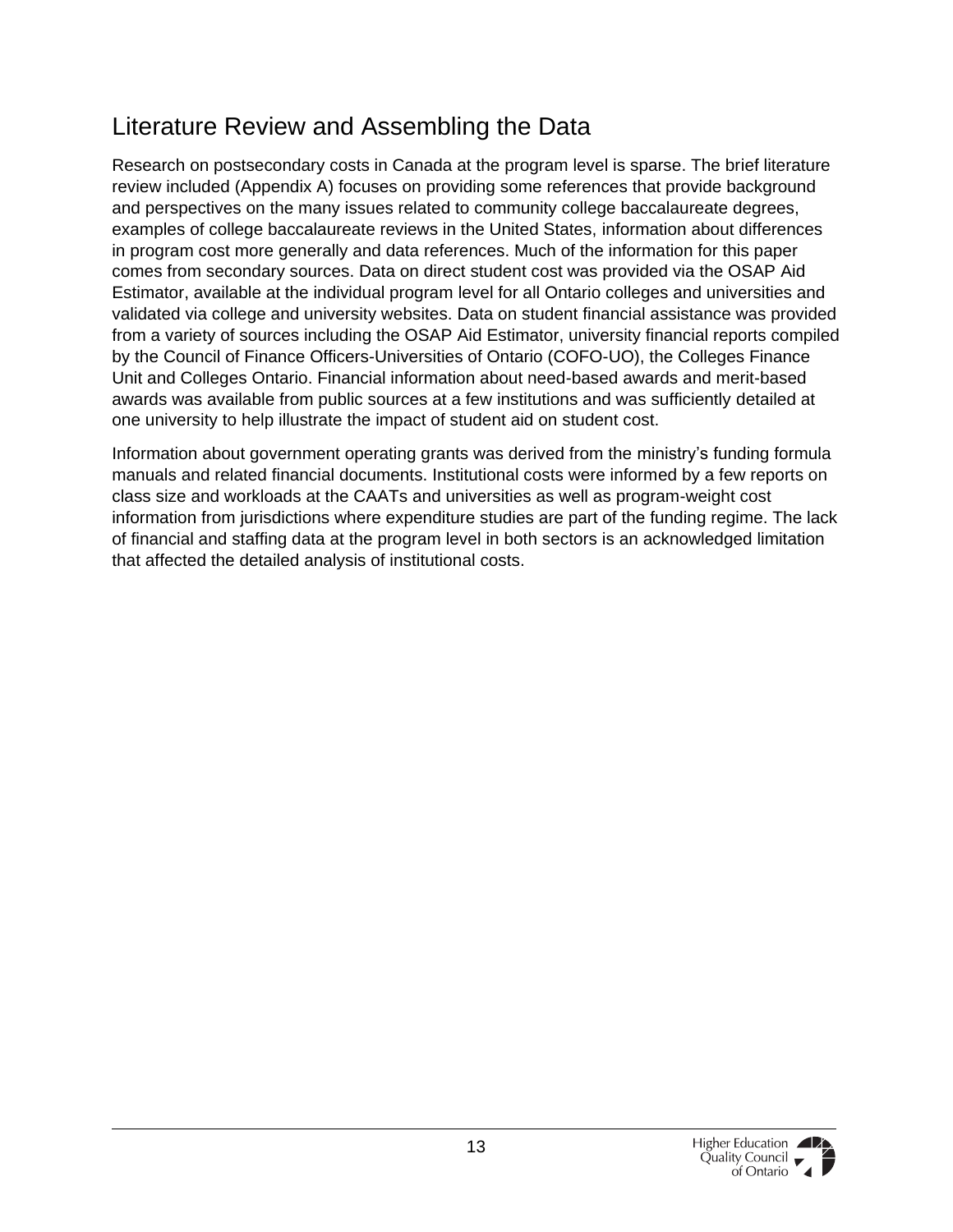### <span id="page-13-0"></span>Background and Context

The publicly assisted postsecondary system in Ontario has two basic components universities and community colleges, known as Colleges of Applied Arts and Technology (CAATs).<sup>2</sup> The CAATs' objects and the scope of related activities are spelled out in the *Ontario Colleges of Applied Arts and Technology Act, 2002* as follows:

(2) The objects of the colleges are to offer a comprehensive program of career-oriented, postsecondary education and training to assist individuals in finding and keeping employment, to meet the needs of employers and the changing work environment and to support the economic and social development of their local and diverse communities. 2002, c. 8, Sched. F, s. 2 (2).

(3) In carrying out its objects, a college may undertake a range of education-related and training-related activities, including but not limited to,

(a) entering into partnerships with business, industry and other educational institutions;

(b) offering its courses in the French language where the college is authorized to do so by regulation;

- (c) adult vocational education and training;
- (d) basic skills and literacy training;
- (e) apprenticeship in-school training; and
- (f) applied research. 2002, c. 8, Sched. F, s. 2 (3).

The revision of the act in 2002 followed the *Post-secondary Choice and Excellence Act, 2000* that established a policy designed to broaden degree-granting authority, previously the sole purview of Ontario's universities.

Each publicly assisted university in Ontario has its own act that reflects its history and sets out its objects and unique governance arrangements. In general, the objects are captured in the following excerpts from the *University of Waterloo Act, 1972* and the *York University Act, 1965*, respectively.

The objects of the University are the pursuit of learning through scholarship, teaching and research within a spirit of free enquiry and expression (Government of Ontario, 1972).

The objects and purposes of the University are, (a) the advancement of learning and the dissemination of knowledge; and (b) the intellectual, spiritual, social, moral and physical development of its members and the betterment of society (Government of Ontario, 1965).

It is reasonably clear there are major differences between the objects of the two sectors. The CAATs were established with career-oriented education and training in mind and local communities as a focus. Universities were established with an emphasis on learning that encompasses teaching and research in service to broader society. The distinction here between the main roles of the CAATs and the universities is not intended to be divisive or absolute. Many

<sup>&</sup>lt;sup>2</sup> Private career colleges are also part of the postsecondary system in Ontario. For more information, see Ministry of Colleges and Universities: <https://www.ontario.ca/page/private-career-colleges>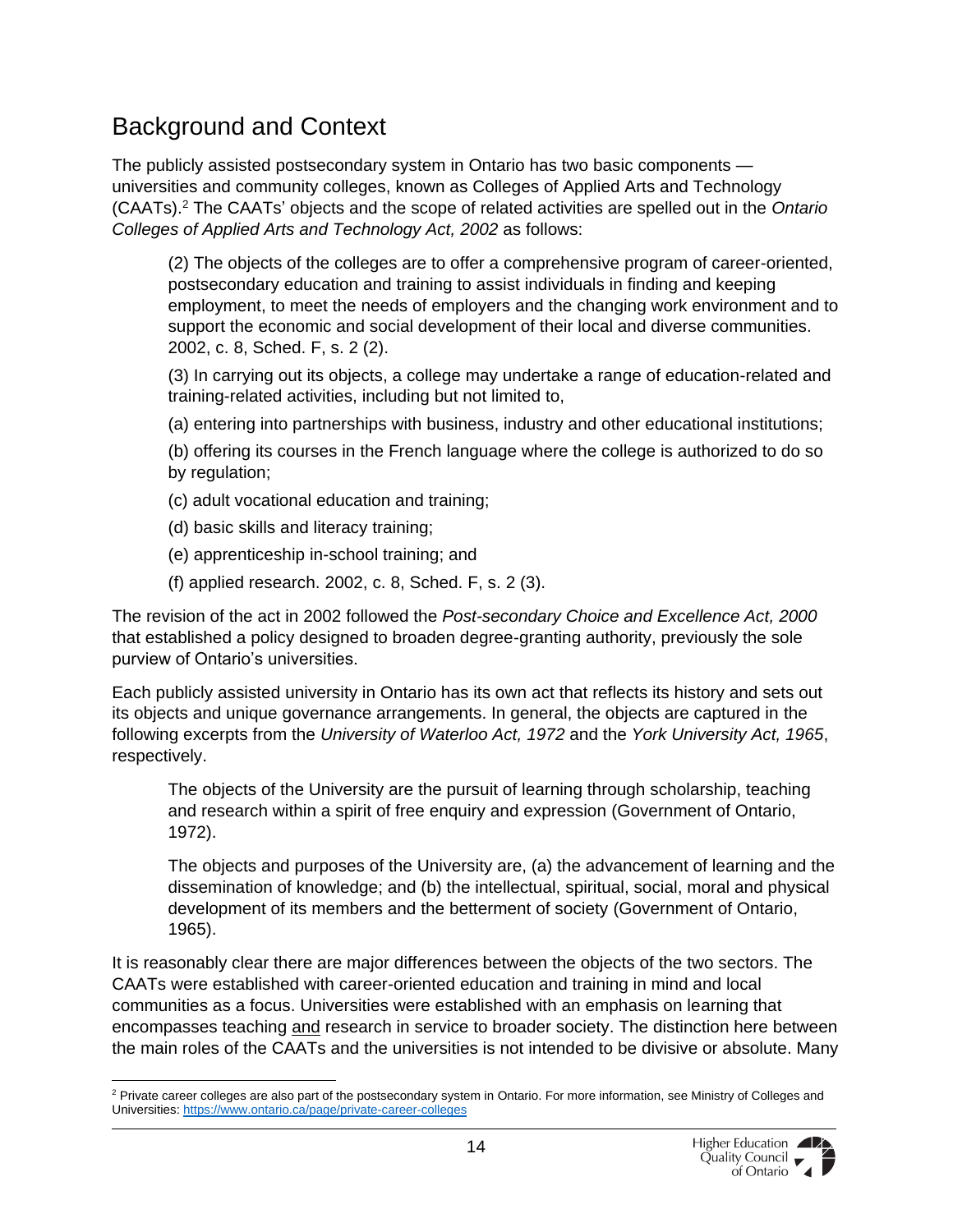CAATs are now offering four-year baccalaureate degrees, and revisions to the act in 2002 allowed and encouraged colleges to engage in applied research and build educational partnerships. The following year, five CAATs (Humber, Sheridan, Conestoga, Seneca and George Brown) were designated as institutes of technology and advanced learning (ITALs). University mandates have expanded as well, via the innovation agenda, to act as catalysts for economic and social development. Both sectors have embraced international education. Further, there are many examples of co-operation and collaboration between and among colleges and universities in the province. Improved transfer credit arrangements and joint/ collaborative programs are now part of the postsecondary landscape in Ontario.

However, given the differences in their mandates, Ontario's colleges and universities have distinctly different cost realities; college operations are focused on teaching in support of careeroriented education and training. University operations are focused on both teaching *and* research to fulfill their basic mandate. Any attempt to compare the costs of colleges and universities must take the differences in mandate (objects) into account. Also, it is important to acknowledge that the diversity of the institutions in both sectors means that observations about each sector will not do justice to the wide range of institutional differences *within* each sector.

#### <span id="page-14-0"></span>A College and University Financial Primer

From a financial perspective, the CAATs and universities bear some striking similarities. Both rely on tuition and provincial grants for a large portion of their core operations funding, and both are labour-intensive entities where salaries and benefits dominate expenditures. Both sectors operate ancillary services (e.g., residences, food services, parking services, etc.) funded on a fee-for-service basis. The CAATs and universities also have physical campuses requiring capital investments for new construction, renovation/alterations and ongoing maintenance, with funding support for the first two items often cobbled together from government and private sources. Funding for ongoing maintenance is included in core operations (meaning the funding sources are primarily tuition and government operating grants) or, in the case of ancillary services, from fees/sales of service. Additionally, a college or university may be involved with a number of specific educational projects with other partners (e.g., countries, public and/or private educational institutions, foundations and companies, etc.). Although these projects are important to the institution and may enrich both the learning environment and learning opportunities, they are generally funded on a contract basis. Both sectors have other sources of income — donations, investments/endowments — used to support a variety of activities, such as scholarships and bursaries that are complementary to the main objects. The scale of financial activity is quite different between the sectors, and among institutions within each sector, but the scope of activity, at first glance, could be seen as reasonably similar — that is, both sectors offer an array of postsecondary programs that span various levels of learning. There is, however, one striking difference: in universities, by virtue of their objects, a major component of their activity is directly related to research.

Financing the key activity of teaching (and the related support services) is relatively straightforward. In both sectors, that activity is primarily funded by provincial operating grants and tuition. Financing research activity is more complicated. All full-time faculty at colleges and universities are expected to keep up-to-date on advancements/information in the discipline and subject area as well as pedagogical research in teaching methods and curriculum. Those kinds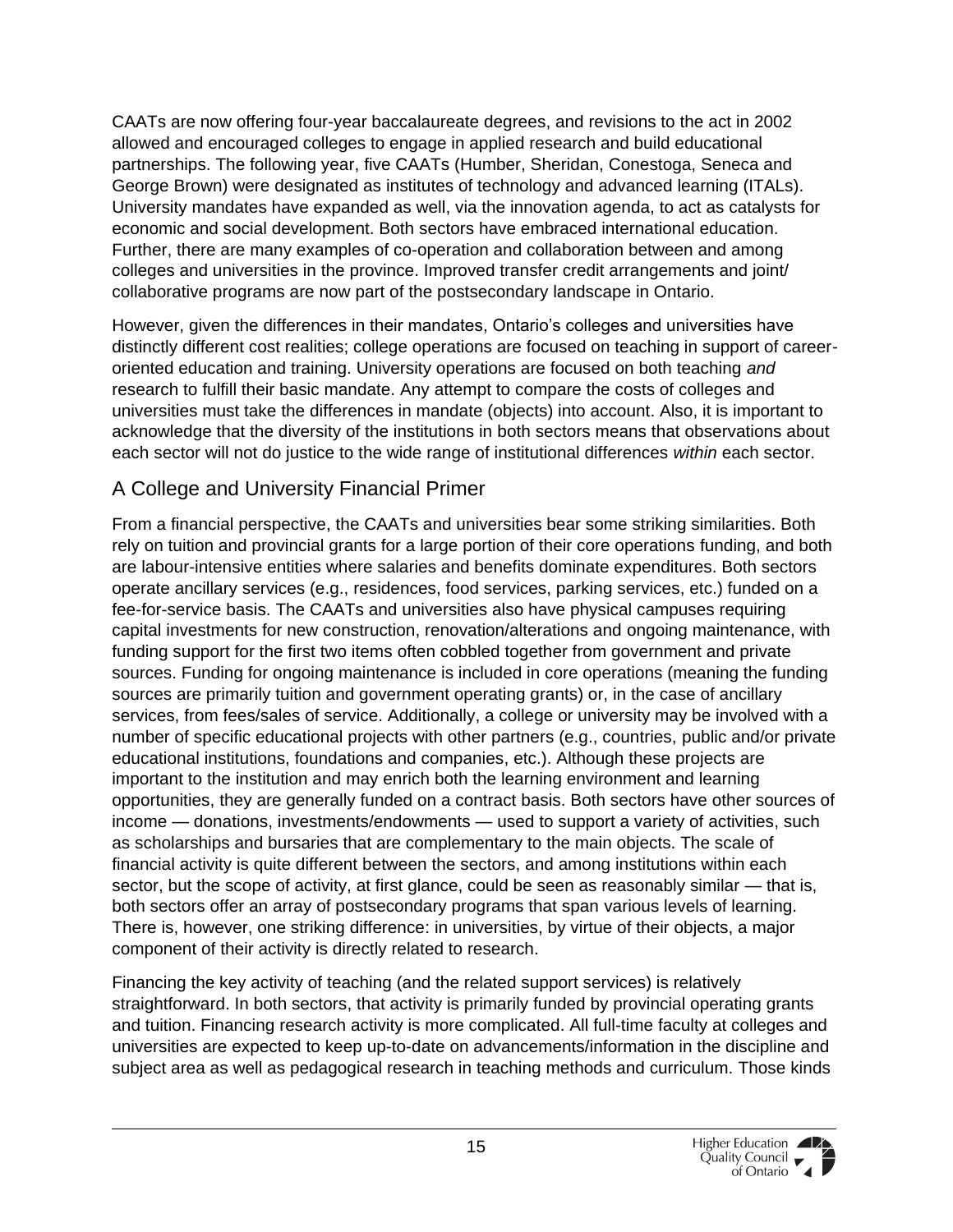of, what might be considered "research activity" are very clearly intended to be funded as part of teaching — hence funded from operating grants and tuition.

Given their mandates, research in the universities takes on added dimensions, sometimes referred to as frontier/basic or discovery research, applied or innovation research and interpretative/reflective inquiry. The latter, in tandem with teaching, has been described as the "inseparable combination: teaching and reflective inquiry" (Cameron, 1994). These added research dimensions are supported in two ways: The first is through core operations as salaries and benefits of most faculty are paid from provincial grant revenue, student fees and other operating revenues as part of "instruction and **non-**sponsored research." The second is through "sponsored" research, including competitive, peer-adjudicated grants from the federal granting councils and foundations, as well as contract research funded by both levels of government, and private business. Funding from the granting councils, for the most part, does not cover direct salary and benefit expenses of faculty<sup>3</sup> although it does support student research assistants, non-faculty research staff, non-salary direct costs (equipment/supplies etc.) and part of the overhead or indirect cost associated with the research activity. The other part of the overhead or indirect cost is currently financed by the institution from core operations funding operating grants, tuition and other general revenue (Canadian Association of University Business Officers, 2013). Contract research (applied research) is supposed to include provision for all direct and indirect costs including faculty time.

The cost of research is a major component of university costs. While part of the cost is reasonably easy to document — that is, the expenditures directly related to sponsored research and accounted for separately in the Sponsored Research Fund — it is more difficult to document the amount spent on research in core operations because a major part of the expense is in the form of faculty salaries and benefits, essentially accounting for the time devoted to research. In the early 1990s, the Ontario Council on University Affairs undertook a number of studies as part of a funding review, and one of those studies focused on costing the teaching, research and service activities in the university system. The study relied on a set of faculty workload estimates for the allocation of time and used COFO-UO financial information for the system, excluding capital funds. The conclusion was that teaching represented 53%, research represented 36% and service represented 11% of expenditures (Task Force on Resource Allocation, 1994). The percentages have likely changed since the early 1990s, but the point is that any cost comparisons between colleges and universities need to recognize the size and impact of the research component in some fashion because it is a core differentiator.

As noted in many reports over many years, the reality of research activity in Canadian universities is that it is actually a losing financial proposition (Weingarten & Deller, 2010, p. 13). Research activity does not generate sufficient funding on its own to cover its myriad costs notably faculty time and overhead/indirect costs. The more successful faculty are at generating sponsored research funding, specifically grant funding from the federal and provincial governments, the more faculty time and indirect cost it incurs. And the only way to pay for it is through increasing enrolment and/or increasing tuition — both dependent on government policy. While that reality has been a characteristic of university funding for many years, it was driven home as the emphasis on research activity increased markedly in the late 1990s and early

 $3$  University expenditure on academic salaries totaled about \$3.2 billion in 2019/20 of which \$160 million (~5%) was in the Sponsored Research Fund. In 2000/01 the percentage was similar. (Council of Ontario Finance Officers – Universities of Ontario, Table 4, 2019/20 and 2000/01.)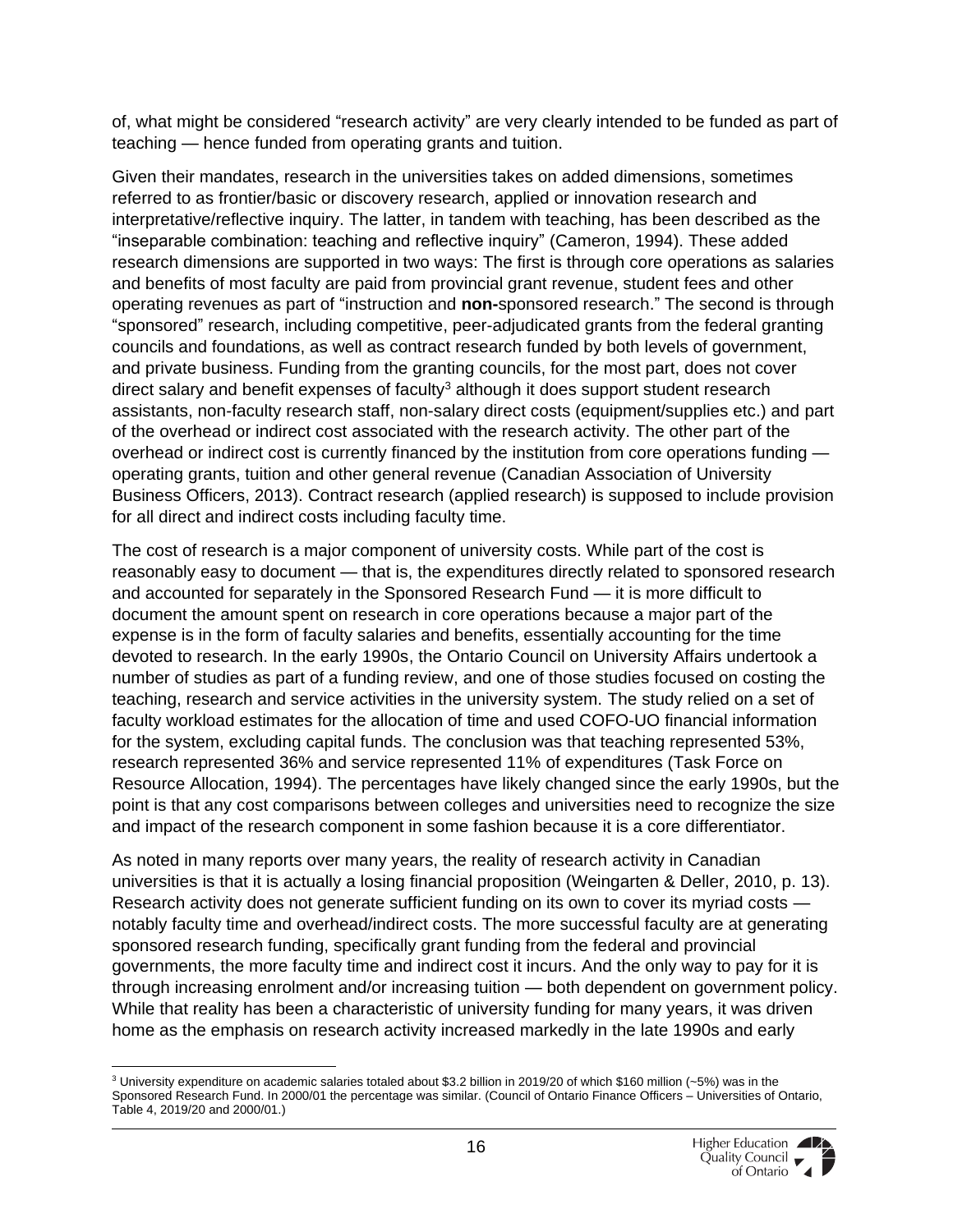2000s in response to the federal government's major investments in what was described as the innovation agenda in support of a knowledge-based economy. In effect, changes in workload to recognize the increased emphasis on research (and subsequent expansion of graduate studies) translated into a measure of unfunded activity<sup>4</sup> that ultimately put pressure on already straitened financial resources and has led to the adoption of expenditure and revenue strategies that are impacting universities in many ways — a point noted later when examining institutional costs.

In the CAATs, it was anticipated from the outset that research in curricular and pedagogical technique would be one of the key principles influencing their activities (Ontario Department of Education, 1967). In the case of college faculty, pedagogical and curriculum research appears to be implicitly acknowledged as part of their workload via the collective agreement provisions for professional development (College Employer Council & Ontario Public Service Employees Union, 2017), and reference in the course preparation component to "Hours for curriculum review or course development assigned to a teacher on an ongoing basis, in lieu of teaching or in a non-teaching period…" (College Employer Council & Ontario Public Service Employees Union, 2017, p. 14). Additionally, while not prescribed for reporting purposes, teaching-related research could perhaps be seen to be included in the Standard Workload Formula (SWF) under what is categorized as "complementary functions" (Workload Task Force, 2009, p. 26). It appears then, as noted previously, that this teaching-related research and the time devoted to it as part of teaching workload and professional development is funded as part of core operations like the universities.

The change in degree-granting status and the addition of applied research as one of the activities that could be pursued in carrying out its objects has led to greater interest in applied research, but the funding of such research in the CAATs is less clear. There is no explicit or implicit reference in the provincial operating grant to applied research. A premium of 2.5% is part of the weighted funding unit calculation for baccalaureate programs, but it does not appear to be specifically related to applied research. The term "applied research" is referenced in more recent collective agreements<sup>5</sup> as one of the considerations each college's Workload Monitoring Group should be aware of when reviewing workload assignments. But there is no provision in the current workload formula, nor is there reference to research — applied or otherwise — in the section of the collective agreement that outlines the responsibilities of a college professor (College Employer Council & Ontario Public Service Employees Union, 2017).

The preceding information suggests that college faculty time associated with applied research, as well as the direct and indirect costs, are actually being financed from a combination of sources — subsidies from the provincial operating grant, tuition fees and other general revenues as well as private sector or government contract research and/or research grants provided by the federal and provincial governments (i.e., through programs such as NSERC's College and Community Innovation program, which includes industrial research chairs for colleges).<sup>6</sup> Given that situation, it is not surprising to hear the college version of the university complaint about research as a losing financial proposition: "Every time we get a grant … it is in

<sup>4</sup> Determining the extent of the unfunded amount associated with the innovation agenda depends on establishing a reasonable estimate of the funded amount imbedded in core operations prior to the launch of the research expansion in the late 1990s. <sup>5</sup> See Article 11.02. C2 in College Employer Council & Ontario Public Service Employees Union (2009) and subsequent agreements.

 $6$  Like the universities, the CAATs are eligible for a number of federal and provincial research grant programs.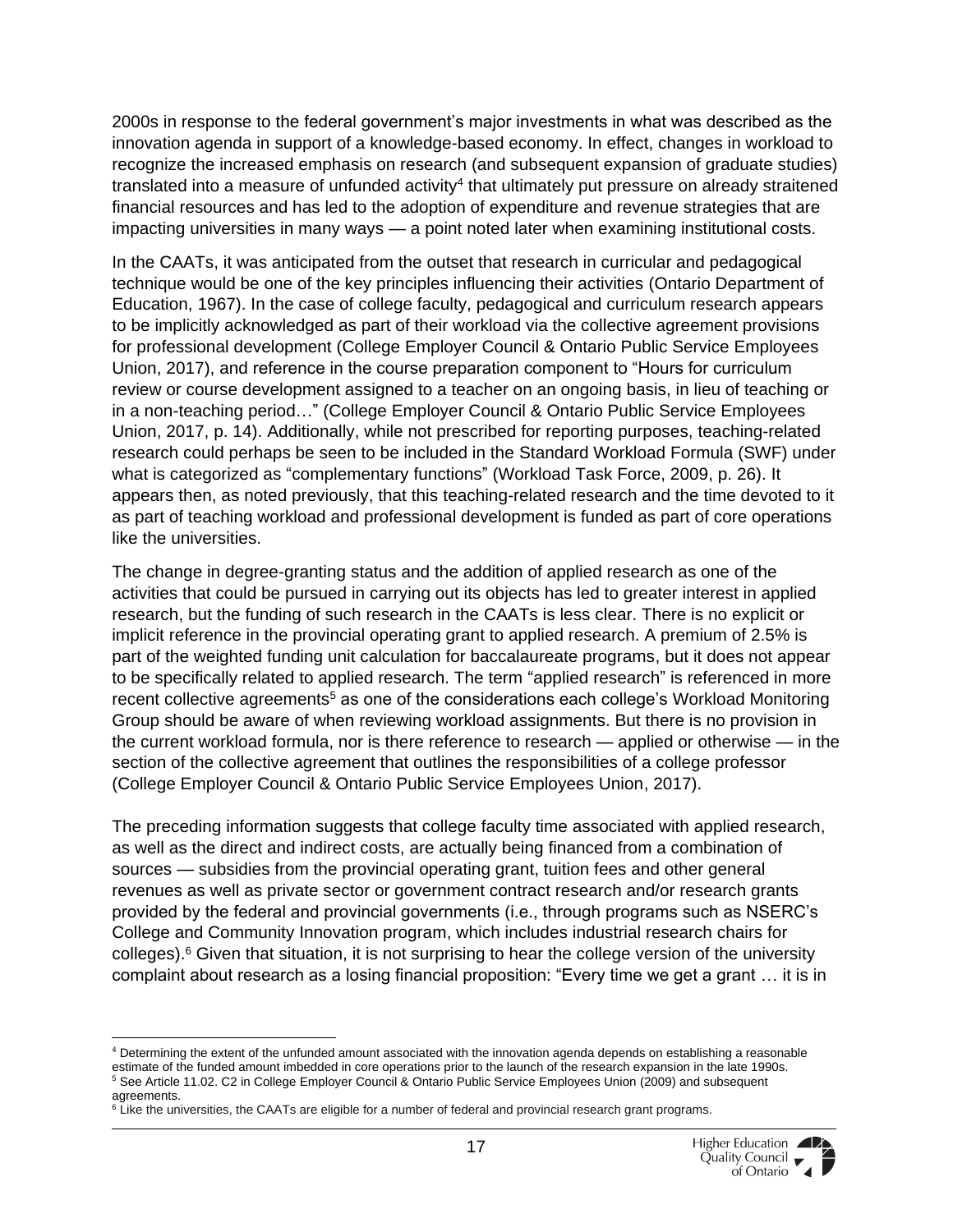fact costing us money because of the in-kind contributions that are required" (Rosenkrantz, 2013).

From a financial perspective, applied research in the CAATs is a relatively small, but growing, part of the overall picture. To date, it does not appear to have markedly changed average workloads in the CAATs, nor associated costs, although the previous quotation acknowledges the reality. As the emphasis on applied research increases, examples from the past suggest that institutional costs (i.e., faculty time and indirect costs) will increase as well.

The relative scale of research activity in the colleges, however, is a fraction of the activity in the universities. In 2018/19, for example, sponsored research revenue in the CAATs was about \$37 million (Statistics Canada, 2020b). Sponsored research in Ontario's universities was about \$2.1 billion with a further \$1 billion in related institutions (such as teaching hospitals, research institutes) (Statistics Canada, 2021d). It is important to note that the data on research funding in Ontario's colleges may not tell the full story because of reporting and definition issues. A 2017/18 Colleges and Institutes Canada survey of applied research reported that Ontario's community colleges generated about \$100 million in total research funding, including approximately \$60 million in private sector and in-kind funding (Colleges and Institutes Canada, 2018). The reference to "in-kind funding" is likely an estimate of faculty time and institutional infrastructure costs.

Tables 2 and 3 provide a snapshot of income and expenditures in the CAATs and the universities. Universities use a form of fund accounting<sup>7</sup> to reflect the fact that some resources are restricted for specific purposes and governed by terms that specify the use of the funding for example, sponsored research funding and donations. For comparability purposes, CAAT finances are displayed in a similar fashion based on a review of information from the College Financial Information System (CFIS)<sup>8</sup> and Statistics Canada. Restricted funding is presented simply to illustrate the relative scale compared to the funding for basic operations. For simplicity's sake, capital funding has been excluded from the analysis.

There are a few key points to note from Table 2. First, the financial data is based on the 2019/20 fiscal year, which means it does not reflect the impacts of the COVID-19 pandemic on revenue, particularly tuition from international enrolment. Second, the relative sizes of provincial grants and tuition, and the relative size of international fee revenues are noteworthy. Provincial grants represent about one-third of operating income, while tuition and fees represent around 60%. Tuition and fees from international students represent about one-third of college income and almost one-quarter of university income. Analyzing the steering effect of the shift to a greater reliance on tuition in general, and a much greater reliance on international tuition,<sup>9</sup> is beyond the scope of this paper but, suffice to say, those specific developments have had a marked impact on institutional finances — a matter we will touch on again later in the paper when examining institutional costs.<sup>10</sup> The other key point to note from Table 2 is that Restricted income is a major part of the universities' finances, with sponsored research activity generating

 $7$  Each college and university prepares its own set of financial statements that are externally audited and approved by the governing board.

<sup>&</sup>lt;sup>8</sup> I am grateful to staff in the Colleges Finance Unit who helped decipher some of the inner workings of CFIS. Errors in interpretation are mine alone.

<sup>&</sup>lt;sup>9</sup> For a chronology and review of international tuition policy in Ontario, see Snowdon (2014).

<sup>&</sup>lt;sup>10</sup> The significant increase in international enrolment has led to various stories about the impacts on students and institutions. For example, see Teotonio et al. (2019).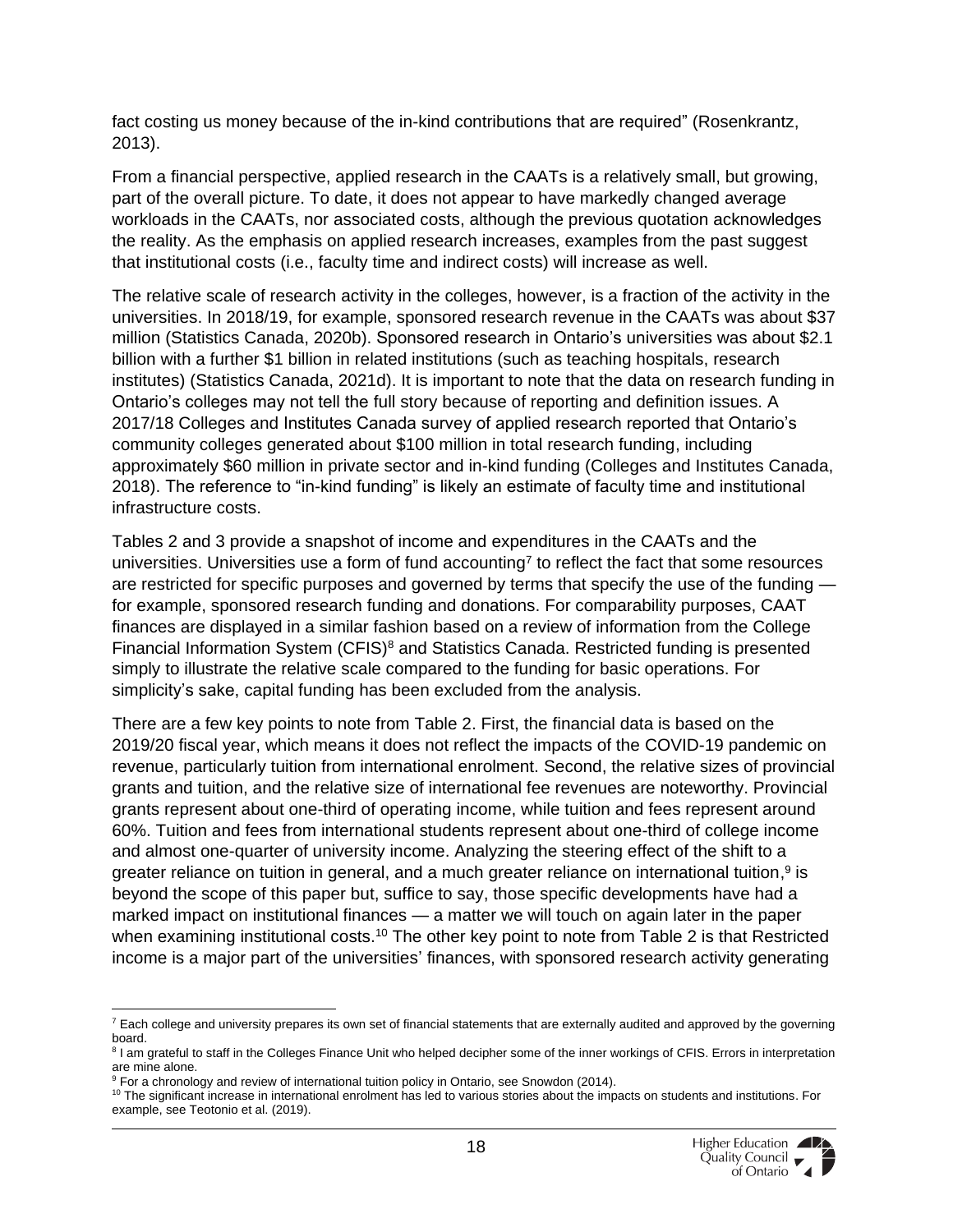well over \$2 billion in 2019/20. In addition, as noted previously, there is \$1 billion of research funding in hospitals and research institutes that are related/affiliated to the universities.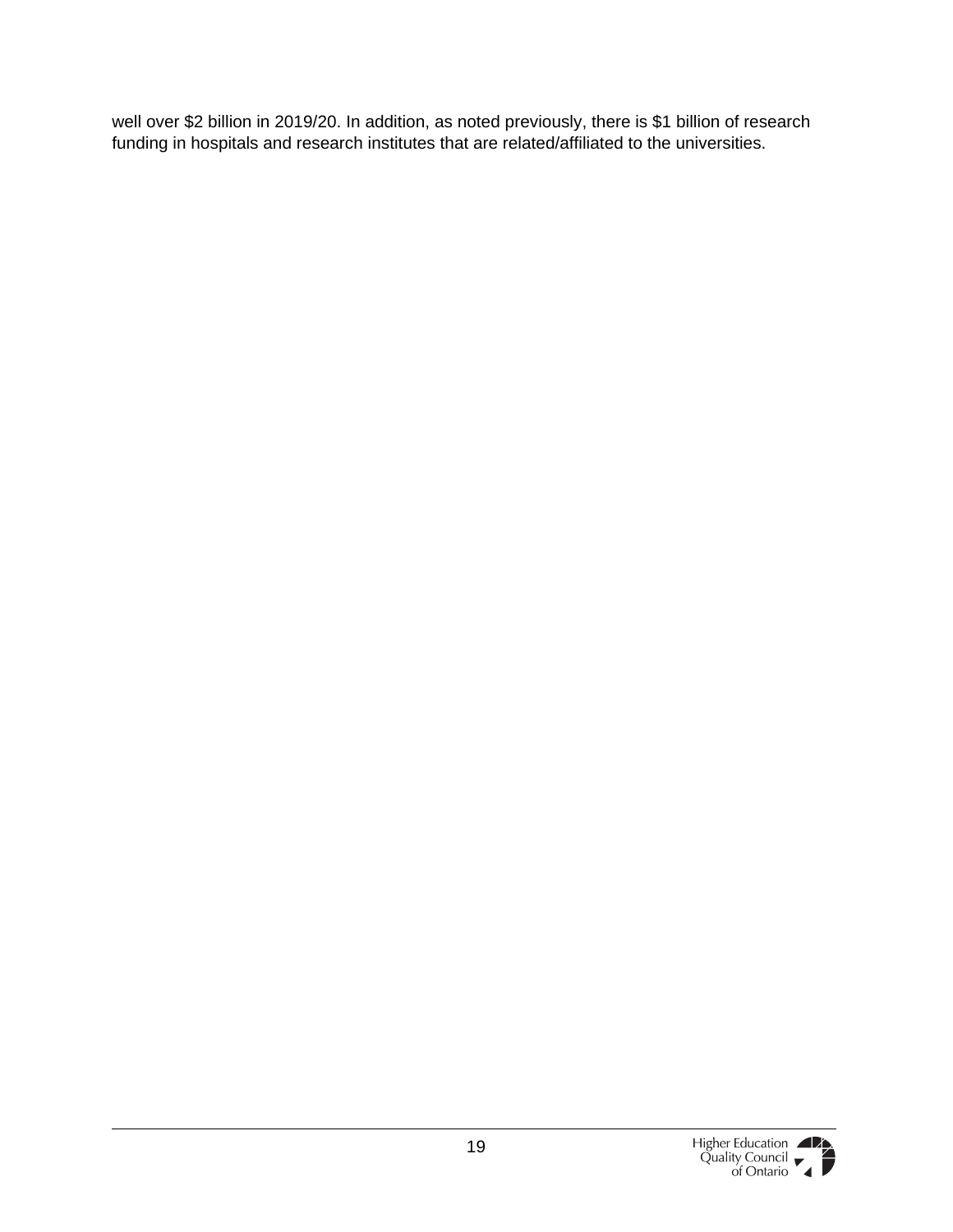|                                         |                  |        | <b>Colleges</b>   |                  | <b>Universities</b> |        |             |                             |  |
|-----------------------------------------|------------------|--------|-------------------|------------------|---------------------|--------|-------------|-----------------------------|--|
|                                         |                  |        | <b>Restricted</b> |                  |                     |        |             | <b>Restricted</b>           |  |
| <b>Sources of Income</b>                | <b>Operating</b> | %      | Research          | <b>Ancillary</b> | <b>Operating</b>    | %      | Research    | Ancillary +<br><b>Trust</b> |  |
| Provincial grants                       | \$1,717,176      | 34.8%  | \$9,515           |                  | \$3,735,931         | 33.2%  | \$223,444   | \$139,568                   |  |
| Federal grants                          |                  |        | \$22,355          |                  | \$34,472            | 0.3%   | \$1,272,867 | \$16,764                    |  |
| Tuition and fees                        |                  |        |                   |                  |                     |        |             |                             |  |
| Domestic                                | \$843,170        | 17.1%  |                   |                  | \$3,683,806         | 32.7%  |             |                             |  |
| International                           | \$1,596,206      | 32.4%  |                   |                  | \$2,618,470         | 23.3%  |             |                             |  |
| Other student fees                      | \$322,689        | 6.5%   |                   |                  | \$664,602           | 5.9%   |             | \$405,838                   |  |
| Total student fees                      | \$2,762,065      | 56.0%  |                   |                  | \$6,966,878         | 61.9%  |             |                             |  |
| Ancillary services                      |                  |        |                   | \$321,975        |                     |        |             | \$660,693                   |  |
| All other income                        | \$443,883        | 9.0%   | \$4,828           |                  | \$431,801           | 3.8%   | \$85,547    | \$273,092                   |  |
| Donations and non-<br>government grants | \$10,100         | 0.2%   |                   |                  | \$90,253            | 0.8%   | \$524,789   | \$287,066                   |  |
| <b>Total</b>                            | \$4,933,223      | 100.0% | \$36,698          | \$321,975        | \$11,259,377        | 100.0% | \$2,106,647 | \$1,783,021                 |  |
| <b>Grand total (excl.</b><br>capital)   |                  |        |                   | \$5,291,896      |                     |        |             | \$15,149,045                |  |

Table 2: 2019/20 Colleges and Universities Operating & Restricted Income\* (\$000s)

<span id="page-19-0"></span>*Notes: Research income for the colleges is for 2018/19 (Statistics Canada, 2020b). The research income (\$36,698) is deducted from 'All other income' in Operating to reconcile.* 

*College information from Total College Summary, Ministry of Colleges and Universities (2021).*

*University income from Table 2, 2019/20, Council of Ontario Finance Officers – Universities of Ontario (COFO-UO), Total for the System. \*Excludes capital income*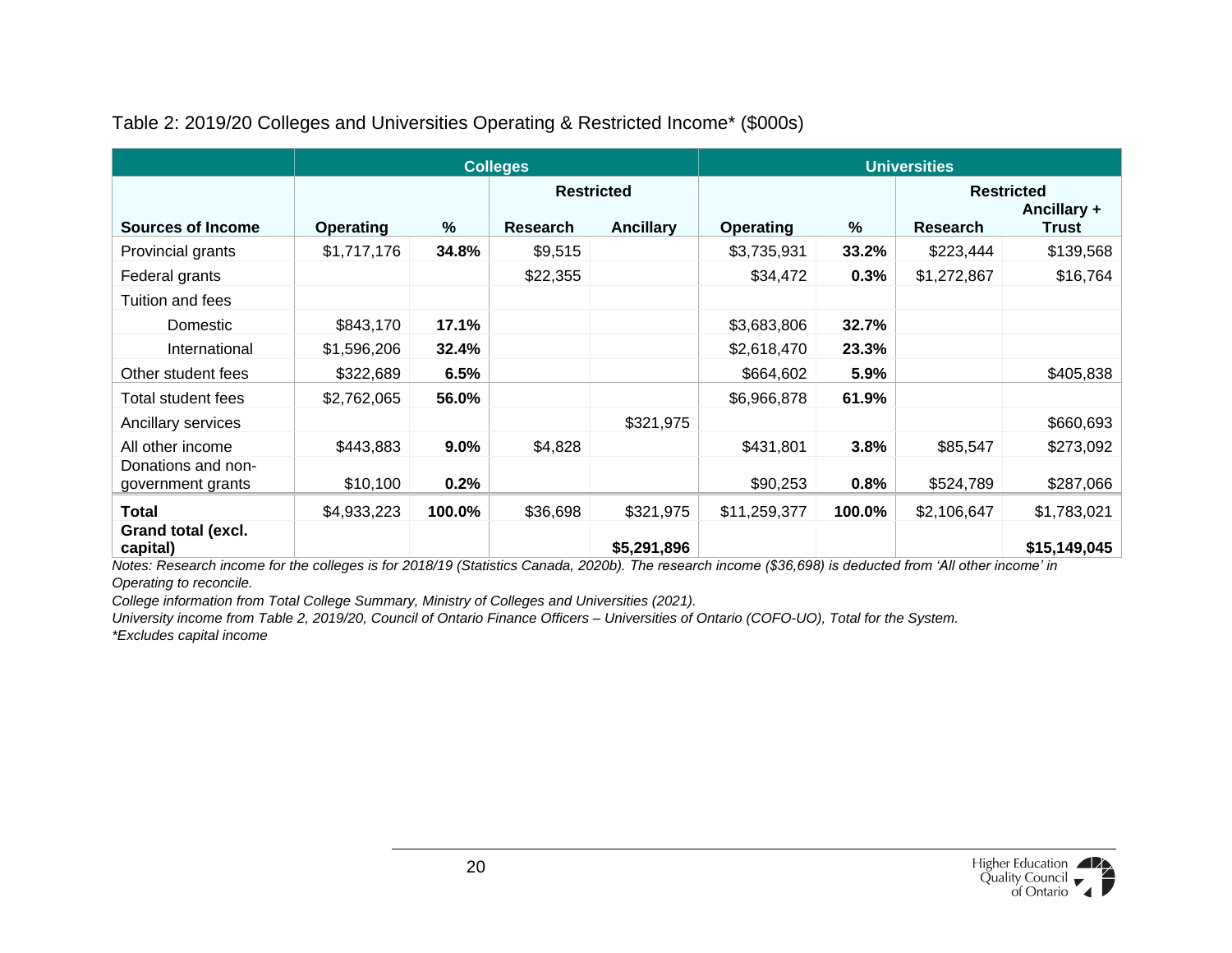Table 3 summarizes the main expenditure elements for fiscal year 2019/20 by type in core operations: for colleges, this includes teaching and related services; for universities, it includes teaching, **non**-sponsored research and related services. Given the differences in accounting, and in an attempt to improve the comparability, the figures reflect a few adjustments as detailed in the notes. Table 3 is not intended to be a detailed financial accounting of expenditures but rather a simplified summary that focuses on the key elements — salaries, benefits and student awards. The important takeaways from Table 3 are the dominance of salaries and benefits higher education is labour-intensive — and the amount of spending focused on student awards in the form of merit-based and need-based awards.

In light of the earlier overview of main objects, one could attribute most of the academic salary expenditures in the CAATs to teaching with a smaller portion attributed to service activities (e.g., serving on institutional/departmental committees). In the case of universities, the majority of academic salaries are associated with teaching **and** research with another portion attributed to service (to the institution, department, discipline and community).

|                             | Colleges <sup>1</sup> |         | Universities <sup>2</sup> |         |
|-----------------------------|-----------------------|---------|---------------------------|---------|
| <b>Expenditure category</b> | 2019-20               | % Dist. | 2019-20                   | % Dist. |
| Academic salaries           | \$1,385,217           | 29.5%   | \$3,467,116               | 32.5%   |
| Staff salaries              | \$1,151,884           | 24.5%   | \$2,798,739               | 26.2%   |
| <b>Total salaries</b>       | \$2,537,101           | 54.1%   | \$6,265,855               | 58.8%   |
| <b>Benefits</b>             | \$546,531             | 11.6%   | \$1,533,306               | 14.4%   |
| Total salaries and benefits | \$3,083,632           | 65.7%   | \$7,799,161               | 73.1%   |
| Student awards              | \$112,089             | 2.4%    | \$1,104,606               | 10.4%   |
| All other                   | \$1,497,518           | 31.9%   | \$1,759,057               | 16.5%   |
| Total                       | \$4,693,239           | 100.0%  | \$10,662,824              | 100.0%  |

#### <span id="page-20-0"></span>Table 3: 2019/20 Operating Expenditures (\$000s)

*<sup>1</sup> Ministry of Colleges and Universities (2021). Excludes amortization expenses and ancillary services.* 

*<sup>2</sup> Table 4, COFO-UO 2019/20. Student awards includes \$210,347 from restricted trust and \$167,470 from sponsored research.*

While it may be tempting simply to use the financial information in Tables 2 and 3 and sectorlevel enrolment information to calculate revenue and expenditures per student, such an exercise is very misleading because of the different objects that are being funded. That reality, in turn, leads to major differences between the two sectors in terms of both the discipline mix and education levels (certificates, diploma, undergraduate degrees, professional master's degrees, research-based master's degrees and doctoral degrees). These differences in objects,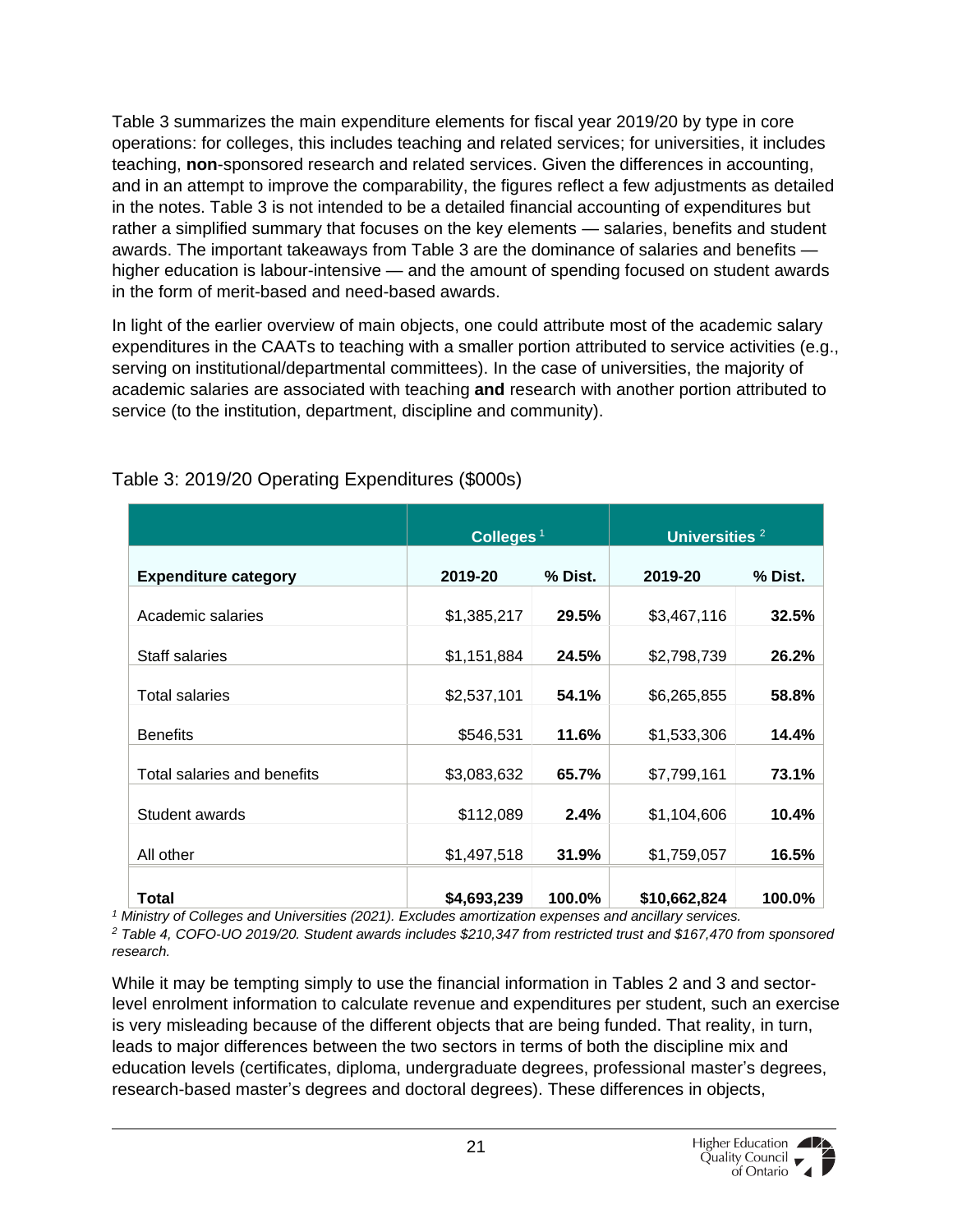discipline mix and education levels make a simplistic sector-to-sector comparison meaningless — hence the need to drill down in each sector to compare education levels that may appear more similar (in this case, four-year baccalaureate degrees in the CAATs and undergraduate degrees in the universities). In the CAATs, baccalaureate degree enrolment represents about 9% of total full-time enrolment<sup>11</sup> while four-year degrees in universities represent about 85% of total enrolment. In both cases, drilling down to examine costs at the program level poses challenges, particularly the lack of financial information and enrolment information at the program level.

Having provided some necessary background and contextual information, the study turns to the more detailed examination of costs for college and university baccalaureate degrees as seen through the perspectives of students, government and institutions.

<sup>11</sup> In 2020/21, full-time enrolments totaled 24,000, of which approximately 10% were international students. Approximately 12% were in technology related programs, 30% in health programs (primarily collaborative nursing programs with universities), 25% in business programs and over 30% in arts programs. Over 50% of the international students are in business programs.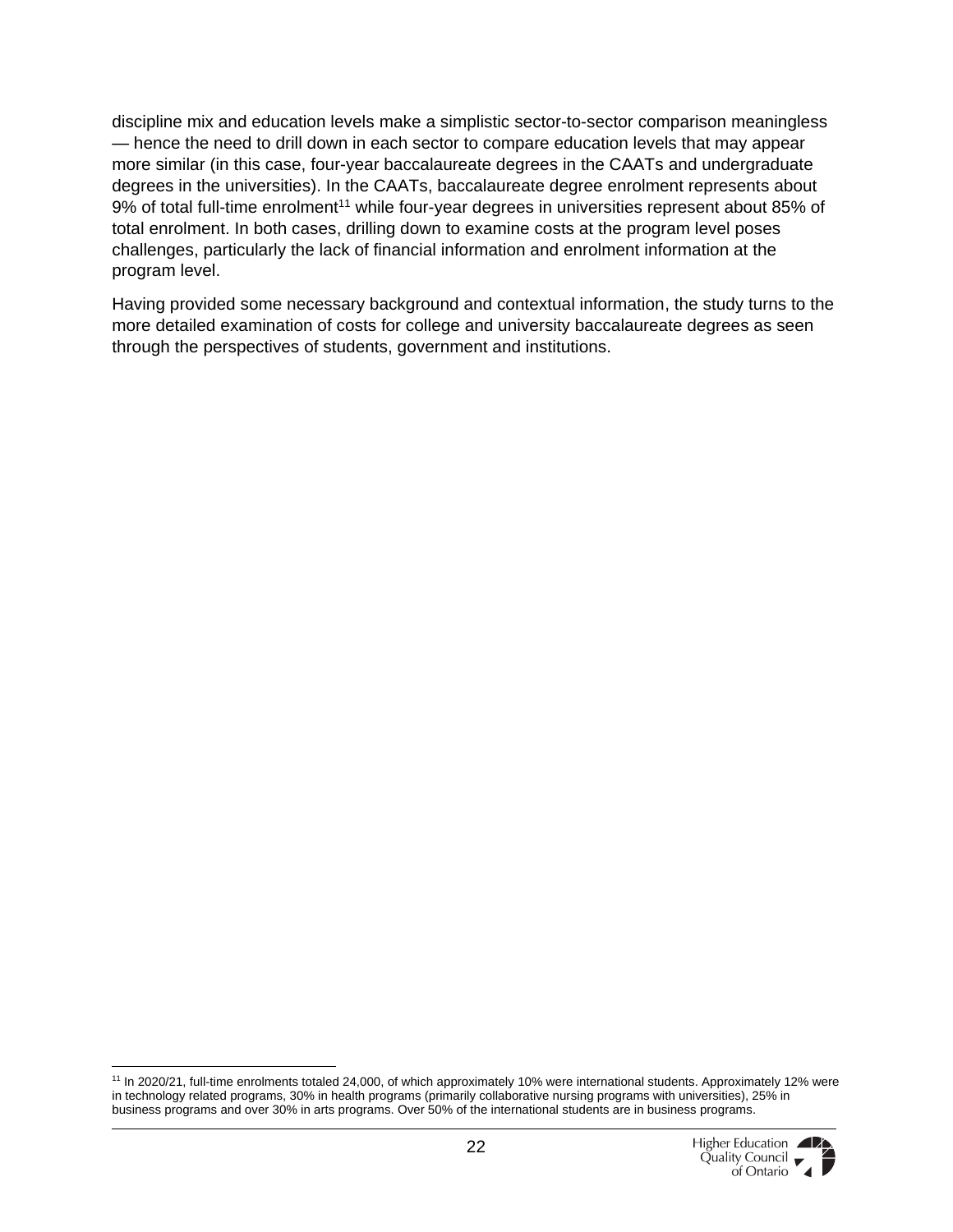### <span id="page-22-0"></span>Student Cost

The components of student cost include the items listed earlier in Table 1 as direct cost tuition and fees, books and equipment and living costs.<sup>12</sup> To aid in the comparison of direct student costs, the OSAP Aid estimator was used to provide the requisite information for a set of specific programs in both colleges and universities, including programs that were deemed to be roughly comparable in terms of subject area. It is important to note that comparing admission requirements, curriculum, learning outcomes or actual program outcomes (e.g., graduation rates, employment rates) was not a part of this analysis.

The review of student cost concludes that there is little evidence to support the contention that student cost in degree programs is more economical in the college sector. To arrive at that conclusion requires a more detailed look at tuition levels and the other components of student cost, and the interaction between those identified costs, government student assistance and institutional student assistance.

#### <span id="page-22-1"></span>**Tuition**

The current mix of what are referred to as regulated, de-regulated, high-demand and costrecoverable tuition fees is the result of decades of change to tuition policy by various governments since the late 1960s and, in particular, since the mid-to-late 1990s (Appendix B provides a brief chronological review). In terms of student costs, there are three important points to note:

- Changes in tuition policy over time have resulted in considerable investments in student assistance by the federal and provincial governments and by individual institutions. It is clear that for most students on OSAP, the net price will be considerably less than the sticker price.
- In the university sector, tuition for many direct-entry programs clusters around \$6,000 (Table 4), with the exception of business, engineering and computer science where, as a result of the government policy on differentiated tuition noted in Appendix B, there is a considerable range of tuition levels across the province. Readers should keep in mind that in those cases (and in second-entry professional programs such as law, medicine and dentistry) the institution is required to meet any 'unmet need' beyond that provided by OSAP; and
- In the case of the CAATs, tuition for degree programs ranges from about \$5,900 to \$7,000. The CAATs' tuition framework generally restricts tuition to a maximum of \$3,384 for domestic students in diploma programs with exceptions for a limited number of highdemand programs including the above-mentioned degree programs.

 $12$  There are at least two other costs worthy of mention: the opportunity cost of attending a postsecondary institution, and the cost associated with non-completion of postsecondary. Both of those costs could be examined in terms of personal cost and societal cost.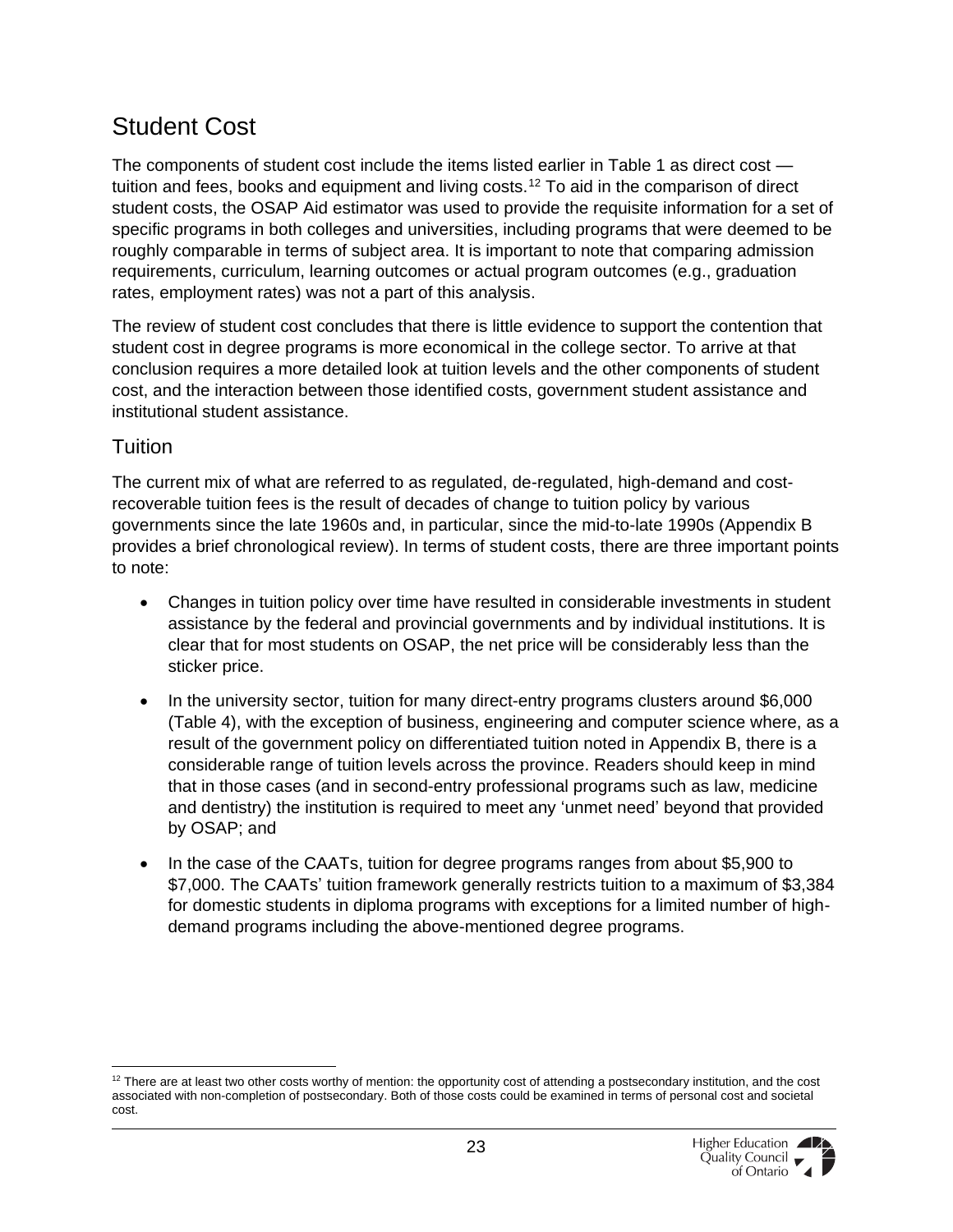#### <span id="page-23-1"></span>Table 4: Ontario University Tuition by Program Area

| <b>Program</b>                   | <b>Low</b> | <b>High</b>         |
|----------------------------------|------------|---------------------|
|                                  |            |                     |
| Arts & Science                   | $$5,781 -$ | \$6,128             |
|                                  |            |                     |
| Applied Science, Engineering     |            | $$7,702 - $14,180$  |
| Electrical, Software Engineering |            | $$7,702 - $13,970$  |
|                                  |            |                     |
| Business, Commerce               |            | $$6,118$ - \$16,300 |
|                                  |            |                     |
| Music                            | $$5,800 -$ | \$6,568             |
|                                  |            |                     |
| <b>Computer Science</b>          | \$5,985    | $-$ \$12,870        |
| Social Work                      | \$5,972    | \$6,416             |

*Note: Tuition as reported for 2019/20. Business and computer science at a few institutions are classified as second entry. In those cases, tuition is the same as arts & science in first and/or second year and then increases once the student begins the second-entry program.*

*Source: Common University Data Ontario (2021).* 

#### <span id="page-23-0"></span>OSAP Estimates of Student Cost

The OSAP Aid Estimator provides a tool to determine tuition and estimated costs by program as well as an estimate of the non-repayable grant and repayable loan. Table 5 provides a summary of student costs as well as an estimate of the grant and loan portions of an OSAP award for a range of CAAT and university programs based on data from the OSAP estimator. The table includes a few Ontario college diploma programs and several three-year Ontario Advanced Diploma (OAD) programs for reference, but the focus is on the four-year baccalaureate degree programs. The selection of the OAD programs and the baccalaureate programs in the CAATs provides a sample from the major program areas (technology, business and arts) and a mix of institutions. The selection of programs in the universities attempts to reflect the CAATs program area selection — again, with a mix of institutions.

The first thing to note about the tuition information in Table 5 (column A) is that there is little difference between tuition in the CAAT degree programs and the university degree programs, with the exception of university business and engineering. The second thing to note is that total estimated cost (column F) is also very similar between the degree programs in the CAATs and universities. Columns X and Y illustrate the impact of OSAP on costs. Column X provides an estimate of the difference between the total OSAP award (columns G+H) and the estimated total cost (column F), including a provision for travel and living allowance. That figure is an estimate of what might be called the net out-of-pocket **total** cost associated with attending a CAAT or university in 2021/22. Column Y provides an estimate of what essentially is referred to as the Student Access Guarantee (SAG) — calculated as the difference between the Grant and Loan (columns G+H), the sum of tuition and compulsory fees, and books/supplies (columns C+D). The SAG is the financial responsibility of the institutions.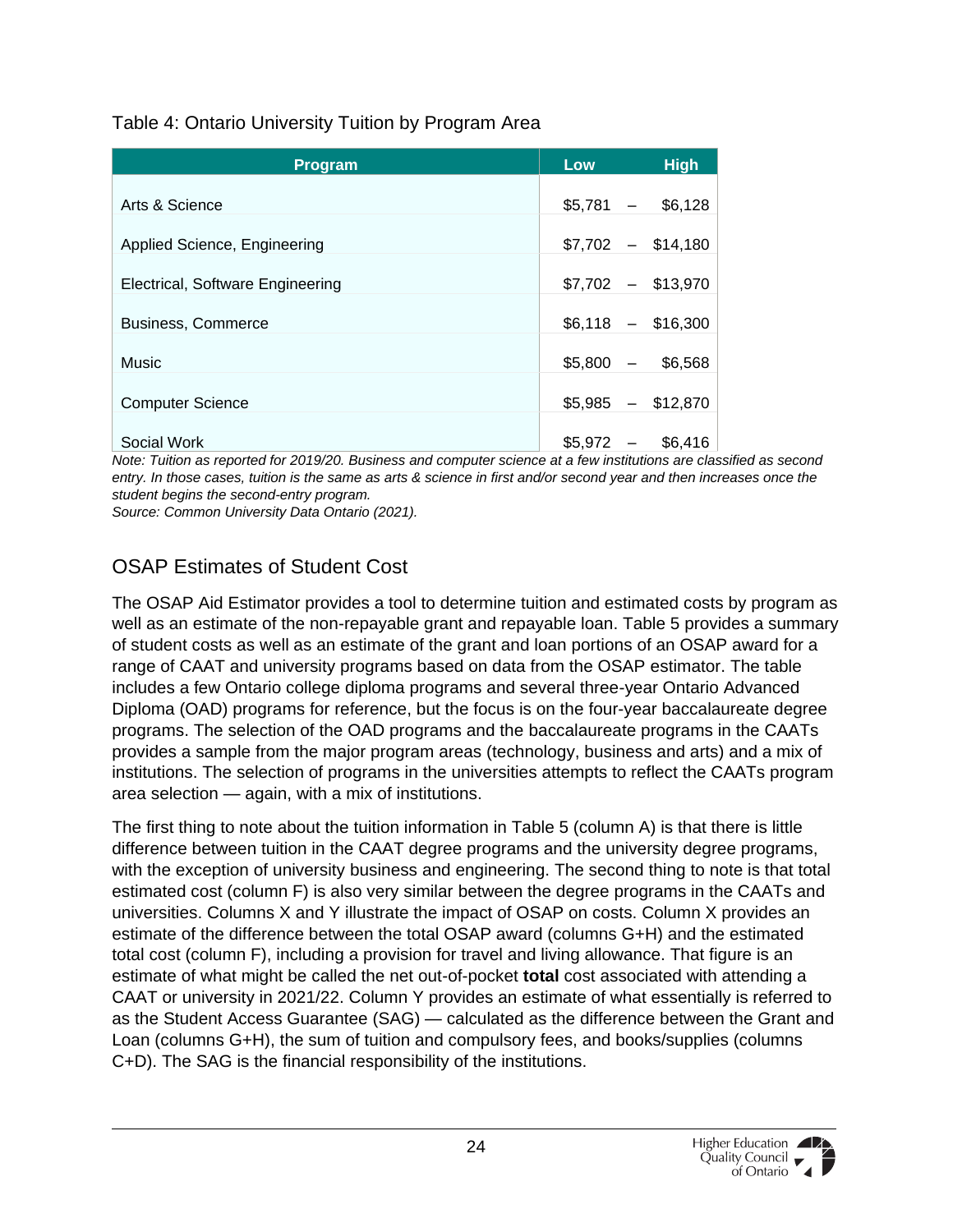The impact of OSAP and the SAG on net cost is significant. In the case of CAAT baccalaureate degrees, for example, the mechanical engineering degree at Conestoga is estimated to have a total cost of \$15,275. After an OSAP grant of \$7,600 and a loan of \$2,300, the net out-of-pocket total cost to the student is estimated at \$5,375. The SAG is calculated excluding the travel and living allowances cost of \$4,468, so it is the difference between tuition and compulsory fees plus books/supplies (\$8,426 + \$2,381 = \$10,807) and the OSAP awards (\$7,600 + \$2,300 = \$9,900), yielding a negative difference of \$907. Conestoga would be required to provide \$907 as a SAG award, meaning that, in the Conestoga case, the student's net out-of-pocket cost is reduced from \$5,375 to \$4,468.

Using an example from the universities, a student enrolled in Brock's business communication program is estimated to have a total cost of \$12,775. After an OSAP grant of \$7,800 and a loan of \$1,300, the total net out-of-pocket cost is estimated at \$3,675. As noted in the Conestoga example, the SAG is calculated excluding the travel and living allowances cost (in this case, \$4,213) so it is the difference between tuition and compulsory fees plus books/supplies (\$6,780  $+ $1,782 = $8,466$  and the OSAP awards  $($7,800 + $1,300 = $9,100)$ , yielding a positive difference of \$538. In the Brock case, there is no requirement for a SAG award because the OSAP award exceeds the cost of tuition, compulsory fees and books/supplies.

The Conestoga and Brock examples in Table 5 illustrate the impact of OSAP and the SAG on net student costs. The OSAP loan has to be paid back after graduation or after leaving the college/university, of course, but it is interest-free while the student is enrolled. More importantly, as can be seen in Table 5, there is little difference between tuition levels in the CAATs and in universities, and where university tuition is higher the SAG has essentially eliminated the difference.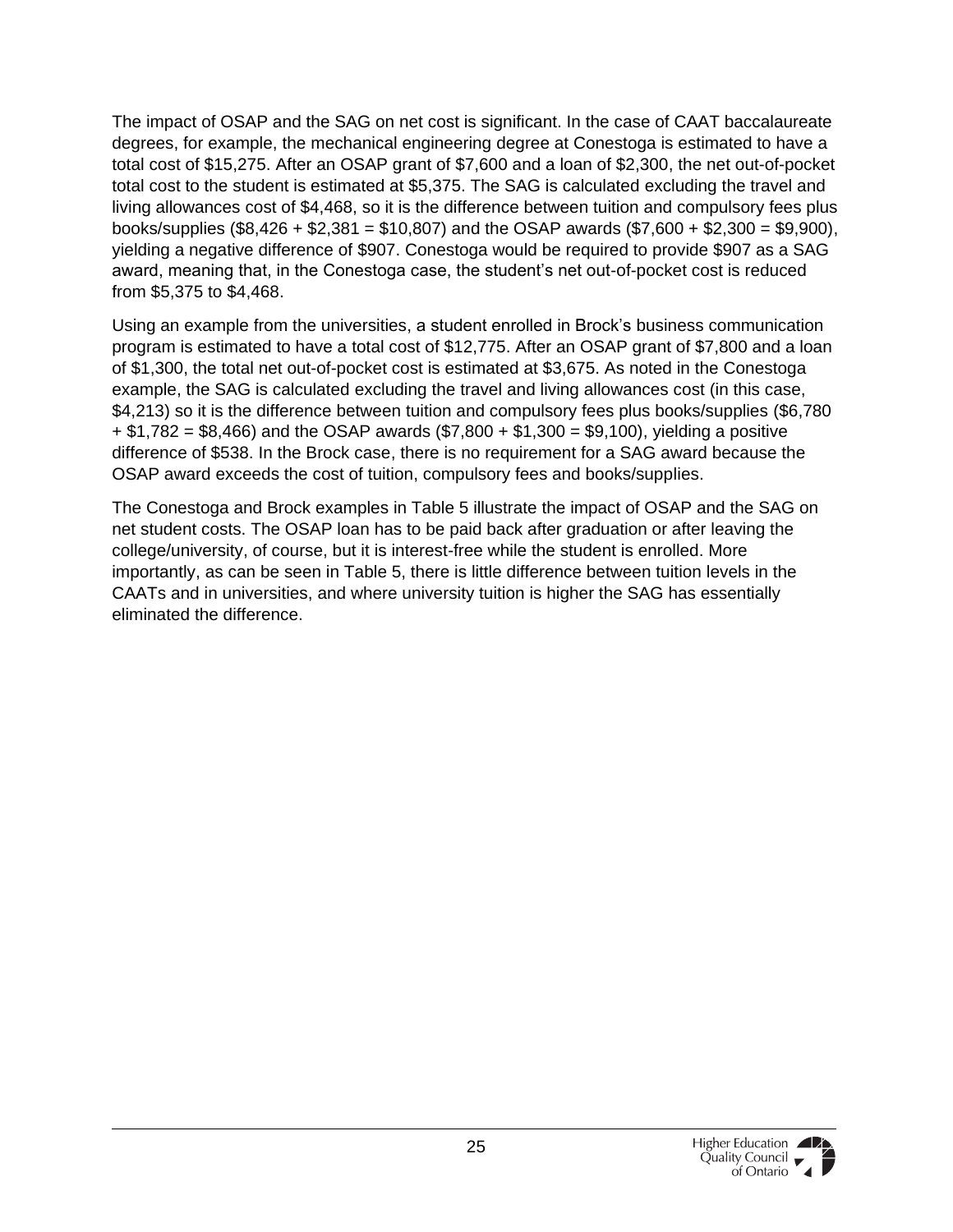#### <span id="page-25-0"></span>Table 5: Student Costs by Program Area – selected programs\**<sup>13</sup>*

| Annual cost OSAP Aid estimator<br><b>OSAP</b> funding **<br>B<br>c<br>D<br>Е<br>F<br>G<br>X<br>Y<br>Α<br>н<br>Books,<br><b>Difference</b><br>supplies<br>Difference<br>and<br><b>Travel and</b><br>Est. total<br>between<br>tuition<br>$(G+H)$ -<br>Program<br>Compulsory<br>other<br>living<br>between<br>Institution<br>Tuition<br><b>Total fees</b><br>and costs<br>$(G+H) - F$<br>$(C+D)$<br>name<br>fees<br>costs<br>allowances<br>Grant<br>Loan<br>Ontario College Diploma (2 years)<br>\$<br>Comp. Systems<br>Tech<br>\$2,957<br>\$712<br>\$3,669<br>\$954<br>\$4,085<br>\$8,708<br>\$5,500<br>\$(3,208)<br>\$877<br>Seneca<br>$\overline{a}$<br>\$<br>Dev. Services<br>\$2,703<br>\$979<br>\$684<br>Humber<br>Worker<br>\$3,682<br>\$1,434<br>\$4,341<br>\$9,457<br>\$5,800<br>\$(3,657)<br>$\overline{\phantom{a}}$<br>\$<br>\$2,703<br>\$979<br>\$3,682<br>\$2,393<br>\$4,341<br>\$10,416<br>\$6,800<br>\$725<br>Humber<br><b>Practical Nurse</b><br>\$(3,616)<br><b>Ontario College Advanced</b><br>Diploma (3 years)<br>\$<br>Bus. Admin. (CORE)<br>\$2,723<br>\$4,213<br>\$10,064<br>\$549<br>Algonquin<br>\$1,137<br>\$3,860<br>\$1,991<br>\$6,400<br>\$(3,664)<br>÷,<br>\$503<br>Bus. Admin. HR<br>\$2,715<br>\$1,564<br>\$4,279<br>\$2,118<br>\$4,213<br>\$10,610<br>\$6,800<br>\$100<br>\$(3,710)<br>Niagara<br>\$429<br>Durham<br><b>Public Relations</b><br>\$3,266<br>\$973<br>\$1,932<br>\$4,085<br>\$10,256<br>\$4,239<br>\$6,500<br>\$100<br>\$(3,656)<br>Comp. Sys.<br>\$3,393<br>\$1,775<br>\$5,168<br>\$1,355<br>\$5,234<br>\$100<br>\$1,577<br>Fanshawe<br>Technology<br>\$11,757<br>\$8,000<br>\$(3,657)<br>Comp. Eng. Tech. -<br>\$<br>Mohawk<br>Mechatronics<br>\$2,708<br>\$1,841<br>\$4,549<br>\$848<br>\$4,085<br>\$9,482<br>\$403<br>\$5,800<br>\$(3,682)<br>St.<br>Behavioural Sc.<br>Tech.<br>\$4,353<br>\$5,497<br>\$1,543<br>\$7,500<br>\$560<br>Lawrence<br>\$1,144<br>\$4,341<br>\$11,381<br>\$100<br>\$(3,781)<br>Animation<br>\$7,495<br>\$600<br>\$1,592<br>\$4,085<br>\$5,900<br>\$1,800<br>\$(6,072)<br>\$(1,987)<br>Seneca<br>\$8,095<br>\$13,772<br>Mech. Eng.<br>\$<br>\$2,703<br>\$979<br>\$3,682<br>\$2,058<br>\$4,341<br>\$10,081<br>\$6,400<br>\$(3,681)<br>\$660<br>Humber<br>Technology<br>\$499<br>\$2,696<br>\$1,069<br>\$3,765<br>\$2,736<br>\$4,213<br>\$10,714<br>\$6,900<br>\$100<br>\$(3,714)<br>Conestoga<br>Graphic Design<br><b>Baccalaureate Degree</b><br><b>Colleges</b><br>Mechanical<br>\$6,939<br>\$1,487<br>\$8,426<br>\$2,381<br>\$4,468<br>\$7,600<br>\$2,300<br>\$(907)<br>Conestoga<br>Engineer<br>\$15,275<br>\$(5,375)<br>George<br>\$6,980<br>\$1,918<br>\$(1,751)<br>Brown<br><b>Applied Business</b><br>\$1,053<br>\$8,033<br>\$4,213<br>\$14,164<br>\$6,300<br>\$1,900<br>\$(5,964)<br>Humber<br><b>Criminal Justice</b><br>\$5,938<br>\$1,198<br>\$1,650<br>\$4,341<br>\$13,127<br>\$(5,027)<br>\$(686)<br>\$7,136<br>\$6,900<br>\$1,200<br>Sheridan<br>Music Theatre Perf.<br>\$6,650<br>\$1,216<br>\$1,528<br>\$4,213<br>\$13,607<br>\$1,700<br>\$(4,807)<br>\$(594)<br>\$7,866<br>\$7,100<br>\$6,804<br>\$1,487<br>\$1,275<br>\$4,468<br>\$14,034<br>\$(666)<br>Conestoga<br>Applied Technology<br>\$8,291<br>\$7,300<br>\$1,600<br>\$(5, 134)<br>Humber<br>\$5,938<br>\$1,198<br>\$3,000<br>\$4,314<br>\$964<br><b>Applied Music</b><br>\$7,136<br>\$14,450<br>\$8,900<br>\$2,200<br>\$(3,350)<br>Commerce - Int'l<br>\$6,500<br>\$712<br>\$7,212<br>\$1,998<br>\$4,085<br>\$13,295<br>\$7,400<br>\$(4,095)<br>\$(10)<br>Seneca<br>Acct.<br>\$1,800<br>St.<br>Behaviour<br>\$6,207<br>\$7,351<br>\$4,341<br>\$(919)<br>Lawrence<br>Psychology<br>\$1,144<br>\$1,368<br>\$13,060<br>\$6,800<br>\$1,000<br>\$(5,260)<br>\$6,500<br>\$712<br>\$7,212<br>\$850<br>\$4,085<br>\$12,147<br>\$(62)<br>Seneca<br>Applied Technology<br>\$7,000<br>\$1,000<br>\$(4, 147)<br>\$6,750<br>\$2,736<br>\$(1,012)<br>Conestoga<br>Design<br>\$1,626<br>\$8,376<br>\$4,213<br>\$15,325<br>\$7,300<br>\$2,800<br>\$(5,225)<br>Comp. Sc. - Mobile<br>\$6,430<br>\$1,216<br>\$7,646<br>\$1,857<br>\$(303)<br>Sheridan<br>Computing<br>\$4,213<br>\$13,716<br>\$7,400<br>\$1,800<br>\$(4,516)<br>Mech. Systems<br>\$(907)<br>Conestoga<br>Engineering<br>\$6,939<br>\$1,487<br>\$8,426<br>\$2,381<br>\$4,468<br>\$15,275<br>\$7,600<br>\$2,300<br>\$(5,375)<br>\$6,548<br>\$4,285<br>\$(571)<br>Simple average<br>\$1,211<br>\$7,759<br>\$1,912<br>\$13,956<br>\$7,300<br>\$1,800<br>\$(4,856)<br><b>Universities</b><br>Bus.<br>\$6,089<br>\$691<br>\$6,780<br>\$1,782<br>\$4,213<br>\$12,775<br>\$7,800<br>\$1,300<br>\$(3,675)<br>\$538<br><b>Brock</b><br>Communications<br><b>Brock</b><br>\$732<br>\$(2,792)<br>Bus. Admin.<br>\$8,328<br>\$9,060<br>\$2,332<br>\$4,213<br>\$15,605<br>\$5,900<br>\$2,700<br>\$(7,005)<br>\$354<br>Trent<br>Comp. Systems<br>\$6,118<br>\$1,446<br>\$7,564<br>\$1,782<br>\$4,085<br>\$13,431<br>\$7,800<br>\$1,900<br>\$(3,731)<br>Guelph<br>Engineering<br>\$11,286<br>\$945<br>\$12,231<br>\$2,179<br>\$4,085<br>\$18,495<br>\$5,500<br>\$4,700<br>\$(8,295)<br>\$(4,210)<br>Carleton<br>\$6,067<br>\$716<br>Arts<br>\$754<br>\$6,821<br>\$1,563<br>\$4,341<br>\$12,725<br>\$8,000<br>\$1,100<br>\$(3,625)<br>Music<br>Queen's<br>\$6,083<br>\$1,045<br>\$7,128<br>\$2,909<br>\$4,341<br>\$14,378<br>\$8,600<br>\$2,100<br>\$(3,678)<br>\$663<br>Mgt. &<br>Organizational<br>Western<br>Studies<br>\$6,050<br>\$1,269<br>\$7,319<br>\$1,678<br>\$4,341<br>\$13,338<br>\$8,200<br>\$1,400<br>\$(3,738)<br>\$603<br>\$811<br>Lakehead<br>\$6,267<br>\$822<br>\$7,089<br>\$3,000<br>\$4,213<br>\$14,302<br>\$8,600<br>\$2,300<br>\$(3,402)<br>Engineering<br>\$672<br>Queen's<br>Arts (Honours)<br>\$6,083<br>\$1,045<br>\$7,128<br>\$1,600<br>\$4,341<br>\$13,069<br>\$8,100<br>\$1,300<br>\$(3,669)<br>York<br>Music<br>\$6,118<br>\$814<br>\$6,932<br>\$1,782<br>\$4,213<br>\$12,927<br>\$7,800<br>\$1,400<br>\$(3,727)<br>\$486<br>York<br>Commerce<br>\$8,647<br>\$814<br>\$9,461<br>\$2,048<br>\$4,213<br>\$15,722<br>\$5,700<br>\$2,800<br>\$(7,222)<br>\$(3,009)<br>OCADU<br>Design<br>\$6,052<br>\$1,098<br>\$7,150<br>\$3,000<br>\$4,213<br>\$14,363<br>\$8,800<br>\$2,400<br>\$(3, 163)<br>\$1,050<br>Simple average<br>\$6,932<br>\$956<br>\$7,889<br>\$2,138<br>\$4,234<br>\$14,261<br>\$7,567<br>\$2,117<br>\$(4,578)<br>\$(343)<br>Simple average excluding<br>engineering/business | <b>Postsecondary programs</b> |         |       |         |         |         |          |         |         |           |       |
|-----------------------------------------------------------------------------------------------------------------------------------------------------------------------------------------------------------------------------------------------------------------------------------------------------------------------------------------------------------------------------------------------------------------------------------------------------------------------------------------------------------------------------------------------------------------------------------------------------------------------------------------------------------------------------------------------------------------------------------------------------------------------------------------------------------------------------------------------------------------------------------------------------------------------------------------------------------------------------------------------------------------------------------------------------------------------------------------------------------------------------------------------------------------------------------------------------------------------------------------------------------------------------------------------------------------------------------------------------------------------------------------------------------------------------------------------------------------------------------------------------------------------------------------------------------------------------------------------------------------------------------------------------------------------------------------------------------------------------------------------------------------------------------------------------------------------------------------------------------------------------------------------------------------------------------------------------------------------------------------------------------------------------------------------------------------------------------------------------------------------------------------------------------------------------------------------------------------------------------------------------------------------------------------------------------------------------------------------------------------------------------------------------------------------------------------------------------------------------------------------------------------------------------------------------------------------------------------------------------------------------------------------------------------------------------------------------------------------------------------------------------------------------------------------------------------------------------------------------------------------------------------------------------------------------------------------------------------------------------------------------------------------------------------------------------------------------------------------------------------------------------------------------------------------------------------------------------------------------------------------------------------------------------------------------------------------------------------------------------------------------------------------------------------------------------------------------------------------------------------------------------------------------------------------------------------------------------------------------------------------------------------------------------------------------------------------------------------------------------------------------------------------------------------------------------------------------------------------------------------------------------------------------------------------------------------------------------------------------------------------------------------------------------------------------------------------------------------------------------------------------------------------------------------------------------------------------------------------------------------------------------------------------------------------------------------------------------------------------------------------------------------------------------------------------------------------------------------------------------------------------------------------------------------------------------------------------------------------------------------------------------------------------------------------------------------------------------------------------------------------------------------------------------------------------------------------------------------------------------------------------------------------------------------------------------------------------------------------------------------------------------------------------------------------------------------------------------------------------------------------------------------------------------------------------------------------------------------------------------------------------------------------------------------------------------------------------------------------------------------------------------------------------------------------------------------------------------------------------------------------------------------------------------------------------------------------------------------------------------------------------------------------------------------------------------------------------------------------------------------------------------------------------------------------------------------------------------------------------------------------------------------------------------------------------------------------------------------------------------------------------------------------------------------------------------------------------------------------------------------------------------------------------------------------------------------------------------------------------------------------------------------------------------------------------------------------------------------------------------------------------------------------------------|-------------------------------|---------|-------|---------|---------|---------|----------|---------|---------|-----------|-------|
|                                                                                                                                                                                                                                                                                                                                                                                                                                                                                                                                                                                                                                                                                                                                                                                                                                                                                                                                                                                                                                                                                                                                                                                                                                                                                                                                                                                                                                                                                                                                                                                                                                                                                                                                                                                                                                                                                                                                                                                                                                                                                                                                                                                                                                                                                                                                                                                                                                                                                                                                                                                                                                                                                                                                                                                                                                                                                                                                                                                                                                                                                                                                                                                                                                                                                                                                                                                                                                                                                                                                                                                                                                                                                                                                                                                                                                                                                                                                                                                                                                                                                                                                                                                                                                                                                                                                                                                                                                                                                                                                                                                                                                                                                                                                                                                                                                                                                                                                                                                                                                                                                                                                                                                                                                                                                                                                                                                                                                                                                                                                                                                                                                                                                                                                                                                                                                                                                                                                                                                                                                                                                                                                                                                                                                                                                                                                                                                                           |                               |         |       |         |         |         |          |         |         |           |       |
|                                                                                                                                                                                                                                                                                                                                                                                                                                                                                                                                                                                                                                                                                                                                                                                                                                                                                                                                                                                                                                                                                                                                                                                                                                                                                                                                                                                                                                                                                                                                                                                                                                                                                                                                                                                                                                                                                                                                                                                                                                                                                                                                                                                                                                                                                                                                                                                                                                                                                                                                                                                                                                                                                                                                                                                                                                                                                                                                                                                                                                                                                                                                                                                                                                                                                                                                                                                                                                                                                                                                                                                                                                                                                                                                                                                                                                                                                                                                                                                                                                                                                                                                                                                                                                                                                                                                                                                                                                                                                                                                                                                                                                                                                                                                                                                                                                                                                                                                                                                                                                                                                                                                                                                                                                                                                                                                                                                                                                                                                                                                                                                                                                                                                                                                                                                                                                                                                                                                                                                                                                                                                                                                                                                                                                                                                                                                                                                                           |                               |         |       |         |         |         |          |         |         |           |       |
|                                                                                                                                                                                                                                                                                                                                                                                                                                                                                                                                                                                                                                                                                                                                                                                                                                                                                                                                                                                                                                                                                                                                                                                                                                                                                                                                                                                                                                                                                                                                                                                                                                                                                                                                                                                                                                                                                                                                                                                                                                                                                                                                                                                                                                                                                                                                                                                                                                                                                                                                                                                                                                                                                                                                                                                                                                                                                                                                                                                                                                                                                                                                                                                                                                                                                                                                                                                                                                                                                                                                                                                                                                                                                                                                                                                                                                                                                                                                                                                                                                                                                                                                                                                                                                                                                                                                                                                                                                                                                                                                                                                                                                                                                                                                                                                                                                                                                                                                                                                                                                                                                                                                                                                                                                                                                                                                                                                                                                                                                                                                                                                                                                                                                                                                                                                                                                                                                                                                                                                                                                                                                                                                                                                                                                                                                                                                                                                                           |                               |         |       |         |         |         |          |         |         |           |       |
|                                                                                                                                                                                                                                                                                                                                                                                                                                                                                                                                                                                                                                                                                                                                                                                                                                                                                                                                                                                                                                                                                                                                                                                                                                                                                                                                                                                                                                                                                                                                                                                                                                                                                                                                                                                                                                                                                                                                                                                                                                                                                                                                                                                                                                                                                                                                                                                                                                                                                                                                                                                                                                                                                                                                                                                                                                                                                                                                                                                                                                                                                                                                                                                                                                                                                                                                                                                                                                                                                                                                                                                                                                                                                                                                                                                                                                                                                                                                                                                                                                                                                                                                                                                                                                                                                                                                                                                                                                                                                                                                                                                                                                                                                                                                                                                                                                                                                                                                                                                                                                                                                                                                                                                                                                                                                                                                                                                                                                                                                                                                                                                                                                                                                                                                                                                                                                                                                                                                                                                                                                                                                                                                                                                                                                                                                                                                                                                                           |                               |         |       |         |         |         |          |         |         |           |       |
|                                                                                                                                                                                                                                                                                                                                                                                                                                                                                                                                                                                                                                                                                                                                                                                                                                                                                                                                                                                                                                                                                                                                                                                                                                                                                                                                                                                                                                                                                                                                                                                                                                                                                                                                                                                                                                                                                                                                                                                                                                                                                                                                                                                                                                                                                                                                                                                                                                                                                                                                                                                                                                                                                                                                                                                                                                                                                                                                                                                                                                                                                                                                                                                                                                                                                                                                                                                                                                                                                                                                                                                                                                                                                                                                                                                                                                                                                                                                                                                                                                                                                                                                                                                                                                                                                                                                                                                                                                                                                                                                                                                                                                                                                                                                                                                                                                                                                                                                                                                                                                                                                                                                                                                                                                                                                                                                                                                                                                                                                                                                                                                                                                                                                                                                                                                                                                                                                                                                                                                                                                                                                                                                                                                                                                                                                                                                                                                                           |                               |         |       |         |         |         |          |         |         |           |       |
|                                                                                                                                                                                                                                                                                                                                                                                                                                                                                                                                                                                                                                                                                                                                                                                                                                                                                                                                                                                                                                                                                                                                                                                                                                                                                                                                                                                                                                                                                                                                                                                                                                                                                                                                                                                                                                                                                                                                                                                                                                                                                                                                                                                                                                                                                                                                                                                                                                                                                                                                                                                                                                                                                                                                                                                                                                                                                                                                                                                                                                                                                                                                                                                                                                                                                                                                                                                                                                                                                                                                                                                                                                                                                                                                                                                                                                                                                                                                                                                                                                                                                                                                                                                                                                                                                                                                                                                                                                                                                                                                                                                                                                                                                                                                                                                                                                                                                                                                                                                                                                                                                                                                                                                                                                                                                                                                                                                                                                                                                                                                                                                                                                                                                                                                                                                                                                                                                                                                                                                                                                                                                                                                                                                                                                                                                                                                                                                                           |                               |         |       |         |         |         |          |         |         |           |       |
|                                                                                                                                                                                                                                                                                                                                                                                                                                                                                                                                                                                                                                                                                                                                                                                                                                                                                                                                                                                                                                                                                                                                                                                                                                                                                                                                                                                                                                                                                                                                                                                                                                                                                                                                                                                                                                                                                                                                                                                                                                                                                                                                                                                                                                                                                                                                                                                                                                                                                                                                                                                                                                                                                                                                                                                                                                                                                                                                                                                                                                                                                                                                                                                                                                                                                                                                                                                                                                                                                                                                                                                                                                                                                                                                                                                                                                                                                                                                                                                                                                                                                                                                                                                                                                                                                                                                                                                                                                                                                                                                                                                                                                                                                                                                                                                                                                                                                                                                                                                                                                                                                                                                                                                                                                                                                                                                                                                                                                                                                                                                                                                                                                                                                                                                                                                                                                                                                                                                                                                                                                                                                                                                                                                                                                                                                                                                                                                                           |                               |         |       |         |         |         |          |         |         |           |       |
|                                                                                                                                                                                                                                                                                                                                                                                                                                                                                                                                                                                                                                                                                                                                                                                                                                                                                                                                                                                                                                                                                                                                                                                                                                                                                                                                                                                                                                                                                                                                                                                                                                                                                                                                                                                                                                                                                                                                                                                                                                                                                                                                                                                                                                                                                                                                                                                                                                                                                                                                                                                                                                                                                                                                                                                                                                                                                                                                                                                                                                                                                                                                                                                                                                                                                                                                                                                                                                                                                                                                                                                                                                                                                                                                                                                                                                                                                                                                                                                                                                                                                                                                                                                                                                                                                                                                                                                                                                                                                                                                                                                                                                                                                                                                                                                                                                                                                                                                                                                                                                                                                                                                                                                                                                                                                                                                                                                                                                                                                                                                                                                                                                                                                                                                                                                                                                                                                                                                                                                                                                                                                                                                                                                                                                                                                                                                                                                                           |                               |         |       |         |         |         |          |         |         |           |       |
|                                                                                                                                                                                                                                                                                                                                                                                                                                                                                                                                                                                                                                                                                                                                                                                                                                                                                                                                                                                                                                                                                                                                                                                                                                                                                                                                                                                                                                                                                                                                                                                                                                                                                                                                                                                                                                                                                                                                                                                                                                                                                                                                                                                                                                                                                                                                                                                                                                                                                                                                                                                                                                                                                                                                                                                                                                                                                                                                                                                                                                                                                                                                                                                                                                                                                                                                                                                                                                                                                                                                                                                                                                                                                                                                                                                                                                                                                                                                                                                                                                                                                                                                                                                                                                                                                                                                                                                                                                                                                                                                                                                                                                                                                                                                                                                                                                                                                                                                                                                                                                                                                                                                                                                                                                                                                                                                                                                                                                                                                                                                                                                                                                                                                                                                                                                                                                                                                                                                                                                                                                                                                                                                                                                                                                                                                                                                                                                                           |                               |         |       |         |         |         |          |         |         |           |       |
|                                                                                                                                                                                                                                                                                                                                                                                                                                                                                                                                                                                                                                                                                                                                                                                                                                                                                                                                                                                                                                                                                                                                                                                                                                                                                                                                                                                                                                                                                                                                                                                                                                                                                                                                                                                                                                                                                                                                                                                                                                                                                                                                                                                                                                                                                                                                                                                                                                                                                                                                                                                                                                                                                                                                                                                                                                                                                                                                                                                                                                                                                                                                                                                                                                                                                                                                                                                                                                                                                                                                                                                                                                                                                                                                                                                                                                                                                                                                                                                                                                                                                                                                                                                                                                                                                                                                                                                                                                                                                                                                                                                                                                                                                                                                                                                                                                                                                                                                                                                                                                                                                                                                                                                                                                                                                                                                                                                                                                                                                                                                                                                                                                                                                                                                                                                                                                                                                                                                                                                                                                                                                                                                                                                                                                                                                                                                                                                                           |                               |         |       |         |         |         |          |         |         |           |       |
|                                                                                                                                                                                                                                                                                                                                                                                                                                                                                                                                                                                                                                                                                                                                                                                                                                                                                                                                                                                                                                                                                                                                                                                                                                                                                                                                                                                                                                                                                                                                                                                                                                                                                                                                                                                                                                                                                                                                                                                                                                                                                                                                                                                                                                                                                                                                                                                                                                                                                                                                                                                                                                                                                                                                                                                                                                                                                                                                                                                                                                                                                                                                                                                                                                                                                                                                                                                                                                                                                                                                                                                                                                                                                                                                                                                                                                                                                                                                                                                                                                                                                                                                                                                                                                                                                                                                                                                                                                                                                                                                                                                                                                                                                                                                                                                                                                                                                                                                                                                                                                                                                                                                                                                                                                                                                                                                                                                                                                                                                                                                                                                                                                                                                                                                                                                                                                                                                                                                                                                                                                                                                                                                                                                                                                                                                                                                                                                                           |                               |         |       |         |         |         |          |         |         |           |       |
|                                                                                                                                                                                                                                                                                                                                                                                                                                                                                                                                                                                                                                                                                                                                                                                                                                                                                                                                                                                                                                                                                                                                                                                                                                                                                                                                                                                                                                                                                                                                                                                                                                                                                                                                                                                                                                                                                                                                                                                                                                                                                                                                                                                                                                                                                                                                                                                                                                                                                                                                                                                                                                                                                                                                                                                                                                                                                                                                                                                                                                                                                                                                                                                                                                                                                                                                                                                                                                                                                                                                                                                                                                                                                                                                                                                                                                                                                                                                                                                                                                                                                                                                                                                                                                                                                                                                                                                                                                                                                                                                                                                                                                                                                                                                                                                                                                                                                                                                                                                                                                                                                                                                                                                                                                                                                                                                                                                                                                                                                                                                                                                                                                                                                                                                                                                                                                                                                                                                                                                                                                                                                                                                                                                                                                                                                                                                                                                                           |                               |         |       |         |         |         |          |         |         |           |       |
|                                                                                                                                                                                                                                                                                                                                                                                                                                                                                                                                                                                                                                                                                                                                                                                                                                                                                                                                                                                                                                                                                                                                                                                                                                                                                                                                                                                                                                                                                                                                                                                                                                                                                                                                                                                                                                                                                                                                                                                                                                                                                                                                                                                                                                                                                                                                                                                                                                                                                                                                                                                                                                                                                                                                                                                                                                                                                                                                                                                                                                                                                                                                                                                                                                                                                                                                                                                                                                                                                                                                                                                                                                                                                                                                                                                                                                                                                                                                                                                                                                                                                                                                                                                                                                                                                                                                                                                                                                                                                                                                                                                                                                                                                                                                                                                                                                                                                                                                                                                                                                                                                                                                                                                                                                                                                                                                                                                                                                                                                                                                                                                                                                                                                                                                                                                                                                                                                                                                                                                                                                                                                                                                                                                                                                                                                                                                                                                                           |                               |         |       |         |         |         |          |         |         |           |       |
|                                                                                                                                                                                                                                                                                                                                                                                                                                                                                                                                                                                                                                                                                                                                                                                                                                                                                                                                                                                                                                                                                                                                                                                                                                                                                                                                                                                                                                                                                                                                                                                                                                                                                                                                                                                                                                                                                                                                                                                                                                                                                                                                                                                                                                                                                                                                                                                                                                                                                                                                                                                                                                                                                                                                                                                                                                                                                                                                                                                                                                                                                                                                                                                                                                                                                                                                                                                                                                                                                                                                                                                                                                                                                                                                                                                                                                                                                                                                                                                                                                                                                                                                                                                                                                                                                                                                                                                                                                                                                                                                                                                                                                                                                                                                                                                                                                                                                                                                                                                                                                                                                                                                                                                                                                                                                                                                                                                                                                                                                                                                                                                                                                                                                                                                                                                                                                                                                                                                                                                                                                                                                                                                                                                                                                                                                                                                                                                                           |                               |         |       |         |         |         |          |         |         |           |       |
|                                                                                                                                                                                                                                                                                                                                                                                                                                                                                                                                                                                                                                                                                                                                                                                                                                                                                                                                                                                                                                                                                                                                                                                                                                                                                                                                                                                                                                                                                                                                                                                                                                                                                                                                                                                                                                                                                                                                                                                                                                                                                                                                                                                                                                                                                                                                                                                                                                                                                                                                                                                                                                                                                                                                                                                                                                                                                                                                                                                                                                                                                                                                                                                                                                                                                                                                                                                                                                                                                                                                                                                                                                                                                                                                                                                                                                                                                                                                                                                                                                                                                                                                                                                                                                                                                                                                                                                                                                                                                                                                                                                                                                                                                                                                                                                                                                                                                                                                                                                                                                                                                                                                                                                                                                                                                                                                                                                                                                                                                                                                                                                                                                                                                                                                                                                                                                                                                                                                                                                                                                                                                                                                                                                                                                                                                                                                                                                                           |                               |         |       |         |         |         |          |         |         |           |       |
|                                                                                                                                                                                                                                                                                                                                                                                                                                                                                                                                                                                                                                                                                                                                                                                                                                                                                                                                                                                                                                                                                                                                                                                                                                                                                                                                                                                                                                                                                                                                                                                                                                                                                                                                                                                                                                                                                                                                                                                                                                                                                                                                                                                                                                                                                                                                                                                                                                                                                                                                                                                                                                                                                                                                                                                                                                                                                                                                                                                                                                                                                                                                                                                                                                                                                                                                                                                                                                                                                                                                                                                                                                                                                                                                                                                                                                                                                                                                                                                                                                                                                                                                                                                                                                                                                                                                                                                                                                                                                                                                                                                                                                                                                                                                                                                                                                                                                                                                                                                                                                                                                                                                                                                                                                                                                                                                                                                                                                                                                                                                                                                                                                                                                                                                                                                                                                                                                                                                                                                                                                                                                                                                                                                                                                                                                                                                                                                                           |                               |         |       |         |         |         |          |         |         |           |       |
|                                                                                                                                                                                                                                                                                                                                                                                                                                                                                                                                                                                                                                                                                                                                                                                                                                                                                                                                                                                                                                                                                                                                                                                                                                                                                                                                                                                                                                                                                                                                                                                                                                                                                                                                                                                                                                                                                                                                                                                                                                                                                                                                                                                                                                                                                                                                                                                                                                                                                                                                                                                                                                                                                                                                                                                                                                                                                                                                                                                                                                                                                                                                                                                                                                                                                                                                                                                                                                                                                                                                                                                                                                                                                                                                                                                                                                                                                                                                                                                                                                                                                                                                                                                                                                                                                                                                                                                                                                                                                                                                                                                                                                                                                                                                                                                                                                                                                                                                                                                                                                                                                                                                                                                                                                                                                                                                                                                                                                                                                                                                                                                                                                                                                                                                                                                                                                                                                                                                                                                                                                                                                                                                                                                                                                                                                                                                                                                                           |                               |         |       |         |         |         |          |         |         |           |       |
|                                                                                                                                                                                                                                                                                                                                                                                                                                                                                                                                                                                                                                                                                                                                                                                                                                                                                                                                                                                                                                                                                                                                                                                                                                                                                                                                                                                                                                                                                                                                                                                                                                                                                                                                                                                                                                                                                                                                                                                                                                                                                                                                                                                                                                                                                                                                                                                                                                                                                                                                                                                                                                                                                                                                                                                                                                                                                                                                                                                                                                                                                                                                                                                                                                                                                                                                                                                                                                                                                                                                                                                                                                                                                                                                                                                                                                                                                                                                                                                                                                                                                                                                                                                                                                                                                                                                                                                                                                                                                                                                                                                                                                                                                                                                                                                                                                                                                                                                                                                                                                                                                                                                                                                                                                                                                                                                                                                                                                                                                                                                                                                                                                                                                                                                                                                                                                                                                                                                                                                                                                                                                                                                                                                                                                                                                                                                                                                                           |                               |         |       |         |         |         |          |         |         |           |       |
|                                                                                                                                                                                                                                                                                                                                                                                                                                                                                                                                                                                                                                                                                                                                                                                                                                                                                                                                                                                                                                                                                                                                                                                                                                                                                                                                                                                                                                                                                                                                                                                                                                                                                                                                                                                                                                                                                                                                                                                                                                                                                                                                                                                                                                                                                                                                                                                                                                                                                                                                                                                                                                                                                                                                                                                                                                                                                                                                                                                                                                                                                                                                                                                                                                                                                                                                                                                                                                                                                                                                                                                                                                                                                                                                                                                                                                                                                                                                                                                                                                                                                                                                                                                                                                                                                                                                                                                                                                                                                                                                                                                                                                                                                                                                                                                                                                                                                                                                                                                                                                                                                                                                                                                                                                                                                                                                                                                                                                                                                                                                                                                                                                                                                                                                                                                                                                                                                                                                                                                                                                                                                                                                                                                                                                                                                                                                                                                                           |                               |         |       |         |         |         |          |         |         |           |       |
|                                                                                                                                                                                                                                                                                                                                                                                                                                                                                                                                                                                                                                                                                                                                                                                                                                                                                                                                                                                                                                                                                                                                                                                                                                                                                                                                                                                                                                                                                                                                                                                                                                                                                                                                                                                                                                                                                                                                                                                                                                                                                                                                                                                                                                                                                                                                                                                                                                                                                                                                                                                                                                                                                                                                                                                                                                                                                                                                                                                                                                                                                                                                                                                                                                                                                                                                                                                                                                                                                                                                                                                                                                                                                                                                                                                                                                                                                                                                                                                                                                                                                                                                                                                                                                                                                                                                                                                                                                                                                                                                                                                                                                                                                                                                                                                                                                                                                                                                                                                                                                                                                                                                                                                                                                                                                                                                                                                                                                                                                                                                                                                                                                                                                                                                                                                                                                                                                                                                                                                                                                                                                                                                                                                                                                                                                                                                                                                                           |                               |         |       |         |         |         |          |         |         |           |       |
|                                                                                                                                                                                                                                                                                                                                                                                                                                                                                                                                                                                                                                                                                                                                                                                                                                                                                                                                                                                                                                                                                                                                                                                                                                                                                                                                                                                                                                                                                                                                                                                                                                                                                                                                                                                                                                                                                                                                                                                                                                                                                                                                                                                                                                                                                                                                                                                                                                                                                                                                                                                                                                                                                                                                                                                                                                                                                                                                                                                                                                                                                                                                                                                                                                                                                                                                                                                                                                                                                                                                                                                                                                                                                                                                                                                                                                                                                                                                                                                                                                                                                                                                                                                                                                                                                                                                                                                                                                                                                                                                                                                                                                                                                                                                                                                                                                                                                                                                                                                                                                                                                                                                                                                                                                                                                                                                                                                                                                                                                                                                                                                                                                                                                                                                                                                                                                                                                                                                                                                                                                                                                                                                                                                                                                                                                                                                                                                                           |                               |         |       |         |         |         |          |         |         |           |       |
|                                                                                                                                                                                                                                                                                                                                                                                                                                                                                                                                                                                                                                                                                                                                                                                                                                                                                                                                                                                                                                                                                                                                                                                                                                                                                                                                                                                                                                                                                                                                                                                                                                                                                                                                                                                                                                                                                                                                                                                                                                                                                                                                                                                                                                                                                                                                                                                                                                                                                                                                                                                                                                                                                                                                                                                                                                                                                                                                                                                                                                                                                                                                                                                                                                                                                                                                                                                                                                                                                                                                                                                                                                                                                                                                                                                                                                                                                                                                                                                                                                                                                                                                                                                                                                                                                                                                                                                                                                                                                                                                                                                                                                                                                                                                                                                                                                                                                                                                                                                                                                                                                                                                                                                                                                                                                                                                                                                                                                                                                                                                                                                                                                                                                                                                                                                                                                                                                                                                                                                                                                                                                                                                                                                                                                                                                                                                                                                                           |                               |         |       |         |         |         |          |         |         |           |       |
|                                                                                                                                                                                                                                                                                                                                                                                                                                                                                                                                                                                                                                                                                                                                                                                                                                                                                                                                                                                                                                                                                                                                                                                                                                                                                                                                                                                                                                                                                                                                                                                                                                                                                                                                                                                                                                                                                                                                                                                                                                                                                                                                                                                                                                                                                                                                                                                                                                                                                                                                                                                                                                                                                                                                                                                                                                                                                                                                                                                                                                                                                                                                                                                                                                                                                                                                                                                                                                                                                                                                                                                                                                                                                                                                                                                                                                                                                                                                                                                                                                                                                                                                                                                                                                                                                                                                                                                                                                                                                                                                                                                                                                                                                                                                                                                                                                                                                                                                                                                                                                                                                                                                                                                                                                                                                                                                                                                                                                                                                                                                                                                                                                                                                                                                                                                                                                                                                                                                                                                                                                                                                                                                                                                                                                                                                                                                                                                                           |                               |         |       |         |         |         |          |         |         |           |       |
|                                                                                                                                                                                                                                                                                                                                                                                                                                                                                                                                                                                                                                                                                                                                                                                                                                                                                                                                                                                                                                                                                                                                                                                                                                                                                                                                                                                                                                                                                                                                                                                                                                                                                                                                                                                                                                                                                                                                                                                                                                                                                                                                                                                                                                                                                                                                                                                                                                                                                                                                                                                                                                                                                                                                                                                                                                                                                                                                                                                                                                                                                                                                                                                                                                                                                                                                                                                                                                                                                                                                                                                                                                                                                                                                                                                                                                                                                                                                                                                                                                                                                                                                                                                                                                                                                                                                                                                                                                                                                                                                                                                                                                                                                                                                                                                                                                                                                                                                                                                                                                                                                                                                                                                                                                                                                                                                                                                                                                                                                                                                                                                                                                                                                                                                                                                                                                                                                                                                                                                                                                                                                                                                                                                                                                                                                                                                                                                                           |                               |         |       |         |         |         |          |         |         |           |       |
|                                                                                                                                                                                                                                                                                                                                                                                                                                                                                                                                                                                                                                                                                                                                                                                                                                                                                                                                                                                                                                                                                                                                                                                                                                                                                                                                                                                                                                                                                                                                                                                                                                                                                                                                                                                                                                                                                                                                                                                                                                                                                                                                                                                                                                                                                                                                                                                                                                                                                                                                                                                                                                                                                                                                                                                                                                                                                                                                                                                                                                                                                                                                                                                                                                                                                                                                                                                                                                                                                                                                                                                                                                                                                                                                                                                                                                                                                                                                                                                                                                                                                                                                                                                                                                                                                                                                                                                                                                                                                                                                                                                                                                                                                                                                                                                                                                                                                                                                                                                                                                                                                                                                                                                                                                                                                                                                                                                                                                                                                                                                                                                                                                                                                                                                                                                                                                                                                                                                                                                                                                                                                                                                                                                                                                                                                                                                                                                                           |                               |         |       |         |         |         |          |         |         |           |       |
|                                                                                                                                                                                                                                                                                                                                                                                                                                                                                                                                                                                                                                                                                                                                                                                                                                                                                                                                                                                                                                                                                                                                                                                                                                                                                                                                                                                                                                                                                                                                                                                                                                                                                                                                                                                                                                                                                                                                                                                                                                                                                                                                                                                                                                                                                                                                                                                                                                                                                                                                                                                                                                                                                                                                                                                                                                                                                                                                                                                                                                                                                                                                                                                                                                                                                                                                                                                                                                                                                                                                                                                                                                                                                                                                                                                                                                                                                                                                                                                                                                                                                                                                                                                                                                                                                                                                                                                                                                                                                                                                                                                                                                                                                                                                                                                                                                                                                                                                                                                                                                                                                                                                                                                                                                                                                                                                                                                                                                                                                                                                                                                                                                                                                                                                                                                                                                                                                                                                                                                                                                                                                                                                                                                                                                                                                                                                                                                                           |                               |         |       |         |         |         |          |         |         |           |       |
|                                                                                                                                                                                                                                                                                                                                                                                                                                                                                                                                                                                                                                                                                                                                                                                                                                                                                                                                                                                                                                                                                                                                                                                                                                                                                                                                                                                                                                                                                                                                                                                                                                                                                                                                                                                                                                                                                                                                                                                                                                                                                                                                                                                                                                                                                                                                                                                                                                                                                                                                                                                                                                                                                                                                                                                                                                                                                                                                                                                                                                                                                                                                                                                                                                                                                                                                                                                                                                                                                                                                                                                                                                                                                                                                                                                                                                                                                                                                                                                                                                                                                                                                                                                                                                                                                                                                                                                                                                                                                                                                                                                                                                                                                                                                                                                                                                                                                                                                                                                                                                                                                                                                                                                                                                                                                                                                                                                                                                                                                                                                                                                                                                                                                                                                                                                                                                                                                                                                                                                                                                                                                                                                                                                                                                                                                                                                                                                                           |                               |         |       |         |         |         |          |         |         |           |       |
|                                                                                                                                                                                                                                                                                                                                                                                                                                                                                                                                                                                                                                                                                                                                                                                                                                                                                                                                                                                                                                                                                                                                                                                                                                                                                                                                                                                                                                                                                                                                                                                                                                                                                                                                                                                                                                                                                                                                                                                                                                                                                                                                                                                                                                                                                                                                                                                                                                                                                                                                                                                                                                                                                                                                                                                                                                                                                                                                                                                                                                                                                                                                                                                                                                                                                                                                                                                                                                                                                                                                                                                                                                                                                                                                                                                                                                                                                                                                                                                                                                                                                                                                                                                                                                                                                                                                                                                                                                                                                                                                                                                                                                                                                                                                                                                                                                                                                                                                                                                                                                                                                                                                                                                                                                                                                                                                                                                                                                                                                                                                                                                                                                                                                                                                                                                                                                                                                                                                                                                                                                                                                                                                                                                                                                                                                                                                                                                                           |                               |         |       |         |         |         |          |         |         |           |       |
|                                                                                                                                                                                                                                                                                                                                                                                                                                                                                                                                                                                                                                                                                                                                                                                                                                                                                                                                                                                                                                                                                                                                                                                                                                                                                                                                                                                                                                                                                                                                                                                                                                                                                                                                                                                                                                                                                                                                                                                                                                                                                                                                                                                                                                                                                                                                                                                                                                                                                                                                                                                                                                                                                                                                                                                                                                                                                                                                                                                                                                                                                                                                                                                                                                                                                                                                                                                                                                                                                                                                                                                                                                                                                                                                                                                                                                                                                                                                                                                                                                                                                                                                                                                                                                                                                                                                                                                                                                                                                                                                                                                                                                                                                                                                                                                                                                                                                                                                                                                                                                                                                                                                                                                                                                                                                                                                                                                                                                                                                                                                                                                                                                                                                                                                                                                                                                                                                                                                                                                                                                                                                                                                                                                                                                                                                                                                                                                                           |                               |         |       |         |         |         |          |         |         |           |       |
|                                                                                                                                                                                                                                                                                                                                                                                                                                                                                                                                                                                                                                                                                                                                                                                                                                                                                                                                                                                                                                                                                                                                                                                                                                                                                                                                                                                                                                                                                                                                                                                                                                                                                                                                                                                                                                                                                                                                                                                                                                                                                                                                                                                                                                                                                                                                                                                                                                                                                                                                                                                                                                                                                                                                                                                                                                                                                                                                                                                                                                                                                                                                                                                                                                                                                                                                                                                                                                                                                                                                                                                                                                                                                                                                                                                                                                                                                                                                                                                                                                                                                                                                                                                                                                                                                                                                                                                                                                                                                                                                                                                                                                                                                                                                                                                                                                                                                                                                                                                                                                                                                                                                                                                                                                                                                                                                                                                                                                                                                                                                                                                                                                                                                                                                                                                                                                                                                                                                                                                                                                                                                                                                                                                                                                                                                                                                                                                                           |                               |         |       |         |         |         |          |         |         |           |       |
|                                                                                                                                                                                                                                                                                                                                                                                                                                                                                                                                                                                                                                                                                                                                                                                                                                                                                                                                                                                                                                                                                                                                                                                                                                                                                                                                                                                                                                                                                                                                                                                                                                                                                                                                                                                                                                                                                                                                                                                                                                                                                                                                                                                                                                                                                                                                                                                                                                                                                                                                                                                                                                                                                                                                                                                                                                                                                                                                                                                                                                                                                                                                                                                                                                                                                                                                                                                                                                                                                                                                                                                                                                                                                                                                                                                                                                                                                                                                                                                                                                                                                                                                                                                                                                                                                                                                                                                                                                                                                                                                                                                                                                                                                                                                                                                                                                                                                                                                                                                                                                                                                                                                                                                                                                                                                                                                                                                                                                                                                                                                                                                                                                                                                                                                                                                                                                                                                                                                                                                                                                                                                                                                                                                                                                                                                                                                                                                                           |                               |         |       |         |         |         |          |         |         |           |       |
|                                                                                                                                                                                                                                                                                                                                                                                                                                                                                                                                                                                                                                                                                                                                                                                                                                                                                                                                                                                                                                                                                                                                                                                                                                                                                                                                                                                                                                                                                                                                                                                                                                                                                                                                                                                                                                                                                                                                                                                                                                                                                                                                                                                                                                                                                                                                                                                                                                                                                                                                                                                                                                                                                                                                                                                                                                                                                                                                                                                                                                                                                                                                                                                                                                                                                                                                                                                                                                                                                                                                                                                                                                                                                                                                                                                                                                                                                                                                                                                                                                                                                                                                                                                                                                                                                                                                                                                                                                                                                                                                                                                                                                                                                                                                                                                                                                                                                                                                                                                                                                                                                                                                                                                                                                                                                                                                                                                                                                                                                                                                                                                                                                                                                                                                                                                                                                                                                                                                                                                                                                                                                                                                                                                                                                                                                                                                                                                                           |                               |         |       |         |         |         |          |         |         |           |       |
|                                                                                                                                                                                                                                                                                                                                                                                                                                                                                                                                                                                                                                                                                                                                                                                                                                                                                                                                                                                                                                                                                                                                                                                                                                                                                                                                                                                                                                                                                                                                                                                                                                                                                                                                                                                                                                                                                                                                                                                                                                                                                                                                                                                                                                                                                                                                                                                                                                                                                                                                                                                                                                                                                                                                                                                                                                                                                                                                                                                                                                                                                                                                                                                                                                                                                                                                                                                                                                                                                                                                                                                                                                                                                                                                                                                                                                                                                                                                                                                                                                                                                                                                                                                                                                                                                                                                                                                                                                                                                                                                                                                                                                                                                                                                                                                                                                                                                                                                                                                                                                                                                                                                                                                                                                                                                                                                                                                                                                                                                                                                                                                                                                                                                                                                                                                                                                                                                                                                                                                                                                                                                                                                                                                                                                                                                                                                                                                                           |                               |         |       |         |         |         |          |         |         |           |       |
|                                                                                                                                                                                                                                                                                                                                                                                                                                                                                                                                                                                                                                                                                                                                                                                                                                                                                                                                                                                                                                                                                                                                                                                                                                                                                                                                                                                                                                                                                                                                                                                                                                                                                                                                                                                                                                                                                                                                                                                                                                                                                                                                                                                                                                                                                                                                                                                                                                                                                                                                                                                                                                                                                                                                                                                                                                                                                                                                                                                                                                                                                                                                                                                                                                                                                                                                                                                                                                                                                                                                                                                                                                                                                                                                                                                                                                                                                                                                                                                                                                                                                                                                                                                                                                                                                                                                                                                                                                                                                                                                                                                                                                                                                                                                                                                                                                                                                                                                                                                                                                                                                                                                                                                                                                                                                                                                                                                                                                                                                                                                                                                                                                                                                                                                                                                                                                                                                                                                                                                                                                                                                                                                                                                                                                                                                                                                                                                                           |                               |         |       |         |         |         |          |         |         |           |       |
|                                                                                                                                                                                                                                                                                                                                                                                                                                                                                                                                                                                                                                                                                                                                                                                                                                                                                                                                                                                                                                                                                                                                                                                                                                                                                                                                                                                                                                                                                                                                                                                                                                                                                                                                                                                                                                                                                                                                                                                                                                                                                                                                                                                                                                                                                                                                                                                                                                                                                                                                                                                                                                                                                                                                                                                                                                                                                                                                                                                                                                                                                                                                                                                                                                                                                                                                                                                                                                                                                                                                                                                                                                                                                                                                                                                                                                                                                                                                                                                                                                                                                                                                                                                                                                                                                                                                                                                                                                                                                                                                                                                                                                                                                                                                                                                                                                                                                                                                                                                                                                                                                                                                                                                                                                                                                                                                                                                                                                                                                                                                                                                                                                                                                                                                                                                                                                                                                                                                                                                                                                                                                                                                                                                                                                                                                                                                                                                                           |                               |         |       |         |         |         |          |         |         |           |       |
|                                                                                                                                                                                                                                                                                                                                                                                                                                                                                                                                                                                                                                                                                                                                                                                                                                                                                                                                                                                                                                                                                                                                                                                                                                                                                                                                                                                                                                                                                                                                                                                                                                                                                                                                                                                                                                                                                                                                                                                                                                                                                                                                                                                                                                                                                                                                                                                                                                                                                                                                                                                                                                                                                                                                                                                                                                                                                                                                                                                                                                                                                                                                                                                                                                                                                                                                                                                                                                                                                                                                                                                                                                                                                                                                                                                                                                                                                                                                                                                                                                                                                                                                                                                                                                                                                                                                                                                                                                                                                                                                                                                                                                                                                                                                                                                                                                                                                                                                                                                                                                                                                                                                                                                                                                                                                                                                                                                                                                                                                                                                                                                                                                                                                                                                                                                                                                                                                                                                                                                                                                                                                                                                                                                                                                                                                                                                                                                                           |                               |         |       |         |         |         |          |         |         |           |       |
|                                                                                                                                                                                                                                                                                                                                                                                                                                                                                                                                                                                                                                                                                                                                                                                                                                                                                                                                                                                                                                                                                                                                                                                                                                                                                                                                                                                                                                                                                                                                                                                                                                                                                                                                                                                                                                                                                                                                                                                                                                                                                                                                                                                                                                                                                                                                                                                                                                                                                                                                                                                                                                                                                                                                                                                                                                                                                                                                                                                                                                                                                                                                                                                                                                                                                                                                                                                                                                                                                                                                                                                                                                                                                                                                                                                                                                                                                                                                                                                                                                                                                                                                                                                                                                                                                                                                                                                                                                                                                                                                                                                                                                                                                                                                                                                                                                                                                                                                                                                                                                                                                                                                                                                                                                                                                                                                                                                                                                                                                                                                                                                                                                                                                                                                                                                                                                                                                                                                                                                                                                                                                                                                                                                                                                                                                                                                                                                                           |                               |         |       |         |         |         |          |         |         |           |       |
|                                                                                                                                                                                                                                                                                                                                                                                                                                                                                                                                                                                                                                                                                                                                                                                                                                                                                                                                                                                                                                                                                                                                                                                                                                                                                                                                                                                                                                                                                                                                                                                                                                                                                                                                                                                                                                                                                                                                                                                                                                                                                                                                                                                                                                                                                                                                                                                                                                                                                                                                                                                                                                                                                                                                                                                                                                                                                                                                                                                                                                                                                                                                                                                                                                                                                                                                                                                                                                                                                                                                                                                                                                                                                                                                                                                                                                                                                                                                                                                                                                                                                                                                                                                                                                                                                                                                                                                                                                                                                                                                                                                                                                                                                                                                                                                                                                                                                                                                                                                                                                                                                                                                                                                                                                                                                                                                                                                                                                                                                                                                                                                                                                                                                                                                                                                                                                                                                                                                                                                                                                                                                                                                                                                                                                                                                                                                                                                                           |                               |         |       |         |         |         |          |         |         |           |       |
|                                                                                                                                                                                                                                                                                                                                                                                                                                                                                                                                                                                                                                                                                                                                                                                                                                                                                                                                                                                                                                                                                                                                                                                                                                                                                                                                                                                                                                                                                                                                                                                                                                                                                                                                                                                                                                                                                                                                                                                                                                                                                                                                                                                                                                                                                                                                                                                                                                                                                                                                                                                                                                                                                                                                                                                                                                                                                                                                                                                                                                                                                                                                                                                                                                                                                                                                                                                                                                                                                                                                                                                                                                                                                                                                                                                                                                                                                                                                                                                                                                                                                                                                                                                                                                                                                                                                                                                                                                                                                                                                                                                                                                                                                                                                                                                                                                                                                                                                                                                                                                                                                                                                                                                                                                                                                                                                                                                                                                                                                                                                                                                                                                                                                                                                                                                                                                                                                                                                                                                                                                                                                                                                                                                                                                                                                                                                                                                                           |                               |         |       |         |         |         |          |         |         |           |       |
|                                                                                                                                                                                                                                                                                                                                                                                                                                                                                                                                                                                                                                                                                                                                                                                                                                                                                                                                                                                                                                                                                                                                                                                                                                                                                                                                                                                                                                                                                                                                                                                                                                                                                                                                                                                                                                                                                                                                                                                                                                                                                                                                                                                                                                                                                                                                                                                                                                                                                                                                                                                                                                                                                                                                                                                                                                                                                                                                                                                                                                                                                                                                                                                                                                                                                                                                                                                                                                                                                                                                                                                                                                                                                                                                                                                                                                                                                                                                                                                                                                                                                                                                                                                                                                                                                                                                                                                                                                                                                                                                                                                                                                                                                                                                                                                                                                                                                                                                                                                                                                                                                                                                                                                                                                                                                                                                                                                                                                                                                                                                                                                                                                                                                                                                                                                                                                                                                                                                                                                                                                                                                                                                                                                                                                                                                                                                                                                                           |                               |         |       |         |         |         |          |         |         |           |       |
|                                                                                                                                                                                                                                                                                                                                                                                                                                                                                                                                                                                                                                                                                                                                                                                                                                                                                                                                                                                                                                                                                                                                                                                                                                                                                                                                                                                                                                                                                                                                                                                                                                                                                                                                                                                                                                                                                                                                                                                                                                                                                                                                                                                                                                                                                                                                                                                                                                                                                                                                                                                                                                                                                                                                                                                                                                                                                                                                                                                                                                                                                                                                                                                                                                                                                                                                                                                                                                                                                                                                                                                                                                                                                                                                                                                                                                                                                                                                                                                                                                                                                                                                                                                                                                                                                                                                                                                                                                                                                                                                                                                                                                                                                                                                                                                                                                                                                                                                                                                                                                                                                                                                                                                                                                                                                                                                                                                                                                                                                                                                                                                                                                                                                                                                                                                                                                                                                                                                                                                                                                                                                                                                                                                                                                                                                                                                                                                                           |                               |         |       |         |         |         |          |         |         |           |       |
|                                                                                                                                                                                                                                                                                                                                                                                                                                                                                                                                                                                                                                                                                                                                                                                                                                                                                                                                                                                                                                                                                                                                                                                                                                                                                                                                                                                                                                                                                                                                                                                                                                                                                                                                                                                                                                                                                                                                                                                                                                                                                                                                                                                                                                                                                                                                                                                                                                                                                                                                                                                                                                                                                                                                                                                                                                                                                                                                                                                                                                                                                                                                                                                                                                                                                                                                                                                                                                                                                                                                                                                                                                                                                                                                                                                                                                                                                                                                                                                                                                                                                                                                                                                                                                                                                                                                                                                                                                                                                                                                                                                                                                                                                                                                                                                                                                                                                                                                                                                                                                                                                                                                                                                                                                                                                                                                                                                                                                                                                                                                                                                                                                                                                                                                                                                                                                                                                                                                                                                                                                                                                                                                                                                                                                                                                                                                                                                                           |                               |         |       |         |         |         |          |         |         |           |       |
|                                                                                                                                                                                                                                                                                                                                                                                                                                                                                                                                                                                                                                                                                                                                                                                                                                                                                                                                                                                                                                                                                                                                                                                                                                                                                                                                                                                                                                                                                                                                                                                                                                                                                                                                                                                                                                                                                                                                                                                                                                                                                                                                                                                                                                                                                                                                                                                                                                                                                                                                                                                                                                                                                                                                                                                                                                                                                                                                                                                                                                                                                                                                                                                                                                                                                                                                                                                                                                                                                                                                                                                                                                                                                                                                                                                                                                                                                                                                                                                                                                                                                                                                                                                                                                                                                                                                                                                                                                                                                                                                                                                                                                                                                                                                                                                                                                                                                                                                                                                                                                                                                                                                                                                                                                                                                                                                                                                                                                                                                                                                                                                                                                                                                                                                                                                                                                                                                                                                                                                                                                                                                                                                                                                                                                                                                                                                                                                                           |                               |         |       |         |         |         |          |         |         |           |       |
|                                                                                                                                                                                                                                                                                                                                                                                                                                                                                                                                                                                                                                                                                                                                                                                                                                                                                                                                                                                                                                                                                                                                                                                                                                                                                                                                                                                                                                                                                                                                                                                                                                                                                                                                                                                                                                                                                                                                                                                                                                                                                                                                                                                                                                                                                                                                                                                                                                                                                                                                                                                                                                                                                                                                                                                                                                                                                                                                                                                                                                                                                                                                                                                                                                                                                                                                                                                                                                                                                                                                                                                                                                                                                                                                                                                                                                                                                                                                                                                                                                                                                                                                                                                                                                                                                                                                                                                                                                                                                                                                                                                                                                                                                                                                                                                                                                                                                                                                                                                                                                                                                                                                                                                                                                                                                                                                                                                                                                                                                                                                                                                                                                                                                                                                                                                                                                                                                                                                                                                                                                                                                                                                                                                                                                                                                                                                                                                                           |                               |         |       |         |         |         |          |         |         |           |       |
|                                                                                                                                                                                                                                                                                                                                                                                                                                                                                                                                                                                                                                                                                                                                                                                                                                                                                                                                                                                                                                                                                                                                                                                                                                                                                                                                                                                                                                                                                                                                                                                                                                                                                                                                                                                                                                                                                                                                                                                                                                                                                                                                                                                                                                                                                                                                                                                                                                                                                                                                                                                                                                                                                                                                                                                                                                                                                                                                                                                                                                                                                                                                                                                                                                                                                                                                                                                                                                                                                                                                                                                                                                                                                                                                                                                                                                                                                                                                                                                                                                                                                                                                                                                                                                                                                                                                                                                                                                                                                                                                                                                                                                                                                                                                                                                                                                                                                                                                                                                                                                                                                                                                                                                                                                                                                                                                                                                                                                                                                                                                                                                                                                                                                                                                                                                                                                                                                                                                                                                                                                                                                                                                                                                                                                                                                                                                                                                                           |                               |         |       |         |         |         |          |         |         |           |       |
|                                                                                                                                                                                                                                                                                                                                                                                                                                                                                                                                                                                                                                                                                                                                                                                                                                                                                                                                                                                                                                                                                                                                                                                                                                                                                                                                                                                                                                                                                                                                                                                                                                                                                                                                                                                                                                                                                                                                                                                                                                                                                                                                                                                                                                                                                                                                                                                                                                                                                                                                                                                                                                                                                                                                                                                                                                                                                                                                                                                                                                                                                                                                                                                                                                                                                                                                                                                                                                                                                                                                                                                                                                                                                                                                                                                                                                                                                                                                                                                                                                                                                                                                                                                                                                                                                                                                                                                                                                                                                                                                                                                                                                                                                                                                                                                                                                                                                                                                                                                                                                                                                                                                                                                                                                                                                                                                                                                                                                                                                                                                                                                                                                                                                                                                                                                                                                                                                                                                                                                                                                                                                                                                                                                                                                                                                                                                                                                                           |                               |         |       |         |         |         |          |         |         |           |       |
|                                                                                                                                                                                                                                                                                                                                                                                                                                                                                                                                                                                                                                                                                                                                                                                                                                                                                                                                                                                                                                                                                                                                                                                                                                                                                                                                                                                                                                                                                                                                                                                                                                                                                                                                                                                                                                                                                                                                                                                                                                                                                                                                                                                                                                                                                                                                                                                                                                                                                                                                                                                                                                                                                                                                                                                                                                                                                                                                                                                                                                                                                                                                                                                                                                                                                                                                                                                                                                                                                                                                                                                                                                                                                                                                                                                                                                                                                                                                                                                                                                                                                                                                                                                                                                                                                                                                                                                                                                                                                                                                                                                                                                                                                                                                                                                                                                                                                                                                                                                                                                                                                                                                                                                                                                                                                                                                                                                                                                                                                                                                                                                                                                                                                                                                                                                                                                                                                                                                                                                                                                                                                                                                                                                                                                                                                                                                                                                                           |                               |         |       |         |         |         |          |         |         |           |       |
|                                                                                                                                                                                                                                                                                                                                                                                                                                                                                                                                                                                                                                                                                                                                                                                                                                                                                                                                                                                                                                                                                                                                                                                                                                                                                                                                                                                                                                                                                                                                                                                                                                                                                                                                                                                                                                                                                                                                                                                                                                                                                                                                                                                                                                                                                                                                                                                                                                                                                                                                                                                                                                                                                                                                                                                                                                                                                                                                                                                                                                                                                                                                                                                                                                                                                                                                                                                                                                                                                                                                                                                                                                                                                                                                                                                                                                                                                                                                                                                                                                                                                                                                                                                                                                                                                                                                                                                                                                                                                                                                                                                                                                                                                                                                                                                                                                                                                                                                                                                                                                                                                                                                                                                                                                                                                                                                                                                                                                                                                                                                                                                                                                                                                                                                                                                                                                                                                                                                                                                                                                                                                                                                                                                                                                                                                                                                                                                                           |                               | \$6,109 | \$986 | \$7,095 | \$2,012 | \$4,261 | \$13,368 | \$8,113 | \$1,600 | \$(3,656) | \$605 |

*engineering/business* **\$6,109 \$986 \$7,095 \$2,012 \$4,261 \$13,368 \$8,113 \$1,600 \$(3,656) \$605**  *\* Selected to provide a range of programs in the CAATs. \*\* 2021/22 OSAP grant for single, dependent student from one-child family (parents married or common-law) with family income of \$50k; student living at home; no scholarship/award, RRSP, other assets; year 1 of program.*

<sup>&</sup>lt;sup>13</sup> In a few cases, tuition is different in the Aid estimator than on an institutional website. For example, tuition for Lakehead's engineering program is actually \$7,702 not \$6,267 as reported on the OSAP estimator. In this case, the OSAP award would likely be higher and the SAG would cover the difference.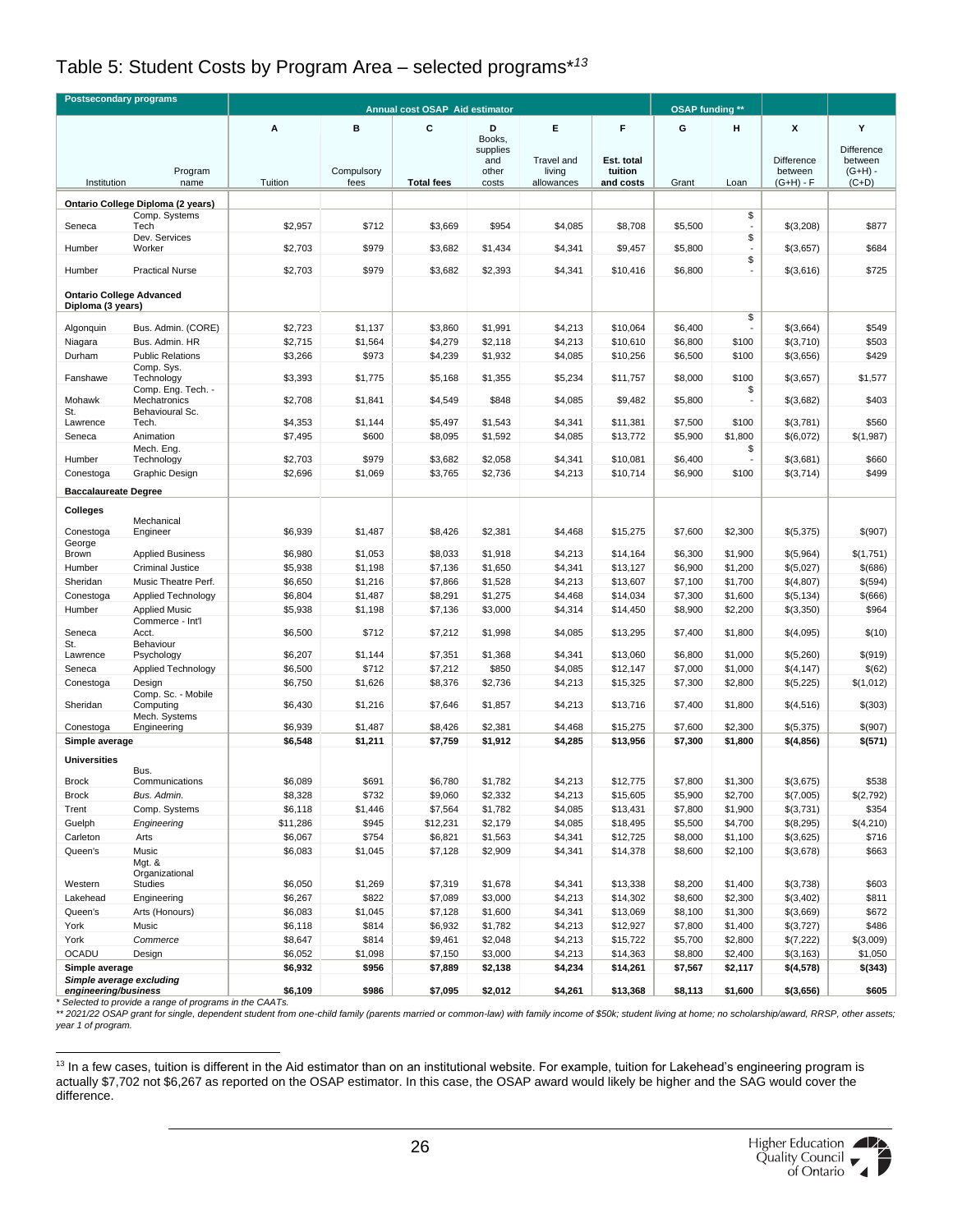The main takeaway points from Table 5 are as follows:

- Total estimated costs are very similar in the four-year baccalaureate programs (column  $F$ ).
- Tuition is very similar in college and university degree programs with the major exceptions of engineering and business administration/commerce (column A). In those cases, the SAG brings the university net cost in line with similar college programs.
- Compulsory fees tend to be somewhat higher in CAAT degree programs (column B).
- Books, supplies and other costs are similar, as are living expenses.

#### <span id="page-26-0"></span>Institutional Student Assistance

To this point, the discussion of student cost has focused on sticker price, estimated costs from the OSAP Aid estimator and an estimate of the grants and loans that would be available for a student living at home, with dependent status, and with a family income of \$50,000. Institutional student assistance, including the aforementioned SAG, affects the net cost further. At the sector level, here is what we know about institutional financial aid policies and student financial information.

- CAATs spent about \$112 million in 2019/20 on student assistance including their SAG commitments. About \$40 million was directed to scholarships while the remainder was directed to needs-based awards (Ministry of Colleges and Universities, 2021).
- Universities spent about \$1.1 billion, including their SAG commitments, of which approximately  $$400$  million<sup>14</sup> is estimated to be for undergraduate student support  $$ needs-based and merit based.
- Both the CAATs and the universities provide employment opportunities for many students — some of it financed by government work-bursary programs and some financed by institutional revenues.

A few universities provide some public information about student assistance funding. The University of Toronto (U of T), for example, sets its student assistance policies in support of a clear commitment to access as follows: "No student offered admission to a program at the University of Toronto should be unable to enter or complete the program due to lack of financial means" (Planning and Budget Office, 2021, p. 2).

Each year, U of T provides a public report on student assistance for its board that provides an indication of the financial implications of its access commitment; a few highlights about undergraduate support follow.

• 29,565 U of T undergraduate students received OSAP in 2018/19 — 64% of full-time students.

<sup>&</sup>lt;sup>14</sup> As noted in the data reference section of Appendix A, financial information from five universities in Ontario indicates that spending on undergraduate student awards (needs-based and merit-based) ranges from about 35% to 55% of total spending on student awards. The estimate of \$400 million represents the low end (35%) for the sector as whole.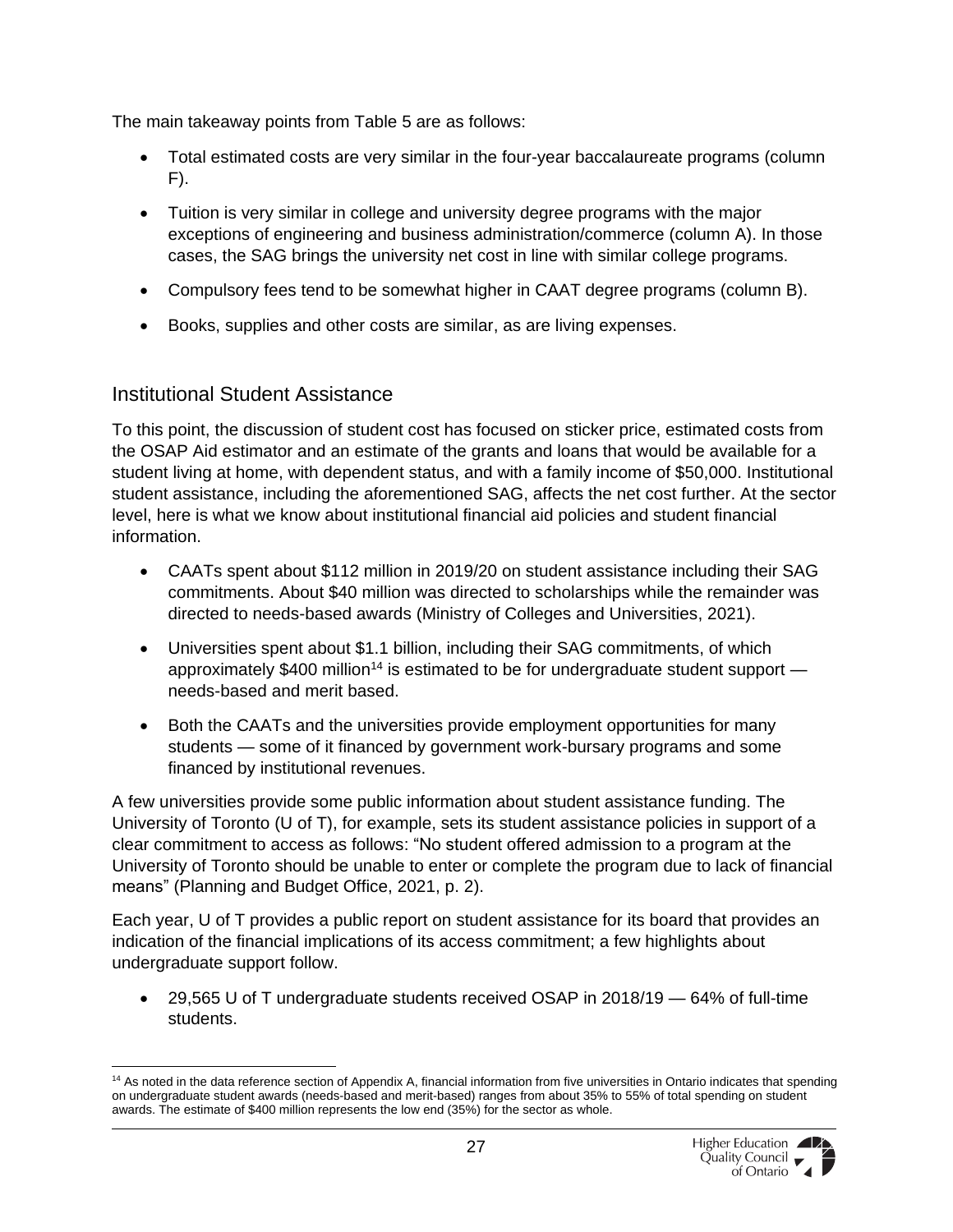- Of that number, 26,754 were in direct-entry programs.
- Needs-based financial support for undergraduate students was over \$70 million.
- U of T provided a further \$29 million in merit awards for undergraduate students.
- Based on ministry data, the university's SAG expenditures averaged \$4,573 per recipient and totaled \$63.7 million in 2017/18 — over \$25 million more than required by government regulation (Office of the Vice-Provost, Students, 2020).

The reference to SAG is important because as noted previously institutions are required to fund any "unmet need" identified through the OSAP process.<sup>15</sup> In 2019/20, the minimum SAG commitment for the universities was about \$100 million. The CAATs' minimum figure was about \$10 million. Both sectors spent more than the required minimum.

There is no precise way to identify the impact of institutional student assistance on student cost. It should be clear, however, that since degree program costs are very similar between the sectors, and given the levels of student assistance that, by regulation, have to be spent on needs-based awards (SAG), and given the total amount of funding that is spent each year on student assistance, the net cost to students, on average, is likely to be very similar between the sectors.

The key takeaways from this section are as follows:

- Student cost extends well beyond the tuition sticker price.
- The interaction of student costs with government and institutional student assistance policy is important when trying to evaluate the net impacts.
- The key point given the purpose of this report is that at the baccalaureate level in Ontario, for direct-entry students,<sup>16</sup> and after considering various aspects of direct cost and student aid**, there is little evidence to support the contention that student cost is more economical in the college sector.** <sup>17</sup>

<sup>&</sup>lt;sup>15</sup> As a reminder, unmet need is defined as the difference between the OSAP grant + loan and the sum of tuition, compulsory fees and books/supplies

 $16$  The cost will be different if a student pursues a degree after completion of a two-year or three-year diploma. In those cases, the degree requirements often include an additional two or three years (between four and six semesters), which essentially adds an additional year to a four-year program in the CAATs or universities. Total gross tuition for the full duration of the program could be lower but foregone income becomes a salient consideration.

<sup>&</sup>lt;sup>17</sup> A more detailed look at differences in institutional assessment policies and administrative fees might point to some additional differences in cost. For example, differences in how tuition and fees are assessed for full-time students versus part-time students may affect actual student cost, as would differences in refund policies. Such differences may not alter the key finding but would help illustrate the limitation of relying solely on sticker price.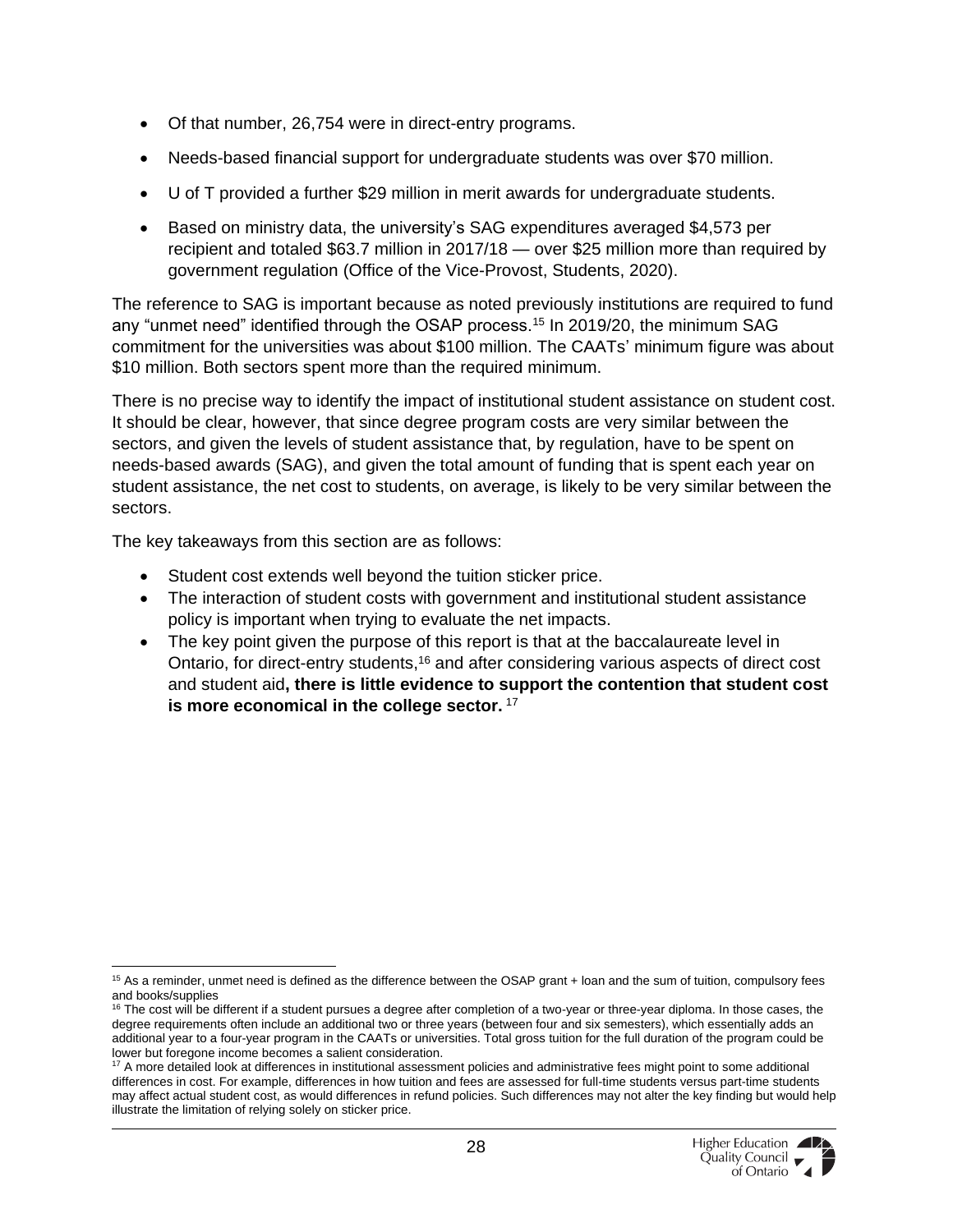### <span id="page-28-0"></span>Cost to Government

Cost to government is defined as operating grants and student assistance. In the case of student assistance, it is reasonably clear that, all else being equal, the cost to government should be similar whether the student is in a college baccalaureate program or a similar university baccalaureate program of the same duration. Accordingly, this section of the paper focuses on operating grants and finds that the government operating cost for four-year baccalaureate degrees is more economical in the CAATs. However, there are major caveats associated with the finding that emerge in the review of the origin, intent and operation of funding formulas that govern each sector.

### <span id="page-28-1"></span>Operating Grants

Previously, Table 2 indicated that government grants (a combination of core grants and special purpose grants) contribute about one-third of operating revenue in both sectors. Special purpose grants are based on a separate set of formulas and are related to specific government priorities or acknowledged differences in institutional mission. These grants represent, in total, roughly 20% of CAAT provincial grant funding and somewhat less than 10% of universities provincial grant funding (Ministry of Training, Colleges, and Universities, 2019). Core grants are intended to help support institutions' basic activities or core operations as defined by their acts. Both the CAATs and universities are in the midst of a transition to funding models where a much larger proportion of government funding is projected to be performance-based. Underpinning the starting point of the transition for each institution is an existing operating grant that is essentially based on the number of eligible students enrolled in eligible programs. International students, for example, do not form part of the eligible count of students and fully costrecoverable programs (e.g., continuing education, executive education) are not included in the list of eligible programs. Each eligible student enrolled in an eligible program generates a provincial operating grant for the institution.

The level of the grant per student differs according to relative differences in estimates or agreed-to-understandings of program costs. For example, the government operating grant for a university engineering student is higher than a grant for a university history student. The higher level of grant per student is due to the need for laboratories and technicians, compliance with engineering accreditation program standards and the fact that salaries for engineering professors are, on average, higher than salaries for history professors. The relative difference is acknowledged in a set of program weights. In Ontario universities, the weight for a doctoral program is the same for all programs, regardless of institution, and higher than the weight for a master's program, which also varies according to whether the program is in the (broadly defined) arts or sciences. In turn, the weight for a master's program is higher than the weights for most undergraduate programs. The benchmark weight reference in the university sector is the three-year general degree program. College programs also have differences in program costs that are recognized in a set of CAAT program weights. A college, for example, receives more provincial funding for a student enrolled in a two-year registered practical nursing program compared to a student enrolled in a two-year diploma in business.

In effect, prior to the transition to the new funding model, both sectors operated with an enrolment-based funding formula that recognized differences in program cost and used specialpurpose grants to deal with special government initiatives and unique institutional situations.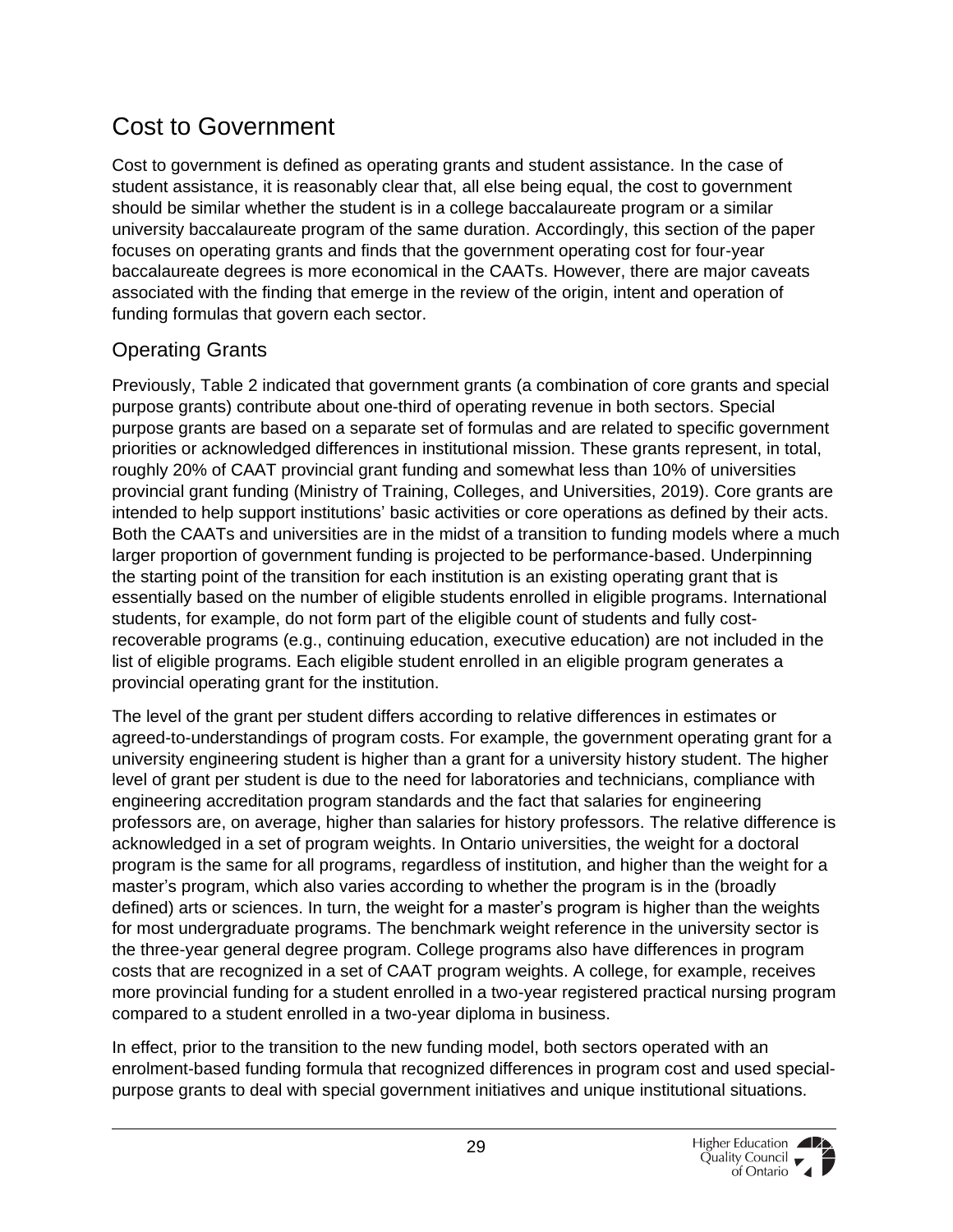While the general concept of a funding formula, allocated on the basis of enrolment and reflecting differences in program costs, applies to both sectors, there are differences in the way eligible students are counted, and in the origin and intent of the program weights — all factors that influence the calculation (and comparability between the sectors) of government cost per student. In the CAATs, a diploma/degree student is considered full time and attracts full government funding to the institution if the student is enrolled in two-thirds of the required courses or more than 70% of the required credits of a normal full-time course load. There is no publicly available data that captures student enrolments counted as full time but, in fact, are between 70%–100% of a full-time course load. Part-time enrolment is counted relative to a nominal full course load, and the grant calculation is based on an institutional average program weight rather than calculated at the program level.

In contrast, university enrolment counts are based on actual course registrations relative to a normal full course load; if a student takes 70% of the normal program course load, the government grant is 70% of the nominal full-load value. In the case of part-time students, the same rule applies; the government grant reflects the courses actually taken by the student relative to the nominal full-load value. Therefore, if a student takes one course and the normal full load is five courses, the grant would be 20% of the nominal full-load value.

In terms of the program weights used in the two sectors, the origins, intents and values are quite different. The college program weights were originally developed in the early 1980s and have two components. The first component reflects the estimated difference in relative program costs based on:

- i) Estimated differences in class size due to instructional setting (e.g., classroom, laboratory, clinical, field placement, etc.).
- ii) Recognized equipment, support and technology requirements.

The second component recognizes that program duration (number of hours) has a bearing on cost.

Workload and salaries for all full-time and partial-load college faculty are negotiated centrally and apply province-wide, meaning that, in general, there is little difference in the average cost of labour to the cost equation. However, differences in implicit section size (a measure of class size that reflects the ratio of student contact hours to teaching contact hours for all modes of instruction associated with the program) is a major differentiator; the lower the implicit section size, the higher the cost per student. which translates into a higher weight.

The CAAT formula uses the estimated resource requirements for a business program as the benchmark to establish relative weights for other programs. So, for example, a technology program with a combination of classroom and laboratory requirements generates a higher weight than the benchmark business program because of the laboratory requirement, which carries with it added academic staff, technician and equipment/technology costs. The exact relative extra amount is the product of a formula that includes estimates of appropriate class size for each kind of delivery method (classroom, laboratory, clinical setting and fieldwork); an estimate of other costs (equipment, staff, infrastructure, etc.) that differs by discipline cluster expressed as a percentage; and finally, the actual hours for the completion of the program.

The key point to note is that the CAATs' funding weights are based on estimates of appropriate class sizes for specific instructional delivery methods and estimates of the fixed percentages of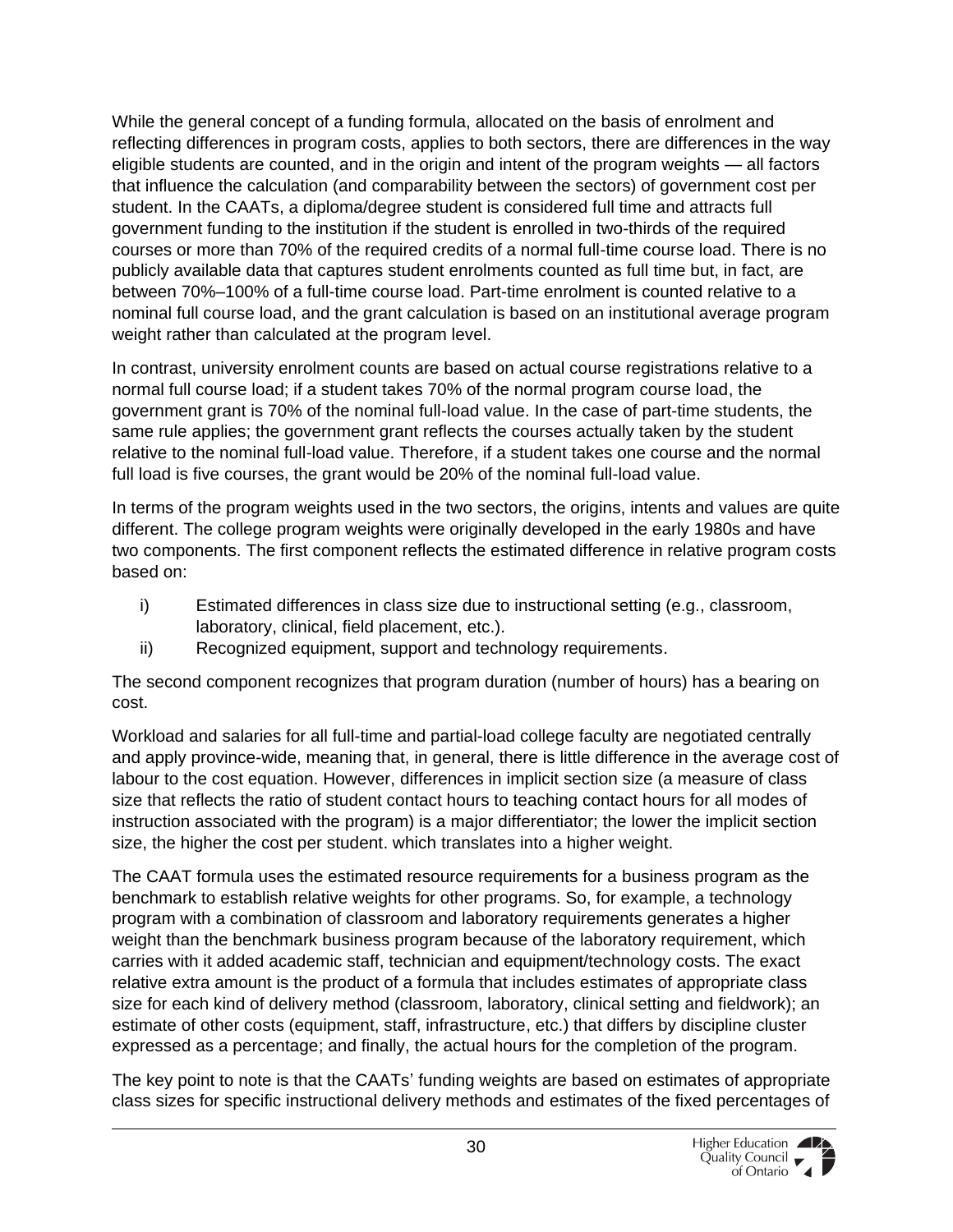other costs associated with the program relative to estimates of the same parameters for a business program as a benchmark. While not a cost study *per se*, the approach does establish a relative weight that can be traced back to a set of inputs that took instruction-related factors into account.

In the university sector, program weights and the funding formula have their own distinct story; they were not the result of extensive cost studies.<sup>18</sup>

At the time it was felt that such a cost accounting approach would have presented too many difficulties and would have taken too long a time. Accordingly an alternative and much simpler approach was used. This was to find a set of weights which replicated previous grants and total operating income for a representative sample of universities. This approach would not have been practicable had Ontario not had half a dozen or more universities operating on a viable scale, with different enrolment mixes and with what were generally accepted to be equitable allocations of operating income and grants. Using the enrolment for the three fiscal years 1964–65, 1965–66, and 1966–67, it was in fact found that a relatively simple table of categories and weights replicated previous grants quite precisely. It was these categories and weights which were then recommended for the initial operating grants formula policy and which with only minor changes have been used since 1967 (Committee on University Affairs, 1969).

The committee charged with the development of the formula funding and the program weights highlighted the limitations as a guide for determining actual program costs or allocations within a given university.

It cannot be over-emphasized that the formula is designed to produce a reasonably equitable over-all distribution of basic university income. It is not intended as a pattern for spending. The formula weights do not reflect the very important differences in costs among the various subjects within a given program or among course years. These differences are averaged out in the weighting process and not significant for the relatively simple income producing formula proposed (Committee on University Affairs, 1966).

The absence of a specific Ontario-based university cost study should not discount the importance of the recognition of the relative differences in discipline cost inherent in the program weights that were implemented. There was considerable interest in cost studies in the years leading up to Ontario's adoption of program weights, and the committee charged with the development of the formula and requisite program weights was informed by research and examples from elsewhere.<sup>19</sup> It is clear however, fine-tuning program cost differences via the weights was secondary to the primary goal of establishing an income allocation mechanism that more or less mirrored the existing distribution of income at the time: income that included provision for both instruction and research.

<sup>&</sup>lt;sup>18</sup> In his history of the Council of Ontario Universities, Monahan (2004) addresses this issue succinctly: "Although referenced to a program cost analysis undertaken at the University of Toronto, the value of the BIU (basic income unit) and the formula weights were not derived from any actual cost studies" (p. 37).

<sup>&</sup>lt;sup>19</sup> The Royal Commission on Higher Education in New Brunswick (1962), chaired by John J. Deutsch, provided a number of important recommendations for the postsecondary sector in New Brunswick including the adoption of formula funding. Deutsch, a noted economist, and Vice-Principal at Queen's University at the time, played a major role in introducing the concept of a formula framework in Ontario. The Association of Universities and Colleges of Canada (AUCC) commissioned its own report, *Financing Higher Education in Canada* (Bladen, 1965), that argued for the introduction of a formula based on weighted enrolments.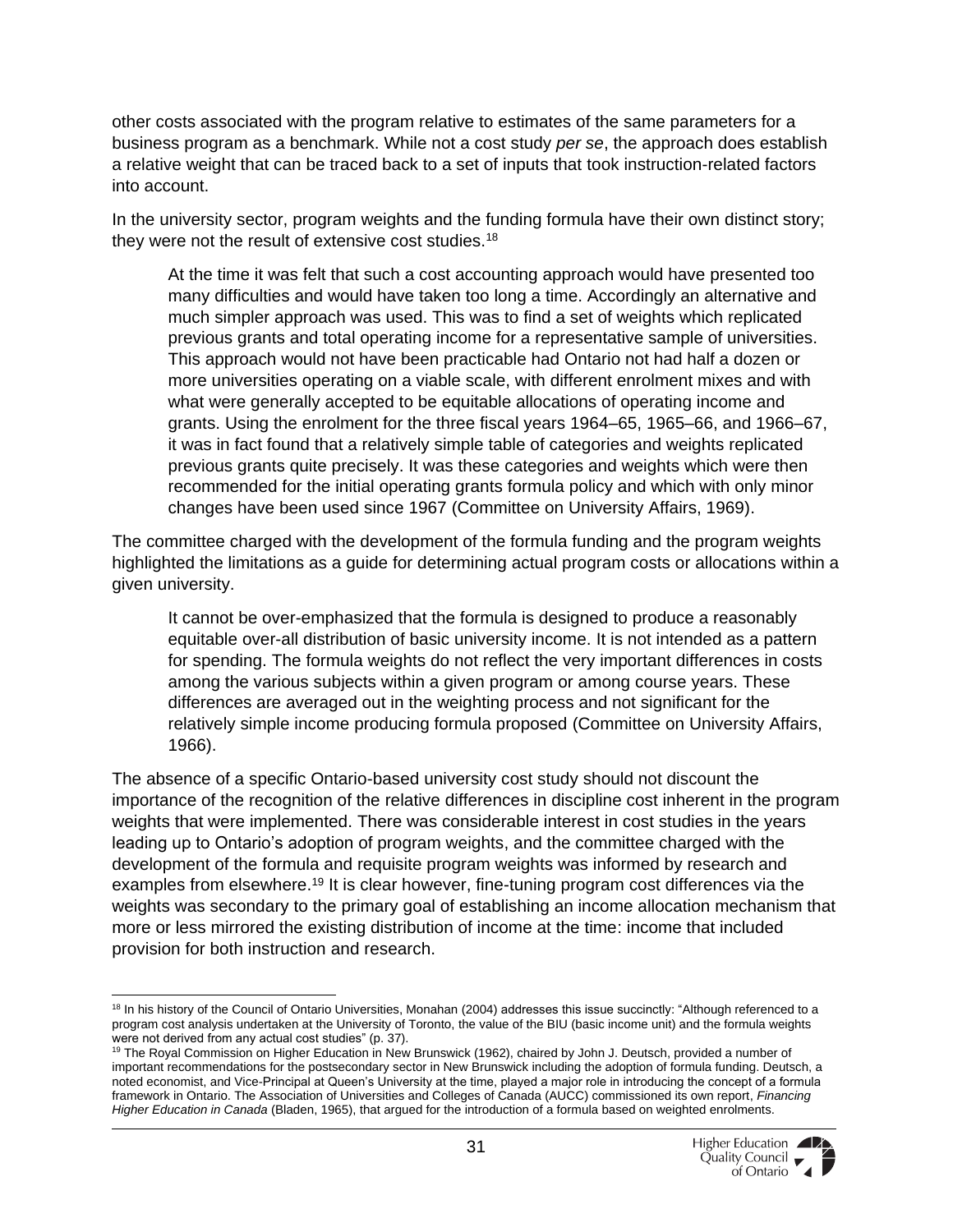In sum, the formulas that underpin the calculation of the government grant in each sector are enrolment-driven and attempt to acknowledge differences in program cost by using a set of program weights that are unique to each sector. While both sectors acknowledge differences in program cost by adopting the notion of "weighted enrolments," the benchmarks are different, the methodology for counting students is different, the objects or activities intended to be funded are different, the origins and intent of the program weights used to ascribe relative differences in program cost are different, basic nomenclature is different — **W**eighted **F**unding **U**nit (WFU) in the college sector, and **W**eighted **G**rant **U**nit (WGU) in the university sector — and, finally, the \$ value of the government funding unit (WFU/WGU) differs as well and is unique to each sector: simply a numerical construct reflecting the amount of funding the government provides divided by the number of eligible government funding units (WFU/WGU) in each sector.<sup>20</sup>

With the caveats duly noted, one can turn to the specific weights assigned to the various programs in the CAATs and program areas in the universities and the associated level of government grant. Table 6 indicates that government core support per student is generally lower in the college sector, with the exception of music theatre performance. The general result should not be surprising given the CAATs' sole emphasis on instructional costs. Some part of the added cost in the universities<sup>21</sup> could be seen as acknowledging the government contribution to the cost of non-sponsored research. The imprecision of the college counting system means the annual grant per full-time student in the CAATs is actually understated. In the absence of CAAT full-load equivalent data, however, it is not possible to assign a specific enrolment factor to normalize the CAAT data. An analysis of the university sector indicated a difference of about 8%–9% between using a full-time student count to full-time course load count, meaning the university annual grants in Table 6 could be adjusted downwards to compensate for the difference in the counting methods. In some cases, that level of adjustment would make the operating grants very similar. Notwithstanding the preceding caveats, however, the existing data suggests government's contribution to program operating costs<sup>22</sup> for four-year baccalaureate degrees is more economical in the CAATs.

<sup>&</sup>lt;sup>20</sup> Over the years, a variety of methods have been used to calculate the number of weighted funding units to be included in the denominator in each sector. In-year, slip-year, multi-year averaging, moving averages, the establishment of funding unit corridors and corridor mid-points are examples of the various methods that, in turn, have contributed to the funding lexicon in both sectors.  $21$  As noted earlier, estimates in the early 1990s suggested research accounted for 36% of total costs at the system level. The same study estimated 43% of what was considered core government operating support (Block Grant Funding) was used to fund researchrelated costs in core operations — primarily a portion of faculty salaries/benefits and a portion of library and academic computing expenditures (Task Force on Resource Allocation, 1994, Figure 2, p.8).

 $22$  Excludes consideration of special-purpose grants, which should be the subject of analysis to determine whether there are sector differences in per student cost.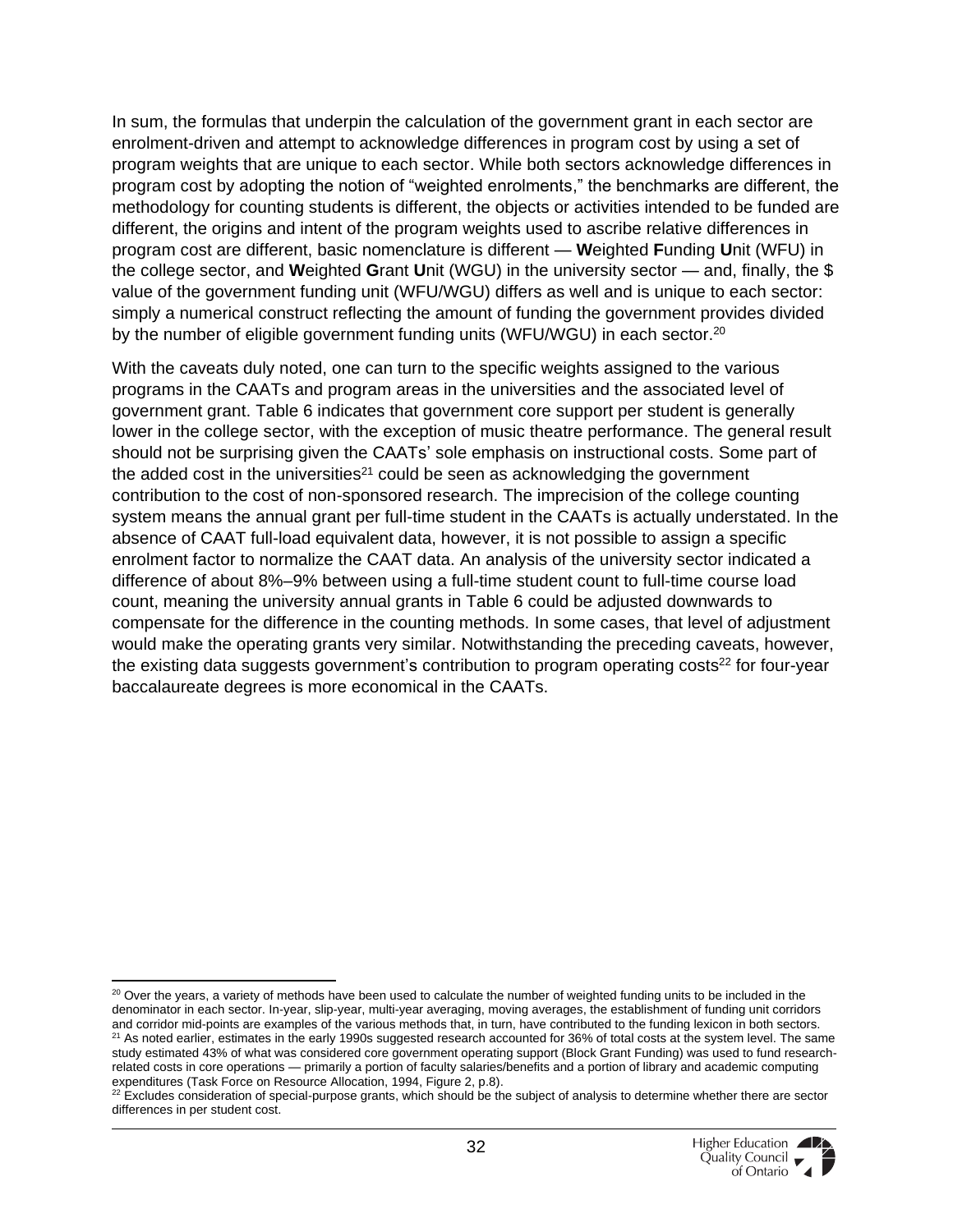#### Table 6: CAATs and Universities Core Provincial Operating Support

<span id="page-32-0"></span>

| Degree program                | <b>Funding</b><br>weight | <b>Funding</b><br>unit | <b>Degree</b><br>factor | Program<br>$4-yr.$<br>total | <b>Annual</b><br><b>WFU</b> | <b>WFU</b><br>value | <b>Annual</b><br>grant | Degree program  | Program<br>weight | <b>WGU</b><br>value | <b>Annual</b><br>grant |
|-------------------------------|--------------------------|------------------------|-------------------------|-----------------------------|-----------------------------|---------------------|------------------------|-----------------|-------------------|---------------------|------------------------|
| <b>Mechanical Engineering</b> | 1.3                      | 5.0                    | 1.025                   | 6.663                       | 1.67                        | \$4,277             | \$7,125                | Engineering     | 2.7               | \$3,024             | \$8,165                |
| <b>Applied Business</b>       | 1.4                      | 2.8                    | 1.025                   | 4.018                       | 1.00                        | \$4,277             | \$4,297                | <b>Business</b> | 1.9               | \$3,024             | \$5,746                |
| <b>Criminal Justice</b>       | 1.1                      | 2.7                    | 1.025                   | 3.044                       | 0.76                        | \$4,277             | \$3,255                | Social Sciences | 1.7               | \$3,024             | \$5,065                |
| Music Theatre Perf.           | 2.2                      | 6.1                    | 1.025                   | 13.756                      | 3.44                        | \$4,277             | \$14,710               | Music           | 2.8               | \$3,024             | \$8,467                |
| <b>Applied Technology</b>     | 1.2                      | 4.2                    | 1.025                   | 5.166                       | 1.29                        | \$4,277             | \$5,524                | Computing Sc.   | 2.4               | \$3,024             | \$7,107                |
| <b>Applied Music</b>          | 2.1                      | 3.3                    | 1.025                   | 7.103                       | 1.78                        | \$4,277             | \$7,596                | Music           | 2.8               | \$3,024             | \$8,467                |
| Commerce - Int'l Acct.        | 1.0                      | 3.8                    | 1.025                   | 3.895                       | 0.97                        | \$4,277             | \$4,165                | Commerce        | 1.9               | \$3,024             | \$5,746                |
| <b>Behaviour Psychology</b>   | 1.3                      | 2.9                    | 1.025                   | 3.864                       | 0.97                        | \$4,277             | \$4,132                | Psychology      | 1.7               | \$3,024             | \$5,141                |
| <b>Electrical Engineering</b> | 1.4                      | 4.8                    | 1.025                   | 6.888                       | 1.72                        | \$4,277             | \$7,366                | Engineering     | 2.7               | \$3,024             | \$8,165                |
| <b>Interior Design</b>        | 1.2                      | 4.0                    | 1.025                   | 4.920                       | 1.23                        | \$4,277             | \$5,261                | Fine Arts       | 1.9               | \$3,024             | \$5,746                |

#### **CAATs Provincial Operating Grant Support University Provincial Operating Grant Support**

| Degree program         | Program<br>weight | <b>WGU</b><br>value | <b>Annual</b><br>grant |
|------------------------|-------------------|---------------------|------------------------|
| Engineering            | 2.7               | \$3,024             | \$8,165                |
| <b>Business</b>        | 1.9               |                     |                        |
|                        |                   | \$3,024             | \$5,746                |
| <b>Social Sciences</b> | 1.7               | \$3,024             | \$5,065                |
| Music                  | 2.8               | \$3,024             | \$8,467                |
| Computing Sc.          | 2.4               | \$3,024             | \$7,107                |
| Music                  | 2.8               | \$3,024             | \$8,467                |
| Commerce               | 1.9               | \$3,024             | \$5,746                |
| Psychology             | 1.7               | \$3,024             | \$5,141                |
| Engineering            | 2.7               | \$3,024             | \$8,165                |
| Fine Arts              | 1.9               | \$3,024             | \$5,746                |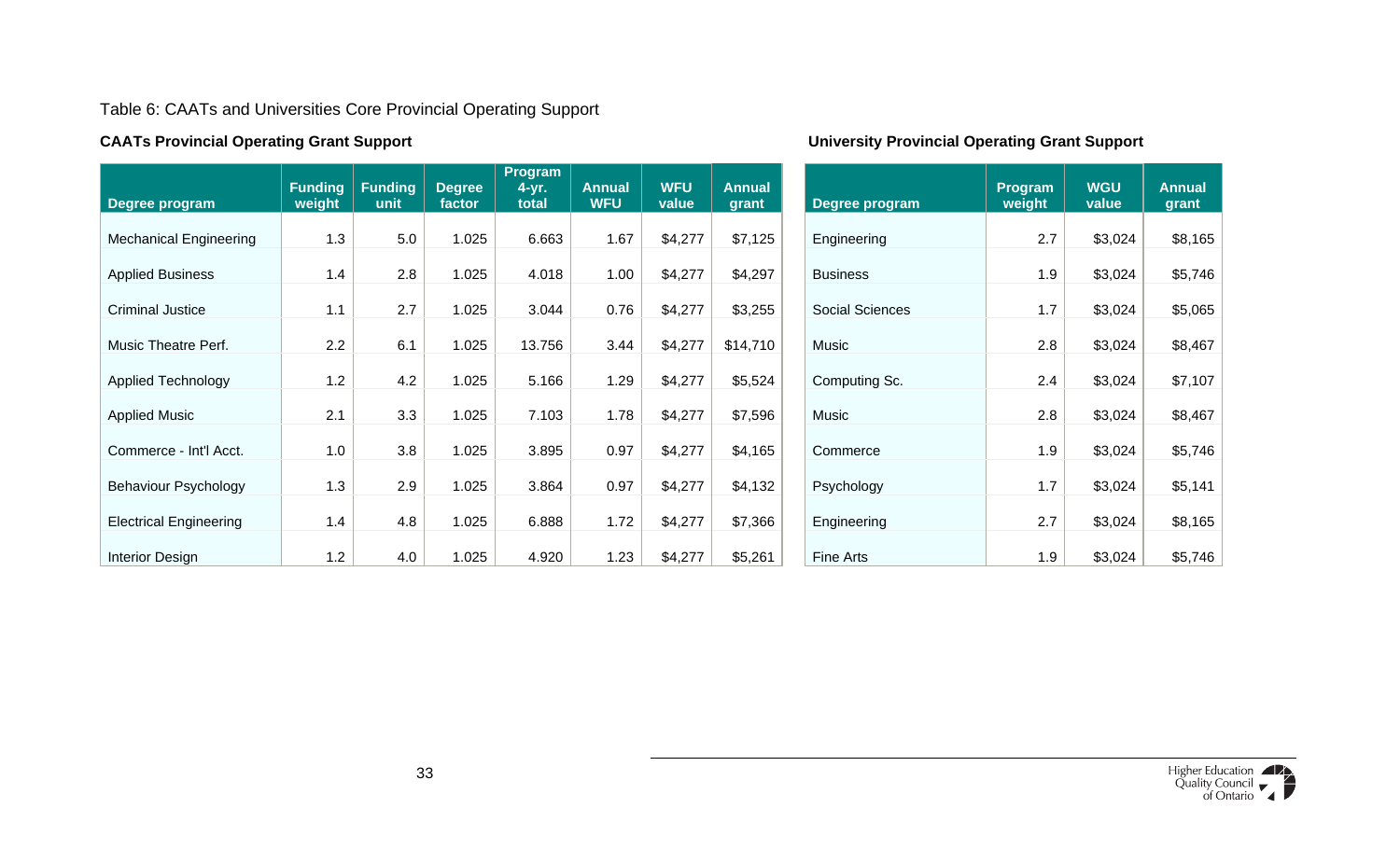### <span id="page-33-0"></span>Institutional Costs

In the absence of course-level and year-level enrolment data by program and absence of expenditure data and/or staffing data at those levels as well, it is not possible to calculate an absolute comparison of instructional delivery costs between the CAAT baccalaureate programs and the university baccalaureate programs. However, a review of key factors influencing program costs suggests the program delivery cost per student for many baccalaureate programs in the CAATs and the universities would, in fact, on average, be more similar than different. But the models are quite different and caveats abound regarding the comparability of the data. We begin the review of institutional costs with a visit to Bowen's Law and a reminder of the basic drivers of postsecondary education finance and resulting impacts on resource allocation.

Bowen's Law suggests that costs, at the institutional level, are simply a function of revenue.

1. The dominant goals of the institutions are educational excellence, prestige and influence.

- 2. In quest of excellence, prestige and influence, there is virtually no limit to the amount of money an institution could spend for seemingly fruitful educational needs.
- 3. Each institution raises all the money it can.
- 4. Each institution spends all it raises.
- 5. The cumulative effect of the preceding four laws is toward ever-increasing expenditure (Bowen, 1980).

At the institutional level, Ontario's CAATs and universities fit the Bowen axiom; they generate as much revenue as possible and spend it in support of their objects. In doing so, they adopt financial strategies, with operational implications, that recognize the realities and constraints associated with government-regulated tuition and government-determined operating grants. That means, on the income side, they tend to seek out non-regulated sources of income (e.g., international students) while attempting to maximize the revenues available from governmentregulated tuition (high-demand, second-entry programs) and grants (increasing enrolment). On the expense side they manage their operations with an eye to the cross-subsidies necessitated by the mismatch between revenue and labour-intensive expenditures at the program and activity level.

In the case of the universities, greater use of part-time faculty and teaching-stream faculty has become commonplace. Larger class sizes in years one and two in many discipline areas help fund specialization (smaller class sizes, seminars and laboratories) in upper years and graduate studies, as well as the consequences of the heightened emphasis on research.

The CAATs are subject to realities of their own on the income side and have adapted accordingly by expanding international enrolment and post-diploma certificate enrolments. Measures, such as larger class sizes, have less import for a variety of reasons (open-access commitment, space constraints, workload agreements, etc.) but it is clear that the CAATs have embraced the use of part-time faculty and contracting-out to manage the cost of program delivery.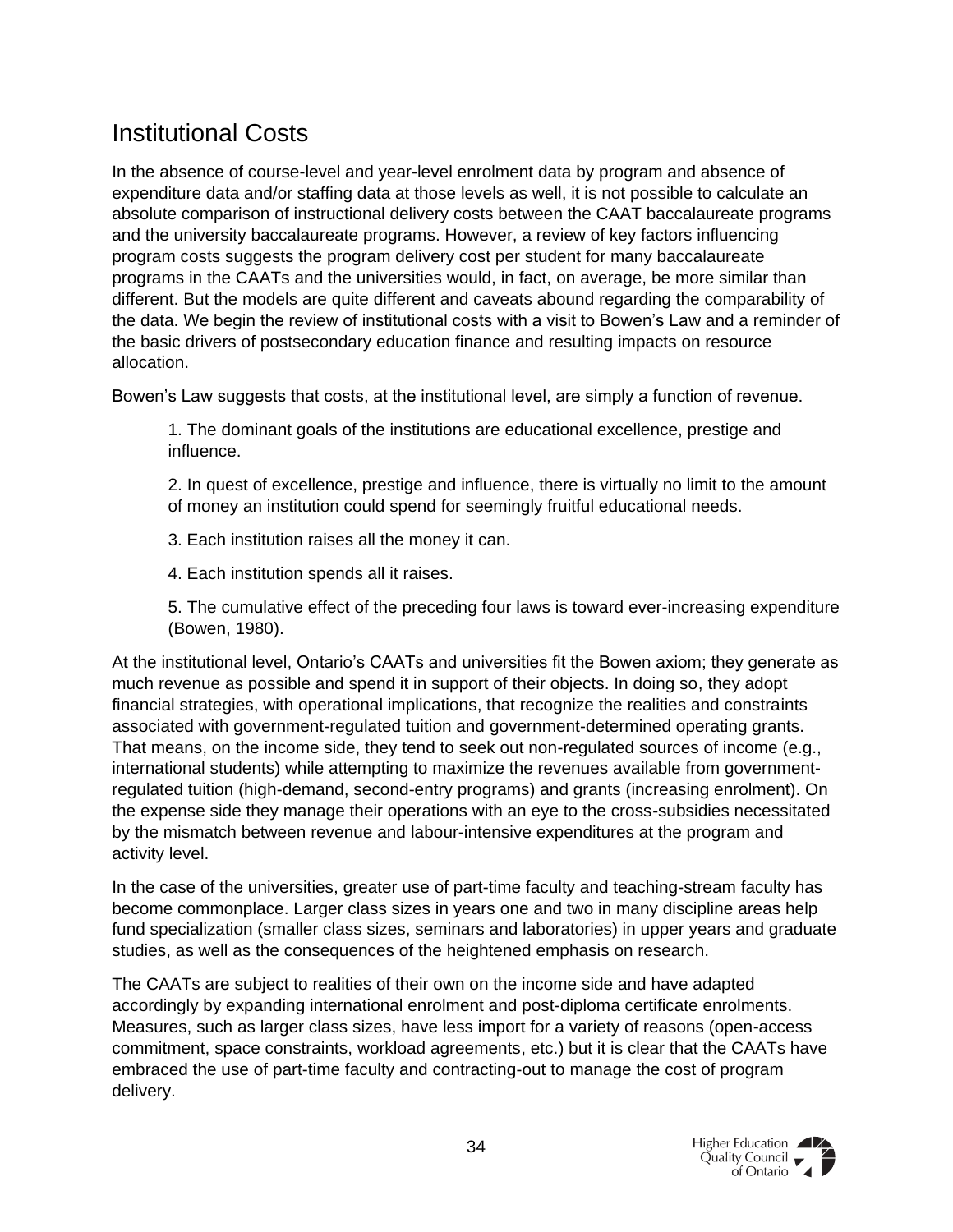In both sectors, the significant increase in international tuition revenue appears to have helped mitigate the impact of more recent tuition constraints that apply to domestic students (10% decrease in 2019/20, followed by a freeze for 2020/21 and 2021/22) and the absence of core grant increases. The international tuition revenue stream, proportionally much larger in the CAATs, has helped subsidize the expansion of baccalaureate program offerings and applied research in the CAATs over the past several years, and it has helped universities cope with their own financial challenges. It has been affected, however, by the pandemic, and the financial impacts in both sectors are still unfolding.

The preceding high-level overview does not do justice to the many factors that influence resource allocation decisions in the universities or the CAATs, but it helps set the context for an exploration of program costs at the institutional level. The key point to note is that income **sources** are not often directly linked to income **uses**.

#### <span id="page-34-0"></span>Challenges in Determining Program Costs

Determining institutional costs at the program level and then by year of study within a program is a challenging task. First, it should be clear by this point that revenue generated from grants and fees by a student enrolled in a given program is not necessarily a good indication of institutional cost except perhaps at the institutional level, where total revenue and total expenditures have to match, if not in a particular year, then certainly over time if the institution is to balance its budget. Second, it has likely caught the reader's notice that the major expenditure associated with delivering programs is, in fact, the faculty member whose activities span, generally, a number of programs and related activities — particularly in the universities. Establishing a cost of a particular program, then, involves allocating faculty members' time to this set of activities and then attributing the related additional costs (e.g., academic services, administration, student services, physical plant, information technology, etc.) to the program based on a set of cost factors or cost drivers such as enrolment, number of faculty, number of staff, space utilization, and so forth.

In Canada, publicly available financial data for universities is seldom available below the major functional level referred to as *instruction and non-sponsored research*. If it were available, one would quickly discover that the organizational unit used for accounting purposes is not programs but rather departments. A chemistry department, for example, may offer a number of programs at the undergraduate and graduate level (MSc, PhD), and the combined costs of those programs is accounted for within the chemistry department but not likely recorded by an individual program. That is because the key cost of the program is the faculty member, and teaching in chemistry department programs is but one activity associated with the role of a fulltime teaching and research faculty member. Full-time teaching and research faculty members are likely to have responsibility for three to four courses in a given year (a mix of undergraduate and graduate courses), graduate students to supervise and possibly senior undergraduate thesis students as well. They will also have a research program that will likely involve a number of projects (some in collaboration with colleagues from other universities or research centres), housed in laboratories that may involve undergraduate and graduate research assistants, technicians, staff and post-doctoral research appointments. They are accountable and responsible for managing all aspects of their research program(s). Some of the research program will likely be funded by the department in the form of salary/benefits (e.g., the nonsponsored research), but much of it is funded from external sources such as NSERC, and/or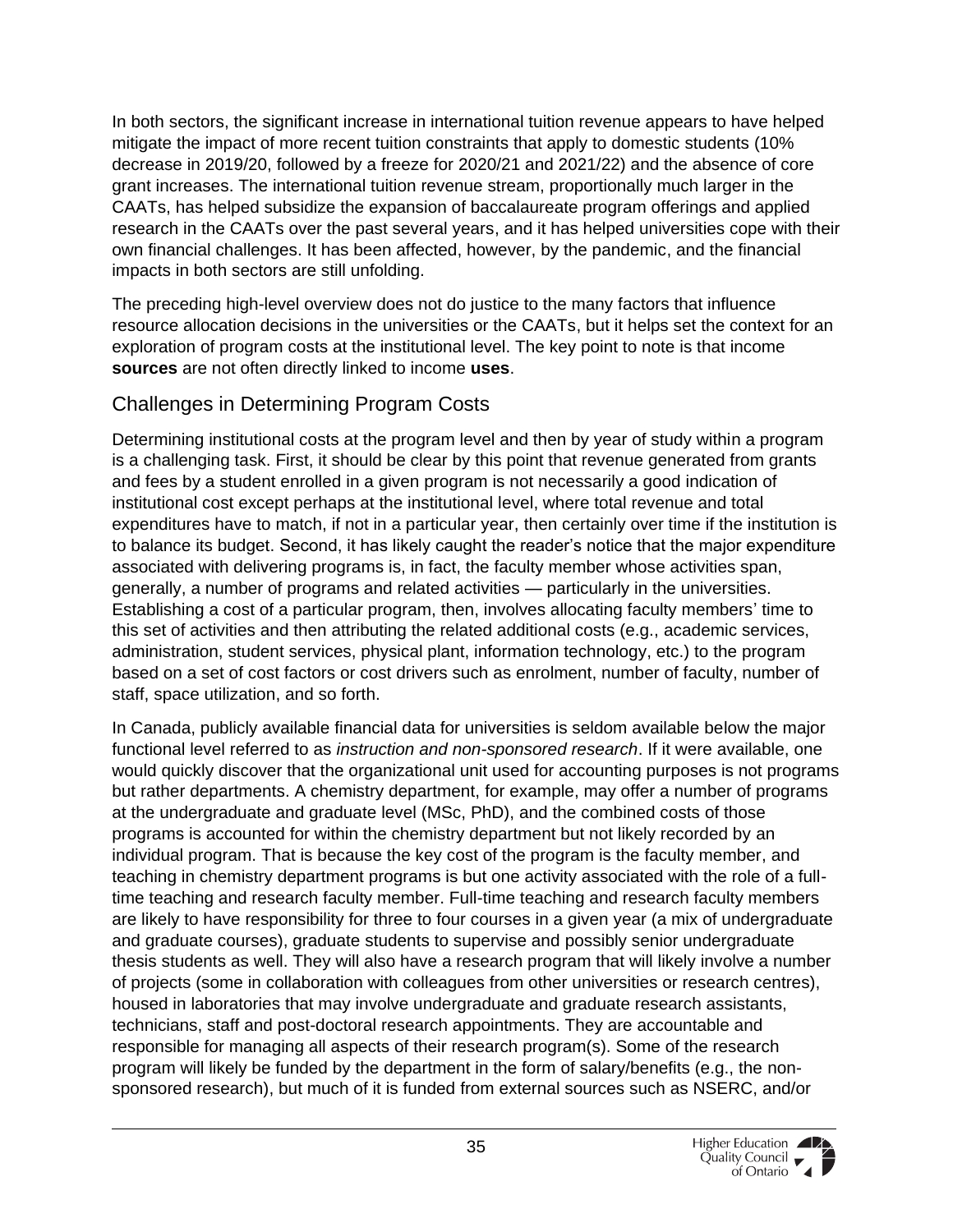provincial research agencies and/or foundations and/or companies that the faculty member is responsible for securing.

They may also sit on the departmental hiring committee, be a member of the university senate and perhaps serve as editor of a chemistry journal. One could allocate the faculty member's time across the various activities and programs they are involved in, and perhaps refine the time allocation to consider the number of students in each course, perhaps differentiating according to whether the course involves undergraduate, master's or doctoral students, and whether it is a core course or an elective. And there are numerous other modifications one could make in an attempt to get to the bottom line, such as a time distribution that could be used to allocate the faculty member's compensation (salary, benefits) and then used to allocate other cost components, such as staff salaries and benefits, supplies and other costs, all in the pursuit of determining how much a specific activity like teaching in a particular program actually costs. While it is technically possible to develop the methodology and fill in the boxes and then allocate the various activities to the basic duties of teaching, research and service, it quickly becomes reasonably clear that such an exercise may not be all that useful in providing meaningful representation of the costs. Peter Leslie, in his review and report on university financing some 40 years ago, argued rather eloquently about the conceptual and methodological difficulties of trying to separate teaching from research and concluded that "the radical separation of research and instructional costs is a nonsense, and that cost estimates based on any such attempt are worthless for any purpose" (Leslie, 1980, p. 250).

The fact is that efforts to scrutinize faculty activities and assign estimates of cost for each major subset of faculty activity were not dissuaded by Leslie's opinion, and over the years, a number of exercises have been undertaken in the search to uncover the mystery of what faculty actually do and then place a cost on the activities. Part of the literature review in Appendix A provides a brief reference to the topic.

The CAATs' public financial information is also seldom available at a level that allows for the determination of cost below the level of the institution proper or by some high-level functional categorization (e.g., academic programs, student services) or expenditure categorization (e.g., academic salaries, benefits, utilities, etc.). The CAAT faculty member's situation bears some resemblance to the university faculty member's situation. They will have courses to teach likely four each term — and that activity, by itself, is the full-time job. The faculty member may be involved in an applied research project and/or implementing a curriculum that incorporates applied research experience into the classroom. And they may be asked to be involved in program planning and curriculum development or take on the role of program coordinator for a specified period. In cases where the faculty member is engaged in activities such as applied research or as a program coordinator, the teaching load would be reduced. If the financial information was available at the program level, and if the various inputs to a program costing were available, it would be easier to develop the algorithm for CAAT programs because the vast majority of the CAAT faculty member's time is, in fact, directly related to teaching and teachingrelated activities.

### <span id="page-35-0"></span>Examining the Available Information — Labour Costs and Class Size

The bottom line is that in both sectors the absence of data at the program level leaves one to fall back on estimates derived from major inputs — salaries, enrolments and class size. What is available is some data that may shed some light on the factors influencing institutional costs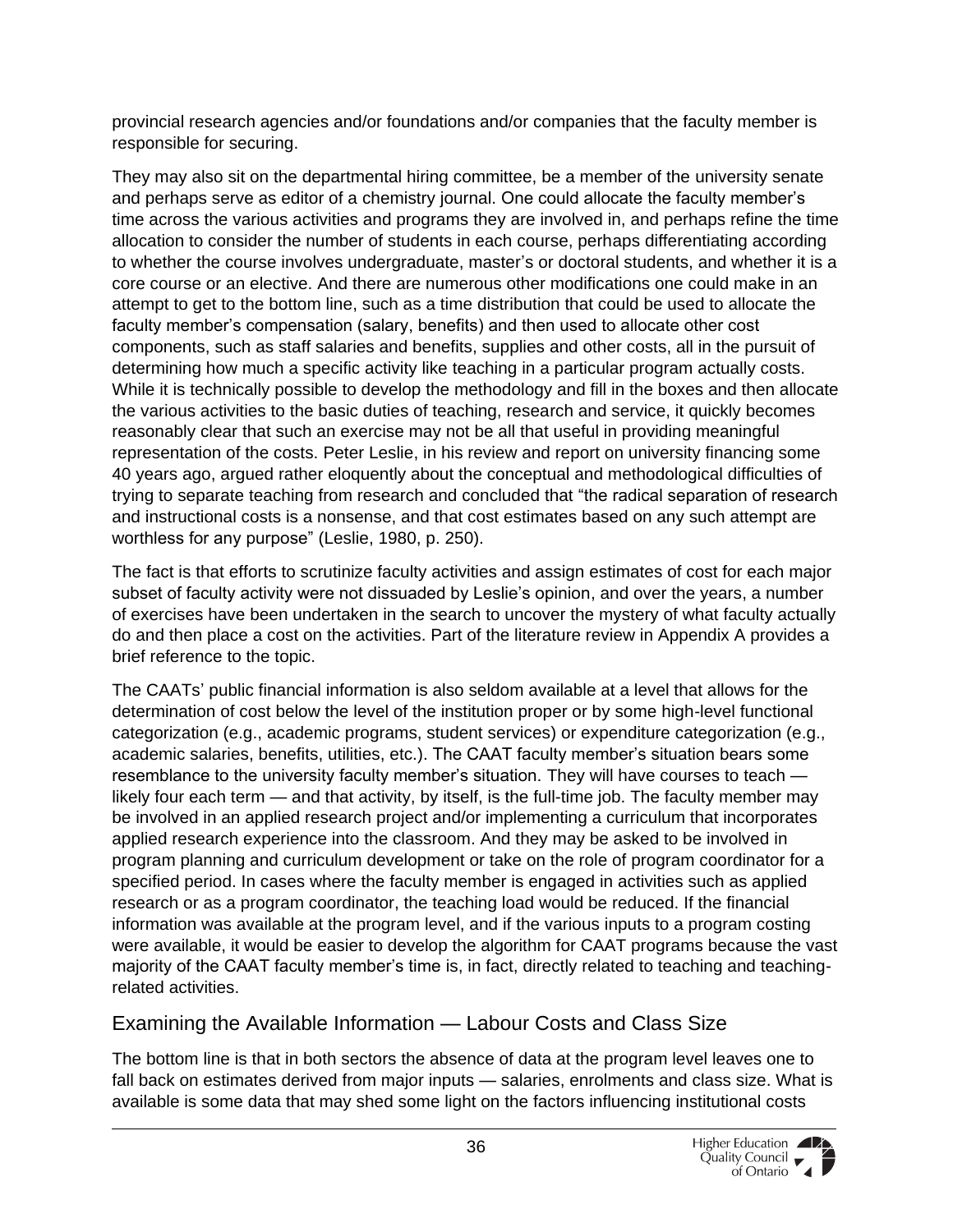which can then be **cautiously** applied to deriving some comparative sense of costs at the level of four-year baccalaureate degrees. Given that a major input to institutional costs is, in fact, academic staff, it is important to provide some background about the different kinds of faculty categories that are part of the reality of Ontario's universities and CAATs.

In the universities, there are three major categories of faculty appointment. Full-time tenure and tenure-stream teaching and research faculty have a full set of duties that includes three main activity areas — teaching, research and service — and carry a rank of assistant, associate or full professor. The general workload expectation across those three activity areas, expressed as a percentage, is 40%/40%/20%, with a recognition that the activities can, and do, blend together, particularly at the graduate education level. Whether each activity area enriches the other or whether teaching and research enrich each other continues to be a point of debate, but it is clear that among faculty the vast majority believe "research reinforces teaching" (Gopaul et al., 2016, p. 68).

Full-time teaching-stream faculty, a group which can include both tenure-stream and limitedterm faculty with duties focused primarily on teaching, can carry a rank, as above, or another moniker such as Instructor. Part-time contract faculty, for the most part, are hired specifically to teach a course (or courses), are usually referred to as instructors, and have duties that are limited to teaching. According to a study prepared by the Council of Ontario Universities (COU, 2018, p. 6), it is a diverse group that includes:

- Professionals from business, law, health, public administration, arts and other areas of professional practice who are employed full time in their own professions and bring valuable hands-on experience to their students.
- Graduate students, recent graduates and post-doctoral fellows who are getting the experience they need for the next step of their career path, providing flexibility for universities to offer more courses to students and educating students with the most current research-based knowledge.
- Other university staff from teaching and learning centres, libraries, career services, recently retired faculty or faculty who teach at one university while also teaching part time at another, whose teaching activity and expertise provides students with greater choice in specific areas of study.

Each university is responsible for setting the terms of employment for faculty and staff and will have a number of collective agreements and/or agreements/understandings/arrangements. Fulltime faculty in Ontario, on average, earned approximately \$162,000 annually in 2019/20 with a range, by rank, from \$121,000 (assistant professor) to over \$190,000 (full professor). There are differences by institution — largely a function of discipline mix (business and law faculty, for example, are paid more than faculty in fine art) but also due to differences in competitive markets. Average salaries for full-time teaching-stream faculty were approximately \$114,000, with a range by institution from \$68,000 to \$133,000. The minimum rate of pay per course for part-time academic staff appears to range from about \$6,200 to \$8,500 per course (2019/20) (Canadian Association of University Teachers, 2019).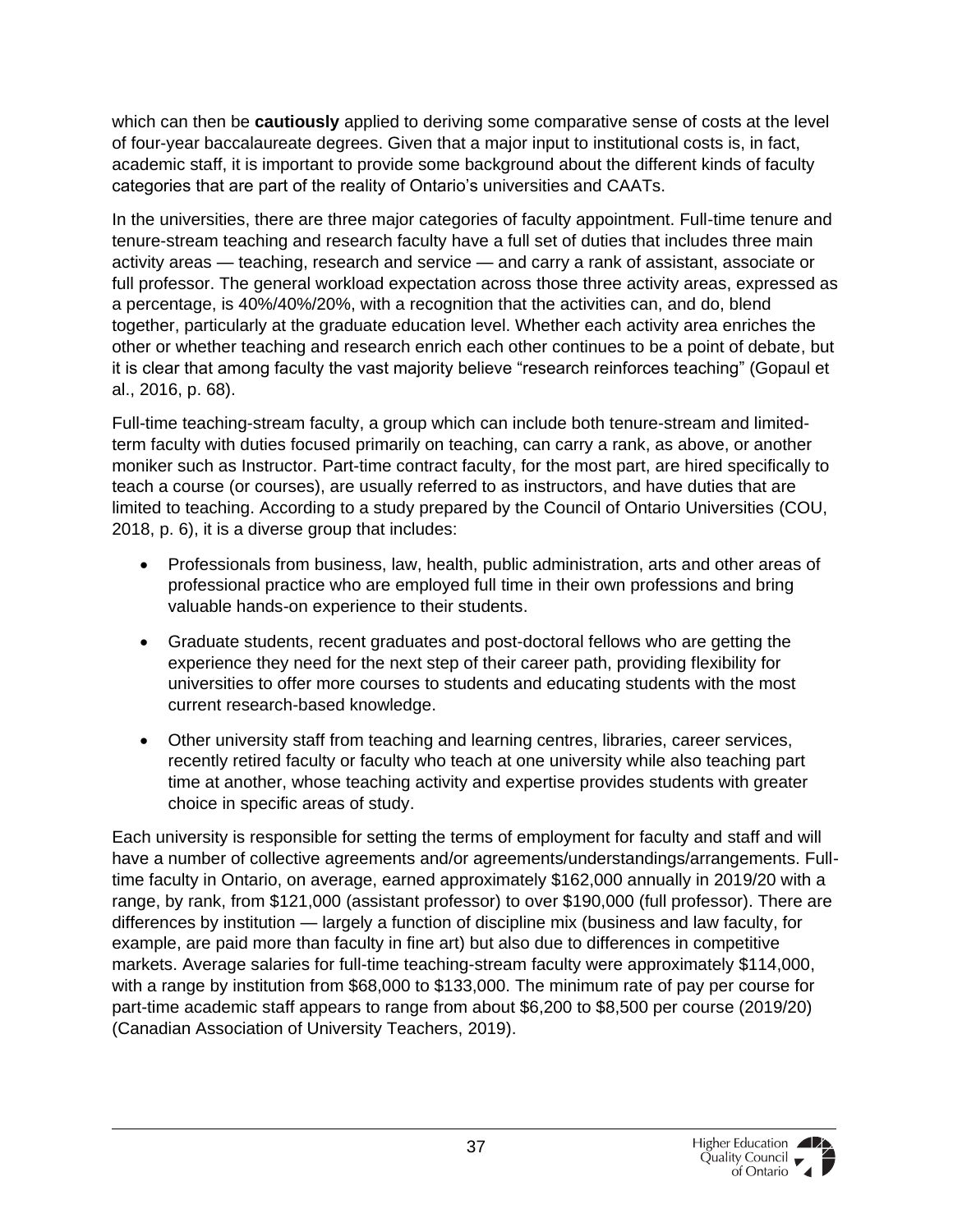In terms of teaching loads, full-time tenure and tenure-stream teaching and research faculty generally operate on a  $2+2$  model<sup>23</sup> and can qualify for course relief depending on the level of research-related activity, number of graduate student supervisions and other factors. In the 2018 COU report cited previously, the average course load was reported as 3.2 courses per year<sup>24</sup> which includes both undergraduate and graduate courses (COU, 2018, p. 12). The average for teaching-stream faculty was five courses per year. On average, full-time faculty taught about 170 students or about 50 students per course (COU, 2018, p. 11).<sup>25</sup> Faculty in the tenure- and tenure-stream categories teach at both the undergraduate and graduate levels and have responsibility for supervising graduate students. Faculty in the teaching-stream category teach predominantly at the undergraduate level but may, subject to considerations regarding rank, educational qualifications and discipline, teach at the graduate level. The number of courses per full-time faculty member will differ by discipline with faculty in humanities/social sciences often carrying a higher course load compared to science-based disciplines.

Table 7 provides a summary of full-time faculty in Ontario since 2015/16. Specific points of interest are the differences in growth rates of ranked faculty and other faculty — the latter meaning essentially teaching-only faculty.

 $23$  The equivalent of five courses is the referenced norm at a few universities.

<sup>&</sup>lt;sup>24</sup> Note: teaching-stream faculty may also be reported as tenure/tenure stream with rank at some universities.

<sup>&</sup>lt;sup>25</sup> Includes undergraduate and graduate courses.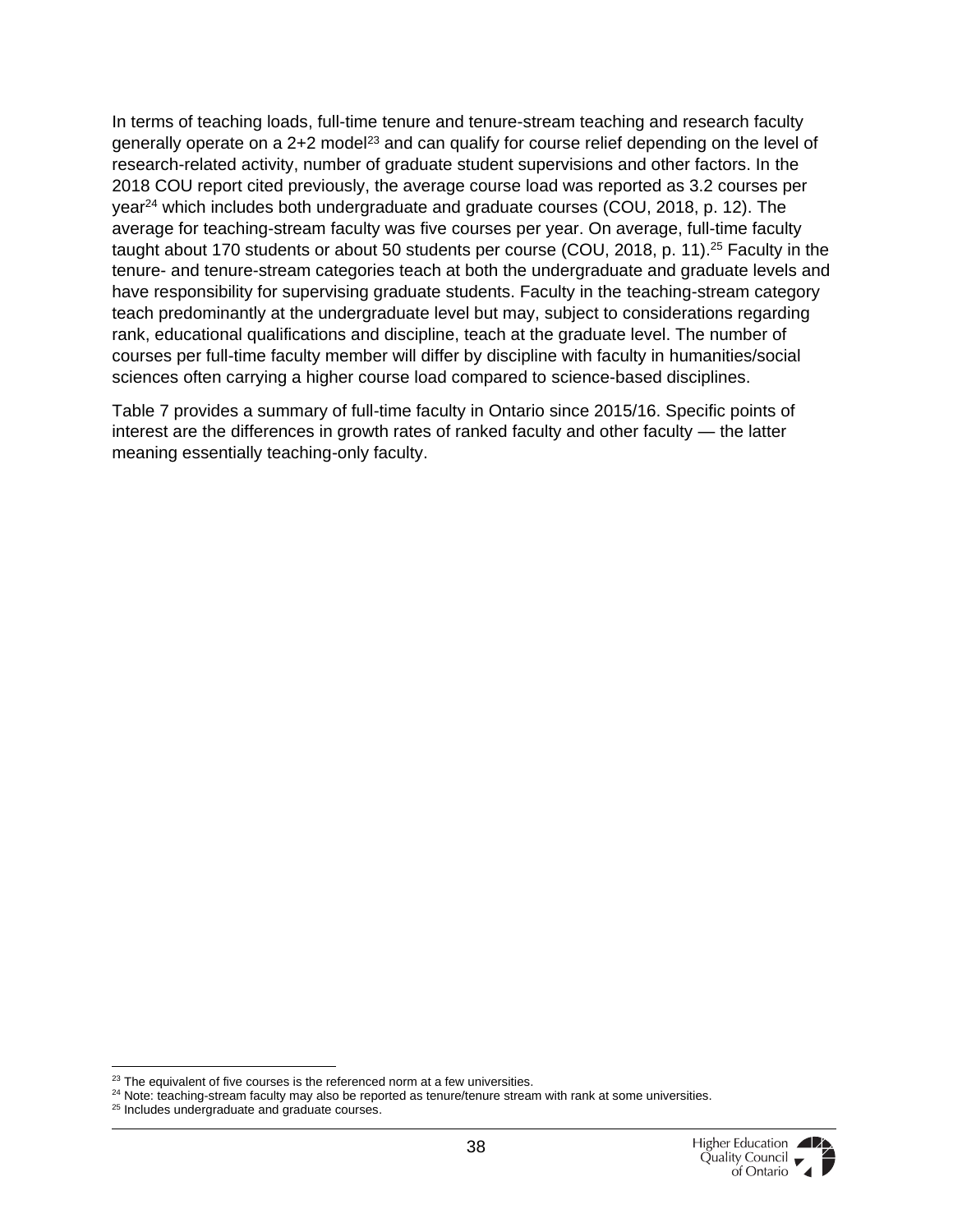<span id="page-38-0"></span>

| Table 7: Full-time Faculty in Ontario Universities |  |  |
|----------------------------------------------------|--|--|
|----------------------------------------------------|--|--|

| <b>Rank</b>                                                                                | $2015 -$<br>2016 | $2016 -$<br>2017 | $2017 -$<br>2018 | $2018 -$<br>2019 | $2019 -$<br>2020 | $\%$<br>Change |
|--------------------------------------------------------------------------------------------|------------------|------------------|------------------|------------------|------------------|----------------|
|                                                                                            |                  |                  |                  |                  |                  |                |
| Full professor                                                                             | 5,160            | 5,313            | 5,478            | 5,607            | 5,718            | 11%            |
|                                                                                            |                  |                  |                  |                  |                  |                |
| Associate professor                                                                        | 6,453            | 6,330            | 6,186            | 6,009            | 5,985            | -7%            |
|                                                                                            |                  |                  |                  |                  |                  |                |
| Assistant professor                                                                        | 2,901            | 2,967            | 3,078            | 3,234            | 3,366            | 16%            |
|                                                                                            |                  |                  |                  |                  |                  |                |
| Sub-total (Full, Associate, Assistant)                                                     | 14,514           | 14,610           | 14,742           | 14,850           | 15,069           | 4%             |
|                                                                                            |                  |                  |                  |                  |                  |                |
|                                                                                            |                  |                  |                  |                  |                  |                |
| Rank or level below assistant professor                                                    | 1,113            | 1,185            | 1,287            | 1,326            | 1,422            | 28%            |
|                                                                                            |                  |                  |                  |                  |                  |                |
| Other (not elsewhere classified)                                                           | 201              | 228              | 216              | 240              | 216              | 7%             |
| Sub-total (Rank below asst.                                                                |                  |                  |                  |                  |                  |                |
| professor, other)                                                                          | 1,314            | 1,413            | 1,503            | 1,566            | 1,638            | 25%            |
|                                                                                            |                  |                  |                  |                  |                  |                |
| <b>Total (All full-time faculty)</b><br>$Q(x, y, y, z) = Q(x, y, z, z) = Q(x, Q(x, y, z))$ | 15,837           | 16,026           | 16,248           | 16,416           | 16,707           | 5%             |

*Statistics Canada (2021c).* 

There may be some teaching-only faculty in the assistant, associate and full ranks, but the publicly available data from Statistics Canada does not provide the level of detail to determine the number. Data considerations aside, it appears the number of teaching-stream faculty described here as "Rank or level below assistant professor" and "Other" — has increased at a rapid pace (25%) compared to the combined total of the full-time assistant, associate and full professor faculty categories (4%).

Table 8 provides the salary data cited previously and indicates a difference of about 40% between the average salary of faculty classified as Rank or level below assistant professor versus the average salary for the combined total of Assistant, Associate and Full professors those generally regarded as full-time teaching and research faculty. When combined with the preceding information about teaching-stream course loads, it is evident the average cost of course delivery is considerably less than if an institution relied solely on full-time teaching and research faculty to deliver all of the courses. As noted in the reference to the rates of pay for part-time faculty, it is clear that part-time faculty generally provide a lower cost per course than full-time faculty.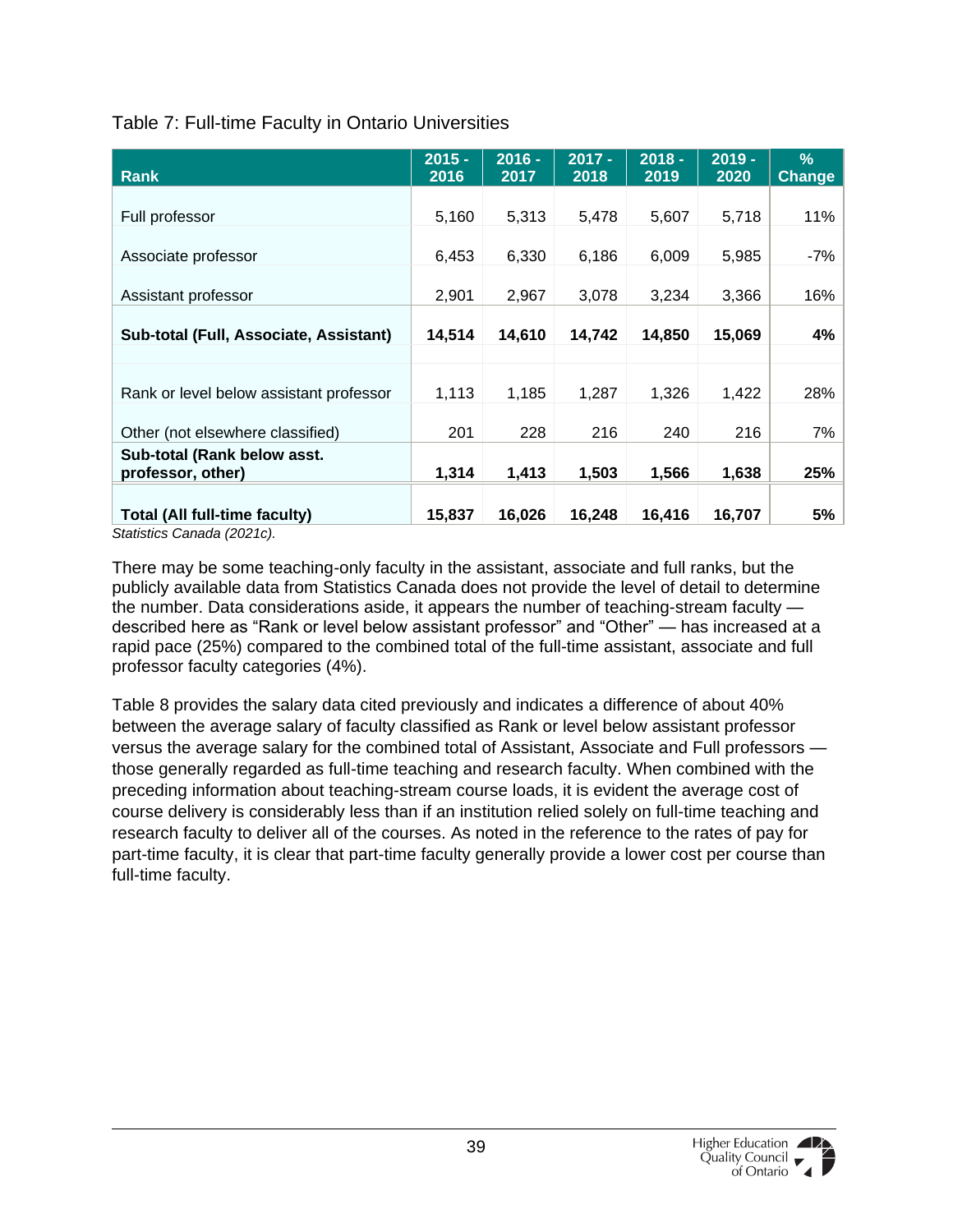<span id="page-39-0"></span>Table 8: Average Salary of Full-time Full, Associate and Assistant Professors Compared to Rank below Assistant Professor Faculty (2019/20)

| <b>Rank</b>                            | <b>Number</b> | <b>Average salary</b> |
|----------------------------------------|---------------|-----------------------|
| Full professor                         | 5,070         | \$192,831             |
| Associate professor                    | 5,487         | \$156,302             |
| Assistant professor                    | 2,997         | \$121,356             |
| Sub-total (Full, Associate, Assistant) | 13,554        | \$162,239             |
|                                        |               |                       |
| Ranks below assistant professor        | 1,521         | \$114,556             |
|                                        |               |                       |
| \$ Difference                          |               | \$47,683              |
| % Difference                           |               | 42%                   |

*Author's calculations based on Statistics Canada (2021b). Note that Statistics Canada reporting conventions affect the reported number relative to Table 7*.

What the data in Tables 7 and 8 indicates is that Cameron's "inseparable combination" of teaching and reflective enquiry quoted earlier (p. 16) has, in fact, become a bit more separable as the impacts of mass education, greater investment in research generally, and sponsored research specifically, have become more telling. Since Cameron's work in the 1990s, full-time enrolment in Canadian universities has increased markedly nationally (by approximately 85%) and more than doubled in Ontario (Statistics Canada, 2020a). Sponsored research, in financial terms, has increased from \$2.3 billion to \$6.3 billion nationally and from \$1 billion to \$2.1 billion in Ontario (Statistics Canada, 2021d).<sup>26</sup> Funding challenges (Snowdon, 2015) have meant that the number of full-time faculty has not kept pace with either; increasing by approximately 40% nationally since 2000/01 and just over 30% in Ontario (Statistics Canada, 2021a).<sup>27</sup> The result has led to inevitable trade-offs. And those trade-offs (e.g., the greater use of part-time faculty and teaching-only faculty<sup>28</sup>) have cost implications that are germane to the present topic. Two of the trends in the university sector over the past 30 years or so are the increased use of full-time teaching-stream faculty and the increased use of part-time faculty. We know full-time teachingstream faculty have higher teaching loads than full-time teaching and research faculty and are paid on a different salary grid. We also know that part-time academic staff teach about 45% of all students and about 50% of the undergraduate courses (COU, 2018).

In the CAATs, the academic workforce comprises full-time and part-time academic staff. A province-wide collective agreement covers full-time faculty and "partial-load" faculty defined as those teaching more than six hours to a maximum of twelve hours per week. A full-time academic staff member classified as a professor had a salary grid effective October 1, 2020 that

 $26$  Due to major reporting changes in the latter part of the 1990s, the current series of data begins in 2000/01. The reference period is 2000/01 to 2018/19 and to the focus is the Sponsored Research Fund entities consolidated.

 $27$  Reference period is 2000/01 to 2019/20.

<sup>&</sup>lt;sup>28</sup> See, for example, University of Toronto Governing Council (2021), "Performance will be assessed on teaching effectiveness and pedagogical/professional development related to teaching duties" (p. 20).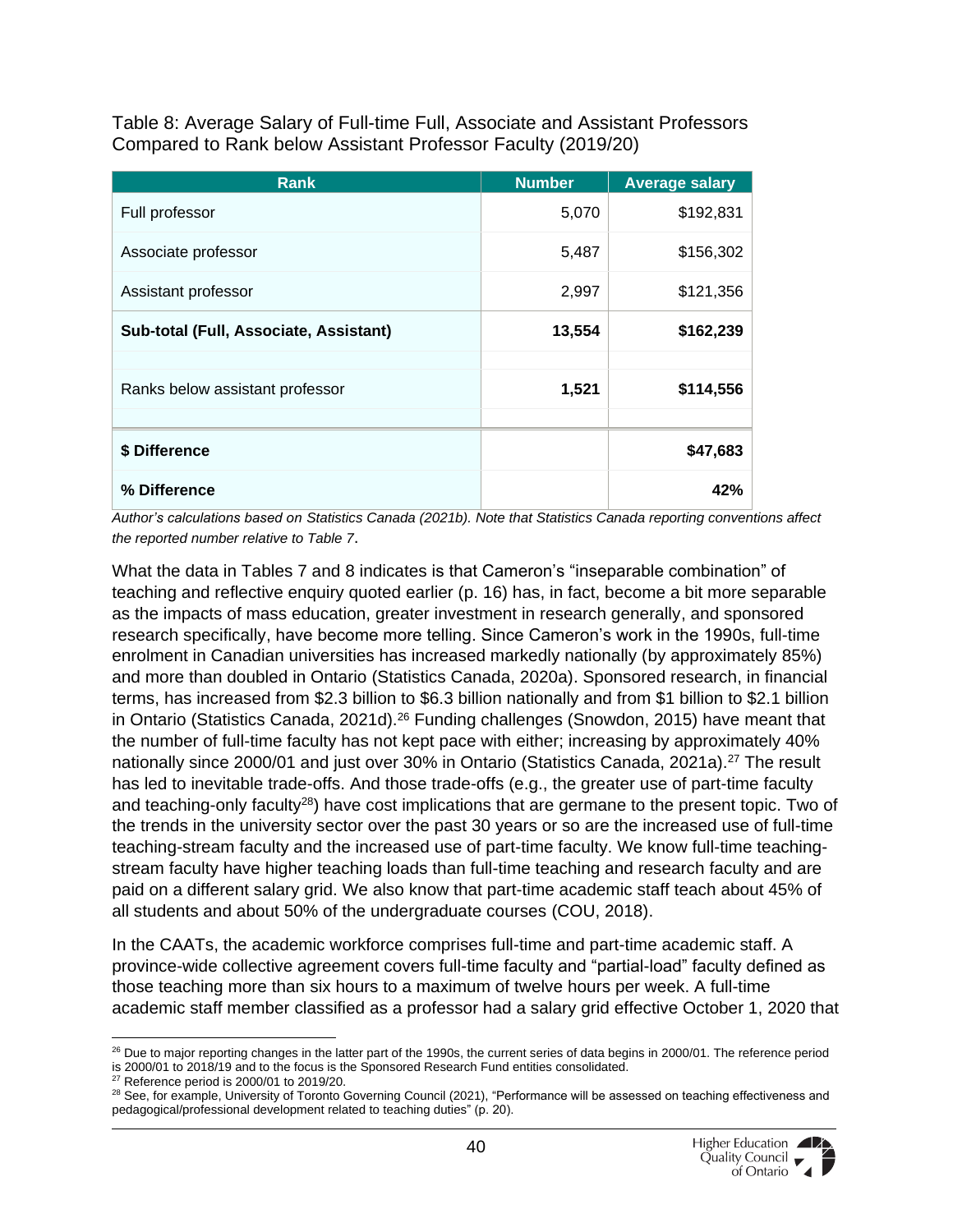ranged from \$66,555 to \$115,378 (College Employer Council & Ontario Public Service Employees Union, 2017). Partial-load academic staff are paid on an hourly basis with rates ranging from approximately \$85 to \$145 per hour or roughly \$4,000 to \$6,000 per course. A much smaller group (<1%) called Instructors have a more limited set of teaching duties, work under the direction of a professor and have a salary grid that ranges from \$43,783 to \$74,334 (College Employer Council & Ontario Public Service Employees Union, 2017). Compensation for individuals teaching six hours per week or fewer and one-year replacement appointments (sessional) are set at the institutional level.

There are approximately 7,800 full-time academic staff and 16,500 part-time academic staff in the CAATs (Colleges Ontario, 2021). In the case of full-time academic staff, the collective agreement sets a maximum number of hours that constitutes a normal workload and sets parameters that act as a cap on class size and course load. Workload information for full-time academic staff for all postsecondary programs combined (certificates, diplomas, degrees, etc.) in 2017-18 is available based on an analysis of SWF reports (Collective Bargaining Information Services, 2019) and summarizes as follows:

- Average assigned teaching contact hours for postsecondary programs was 12.6 per week in the fall term, 12.7 per week in the winter term (Table 8.3) with a range of 10.5 to 18.0 in the fall term and 11.0 to 18.0 in the winter term. The average in the institutes of technology and advanced learning (ITALs: Conestoga, George Brown, Humber, Seneca and Sheridan) ranged from 11.3 to 13.1 in the fall term to 11.4 to 13.0 in the winter term.
- The average teaching load is four courses per term with a range, by institution, from 3.2 to 4.6 in the fall and 3.1 to 4.6 in the winter term (Table 18 and Table 8.3). The ITALs range is from 3.2 to 3.9 in the fall term and 3.1 to 4.1 in the winter term.
- Approximately 25%–30% of full-time academic staff are coordinators with a reduced teaching load (Tables 3.1, 3.2). Of the ITALs, Conestoga, George Brown and Humber are in the range while Seneca and Sheridan are closer to 20%.
- Average class size overall was 29.4 students in the fall term with a range by institution from 11.2 to 45.0. Average class size was 27.7 in the winter term with a range from 9.1 to 43.4 (Table 16). Average class size in the ITALs ranged from 25.5 to 37.0 in the fall term and 25.4 to 36.0 in the winter term. Workload information for part-time academic staff in the CAATs is not publicly available, nor is enrolment information that would allow for an estimate of the proportion of baccalaureate students taught by part-time academic staff.

The preceding summary of what we know about university and college faculty is, similar to the preceding section on government cost, a difficult comparison to make for a variety of reasons including, in this case, the acknowledged differences in the job of a full-time teaching and research faculty member in a university and a full-time member of the academic staff in a CAAT. Nevertheless, academic staff costs are a major component in determining instructional cost. The summary data indicates full-time university teaching and research faculty are paid more than college full-time faculty. If one focuses solely on the teaching and service components, however, the average salary allocated to those functions would be in the order of 60% of the total — meaning it falls into the range of the college professor salary, particularly those who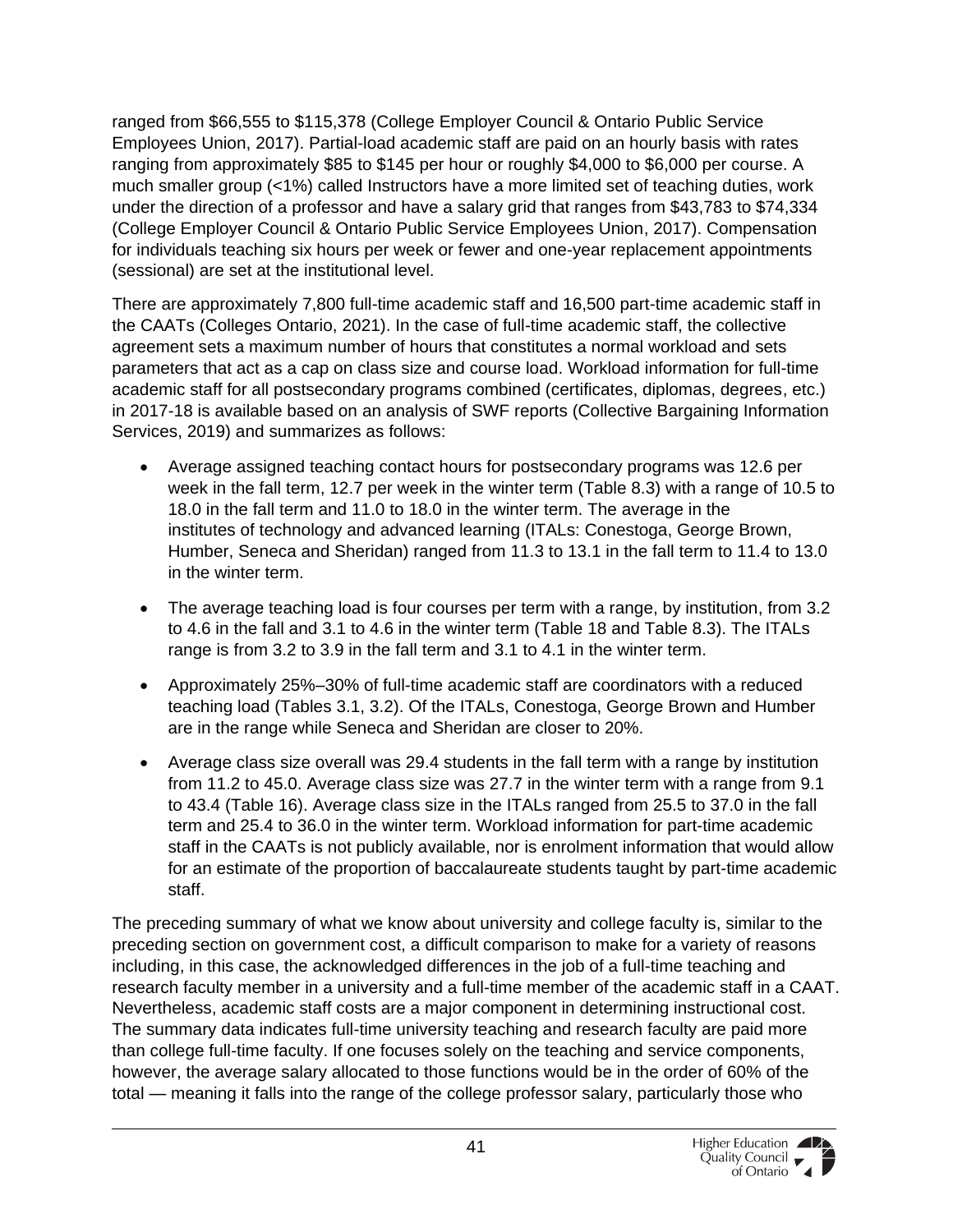would be eligible to teach in the baccalaureate programs.<sup>29</sup> Ranks below assistant have average salaries that are similar to that of college academic staff who, similarly, would be involved in baccalaureate programs.

Full-time academic staff in the CAATs teach more courses; roughly 2:1 compared to the fulltime tenure/tenure stream teaching and research faculty in the universities and roughly 1.6:1 for full-time teaching-stream faculty in the universities. On the surface, those differences may seem difficult to rationalize financially, but universities have leveraged teaching assets by adopting an instruction model that takes advantage of economies of scale in a fashion that balances the class size/course load equation.

Costs vary by discipline (chemistry programs are more expensive than history programs) and level of program (undergraduate, versus master's, versus PhD). Within the undergraduate category, there are cost differences by year level. Some jurisdictions acknowledge the differences by categorizing program enrolments as lower level (years one and two) or upper level (years three and four) and by using expenditure studies to set different weights for lowerlevel enrolment versus upper-level enrolment.<sup>30</sup> In Ontario universities, the program weight construct acknowledges the difference by making a distinction between first year and subsequent years in most four-year arts and science baccalaureate programs.

As noted earlier, the university model for baccalaureate degrees tends to focus on large class sizes in years one and two, followed by smaller class sizes in upper years. Based on data from Ontario's universities, Figure 1 indicates that, on average, about 35% of first-year classes have <30 students and a further 20% have 30–60 students; 15% of first-year classes have 61–100 students while about 20% of the classes have 101–250 students. The remaining classes (about 10%) have more than 250 students in each class. By fourth year, the numbers change dramatically. About 70% of fourth-year classes have <30 students, 20+% have 30–60 students and a further 5% of the classes in fourth year have 61–100 students. About 2% of classes have 101–250 students and very few have more than 250 students.

Readers should keep in mind that the preceding figures represent averages for undergraduate programs across all universities and programs within the universities. Class sizes will vary by discipline area with, for example, fine art and music tending to have smaller class sizes, on average, while programs in the humanities and social sciences tend to have larger class sizes, on average.

<sup>29</sup> Note that university faculty generally have a vacation of one month while CAAT academic staff have two months. Actual calculation \$162,000 x 60% = \$97,200. Average salary less research (\$162,000 - \$64,800) = \$97,200. <sup>30</sup> See Appendix A.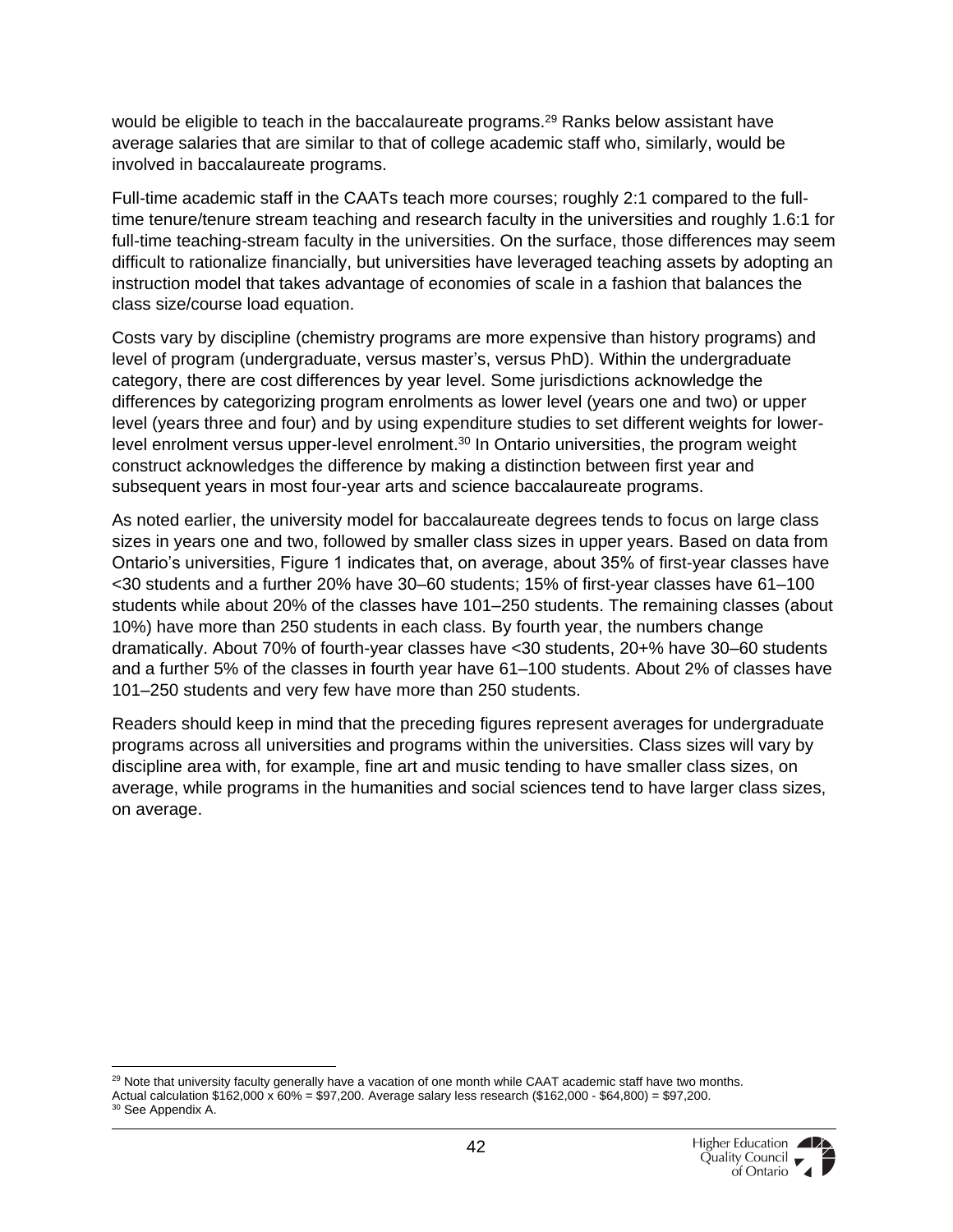<span id="page-42-0"></span>



Distribution of Classes (Sections) by Year Level (2018)

*Source: Common University Data Ontario (2021). Undergraduate Class Size by Year Level. Common University Data Ontario provides the class size information for each size category by year level by individual university. The number of courses/sections in each size and year category were summed for all universities. Percentages were then calculated based on the total number of courses/sections in each size category for a given year level.* 

Class size is a key cost driver. Each class requires an instructor, administrative/technical support and space. The course/class requirements, along with the number of students, also affects other direct academic services, such as the library and information technology. Institutions can, and do, employ full-time and part-time faculty and utilize teaching assistants to address the instructional requirements (classroom teaching, tutorials, marking and student evaluation), and therefore input costs will vary somewhat by class/section depending on how a department decides to manage its instructional demand/requirement. In general, however, the most important factor in the cost equation per student is simply the number of students per class; the larger the class size, the lower the average cost per student.

So, what we know about institutional costs is that:

- In the universities, on average, the cost of undergraduate instruction will vary by discipline and by year, with first and second year generally more economical than third and fourth year.
- The average CAAT class size taught by a full-time academic staff member is smaller than the average university undergraduate class size though data is not available at the program level to determine average class size in CAAT degree programs.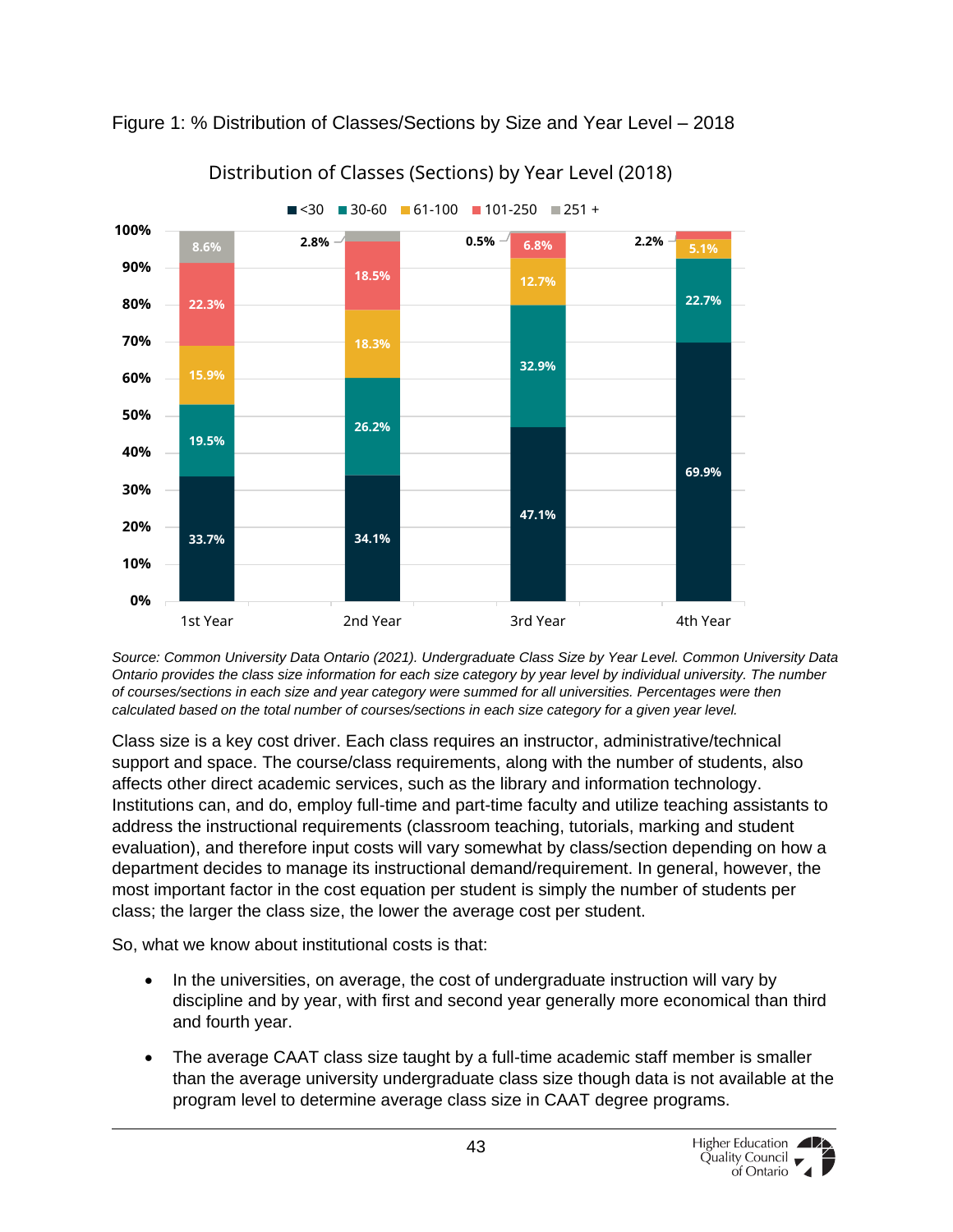- On average, full-time CAAT faculty teach more courses compared to full-time university faculty.
- Full-time teaching and research faculty in universities have other responsibilities, including supervising graduate students, conducting research and directing/managing research programs.
- Salaries for full-time teaching and research faculty in the universities are higher than in the CAATs. If the portion for research is removed, the teaching/service portion is similar to CAAT salary levels.
- Teaching-stream faculty in the universities are paid on a scale that is similar to the upper end of the CAAT salary grid.
- Part-time academic staff in the CAATs are paid on a scale that appears to be lower than the norm for part-time academic staff in the universities.
- Part-time academic staff in the universities, on average, teach larger classes compared to part-time academic staff in the CAATs.

As noted at the outset of this section, in the absence of course-level and year-level enrolment data by program and absence of expenditure data and/or staffing data at those levels as well, it is not possible to calculate an absolute comparison of instructional delivery costs between the CAAT baccalaureate programs and the university baccalaureate programs. However, the preceding review of key factors influencing program costs suggests the program delivery cost per student, on average, for many baccalaureate programs in the CAATs and the universities would, in fact, be more similar than different.

#### <span id="page-43-0"></span>Institutional Student Assistance — Considerations

Universities spend more on student assistance than the CAATs in absolute terms (as noted earlier in Table 3). At the undergraduate level, needs-based funding is the result of the interaction between institutional access and student aid policies on the one hand, and government funded and/or regulated policy on the other. The net effect, largely but not wholly due to the SAG, means that some university programs, such as second-entry professional programs, some business programs and some engineering programs require additional institutional student assistance funding. Changes in SAG policies for 2021/22 may alter the specific situation at some universities but, in general, the additional student assistance cost is part of the university cost for that subset of programs. How that cost is actually funded differs between the sectors because major portions of student assistance expenditure in the universities are funded from restricted funds as well as other operating revenues (refer to the note in Table 2). As noted in the Student Cost section, some student assistance costs are required by government policy (e.g., the SAG). Other student assistance costs are incurred because generous donors have provided endowed, in-year scholarship and needs-based support. Given the lack of data at the program level, it is not possible to determine the net financial impact of institutional student assistance on institutional cost; this is yet another topic for further research.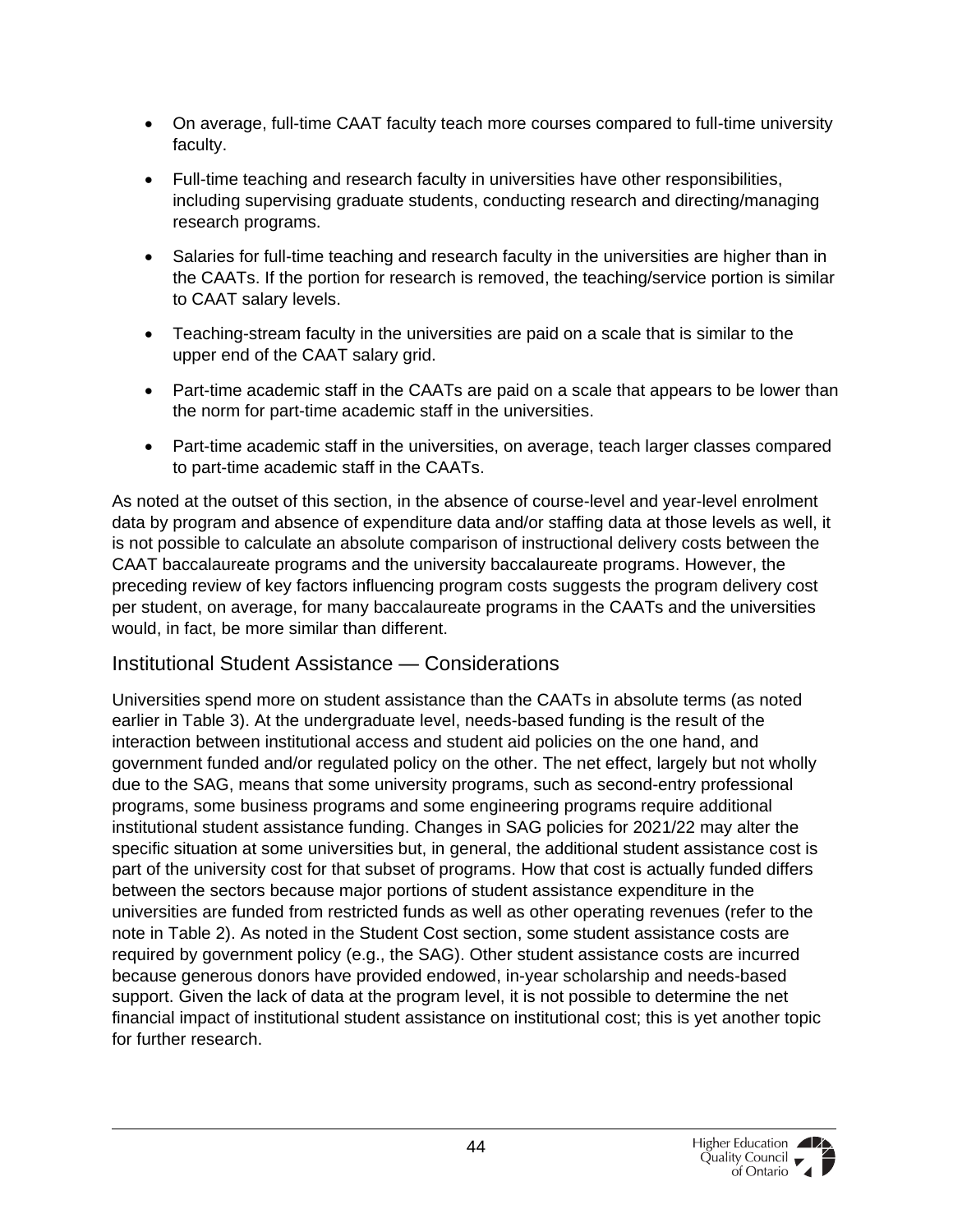### <span id="page-44-0"></span>Three-year Degrees

At the outset of this paper, reference was made to college advocacy regarding the offering of three-year degrees in the CAATs. The issue is not new in that Colleges Ontario raised the possibility in 2012 and it resurfaced in a more recent publication sponsored by Colleges Ontario, cited earlier in this paper. HEQCO's 2013 paper on the diversity of the colleges outlined some of the issues that need to be addressed as Ontario grapples with future degree development in the CAATs. Many of the unknowns at that time are still unknown, but it is reasonably clear there would be cost implications.

Based on what we know about changes in CAATs with respect to four-year baccalaureate degrees, there would be added costs associated with increasing academic staff qualifications (i.e., more PhD faculty) to either introduce new three-year degree programs and/or convert some or all existing OAD programs. Additional PhD faculty would increase the capacity and internal demand for applied research, and it was noted earlier that the current arrangements for applied research actually result in added costs for the institution. There would be changes in the breadth course offerings that would likely result in additional costs (e.g., more faculty, additional investment in libraries, curriculum development, etc.). Admission standards would necessarily change, raising questions about access and likely affecting enrolment levels, which in turn have cost and income implications. If the new and/or revamped CAAT programs were deemed additional cost-recovery/high-demand programs, like the four-year baccalaureates, tuition would increase. The net impact of increases in tuition would be additional OSAP cost (government cost) and/or institutional SAG cost as an offset for all OSAP recipients (institutional cost). If tuition is not allowed to increase, then the CAATs would require other sources of funding to cover the added costs associated with the expanded degree offerings — most likely in the form of additional government support.

In terms of government operating support, the current funding for three-year degrees in the universities is lower than the CAATs' current funding for the OADs. The lower program weight and associated level of government grant in the universities is due to the recognition that the three-year degree has less specialization than the four-year degree.<sup>31</sup> As pointed out earlier, the actual weights were not based on a cost study, but the original framers of the funding mechanism were aware of cost studies from elsewhere and many had experience on their own campuses.

To provide an illustration of the differing level of government grant support by sector, Table 9 compares the government operating funding for a set of OAD programs and three-year university programs in the arts and sciences. In some disciplines, where accreditation requirements set the benchmark for degree standards (e.g., engineering), three-year degrees are not available, and so the comparison with some OAD programs is not applicable. Table 9 indicates that in every case the level of government support is higher in the CAATs, and in some cases substantially higher. In keeping with the treatment of the four-year baccalaureate programs, the CAATs would likely expect to receive an additional 2.5% for a degree designation. Further, as noted previously, if regulated tuition increases are not allowed to help cover the additional costs of degree granting, it is likely the CAATs would request further government support. Alternatively, the CAATs would have to look internally for subsidies,

<sup>&</sup>lt;sup>31</sup> In some programs — primarily in the arts and sciences — the path to a three-year degree can be fluid for some students. Data limitations preclude further analysis.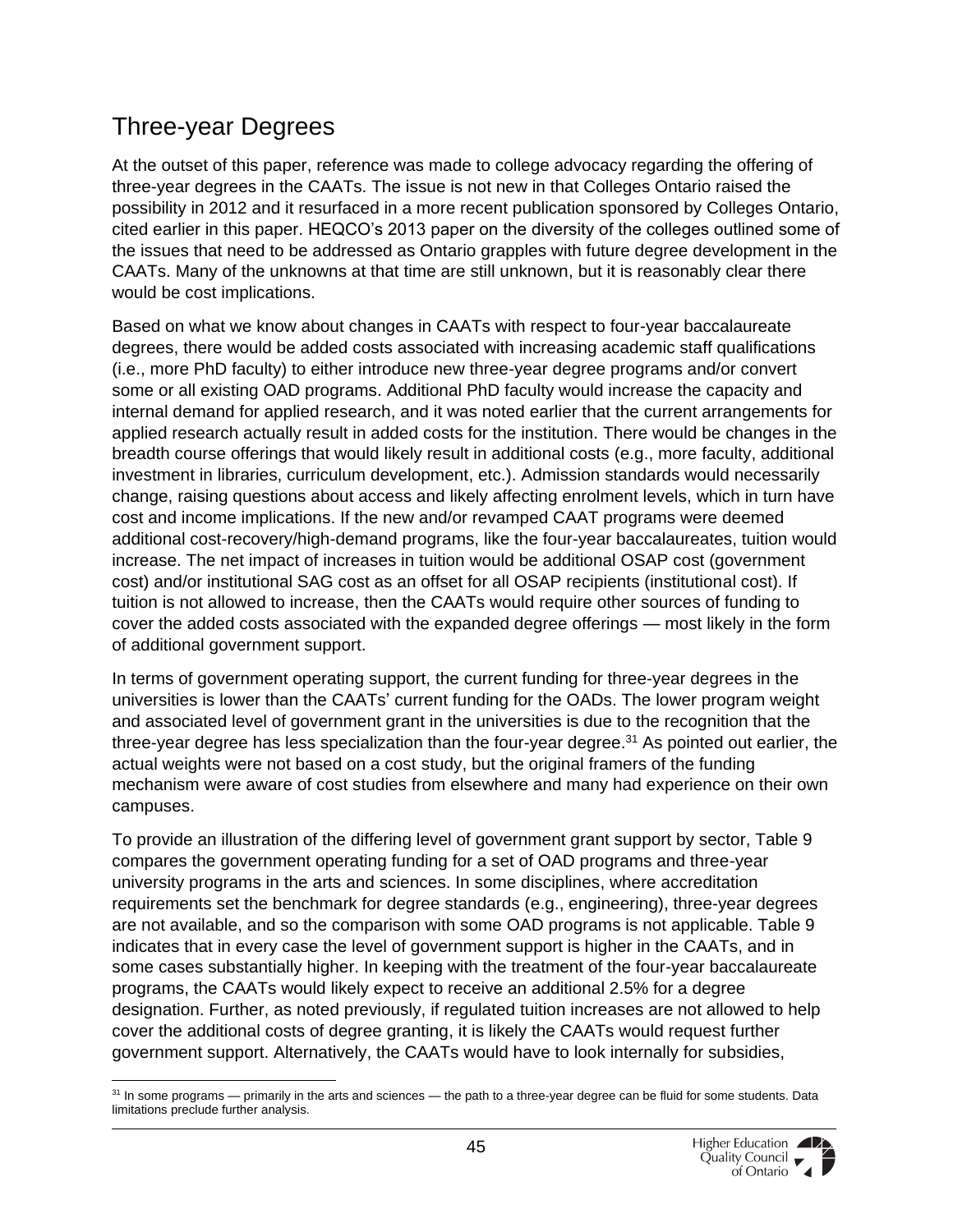perhaps through economies elsewhere, or by increasing international tuition or expanding other net-revenue generating programs. Finally, as was pointed out with the four-year degree comparison, the CAATs' student count methodology overstates the number of full-time students taking a full course load relative to the universities. Consequently, the grant per full-time student in the CAATs is actually higher than the number noted in Table 9 which, in turn, simply adds to the government cost in the CAATs.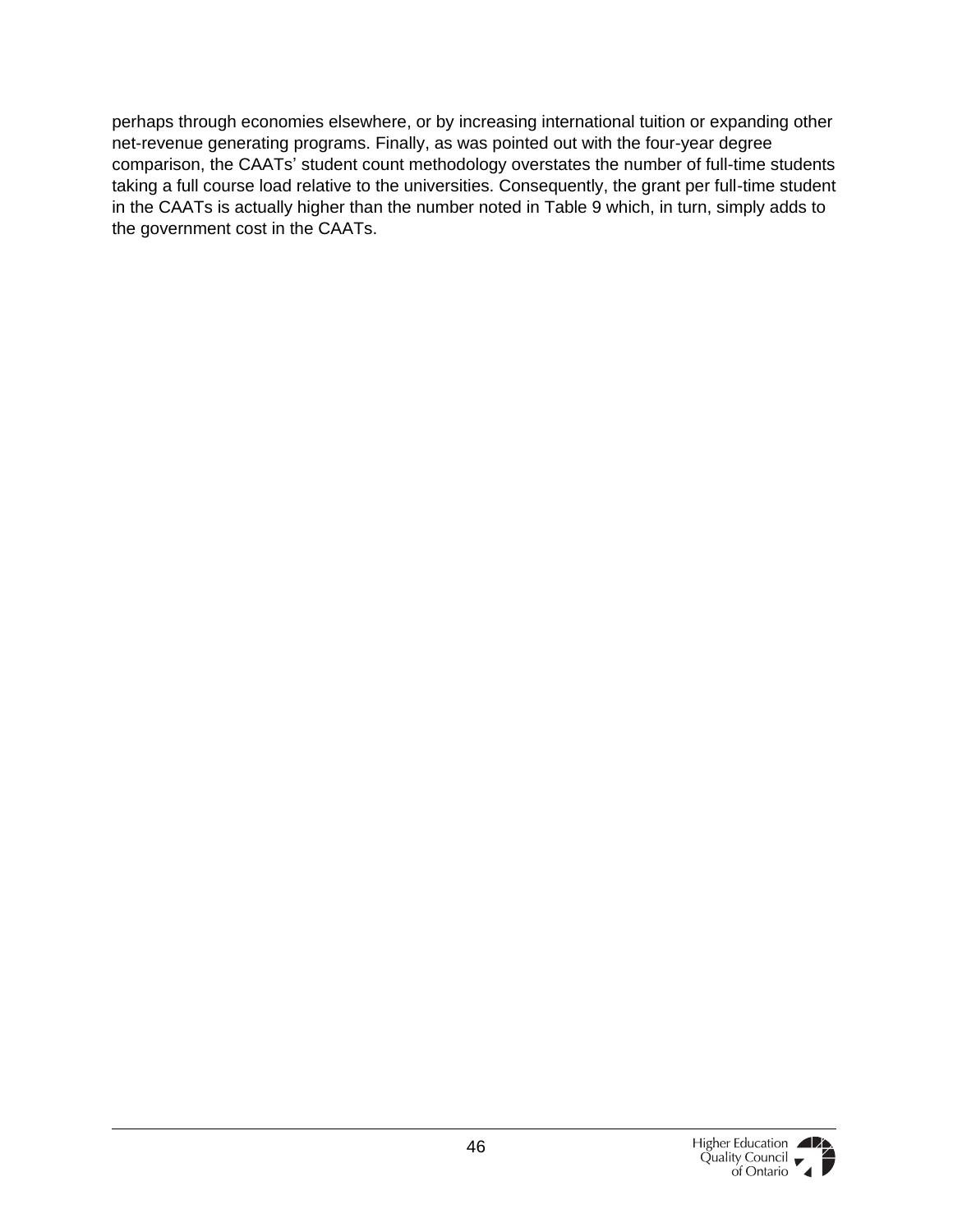#### Table 9: Illustration of Government Operating Support for CAAT Advanced Diplomas Compared to University Three-year General Degrees

#### **College Advanced Diploma University Degree**

<span id="page-46-0"></span>

| <b>Advanced Diploma</b>      | <b>Funding</b><br>weight | <b>Funding</b><br>unit | <b>Degree</b><br>factor | Program<br>3-yr. total | <b>Annual</b><br><b>WFU</b> | <b>WFU</b><br>value | <b>Annual</b><br>grant | <b>General Arts / Science</b> |  |
|------------------------------|--------------------------|------------------------|-------------------------|------------------------|-----------------------------|---------------------|------------------------|-------------------------------|--|
| Bus. Admin. Acc'ting         | 1.0                      | 2.9                    | 1.00                    | 2.900                  | 0.97                        | \$4,277             | \$4,135                | General Arts / Science        |  |
| Bus. Admin. HR               | 1.0                      | 2.9                    | 1.00                    | 2.900                  | 0.97                        | \$4,277             | \$4,135                | General Arts / Science        |  |
| <b>Public Relations</b>      | 1.1                      | 2.9                    | 1.00                    | 3.190                  | 1.06                        | \$4,277             | \$4,548                | General Arts / Science        |  |
|                              |                          |                        |                         |                        |                             |                     |                        |                               |  |
| Comp. Sys. Technology        | 1.2                      | 3.1                    | 1.00                    | 3.720                  | 1.24                        | \$4,277             | \$5,304                | General Arts / Science        |  |
| Comp. Eng. Technology        | 1.3                      | 3.4                    | 1.00                    | 4.420                  | 1.47                        | \$4,277             | \$6,302                |                               |  |
| Behavioural Sc. Tech.        | 1.3                      | 1.9                    | 1.00                    | 2.470                  | 0.82                        | \$4,277             | \$3,522                | General Arts / Science        |  |
| Animation                    | 1.5                      | 2.8                    | 1.00                    | 4.200                  | 1.40                        | \$4,277             | \$5,988                | General Arts / Science        |  |
| Mech. Eng. Technology        | 1.3                      | 3.4                    | 1.00                    | 4.420                  | 1.47                        | \$4,277             | \$6,302                |                               |  |
| Music                        | 2.3                      | 2.8                    | 1.00                    | 6.440                  | 2.15                        | \$4,277             | \$9,182                | General Arts / Science        |  |
| Music Theatre - Perf.        | 2.2                      | 4.8                    | 1.00                    | 10.560                 | 3.52                        | \$4,277             | \$15,057               | General Arts / Science        |  |
| <b>Theatre Production</b>    | 1.7                      | 3.3                    | 1.00                    | 5.610                  | 1.87                        | \$4,277             | \$7,999                | General Arts / Science        |  |
| <b>General Arts Advanced</b> | 1.0                      | 2.9                    | 1.00                    | 2.900                  | 0.97                        | \$4,277             | \$4,135                | General Arts / Science        |  |

| <b>Annual</b><br>grant | <b>General Arts / Science</b> | <b>Funding</b><br>weight | <b>WGU</b><br>value | <b>Annual</b><br>grant |
|------------------------|-------------------------------|--------------------------|---------------------|------------------------|
| \$4,135                | General Arts / Science        | 1.0                      | \$3,024             | \$3,024                |
| \$4,135                | General Arts / Science        | 1.0                      | \$3,024             | \$3,024                |
| \$4,548                | General Arts / Science        | 1.0                      | \$3,024             | \$3,024                |
| \$5,304                | General Arts / Science        | 1.0                      | \$3,024             | \$3,024                |
|                        |                               |                          |                     |                        |
| \$6,302                |                               |                          |                     |                        |
| \$3,522                | General Arts / Science        | 1.0                      | \$3,024             | \$3,024                |
| \$5,988                | General Arts / Science        | 1.0                      | \$3,024             | \$3,024                |
| \$6,302                |                               |                          |                     |                        |
| \$9,182                | General Arts / Science        | 1.0                      | \$3,024             | \$3,024                |
|                        |                               |                          |                     |                        |
| \$15,057               | General Arts / Science        | 1.0                      | \$3,024             | \$3,024                |
| \$7,999                | General Arts / Science        | 1.0                      | \$3,024             | \$3,024                |
| \$4,135                | General Arts / Science        | 1.0                      | \$3,024             | \$3,024                |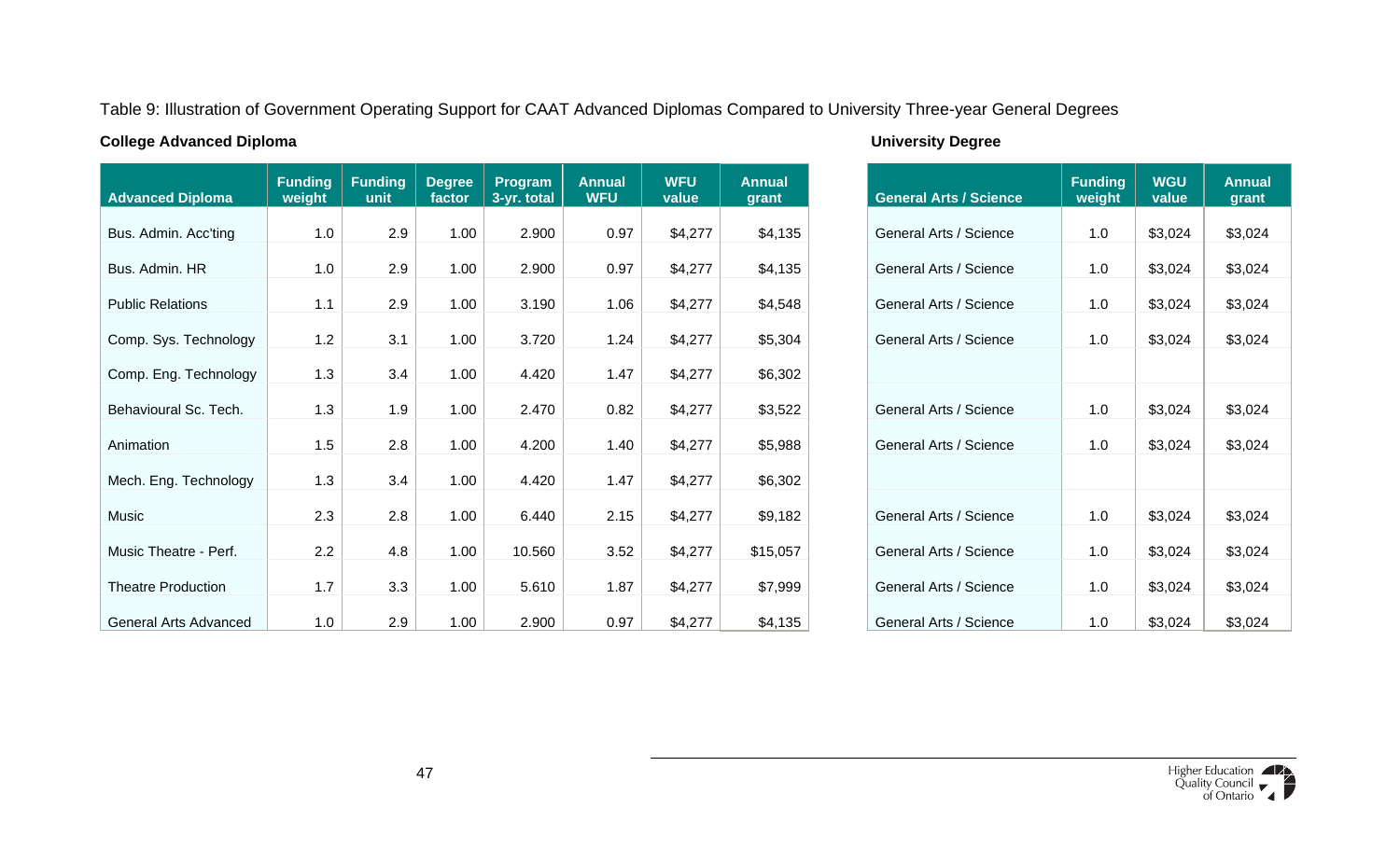In terms of institutional cost, the same factors that influenced the findings about four-year baccalaureate degrees would apply to three-year degrees. All else being equal, the larger class sizes in the lower years in the universities result in a cost per student that is estimated to be similar to the cost in the college OAD programs, where class sizes, on average, are smaller and full-time academic staff focus on instruction and teach more classes. However, all else is not expected to be equal. Institutional costs would likely increase to hire more faculty with PhDs and to staff the necessary curriculum changes. More PhD-trained faculty will likely result in added pressure for more applied research — thus resulting in more pressure on institutional finances. Likely changes in admission standards would affect enrolment levels, which in turn could negatively impact income. Tuition increases would lead to additional outlays on student assistance.

The facts then, with respect to estimating the cost of extending three-year degrees to the CAATs, seem to suggest the following.

- There would be very little difference in student cost (net) because OSAP and/or the SAG would increase to offset any tuition adjustment for OSAP recipients.
- Government cost would actually increase due to the following:
	- o The current operating grants are higher for OAD programs in the CAATs.
	- o OSAP costs would increase in recognition of higher tuition.
	- o The CAATs would expect the 2.5% premium for four-year baccalaureate degrees to apply to three-year degrees.
	- $\circ$  If government does not allow tuition increases, the CAATs would very likely expect a higher level of government support.
- CAAT institutional costs would increase for a variety of reasons noted previously.

Other matters worthy of consideration are the implications of such a change on the current corridor funding environment and the financial sustainability implications for some institutions, particularly regional universities and colleges. The potential longer-term impact of having more CAAT faculty with research inclinations and aspirations is an issue that has institutional cost implications and provincial funding implications. Those topics are beyond the scope of this particular paper but help to underscore the complexity of the various components that influence costs and cost comparisons in academe.

### <span id="page-47-0"></span>Summary and Concluding Comments

The purpose of this paper was to examine the assertion that college baccalaureate degrees are a more economical way of providing degree-level education compared to universities. For Ontario, the available information suggests the following:

• Tuition is more or less the same in both sectors at the baccalaureate level with the exception of a few university programs. In those cases, institutional student financial assistance essentially reduces the net cost to the college level.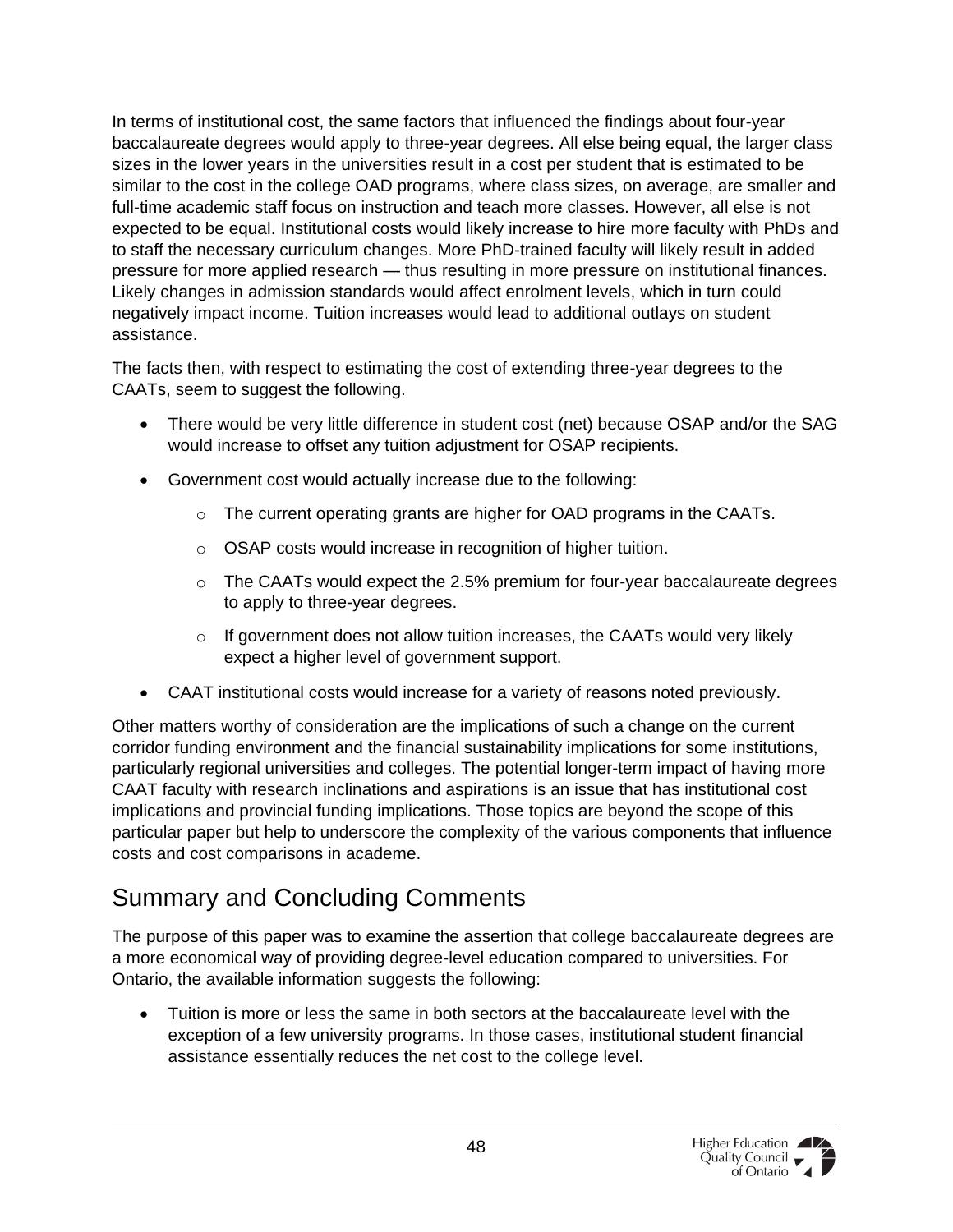- Government operating support for four-year programs in the CAATs is generally lower than university support. However, there are two important qualifiers: major differences in student counting methodology and major differences in the origins and intent of the program weights underpinning the government grant.
- Government support for existing CAAT three-year advanced diploma programs is higher than support for university general three-degree programs. (The caveat regarding differences in student counting methodology also applies since it understates the level of government support per student in the CAATs — meaning the gap between the CAATs and universities would be even greater than reported in Table 9.)
- In the four-year baccalaureates, average instructional program delivery cost is estimated (cautiously) to be more or less the same on a per-student basis but is the result of quite different instructional delivery models.
- Three-year baccalaureate instructional program delivery cost in the universities is estimated (cautiously) to be roughly similar, on average, to that in the existing three-year OAD programs.
- Three-year baccalaureate degrees in the CAATs would increase costs per student based on experience to date with the four-year baccalaureates.
- In the case of the institutional program delivery costs for both the four-year and threeyear analyses, a major caveat concerning the lack of data at the program level means the results need to be seen for what they are — a cautious estimate based on an assessment of major cost drivers, not a detailed cost analysis.

Cost considerations are important in contemplating major changes in postsecondary education. Of course, they should not be the only considerations, nor necessarily the most important considerations. It is clear, however, that the general topic of costs in higher education has layers of complexity with a number of moving parts that, when altered, can impact costs very quickly.

Moreover, it should also be clear that trying to compare the two sectors, or specific parts of the two sectors, is extraordinarily difficult given some fundamental differences in objects and the absence of data at the program level.

This paper sheds some light on the notion that the costs of undergraduate degrees in Ontario's CAATs is more economical than in Ontario's universities. The results challenge the conventional notion. The paper highlights and demonstrates that there are a number of factors — some simple, some quite complex — that deserve consideration before arriving at a conclusion. Tuition sticker prices are actually very similar for four-year direct-entry programs in the CAATs and universities, thus challenging the conventional view that tuition is more economical in the CAATs. The interplay between tuition and student assistance challenges the conventional focus on sticker price in any case, providing a more realistic assessment of student cost that simply affirms the basic conclusion. With respect to government operating support, differences in the details regarding the objects, origins, intent and basic inputs used to allocate government grants in the two sectors should give pause to the assertion that the cost to government is more economical in the CAATs. On the surface, the operating program grant cost for four-year directentry programs is lower in the CAATs, but that finding masks the impact of different student counting methodologies between the sectors which, if the data was available, would improve the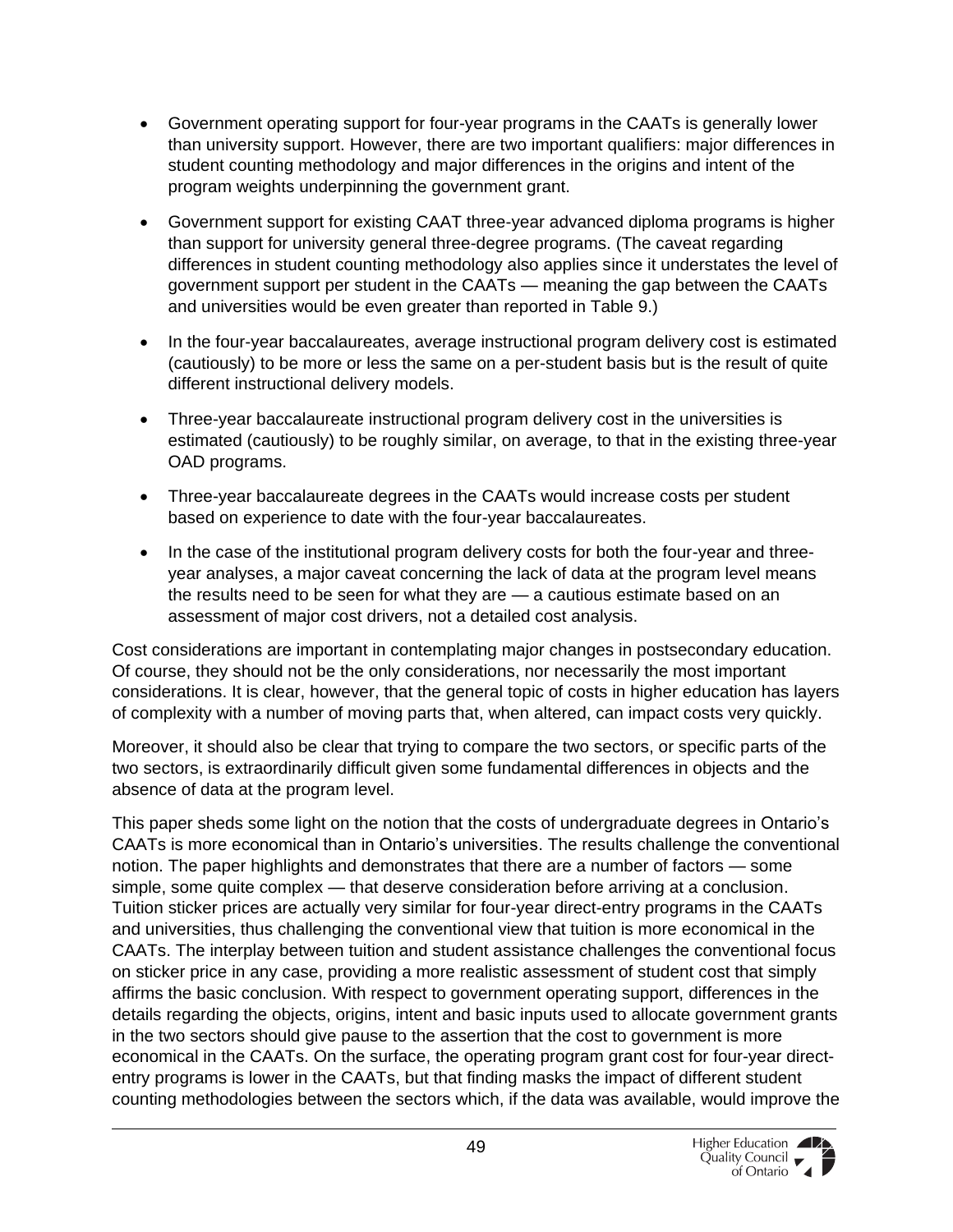veracity of the comparison. Finally, the conventional view of major differences in program delivery cost is challenged as the various pieces of the delivery models are examined — albeit at a level that begs for program-level data.

Three final notes: First, while this paper provides some insight into the factors affecting institutional cost by sector, it is absolutely imperative to reiterate that the metrics for those same factors may well be quite different by individual program and/or by institution within the sectors.

Second, there are a number of topics that deserve further attention to better understand their impact on cost comparisons. For example, the impact of special purpose grants on government operating costs is noted in the paper, but further review is necessary to determine the full import on cost comparisons at the program level. Similarly, the impact of program level differences in institutional student assistance costs deserves further review. And, as noted early on in the paper, the cost comparison would benefit from a look at other metrics such as cost per graduate.

Third, the growth in international enrolment in both sectors is both impressive and at the same time worrying. Impressive because the sheer size of the international contingent says something about the relative attractiveness of Ontario's postsecondary system though it is clear that changes in immigration policy and proactive recruiting strategies and tactics have played major roles. It is worrying because the financial reliance on international student tuition revenue increases risk for institutions — a reality that will become more evident as the CAATs and universities file 2020/21 financial statements and prepare for fall 2021 and beyond. The international enrolment trend is also worrying because, as Derek Bok, former president of Harvard, noted in his book *Universities in the Marketplace: The Commercialization of Higher Education*, "The prospect of new revenue is a powerful temptation and can easily lead decent people into unwise compromises…" (Bok, 2003, p. 185).

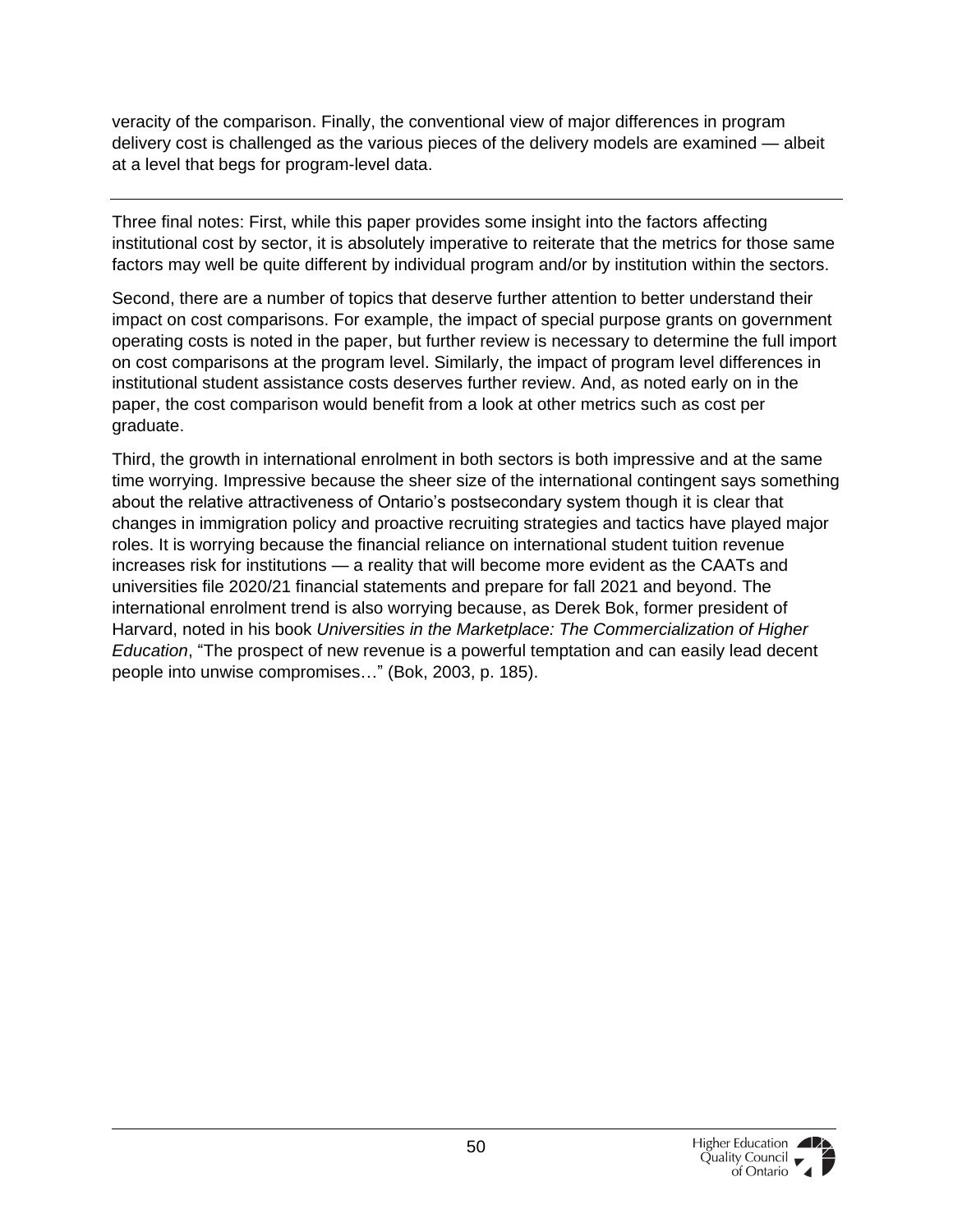### <span id="page-50-0"></span>References

- Bladen, V. W. (1965). *Financing higher education in Canada*. Toronto: University of Toronto Press.
- Boggs, A. M. (2009). Ontario's university tuition framework: A history and current policy issues. *Canadian Journal of Higher Education, 39*(1), 73–87. <https://files.eric.ed.gov/fulltext/EJ849733.pdf>
- Bok, D. (2003). *Universities in the marketplace: The commercialization of higher education*. Princeton: Princeton University Press.
- Bowen, H. R. (1980). *The Costs of Higher Education*. San Francisco: Jossey-Bass Publishers.
- Cameron, D. M. (1994). Issues in the financing of university research: Background notes, prepared for the Nova Scotia Council on Higher Education (mimeo. Nov. 18, 1994) in D. C. Smith, *A framework for a research policy for Ontario: A discussion paper prepared for the Ministry of Training, Colleges and Universities,* 1997.
- Canadian Association of University Business Officers. (2013). *Indirect costs of research*. Ottawa: CAUBO. [https://www.caubo.ca/advocacy/#squelch-taas-accordion-shortcode](https://www.caubo.ca/advocacy/#squelch-taas-accordion-shortcode-content-1)[content-1](https://www.caubo.ca/advocacy/#squelch-taas-accordion-shortcode-content-1)
- Canadian Association of University Teachers. (2019). Per course stipends of contract academic staff by institution, 2014–2015 to 2019–2020 [Data set]. Almanac, Table 3.4. <https://www.caut.ca/resources/almanac/3-academic-staff>
- Clark, I. D., Moran, G., Skolnik, M. L., & Trick, D. (2009). *Academic transformation: The forces reshaping higher education in Ontario*. Queen's School of Policy Studies Series, Montreal: McGill-Queen's University Press.
- Collective Bargaining Information Services. (2019). *2017–28 CAAT academic workload survey*. Ministry of Labour. [http://www.opseu110.ca/wp/wp-content/uploads/2015/05/2017-](http://www.opseu110.ca/wp/wp-content/uploads/2015/05/2017-18_CAAT-Academic-Workload-Survey_REVISED_APRIL2019.pdf) [18\\_CAAT-Academic-Workload-Survey\\_REVISED\\_APRIL2019.pdf](http://www.opseu110.ca/wp/wp-content/uploads/2015/05/2017-18_CAAT-Academic-Workload-Survey_REVISED_APRIL2019.pdf)
- College Employer Council & Ontario Public Service Employees Union. (2009). *Ontario Colleges of Applied Arts and Technology. Academic Employees Collective Agreement, September 1, 2009 – August 31, 2012*. [http://www.opseu110.ca/wp/wp](http://www.opseu110.ca/wp/wp-content/uploads/2015/10/2009-2012-CA.pdf)[content/uploads/2015/10/2009-2012-CA.pdf](http://www.opseu110.ca/wp/wp-content/uploads/2015/10/2009-2012-CA.pdf)
- College Employer Council & Ontario Public Service Employees Union. (2017). *Ontario Colleges of Applied Arts and Technology. Academic Employees Collective Agreement, October 1, 2017 – September 30, 2021*. [http://www.opseu110.ca/wp/wp](http://www.opseu110.ca/wp/wp-content/uploads/2015/05/2017-2021-Academic-Collective-Agreement_FINAL_ENG_Signed_Website.pdf)[content/uploads/2015/05/2017-2021-Academic-Collective-](http://www.opseu110.ca/wp/wp-content/uploads/2015/05/2017-2021-Academic-Collective-Agreement_FINAL_ENG_Signed_Website.pdf)[Agreement\\_FINAL\\_ENG\\_Signed\\_Website.pdf](http://www.opseu110.ca/wp/wp-content/uploads/2015/05/2017-2021-Academic-Collective-Agreement_FINAL_ENG_Signed_Website.pdf)

Colleges and Institutes of Canada. (2018). *Applied Research Survey, 2017/18*. Ottawa: CICAN.

Colleges Ontario. (2012). *Empowering Ontario: Transforming higher education in the 21st century*. Toronto: Colleges Ontario. <https://files.eric.ed.gov/fulltext/ED573968.pdf>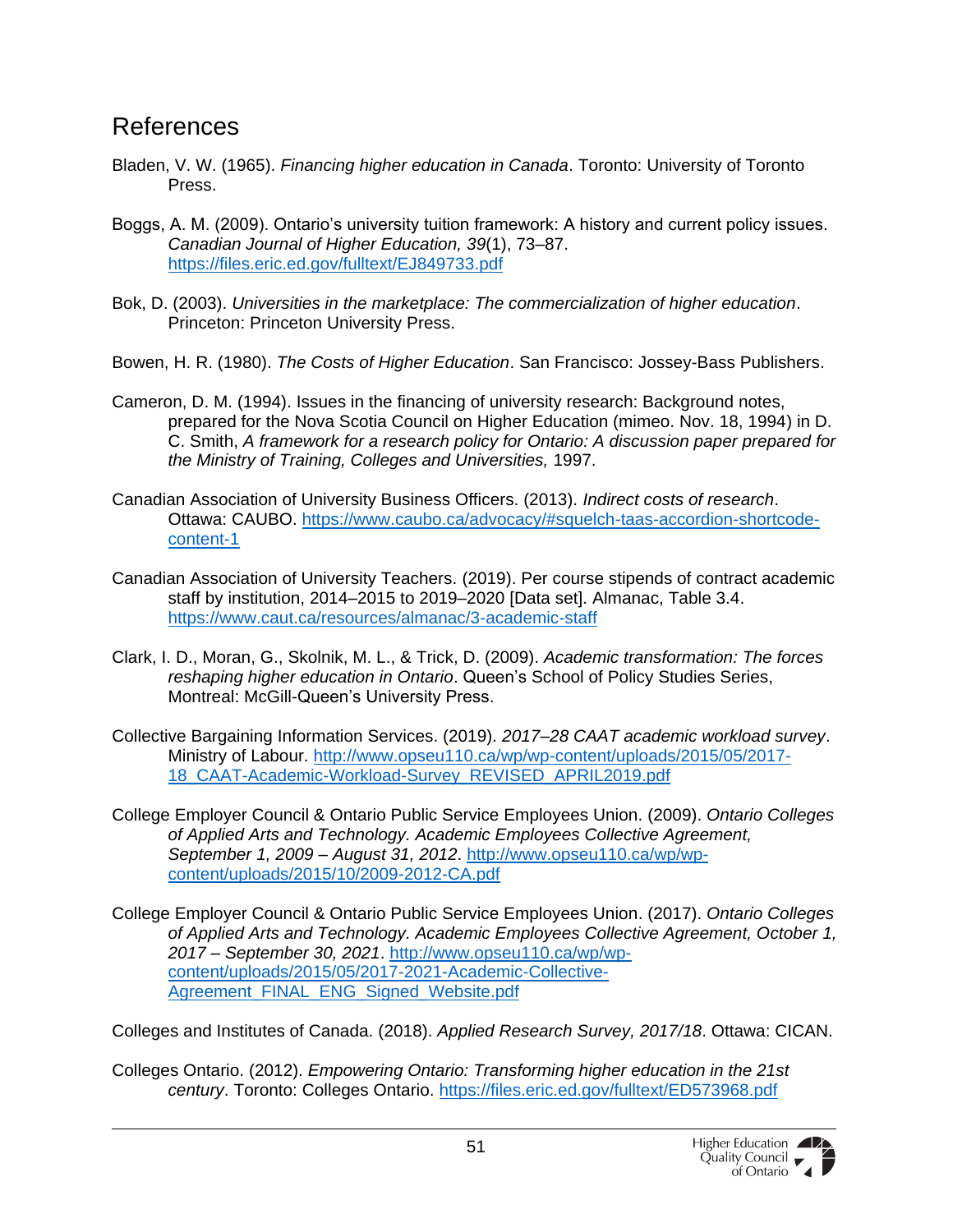- Colleges Ontario. (2021). *2021 Environmental scan. College Resources*. Toronto: Colleges Ontario. [https://cdn.agilitycms.com/colleges-ontario/documents-library/document](https://cdn.agilitycms.com/colleges-ontario/documents-library/document-files/2021%20ES%20-%20College%20Resources_20210624154639_0.pdf)[files/2021%20ES%20-%20College%20Resources\\_20210624154639\\_0.pdf](https://cdn.agilitycms.com/colleges-ontario/documents-library/document-files/2021%20ES%20-%20College%20Resources_20210624154639_0.pdf)
- Committee on University Affairs. (1966). *A formula for operating grants to provincially assisted universities in Ontario*, *report to the Ministry of University Affairs*.

Committee on University Affairs. (1969). *Report 1968/69, Ministry of University Affairs*.

Common University Data Ontario. (2021). <https://cudo.ouac.on.ca/>

- Council of Ontario Finance Officers Universities of Ontario. (n.d.). Static reports, guidelines and highlights.<http://couprod.tgtsolutions.com:94/static-reports.aspx>
- Council of Ontario Universities. (2018). *Faculty at work. The composition and activities of Ontario universities' academic workforce*. Toronto: COU. [https://cou.ca/wp](https://cou.ca/wp-content/uploads/2018/01/Public-Report-on-Faculty-at-Work-Dec-2017-FN.pdf)[content/uploads/2018/01/Public-Report-on-Faculty-at-Work-Dec-2017-FN.pdf](https://cou.ca/wp-content/uploads/2018/01/Public-Report-on-Faculty-at-Work-Dec-2017-FN.pdf)
- Davidson, M. & Ruparell, S. (2020). *The future of Ontario's workers*. Toronto: Strategy Corp, Institute of Public Policy and Economy[.https://strategycorp.com/wp](https://strategycorp.com/wp-content/uploads/2020/06/Colleges-Ontario-The-Future-of-Ontarios-Workers-White-Paper-June-2020.pdf)[content/uploads/2020/06/Colleges-Ontario-The-Future-of-Ontarios-Workers-White-](https://strategycorp.com/wp-content/uploads/2020/06/Colleges-Ontario-The-Future-of-Ontarios-Workers-White-Paper-June-2020.pdf)[Paper-June-2020.pdf](https://strategycorp.com/wp-content/uploads/2020/06/Colleges-Ontario-The-Future-of-Ontarios-Workers-White-Paper-June-2020.pdf)
- Fulton, M. (2020). *Community college bachelor's degrees: An update on state activity and policy considerations.* Denver: Education Commission of the States. [https://www.ecs.org/wp](https://www.ecs.org/wp-content/uploads/Community-College-Bachelors-Degrees.pdf)[content/uploads/Community-College-Bachelors-Degrees.pdf](https://www.ecs.org/wp-content/uploads/Community-College-Bachelors-Degrees.pdf)
- Gopaul, B., Jones, G. A., Weinrib, J., Metcalfe, A., Fisher, D., Gingras, Y., & Rubenson, K. (2016). The academic profession in Canada: Perceptions of Canadian university faculty about research and teaching. *Canadian Journal of Higher Education*, *46*(2), 55–77.
- Government of Ontario (1965) *York University Act*. Toronto: York University. <https://www.yorku.ca/secretariat/governance-documents/york-university-act-1965/>
- Government of Ontario (1972) *University of Waterloo Act*. Waterloo: University of Waterloo. <https://uwaterloo.ca/secretariat/governance/university-waterloo-act>
- Hicks, M., Weingarten, H. P., Jonker, L., & Liu, S. (2013). *The diversity of Ontario's colleges: A data set to inform the differentiation discussion*. Toronto: Higher Education Quality Council of Ontario. [https://heqco.ca/wp](https://heqco.ca/wp-content/uploads/2020/03/College_Differentiation_Report.pdf)[content/uploads/2020/03/College\\_Differentiation\\_Report.pdf](https://heqco.ca/wp-content/uploads/2020/03/College_Differentiation_Report.pdf)
- Higher Education Quality Council of Ontario. (2013). *Quality: Shifting the focus. A report from the expert panel to assess the strategic mandate agreement submissions*. Toronto: Higher Education Quality Council of Ontario. [https://heqco.ca/wp](https://heqco.ca/wp-content/uploads/2020/03/FINAL-SMA-Report.pdf)[content/uploads/2020/03/FINAL-SMA-Report.pdf](https://heqco.ca/wp-content/uploads/2020/03/FINAL-SMA-Report.pdf)
- Leslie, P. M. (1980). *Canadian Universities: 1980 and beyond*. Association of Universities and Colleges of Canada. Ottawa: AUCC.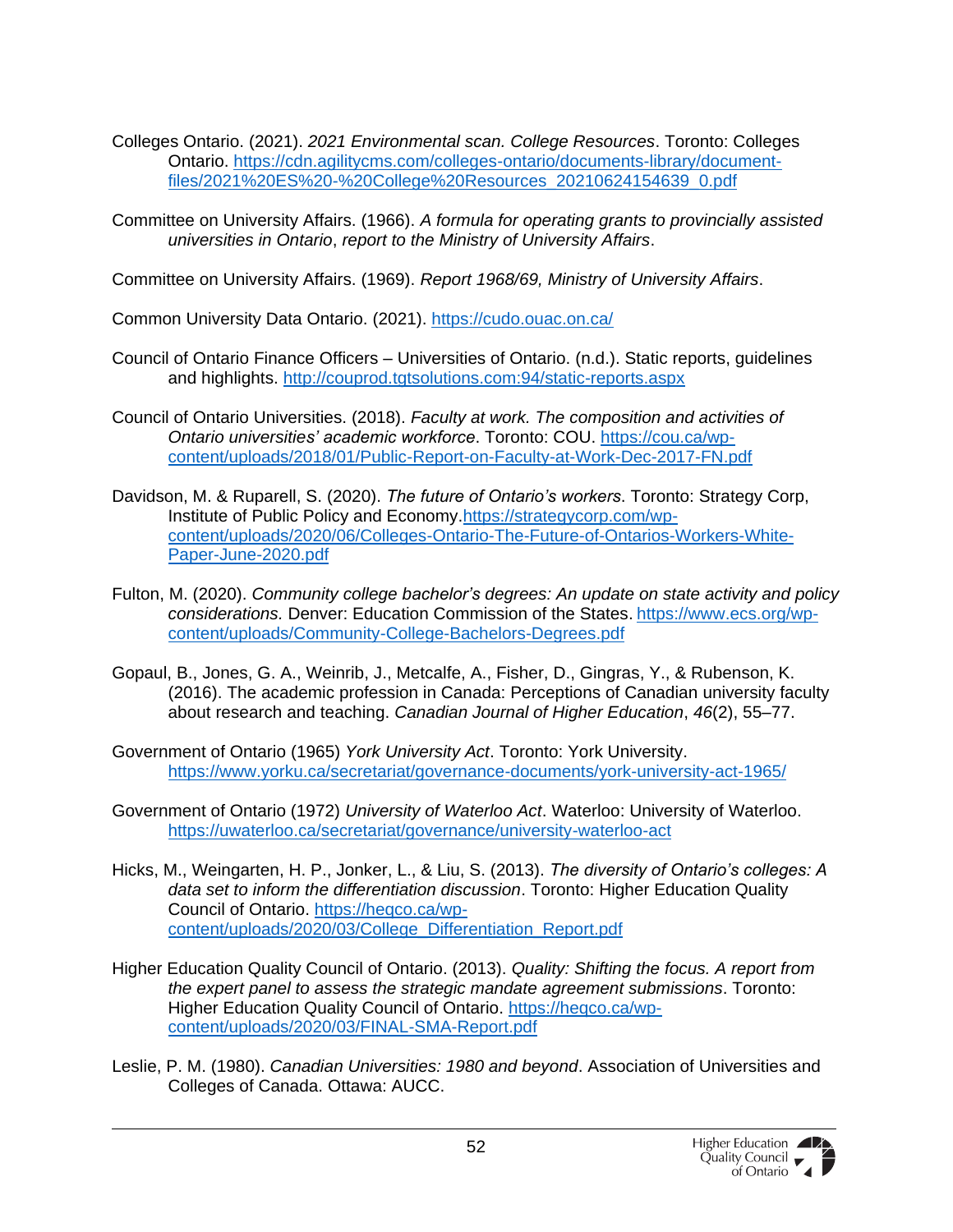- Love, I., & Palmer, I. (2020). *Community college baccalaureate programs: A state policy framework*. Washington, D.C.: New America. [https://www.newamerica.org/education](https://www.newamerica.org/education-policy/reports/community-college-baccalaureate-programs-state-policy-framework/)[policy/reports/community-college-baccalaureate-programs-state-policy-framework/](https://www.newamerica.org/education-policy/reports/community-college-baccalaureate-programs-state-policy-framework/)
- Ministère de l'Enseignement supérieur. (2021). *Règles budgétaires et calcul des subventions de fonctionnement aux universités du Québec. Année universitaire 2020–2021*. Quebec City: Ministère de l'Enseignement supérieur. [http://www.education.gouv.qc.ca/fileadmin/site\\_web/documents/enseignement](http://www.education.gouv.qc.ca/fileadmin/site_web/documents/enseignement-superieur/universitaire/Regime_budg_financier_universites_MARS2021.pdf)[superieur/universitaire/Regime\\_budg\\_financier\\_universites\\_MARS2021.pdf](http://www.education.gouv.qc.ca/fileadmin/site_web/documents/enseignement-superieur/universitaire/Regime_budg_financier_universites_MARS2021.pdf)
- Ministry of Colleges and Universities. (n.d.). Private career colleges (PCC): Diploma and certificate program standards. Toronto: MCU. <http://www.tcu.gov.on.ca/pepg/audiences/pcc/private/index.html>
- Ministry of Colleges and Universities. (2021). CFU Final, 2019–2020. College Financial Information System. Toronto: MCU.
- Ministry of Education and Training. (1996). *Excellence, Accessibility, Responsibility*. Report of the Advisory Panel on Future Directions for Postsecondary Education. Toronto: Queen's Printer.<https://files.eric.ed.gov/fulltext/ED410840.pdf>
- Ministry of Finance. (2016). *2016 Ontario budget. Improving Access to Postsecondary Education*. Toronto: Ministry of Finance. <https://www.fin.gov.on.ca/en/budget/ontariobudgets/2016/bk1.html>
- Ministry of Training, Colleges and Universities. (2019). *Ontario's postsecondary education system. Performance/outcomes based funding – Technical Manual*. Toronto: MTCU. [https://www.uwindsor.ca/strategic-mandate-agreement/sites/uwindsor.ca.strategic](https://www.uwindsor.ca/strategic-mandate-agreement/sites/uwindsor.ca.strategic-mandate-agreement/files/performance_outcomes-based_funding_technical_manual_-_v1.0_-_final_september_419_en_0.pdf)[mandate-agreement/files/performance\\_outcomes-based\\_funding\\_technical\\_manual\\_](https://www.uwindsor.ca/strategic-mandate-agreement/sites/uwindsor.ca.strategic-mandate-agreement/files/performance_outcomes-based_funding_technical_manual_-_v1.0_-_final_september_419_en_0.pdf) v1.0 - final september 419 en 0.pdf
- Monahan, E. J. (2004). *Collective autonomy: A history of the Council of Ontario Universities, 1962–2000*. Waterloo: Wilfrid Laurier University Press.
- Office of the Vice-Provost Students. (2020). *Above and beyond: Ensuring access to a U of T education*. *2018–19 Annual report on student financial support*. Toronto: University of Toronto. [https://governingcouncil.utoronto.ca/sites/default/files/agenda](https://governingcouncil.utoronto.ca/sites/default/files/agenda-items/2020402_GC_3i.pdf)[items/2020402\\_GC\\_3i.pdf](https://governingcouncil.utoronto.ca/sites/default/files/agenda-items/2020402_GC_3i.pdf)
- Ontario Department of Education. (1967). *Colleges of applied arts and technology. Basic documents*. Toronto: Department of Education. <https://core.ocls.ca/islandora/object/georgian%3A1300>
- Petek, G. (2020). *Final evaluation of community college bachelor's degree pilot*. Sacramento: Legislative Analyst's Office. [https://lao.ca.gov/reports/2020/4140/final-eval-cc-bachelors](https://lao.ca.gov/reports/2020/4140/final-eval-cc-bachelors-degree-012320.pdf)[degree-012320.pdf](https://lao.ca.gov/reports/2020/4140/final-eval-cc-bachelors-degree-012320.pdf)
- Planning and Budget Office. (2021). *Tuition fee schedules for publicly-funded programs 2021– 22*. Toronto: University of Toronto. [https://planningandbudget.utoronto.ca/wp](https://planningandbudget.utoronto.ca/wp-content/uploads/2021/03/Tuition-Fee-Schedules-2021-22-Final-1.pdf)[content/uploads/2021/03/Tuition-Fee-Schedules-2021-22-Final-1.pdf](https://planningandbudget.utoronto.ca/wp-content/uploads/2021/03/Tuition-Fee-Schedules-2021-22-Final-1.pdf)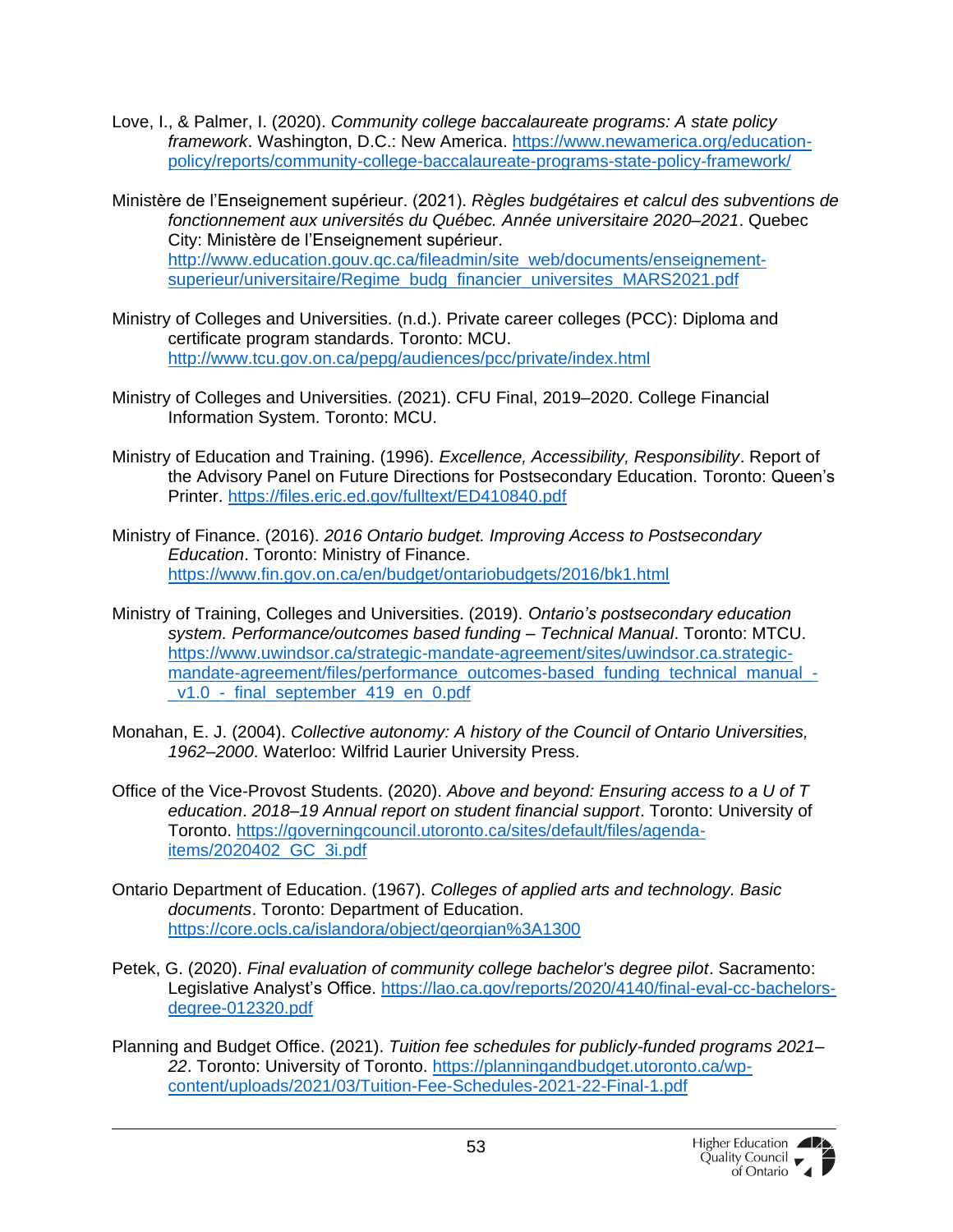Rae, B. (2005). *Ontario: A leader in learning*. Toronto: Queen's Printer.

- Rosenkrantz, O. (2013). *The challenge of finding faculty time for applied research activities in Ontario colleges. College Quarterly, 16*(3). [http://collegequarterly.ca/2013-vol16-num03](http://collegequarterly.ca/2013-vol16-num03-summer/rosenkrantz.html) [summer/rosenkrantz.html](http://collegequarterly.ca/2013-vol16-num03-summer/rosenkrantz.html)
- Royal Commission on Higher Education in New Brunswick. (1962). *Report of the Royal Commission on higher education in New Brunswick*. Fredericton: The Commission.
- Senate Committee on Higher Education. (2015, March). *OPPAGA research on Florida college system baccalaureate degree programs* [PowerPoint slides]. Tallahassee: The Florida Legislature's Office of Program Policy Analysis & Government Accountability. <https://www.trbas.com/media/media/acrobat/2018-01/70201696189400-18123310.pdf>
- Skolnik, M. L. (2012). *College baccalaureate degrees and the diversification of baccalaureate production in Ontario*. [https://tspace.library.utoronto.ca/bitstream/1807/32379/1/M%20Skolnik%20-](https://tspace.library.utoronto.ca/bitstream/1807/32379/1/M%20Skolnik%20-%20Baccalaureate.pdf) [%20Baccalaureate.pdf](https://tspace.library.utoronto.ca/bitstream/1807/32379/1/M%20Skolnik%20-%20Baccalaureate.pdf)
- Snowdon, K. (2014). Internationalization in Canadian higher education: The Ontario experience*.*  In R. Bruno-Jofre & J. S. Johnston (Eds.), *Teacher education in a transnational world* (pp. 367–389). Toronto: University of Toronto Press.
- Snowdon, K. (2015). *Canada's universities: Cost pressures, business models and financial sustainability.* Ottawa: Canadian Association of University Business Officers. [http://snowdonandassociates.ca/wp-content/uploads/2018/06/Canadas-Universities-](http://snowdonandassociates.ca/wp-content/uploads/2018/06/Canadas-Universities-March-2015.pdf)[March-2015.pdf](http://snowdonandassociates.ca/wp-content/uploads/2018/06/Canadas-Universities-March-2015.pdf)
- Stager, D. A. A. (1989). *Focus on fees. Alternative policies for university tuition fees.* Toronto: Council of Ontario Universities.<https://files.eric.ed.gov/fulltext/ED310705.pdf>
- Statistics Canada. (2020a). *Table 37-10-0018-01 Postsecondary enrolments, by registration status, institution type, status of student in Canada and gender* [Data table]. Ottawa: Statistics Canada.<https://doi.org/10.25318/3710001801-eng>
- Statistics Canada. (2020b). *Table 37-10-0028-01 Revenues of community colleges and vocational schools (x 1,000)* [Data table]. Ottawa: Statistics Canada <https://doi.org/10.25318/3710002801-eng>
- Statistics Canada. (2021a). *Table 37-10-0077-01 Number and median age of full-time teaching staff at Canadian universities, by highest earned degree, staff functions, rank, sex* [Data table]. Ottawa: Statistics Canada.<https://doi.org/10.25318/3710007701-eng>
- Statistics Canada. (2021b). *Table 37-10-0108-01 Number and salaries of full-time teaching staff at Canadian universities* [Data table]. Ottawa: Statistics Canada. <https://doi.org/10.25318/3710010801-eng>
- Statistics Canada. (2021c). *Table 37-10-0076-01 Number of full-time teaching staff at Canadian universities, by rank, sex, inactive* [Data table]. Ottawa: Statistics Canada. <https://doi.org/10.25318/3710007601-eng>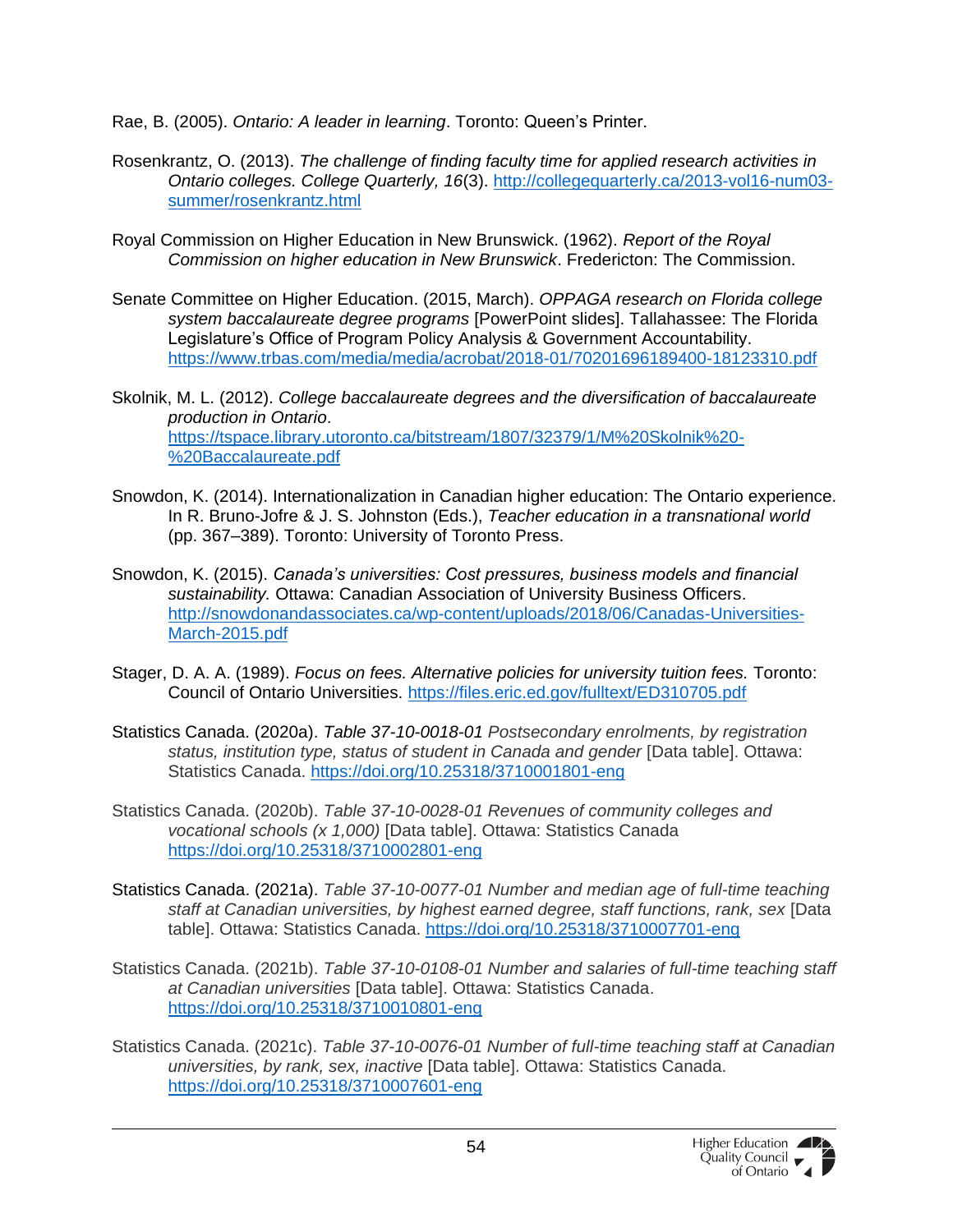- Statistics Canada. (2021d). *Table 37-10-0026-01 Revenues of universities and degree-granting colleges (x 1,000)* [Data table]. Ottawa: Statistics Canada. <https://doi.org/10.25318/3710002601-eng>
- Task Force on Resource Allocation. (1994). *An analysis of the costs of teaching, research and community service*. Ontario Council on University Affairs.
- Teotonio, I., Keung, N., & LaFleche, G. (2019, September 28). International education in Canada is booming — but the system is flawed. Here's how to fix it. *Toronto Star*. [https://www.thestar.com/news/gta/2019/09/28/international-education-in-canada-is](https://www.thestar.com/news/gta/2019/09/28/international-education-in-canada-is-booming-but-the-system-is-flawed-heres-how-to-fix-it.html?rf)[booming-but-the-system-is-flawed-heres-how-to-fix-it.html?rf](https://www.thestar.com/news/gta/2019/09/28/international-education-in-canada-is-booming-but-the-system-is-flawed-heres-how-to-fix-it.html?rf)
- University of Toronto Governing Council. (2021). *Policy and procedures on academic appointments*. Toronto: University of Toronto. [https://governingcouncil.utoronto.ca/system/files/2021-01/NEW%20-](https://governingcouncil.utoronto.ca/system/files/2021-01/NEW%20-%20Policy%20and%20Procedures%20on%20Academic%20Appointments%20Jan%201%202021.pdf) [%20Policy%20and%20Procedures%20on%20Academic%20Appointments%20Jan%201](https://governingcouncil.utoronto.ca/system/files/2021-01/NEW%20-%20Policy%20and%20Procedures%20on%20Academic%20Appointments%20Jan%201%202021.pdf) [%202021.pdf](https://governingcouncil.utoronto.ca/system/files/2021-01/NEW%20-%20Policy%20and%20Procedures%20on%20Academic%20Appointments%20Jan%201%202021.pdf)
- Weingarten, H. P., & Deller, F. (2010). *The benefits of greater differentiation of Ontario's university sector*. Toronto: Higher Education Quality Council of Ontario. <https://heqco.ca/wp-content/uploads/2020/03/DifferentiationENG.pdf>
- Wheelahan, L., Moodie, G., Skolnik, M. L., Liu, Q., Adam, E. G., & Simpson, D. (2017). *CAAT baccalaureates: What has been their impact on students and colleges?* Toronto: Centre for the Study of Canadian and International Higher Education, Ontario Institute for Studies in Education, University of Toronto. [https://www.oise.utoronto.ca/pew/wp](https://www.oise.utoronto.ca/pew/wp-content/uploads/sites/25/2018/02/CAAT_baccalaureates-Report-v4.pdf)[content/uploads/sites/25/2018/02/CAAT\\_baccalaureates-Report-v4.pdf](https://www.oise.utoronto.ca/pew/wp-content/uploads/sites/25/2018/02/CAAT_baccalaureates-Report-v4.pdf)
- Workload Task Force. (2009). *Final Report*. [http://www.opseu110.ca/wp/wp](http://www.opseu110.ca/wp/wp-content/uploads/2015/10/2009-Workload-Taskforce-Report.pdf)[content/uploads/2015/10/2009-Workload-Taskforce-Report.pdf](http://www.opseu110.ca/wp/wp-content/uploads/2015/10/2009-Workload-Taskforce-Report.pdf)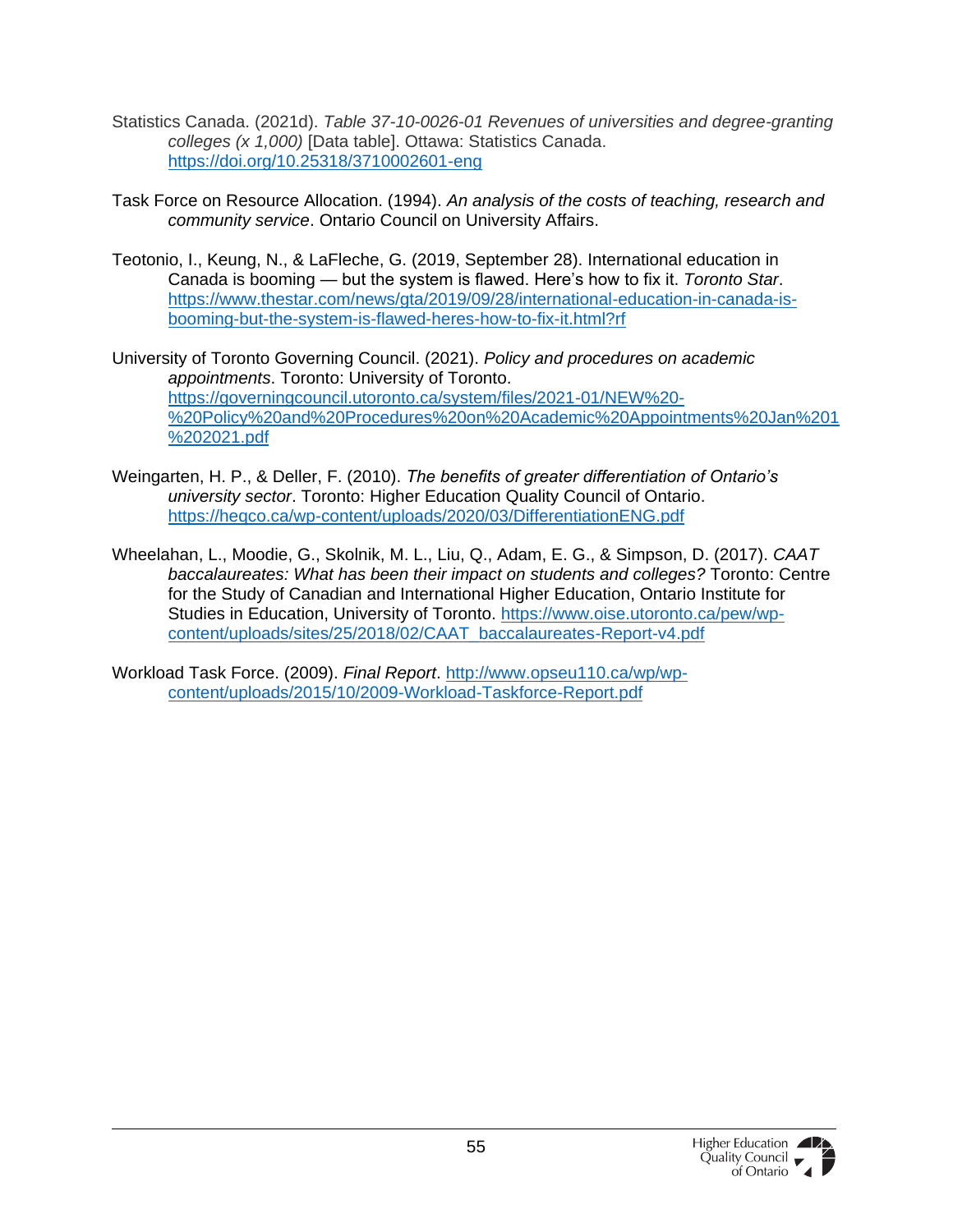

# <span id="page-55-0"></span>**College and University Baccalaureate Degrees: Another Look at Costs**

Appendices

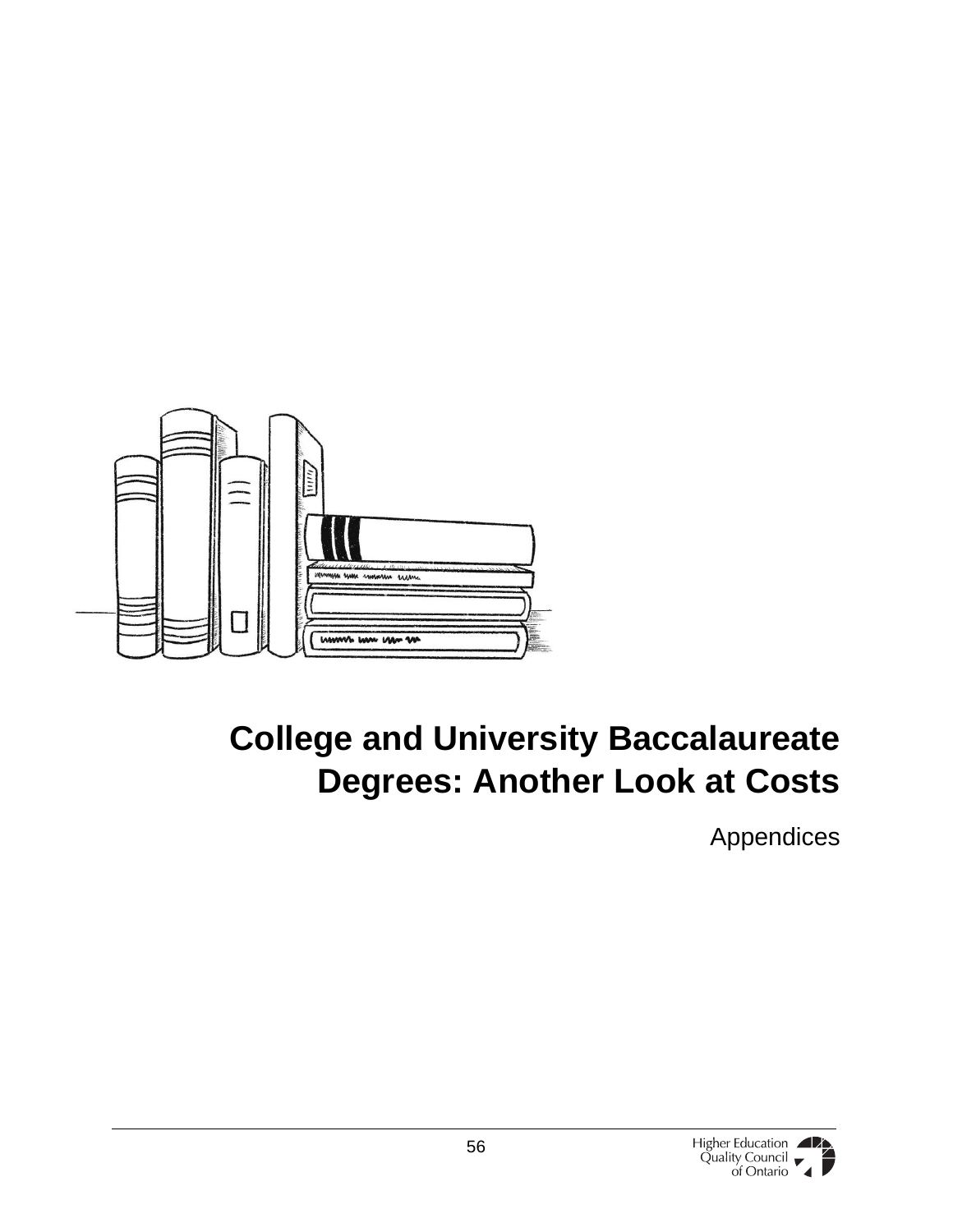### <span id="page-56-0"></span>Appendix A: Literature Review and Data References

There are a number of papers and reports about the history and rationale for college degrees in Ontario. Professor Michael Skolnik<sup>32</sup> has written extensively about college degrees, and his research efforts have explored various issues associated with the topic. As part of a larger review of college degree granting in Ontario led by Professor Leesa Wheelahan, Skolnik provides a historical summary and background about college degree granting that speaks directly to the underlying rationale (Wheelahan et al., 2017):

As with the nature of the non-university institutions that were allowed to offer baccalaureate programs, the rationale for the reform varied from jurisdiction to jurisdiction. However, three reasons were shared by most jurisdictions. The strongest motive was to increase accessibility to baccalaureate-level study, particularly for groups that heretofore had been under-represented in the universities. Another factor was the recognition that a higher level of formal education was increasingly required in many occupations as a consequence of technological change and advances in knowledge. Thirdly, it was thought that the goal of providing more postsecondary education for more people could be achieved in a more economical way by relying at least in part on other types of postsecondary institutions than universities (Wheelahan et al., 2017).

The rest of the report provides various insights into the impact of college degree granting on students and colleges based on qualitative and quantitative research and intended to address the following set of questions:

- 1. What is the location of responsibility for baccalaureates within colleges and arrangements for staffing, supporting students and providing other resources?
- 2. What are colleges' processes for baccalaureates' curriculum development, program approval and quality assurance?
- 3. What are the perceptions of policy makers, college leaders and teachers on the effects of baccalaureates on colleges' mission, identity and relations with other institutions?
- 4. What are students' reasons for studying a baccalaureate at a college and what is their self-identification as students? To what extent do college baccalaureates open access to students from disadvantaged backgrounds and what are college baccalaureate graduates' opportunities for postgraduate study?
- 5. What is the nature of the curriculum of college baccalaureates and how does this differ from the curriculum of cognate baccalaureates offered by universities? and,
- 6. What is the role of college baccalaureates in the labour market?

(Wheelahan et al., 2017)

An appendix to the main report also includes *A Review of Theses on College Baccalaureates* that provides useful references and is organized in support of the main research questions. The report does not address the issue of costs directly but does indicate that college degree granting is generally less expensive to students (lower tuition) and to government. A limited

<sup>32</sup> Professors Wheelahan and Skolnik are successive holders of the William G. Davis Chair in Community College Leadership at OISE.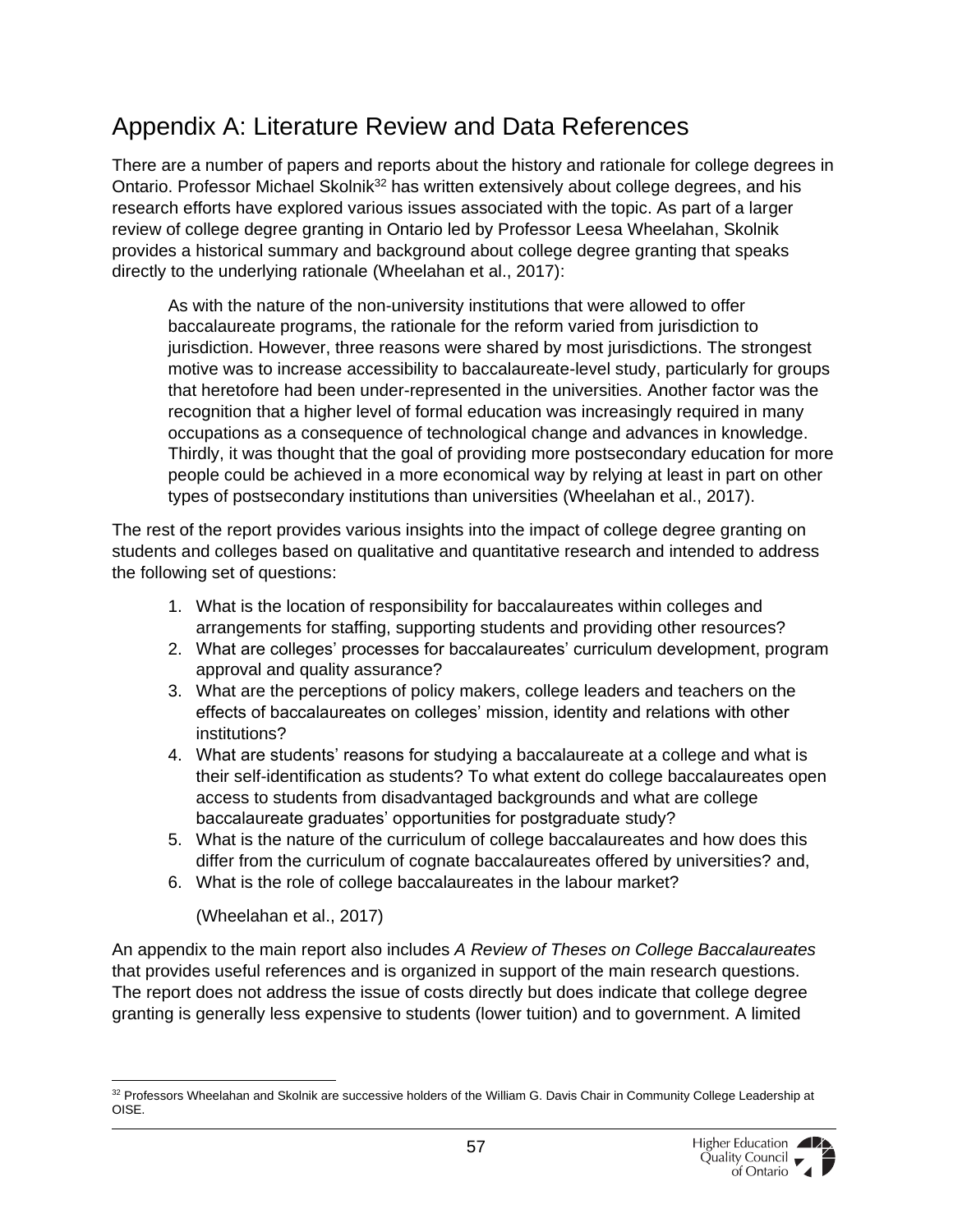sense of cost pressures and cost implications is reflected in the interviews with college students, institutional leaders and faculty. The report provides an extensive set of references.

Direct comparisons of CAAT and university costs is limited. As part of its annual environmental scan, Colleges Ontario compares operating grants and regulated tuition fees with universities. However, it is difficult to make a true comparison because of differences in discipline mix (e.g., medicine, dentistry, law, education); differences in the levels of education (presence of extensive research-based and professional graduate programs in the universities); and the research mandate in the universities. The lack of available information at the program level (i.e., enrolment by year level, expenditure information) impacts the ability to probe very far into the details of college and university finances. Accordingly, reports that touch on cost comparisons between the two sectors tend to focus on two specific aspects: tuition (as a cost to students) and government grants (as a cost to government).

*Academic Transformation* sparked the discussion of greater differentiation in the postsecondary system based on the premise that "the present approach to the provision of baccalaureate education in Ontario is not sustainable and is need of significant modification" (Clark et al., 2009, p. 1). Written in the midst of the 2008/09 financial crisis, the authors examine some of the key factors leading to questions about the financial sustainability of Ontario's colleges and universities. Chapter 4, "Financial Pressures and the Transformation of the Professoriate," makes a case that universities have only been able to cope with cost pressures by increasing class sizes and increasing the use of part-time faculty. Part of Chapter 4 provides some illustration of university instruction costs, the interplay between teaching loads and class size and the use of the full-time teaching and research faculty versus part-time faculty. The authors argue that, in the universities, continued reliance on larger class sizes and increasing use of part-time faculty is not sustainable academically in the face of projected increases in enrolment (predominantly in the GTA) and an era of government constraint. Colleges, faced with many of the same financial pressures are unable to increase class sizes due to workload provisions in the province-wide collective agreement and, instead, have upped the number of part-time academic staff considerably. Again, the authors note that such an approach is not sustainable in the face of projected demand. There is no direct financial comparison between the colleges and universities in terms of the cost of baccalaureate degree production, but it is clear that universities — particularly research-intensive universities — are seen as an expensive vehicle for delivering baccalaureate education.

To bring about "transformation," the authors provide a number of suggestions, including the establishment of a new teaching-focused university sector, the creation of an Open University and, echoing the Rae Report, the need for better college-university transfer. The authors suggest that converting existing institutions into teaching-focused universities is problematic for a variety of reasons and suggest that the new institutions required to meet the projected increase in enrolment should be teaching-only institutions that would help address the need for more baccalaureate production at less cost.

#### <span id="page-57-0"></span>The U.S. Experience

Community college degrees have been part of the postsecondary landscape in the United States for a number of years. Community colleges in the United States are different than Ontario's CAATs in that, one of their major objectives is to provide a vehicle for transfer opportunities to four-year state/private universities. In some states, the expansion of college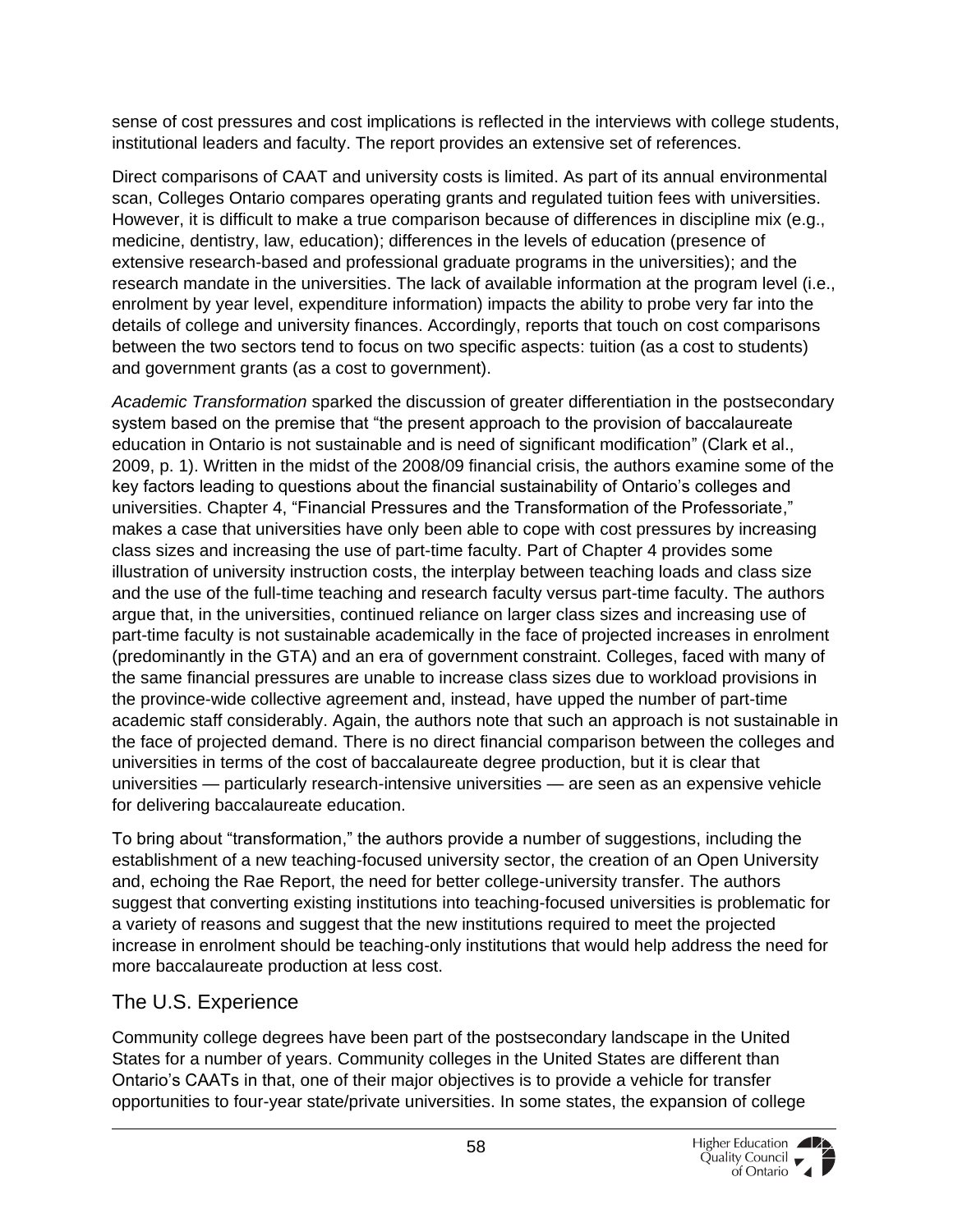degree granting was driven by concerns about low degree attainment, in general, with a specific focus on geographic access. In other states, the emphasis has been on local labour market needs.

A number of states have undertaken reviews to determine the success of the community college degree initiatives in which costs are usually referenced. A *Policy Brief* prepared by the Education Commission of the States explores the pros and cons of community college degrees and, in terms of costs, notes that there is the potential for such degrees to be more affordable because the first two years of the program may be at a lower rate (Fulton, 2020). The policy brief acknowledges, however, that "accurately comparing tuition and fee rates for bachelor's programs at community colleges and four-year institutions can be difficult absent cost data at the program level" (p. 5). It then goes on to note that there are higher costs, including accreditation costs, and that "[t]he colleges may have to hire faculty or perhaps raise salaries for existing faculty. In addition, the institutions may have to upgrade facilities to meet the demands and requirements of bachelor's programs, especially in science and technology fields" (p. 5).

A state review in Florida concluded that, from a cost perspective, student costs were lower because college tuition is less than half the cost of state university tuition (Senate Committee on Higher Education, 2015, p. 8). The same review is silent on the topic of state costs. The state review of a California pilot project concluded that "the most common benefit they [students] identified was the relatively low cost of attending the pilot programs" (Petek, 2020, p. 10). The 15 California programs that were part of the pilot were industry specific (e.g., mortuary science, dental hygiene, automotive technology, respiratory care, bio-manufacturing) and offered at one or two colleges.

A report sponsored by the Lumina Foundation noted differences in the way states fund the upper years of baccalaureate degrees (Love & Palmer, 2020). In some cases, the state provides the same funding levels as it provides four-year universities; in other cases, the level of state support is the same as lower-level community college support (which may be the same or similar as lower-level university support). With respect to tuition for community college bachelorlevel programs, the report noted differences in tuition policies with some states (e.g., Florida) adopting a policy of keeping the tuition very similar to existing community college tuition levels while other states have allowed tuition to be increased in upper years.

The take-away from the U.S. experience to date is that each state has its own rationale for allowing community colleges to offer bachelor's degrees. As part of each state's policy framework, it appears there are a number of conditions that each program proposal has to meet, including reference to resource implications. In terms of costs, the American experience varies by state depending on state policy regarding the level of community college operating support (whether it is the same as the support provided to the state universities or not), whether the state allows the colleges to increase tuition or not, and if it does, whether there are specific state student aid programs aimed at community college four-year degrees.

#### <span id="page-58-0"></span>Program Costs — Differences in Cost by Discipline and Level

The main part of this paper makes reference to differences in program delivery costs by year level, discipline and program level. A few jurisdictions are mentioned here that have used expenditure studies to determine program weights. In more recent times, information from cost studies — or to be more specific, 'expenditure studies' — is used in a number of jurisdictions to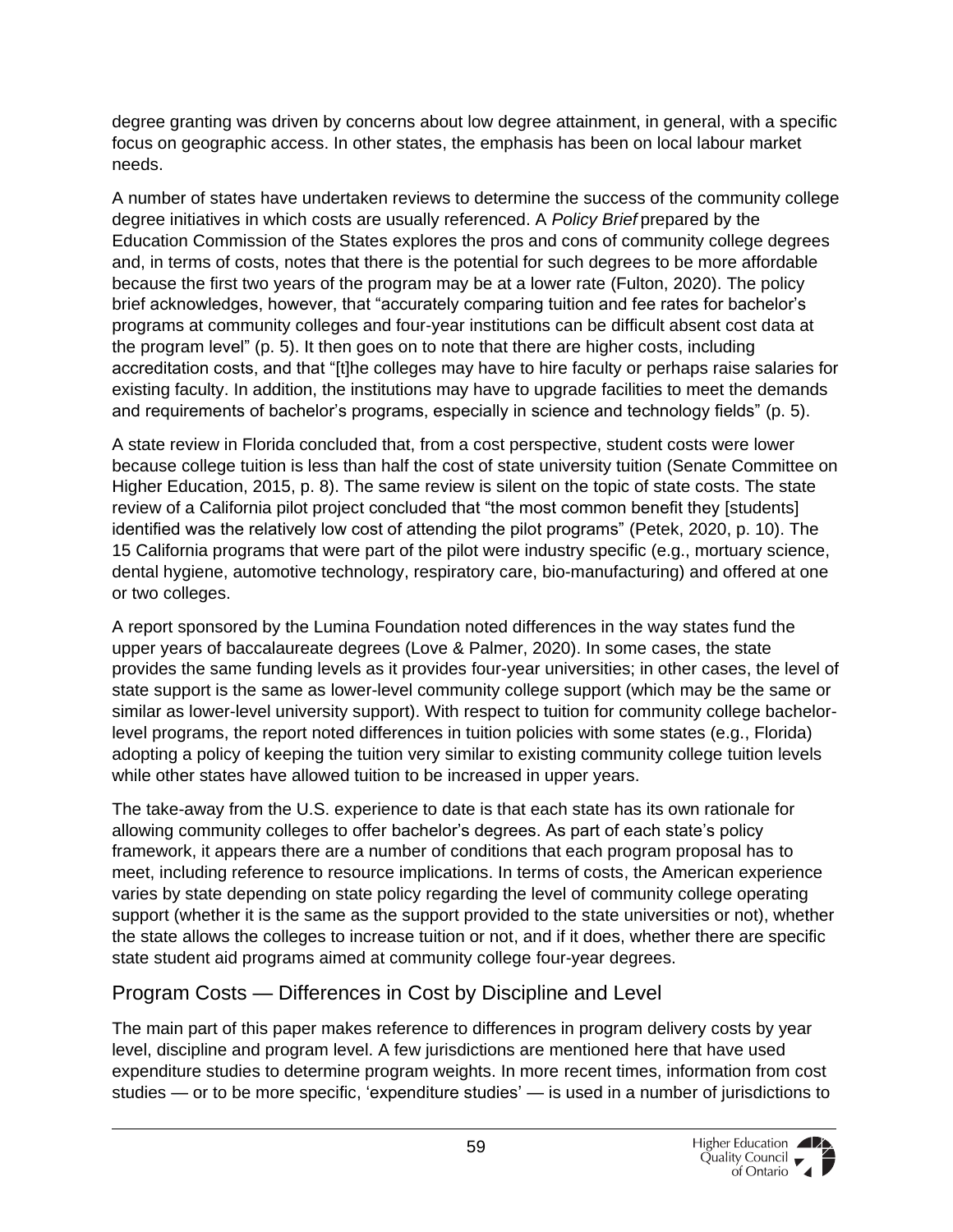inform government decisions about postsecondary funding requirements and/or as the basis for allocating government grants. For example, the Texas Higher Education Coordinating Board collects annual expenditures by program and by institution and maintains a set of program weights to recognize differences in program costs by level (see below for details). Similarly, Ohio uses expenditure information to inform the resource allocation process (see below). In Canada, Quebec uses an expenditure study to set program weights for instructional costs, including **non**-sponsored research. Other costs, including facilities, central services and the institutional costs associated with sponsored research, are funded from separate envelopes with separate cost-related formulas of their own (Ministère de l'Enseignement supérieur, 2021). The Quebec model does not differentiate costs by year level for undergraduate programs.

#### <span id="page-59-0"></span>Texas

Texas uses an activity-based formula to distribute roughly 50% of the available funding to institutions. Differences in program cost are acknowledged through the establishment of relative weights determined through regular expenditure studies involving the collection of detailed expenditure information. The program weights reflect differences in estimated total cost. Given that the funding mechanism uses Scheduled Contact Hours (SCH) as the activity indicator, it is important to note that the standard SCH differ by program level — that is, a full-time undergraduate student would generate 30 SCH, a full-time master's student 24 SCH and a fulltime doctoral student 18 SCH. Accordingly, the difference in weights (costs) per SCH need to be discounted when converting the SCH to an FTE student — that is, there are fewer SCHs per master's or doctoral student.

The weight scheme is driven by the results of the expenditure analyses. Unique weights are calculated for each of the 20 program categories at the undergraduate level (lower level (UGL) and upper level (UGU)), at the master's (MAS) and doctoral (DOC) levels, as well as a few special program areas that have a set of unique expenditure factors. At the undergraduate lower level, the weights range from 1.00 (liberal arts) to 5.95 (pharmacy). At the upper level, the weights range from 1.82 (liberal arts) to 4.48 (pharmacy). Part of the argument in the main paper is that the lower-level courses/instruction is less costly than upper-level instruction because of class size — large class sizes in years one and two versus years three and four. The Texas data confirms the relative difference in costs via the different weights for UGL and UGU. On average, the weight increases from 1.20 to 2.19, indicating that cost per student is, on average, about 80% higher in upper years.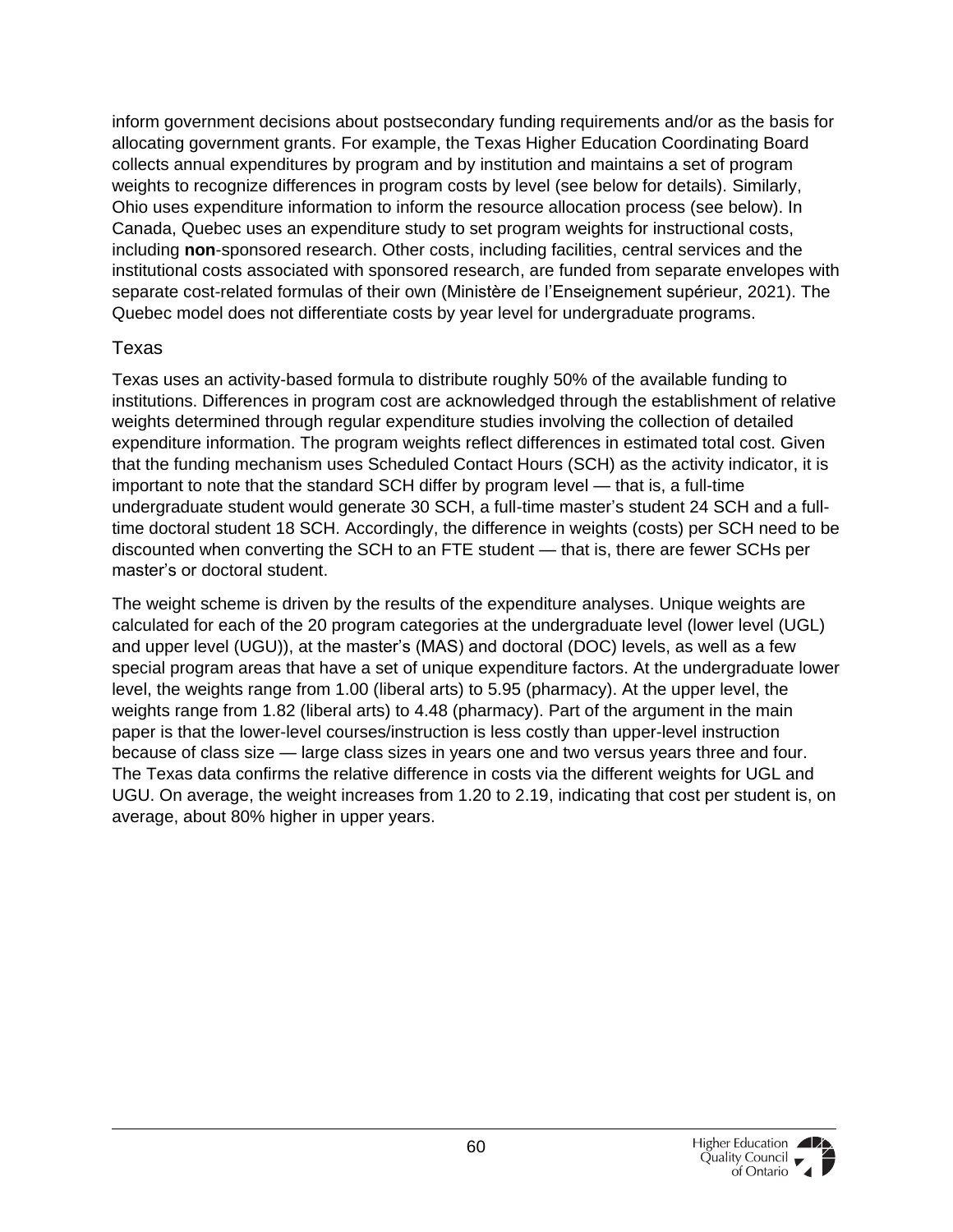#### **THECB Texas Public University Expenditure Study Fiscal Year 2020 Institution Survey for the Year Ended August 31, 2020**

#### Relative Weight

| <b>Fund</b><br><b>Code</b> | <b>Discipline</b>                   | <b>UGL</b>     | <b>UGU</b>     | <b>MAS</b>                   | <b>DOC</b>               | <b>SP</b>                    | <b>Total</b> |
|----------------------------|-------------------------------------|----------------|----------------|------------------------------|--------------------------|------------------------------|--------------|
| 1                          | <b>Liberal Arts</b>                 | 1.00           | 1.82           | 4.72                         | 14.74                    | $\qquad \qquad \blacksquare$ | 1.61         |
| $\overline{2}$             | Science                             | 1.38           | 2.75           | 7.67                         | 22.30                    |                              | 2.77         |
| $\sqrt{3}$                 | Fine Arts                           | 1.39           | 2.70           | 7.49                         | 9.73                     |                              | 2.14         |
| $\overline{\mathbf{4}}$    | <b>Teacher Education</b>            | 1.40           | 1.91           | 2.34                         | 8.70                     | $\qquad \qquad \blacksquare$ | 2.52         |
| 5                          | Agriculture                         | 1.64           | 2.33           | 8.51                         | 15.18                    |                              | 2.94         |
| 6                          | Engineering                         | 1.83           | 2.85           | 7.28                         | 19.68                    |                              | 4.31         |
| $\overline{7}$             | Home Economics                      | 1.04           | 1.82           | 3.65                         | 13.66                    | $\qquad \qquad \blacksquare$ | 1.71         |
| 8                          | Law                                 |                |                |                              |                          | 5.56                         | 5.56         |
| $\boldsymbol{9}$           | Social Service                      | 1.63           | 1.91           | 2.41                         | 28.72                    | $\overline{\phantom{0}}$     | 2.32         |
| 10                         | <b>Library Science</b>              | 2.73           | 1.99           | 3.50                         | 16.55                    |                              | 3.44         |
| 11                         | <b>Veterinary Science</b>           | $\blacksquare$ | $\blacksquare$ | $\qquad \qquad \blacksquare$ | $\blacksquare$           | 22.77                        | 22.77        |
| 12                         | <b>Vocational Training</b>          | 1.38           | 3.46           | ۰                            | $\blacksquare$           | $\qquad \qquad \blacksquare$ | 1.76         |
| 13                         | <b>Physical Training</b>            | 1.54           | 1.60           |                              |                          |                              | 1.55         |
| 14                         | <b>Health Services</b>              | 0.93           | 1.60           | 2.72                         | 11.99                    | 3.17                         | 1.80         |
| 15                         | Pharmacy                            | 5.95           | 4.48           | 47.05                        | 48.02                    | 4.69                         | 7.31         |
| 16                         | <b>Business Administration</b>      | 1.13           | 1.82           | 3.47                         | 35.95                    |                              | 2.21         |
| 17                         | Optometry                           | $\blacksquare$ | $\blacksquare$ | $\blacksquare$               | $\overline{\phantom{a}}$ | 5.76                         | 5.76         |
| 18                         | <b>Teacher Ed-Practice Teaching</b> | 1.98           | 2.30           | $\blacksquare$               | $\blacksquare$           | $\overline{\phantom{a}}$     | 2.30         |
| 19                         | Technology                          | 1.89           | 2.42           | 4.86                         | 36.15                    |                              | 2.42         |
| 20                         | Nursing                             | 1.35           | 2.07           | 2.68                         | 10.71                    | ÷                            | 2.30         |
|                            | <b>Totals</b>                       | 1.20           | 2.19           | 4.50                         | 17.87                    | 6.36                         | 2.35         |

*VetMed calculated with estimated SCH (Headcount X 24).*

The Texas expenditure study has been in existence for many years and the dataset includes a history of the relative weights. Weights change over time due to differential changes in costs per student (higher/lower labour costs, technology, etc.) and relative changes in enrolment levels.

*https://www.highered.texas.gov/institutional-resources-programs/funding-facilities/formulafunding/expenditure-study/*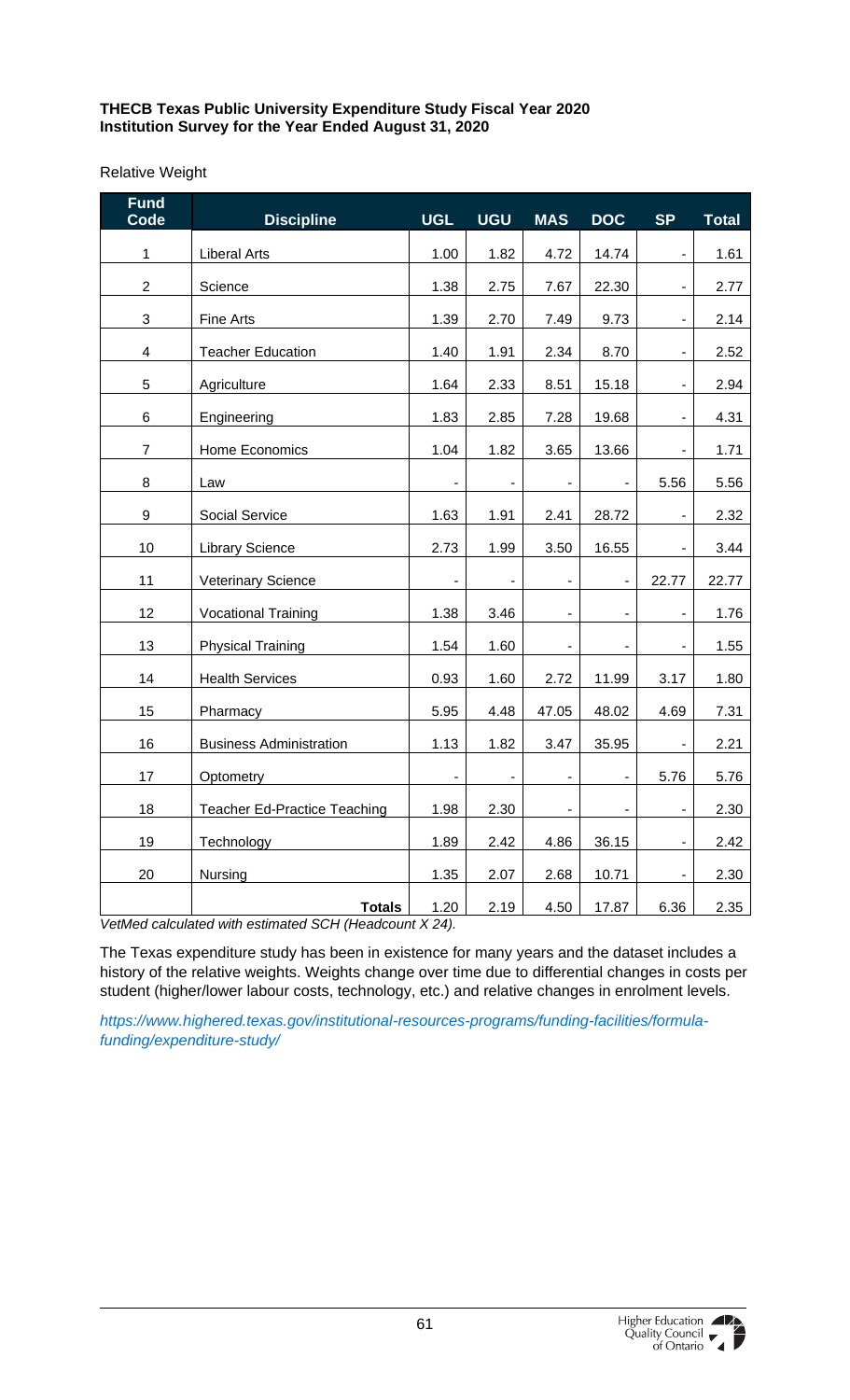#### <span id="page-61-0"></span>Ohio

The Department of Higher Education collects detailed expenditure and enrolment data from each of the campuses (all sectors) that forms the basis of the relative weights by year level for all postsecondary institutions and is used to establish the relative state subsidy (grant). The Ohio expenditure analyses provides the basis for determining expenditures by year level

|                   | Science, Tech., Eng.,<br>Math, Med. | <b>Arts &amp; Humanities</b> | <b>Business,</b><br><b>Education and</b><br><b>Social Sc.</b> |
|-------------------|-------------------------------------|------------------------------|---------------------------------------------------------------|
| Year 1            | 1.00                                | 1.00                         | 1.00                                                          |
| Year 2            | 1.34                                | 1.42                         | 1.10                                                          |
| Year 3            | 2.50                                | 1.77                         | 1.40                                                          |
| Year 4            | 3.07                                | 2.71                         | 1.63                                                          |
| Year <sub>5</sub> | 3.31                                | 4.76                         | 2.72                                                          |
| Year <sub>6</sub> | 4.55                                | 4.74                         | 2.85                                                          |
| Year 7            | 4.19                                |                              | 4.34                                                          |
| Year 8            | 7.40                                |                              |                                                               |
| Year 9            | 7.64                                |                              |                                                               |

**Imputed relative weights by major program area - OHIO**

The imputed relative 'weights' reflect the expenditures per student using year one as the reference point in each program category. Keep in mind that the Ohio approach includes community colleges and universities hence the year one-through-year-nine categorization essentially, first-year community college through professional graduate programs in the universities. Doctoral programs and medical programs are dealt with separately.

*https://www.ohiohighered.org/sites/ohiohighered.org/files/uploads/financial/FY2018\_SSIHandbo okUniversity.pdf*

#### <span id="page-61-1"></span>Faculty Workload

Workloads for full-time academic staff in the CAATs are spelled out in the province-wide collective agreement and referenced in the main paper. Workloads for full-time academic staff in the universities are set at the institutional level and, for the most part, determined at the department level. The main references for workload studies are reviewed in HEQCO's 2014 report on *Teaching Loads and Research Outputs of Ontario University Faculty Members: Implications for Productivity and Differentiation*. One of the important caveats noted in that report follows:

The Canadian and U.S. studies cited above have used a variety of approaches to measure teaching and research workloads and impacts. Looking at them collectively, there is some suggestion that, despite a general expectation that faculty members will apportion their time to the 40/40/20 normalized distribution of work between teaching and research and service, there may be considerable workload variations both between institutions and between individual faculty members.

(Jonker & Hicks, 2014, p. 12)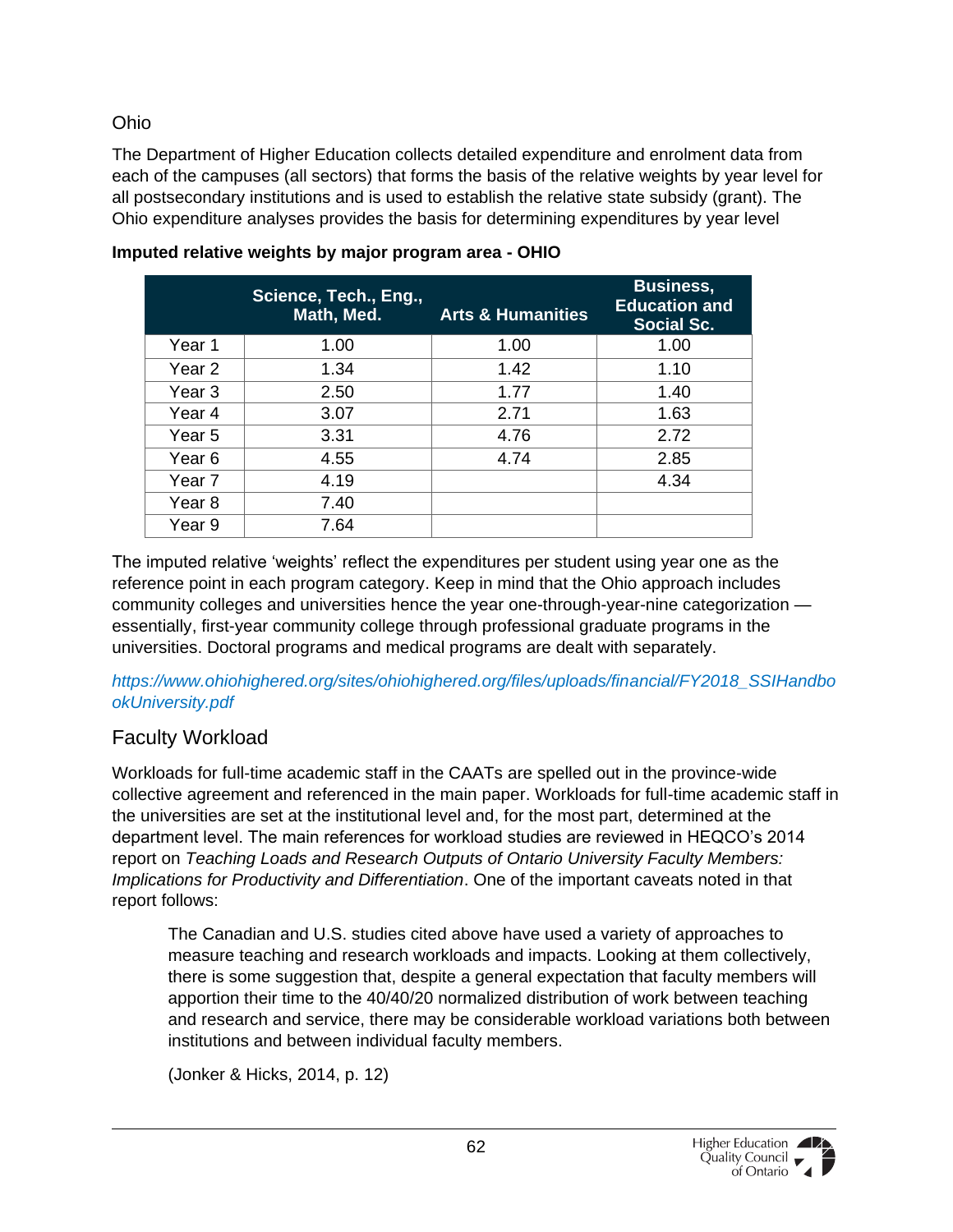#### <span id="page-62-0"></span>Data References

#### <span id="page-62-1"></span>College Enrolments

College Finance Unit, Full-Time Domestic Headcount by Area of Study - Baccalaureate Degree fall 2012/13 – 2019/20

#### <span id="page-62-2"></span>College Funding

Ministry of Advanced Education and Skills Development, *Ontario College Funding Model, Technical Manual, May 2017, Version 1.1* (See APPENDIX 2: College Funding Formula as reference for the use of \$4,277 as the base WFU value prior to any adjustments associated with the 'new' model.)

#### <span id="page-62-3"></span>University Funding

Ministry of Advanced Education and Skills Development, *University Funding Model, Technical Manual, May 2017 Version 1.0*. See Table 3, p.30 for reference to the base value prior to implementation of the 'new' model.

#### <span id="page-62-4"></span>Undergraduate Student Assistance

Some institutions provide a breakdown of student assistance expenditures or budget allocations in their annual budget reports or in other stand-alone reports. The following information about need-based and merit-based undergraduate student awards has been compiled from such reports as well as the annual COFO-UO Financial Report (Table 4) for each university.

#### <span id="page-62-5"></span>*University of Toronto*

Total spending on scholarships and assistance (excluding employment) was \$268.2 million in 2018/19 based on COFO-UO Financial Report, Table 4, Consolidated Report. The U of T Annual Report on Student Financial Support – 2018/19 indicated that undergraduate needbased spending was approximately 72% of the total need-based funding (\$99.162 million) or about \$71.4 million (\$99.162 x .72 = \$71.397) (p. 7). Merit-based awards for undergraduate students is reported as \$29.2 million. Total undergraduate spending on student assistance is estimated to be about \$100 million. Undergraduate spending represents about 37% of total scholarships and student assistance spending.

Office of the Vice-Provost Students, *Above and Beyond: Ensuring Access to a U of T Education*, 2018/19 Annual Report on Student Financial Support, University of Toronto

[https://governingcouncil.utoronto.ca/sites/default/files/agenda-items/2020402\\_GC\\_3i.pdf](https://governingcouncil.utoronto.ca/sites/default/files/agenda-items/2020402_GC_3i.pdf)

#### <span id="page-62-6"></span>*Western*

Total Spending on scholarships and student assistance (excluding employment) was \$80.471 million in 2019/20 based on COFO-UO Financial Report, Table 4. Western's 2019/20 Budget allocates approximately \$30 million in undergraduate student aid. Undergraduate spending represents approximately 35% of total scholarships and student assistance spending.

#### https://www.ipb.uwo.ca/documents/2019\_budget.pdf

#### <span id="page-62-7"></span>*York*

Total Spending on scholarships and student assistance (excluding employment) was \$98.194 million in 2019/20 based on COFO-UO Financial Report, Table 4. York's Quick Facts reports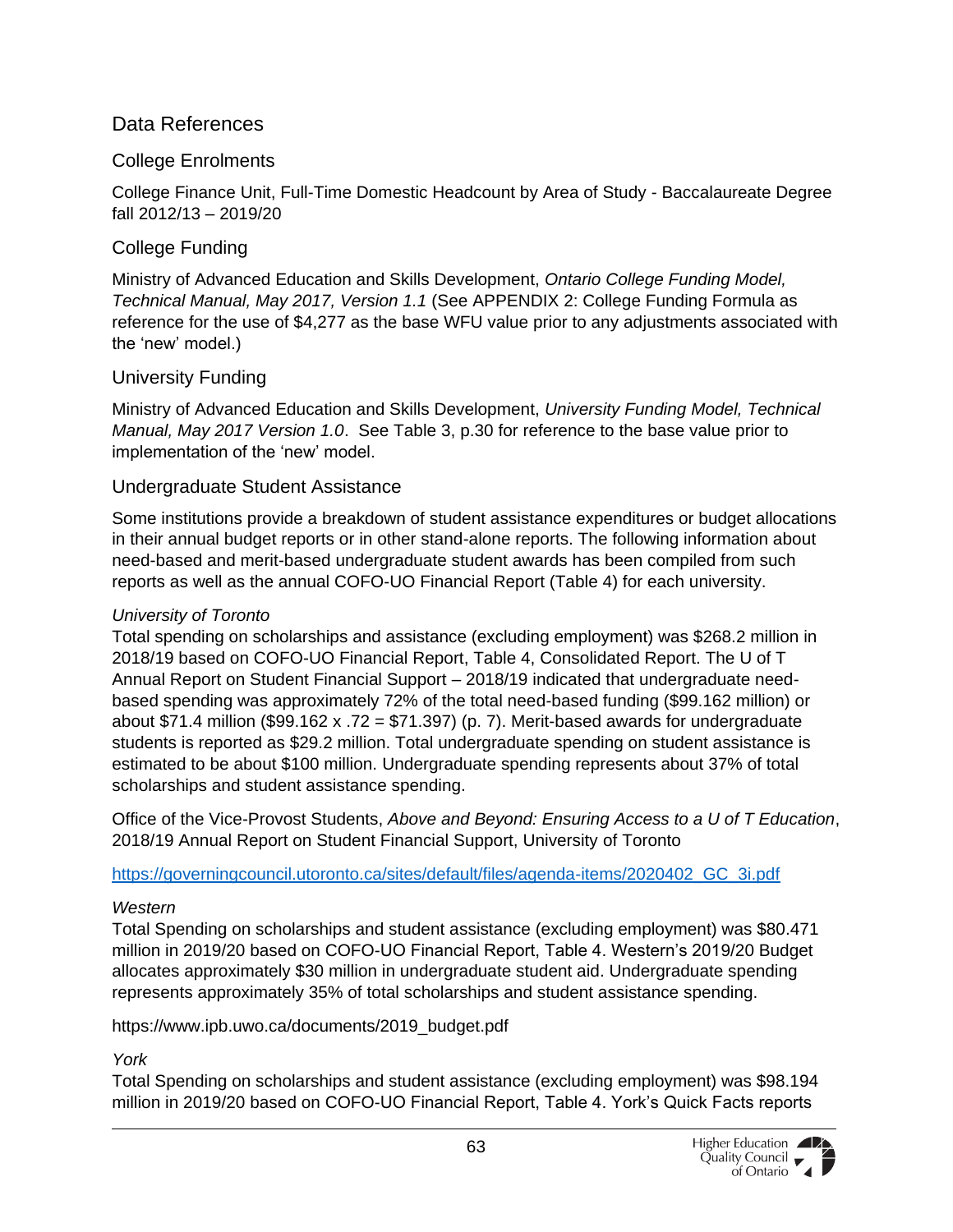2019/20 expenditures of \$34.845 million in undergraduate student awards. Undergraduate spending represents about 35% of total scholarships and student assistance spending.

[https://oipa.info.yorku.ca/data-hub/quick-facts/quick-facts-undergraduate-bursaries-and](https://oipa.info.yorku.ca/data-hub/quick-facts/quick-facts-undergraduate-bursaries-and-scholarships/)[scholarships/](https://oipa.info.yorku.ca/data-hub/quick-facts/quick-facts-undergraduate-bursaries-and-scholarships/)

#### <span id="page-63-0"></span>*Queen's*

Total Spending on scholarships and student assistance (excluding employment) was \$67.909 million in 2019/20 based on COFO-UO Financial Report, Table 4. Queen's 2019/20 budget reports expenditures of \$34.516 million in undergraduate student awards (p.23). Undergraduate spending represents about 50% of total scholarships and student assistance spending.

[https://www.queensu.ca/financialservices/sites/webpublish.queensu.ca.finwww/files/files/Budget](https://www.queensu.ca/financialservices/sites/webpublish.queensu.ca.finwww/files/files/Budget%20Report%202020-21%20to%202022-23%20-%20Final%20Updated(1).pdf) [%20Report%202020-21%20to%202022-23%20-%20Final%20Updated\(1\).pdf](https://www.queensu.ca/financialservices/sites/webpublish.queensu.ca.finwww/files/files/Budget%20Report%202020-21%20to%202022-23%20-%20Final%20Updated(1).pdf)

#### <span id="page-63-1"></span>*Brock*

Total Spending on scholarships and student assistance (excluding employment) was \$24.680 million in 2019/20 based on COFO-UO Financial Report, Table 4. Brock's 2020/21 budget reports expenditures of \$13.5 million in undergraduate student awards. Undergraduate spending represents about 55% of total scholarships and student assistance spending.

[https://brocku.ca/about/wp-content/uploads/primary-site/sites/8/2020-21-Budget-](https://brocku.ca/about/wp-content/uploads/primary-site/sites/8/2020-21-Budget-Report_SCREEN.pdf)[Report\\_SCREEN.pdf](https://brocku.ca/about/wp-content/uploads/primary-site/sites/8/2020-21-Budget-Report_SCREEN.pdf)

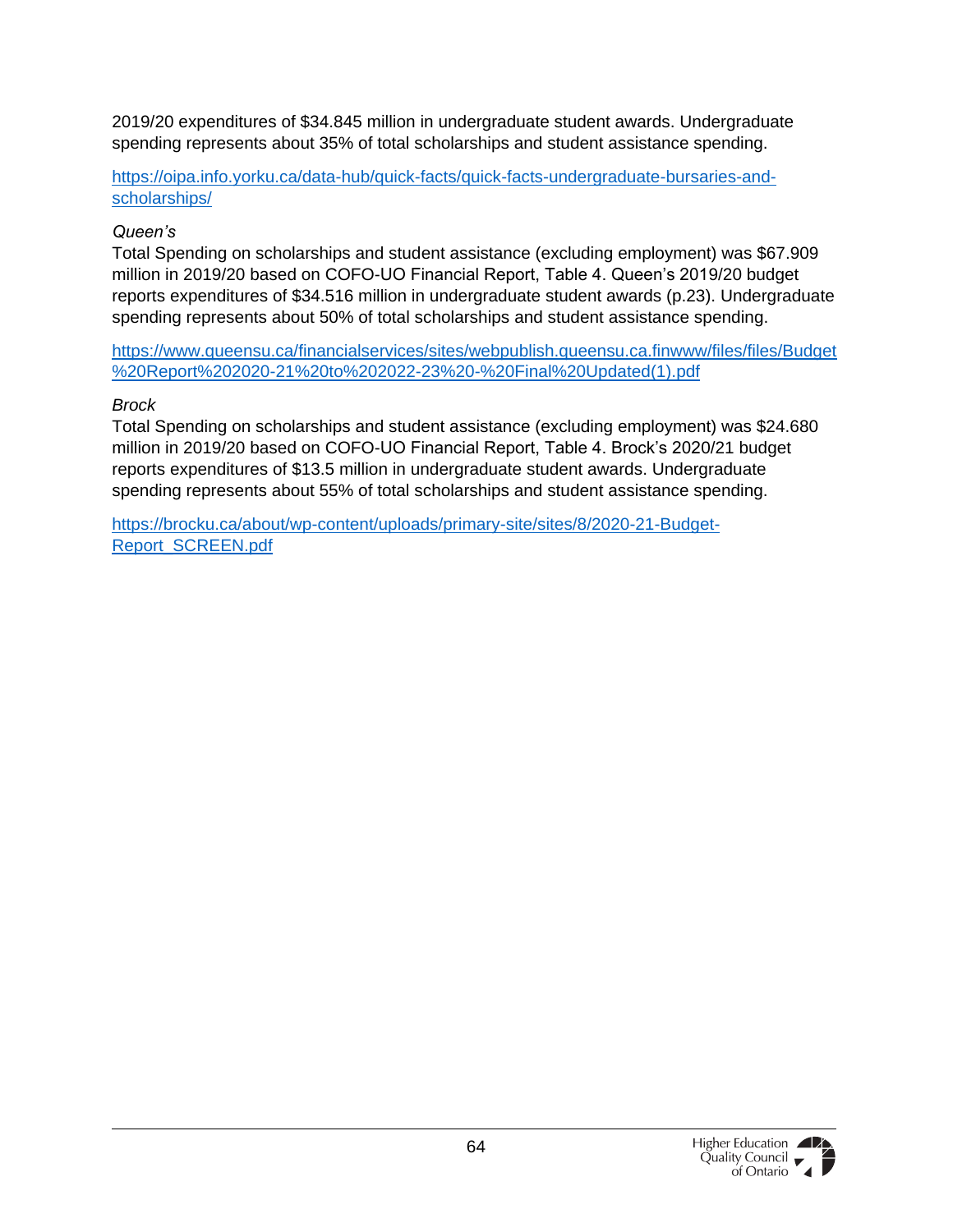### <span id="page-64-0"></span>Appendix B: Tuition and Student Assistance: A Brief Chronological Review

As noted in the main body of the paper, student costs are directly impacted by tuition and student assistance policies. This chronological review is intended to provide a brief overview of tuition policy in Ontario with a focus on both tuition and student assistance policy from the midto-late 1990s onwards.

Prior to the mid-1960s, individual universities set their own tuition fees based on their own circumstances and with an eye to other institutions in the province. By the late 1960s, the impact of the 'baby boom' on enrolment demand led to greater government involvement in the postsecondary sector. Existing universities were expanded, new universities were created and the CAATs were created. New financing arrangements were established and that included government regulation of tuition in the university sector. Tuition fees in the CAATs were fully regulated from their inception, and tuition levels, by program, were the same or very similar, at every institution.

In the universities, the establishment of what were referred to as "formula fees" essentially resulted in the same government grant support and similar tuition levels *by program* across the province; that is, the provincial grant and tuition was essentially the same for a student studying history at the University of Toronto as it was for a student studying history at Western or Lakehead University. In 1980, the province allowed for a bit of latitude in the tuition regime by introducing 'discretionary fees,' whereby each university could elect to charge an additional 10% above the formula fee. Most universities took full advantage of the latitude. That allowable discretion was expanded to 13% in 1987, and again, most institutions took full advantage of the additional three percentage points. Beginning in 1977, the Ontario government introduced the concept of differential fees for international students, and in 1982 set the rate at one-half of the estimated program cost<sup>33</sup> before increasing it to two-thirds of estimated program cost in 1983. The additional revenue was 'pooled' and allocated to all universities.

Beginning in the mid-1990s, changes in government tuition policy, along with implementation decisions at the institutional level, resulted in what we now see as considerable variation in tuition by program and by classification of students (i.e., international or domestic). The following descriptive chronology focuses on the university sector but, with minor differences, the CAATs experienced the same changes in government policy and similar implementation issues.

After an election in 1995, a new government (Hon. M. Harris) began making major changes in the PSE tuition landscape. In 1996/97, tuition for international students was "de-regulated," meaning institutions could set their own tuition levels and, importantly, retain the income. In recognition of that de-regulation the province ceased providing operating grant funding for international student enrolments. Based on the tenor of recommendations and ideas emanating from *Excellence, Accessibility, Responsibility. Report of the Advisory Panel on Future Directions for Postsecondary Education*, the government began markedly increasing the level of the allowable discretionary fee for domestic students with the proviso that institutions had to "set aside" a specified amount of the fee increase for student assistance (Ministry of Education and Training, 1996). Government also introduced the Ontario Student Opportunity Trust Fund

 $33$  Based on the program weights and funding unit values in the operating grants funding formula at the time.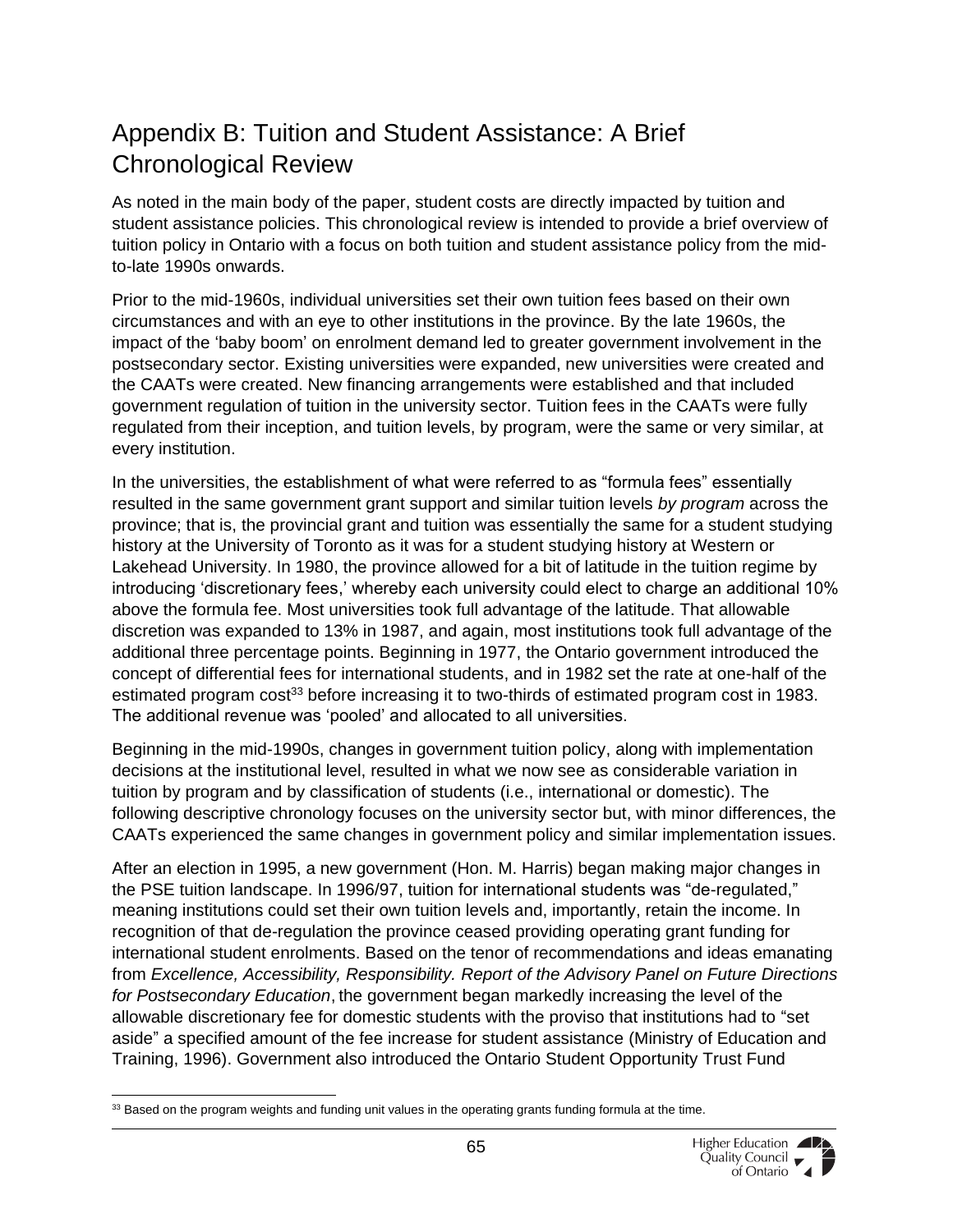$(OSOTF)$  — a matching fund to build student assistance endowment.<sup>34</sup> In 1998, the government introduced the concept of Additional Cost-Recovery (ACR) for all graduate and some undergraduate programs in the universities, as well as high-demand and post-diploma programs in the CAATs. In effect, tuition levels in those specific programs could be determined by the institutions, subject to annual increase caps and limits on the number of ACR programs. The caveat, though, was institutions had to provide more student assistance in those programs and a series of measures were put in place to manage that requirement. The changes in tuition policy meant that, within a few years, tuition levels not only increased markedly, particularly in university professional programs, but differing implementation strategies and timelines at the institutional level meant that tuition levels were no longer as uniform by program. Some institutions moved quickly to take advantage of the additional tuition flexibility, revamping and expanding their student assistance policies accordingly to offset much, or all, of the tuition increase for low- to middle-income students; others moved more slowly, seeking consensus on the development of their own tuition fee and student assistance policies.

A change in government in 2003 (Hon. D. McGuinty) brought with it a tuition freeze for 2004 and 2005 — a major plank of the winning election platform. Tuition was frozen at existing levels, meaning that the variations by program/institution that had emerged in the previous period were now locked in placed pending a review. After the review the government introduced its own tuition policy in 2006, based on the framework recommended in the *Rae Report* (Rae, 2005), essentially **re**-regulating domestic tuition fees and announcing differential rate increases for firstentry programs (4.5%) versus second-entry, professional, graduate and high-demand programs (8%) — the latter effectively being the ACR programs identified in the previous regime. Other tuition regulations were added to limit the impact of increases on specific cohorts of students and to limit the overall increase in a particular institution (5%). International tuition remained deregulated. At the same time, the government introduced major changes to OSAP, including upfront grants and a student access guarantee (SAG) that required universities and colleges to fund any unmet need as determined by the government. The Liberal government also replaced the existing OSOTF initiatives with its own Ontario Trust for Student Support (OTSS) program in 2006.

Influenced by the consequences of the 2008 financial crisis, as well as specific pressure to address concerns about the rates of increase in tuition fees, the government introduced the Ontario Tuition Grant (OTG) in the winter term of 2011/12 to reduce the "sticker price" for many Ontario students by 30%. While the OTG had an immediate impact on the net cost of pursuing a postsecondary education, tuition differentials by program among institutions continued to grow as institutions implemented the differential rates of allowable increase within the overall increase cap.

In 2013, under a new leader (Hon. K. Wynne), the government retained the basic framework but lowered the annual increases to 3% and 5% respectively with an institutional 'cap' of 3%. International tuition remained de-regulated. The new government was re-elected in 2014 and revamped student assistance in 2017 by providing the Ontario Student Grant (OSG), which aimed to cover tuition costs for students of families with a family income under \$50,000 (or \$30,000 for independent students) and a sliding scale above that up to \$160,000 with a

<sup>&</sup>lt;sup>34</sup> The program was modified in 2003 (OSOTF II).